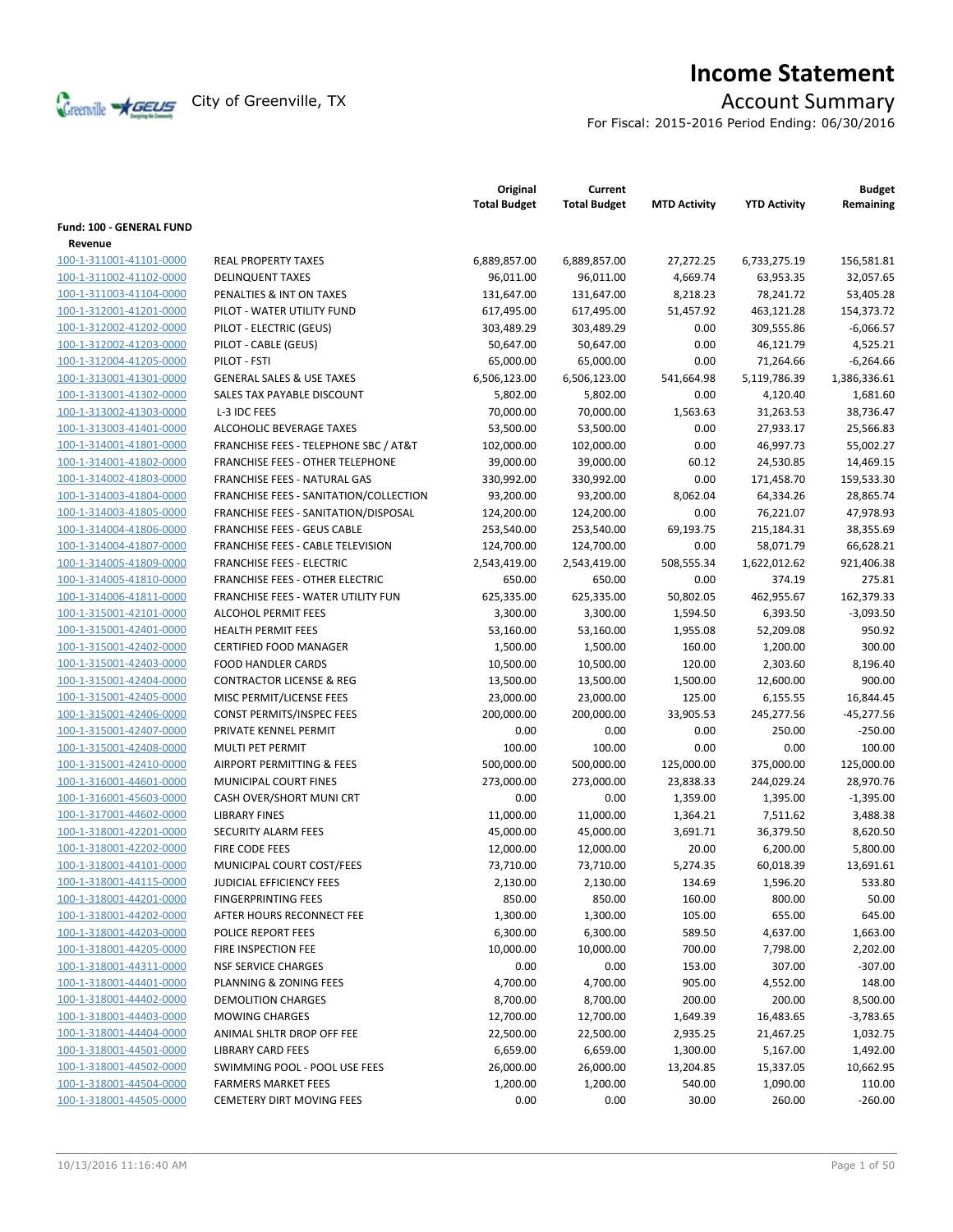|                                                    |                                                                          | Original<br><b>Total Budget</b> | Current<br><b>Total Budget</b> | <b>MTD Activity</b> | <b>YTD Activity</b>   | <b>Budget</b><br>Remaining |
|----------------------------------------------------|--------------------------------------------------------------------------|---------------------------------|--------------------------------|---------------------|-----------------------|----------------------------|
| 100-1-319001-44102-0000                            | SALE OF CITY PUBLICATIONS                                                | 1,850.00                        | 1,850.00                       | 0.00                | 1,200.00              | 650.00                     |
| 100-1-319001-44503-0000                            | SWIMMING POOL - SWIMMING LESSONS                                         | 6,500.00                        | 6,500.00                       | 2,412.61            | 2,579.59              | 3,920.41                   |
| 100-1-319001-44506-0000                            | LIBRARY COPY MACHINE                                                     | 8,200.00                        | 8,200.00                       | 465.30              | 3,288.74              | 4,911.26                   |
| 100-1-319001-45302-0000                            | <b>CEMETERY LOTS SALES</b>                                               | 0.00                            | 0.00                           | 0.00                | 100.00                | $-100.00$                  |
| 100-1-319001-45304-0000                            | <b>PROPERTY SALES</b>                                                    | 0.00                            | 0.00                           | 0.00                | 2,280.00              | $-2,280.00$                |
| 100-1-319001-45305-0000                            | <b>AUCTION PROCEEDS</b>                                                  | 1,500.00                        | 1,500.00                       | 0.00                | 0.00                  | 1,500.00                   |
| 100-1-319001-45401-0000                            | <b>INTEREST REVENUES</b>                                                 | 28,500.00                       | 28,500.00                      | 2,702.12            | 17,947.83             | 10,552.17                  |
| 100-1-319001-45501-0000                            | <b>LIBRARY MTG ROOM RENTAL</b>                                           | 600.00                          | 600.00                         | 75.00               | 265.00                | 335.00                     |
| 100-1-319001-45503-0000                            | <b>PAVILION RENTALS</b>                                                  | 5,500.00                        | 5,500.00                       | 408.25              | 4,311.03              | 1,188.97                   |
| 100-1-319001-45601-0000                            | MISCELLANEOUS REVENUES                                                   | 35,000.00                       | 35,000.00                      | 34.56               | 25,788.35             | 9,211.65                   |
| 100-1-319001-45602-0000                            | PRIOR YEAR REIMBURSEMENTS                                                | 10,000.00                       | 10,000.00                      | 0.00                | 0.00                  | 10,000.00                  |
| 100-1-319001-45604-0000                            | OTHER REVENUE / OVER/SHORT                                               | 0.00                            | 0.00                           | 4,790.27            | 4,248.37              | $-4,248.37$                |
| 100-1-322001-43001-0000                            | <b>GISD OFFICER REIMB</b>                                                | 190,485.00                      | 190,485.00                     | 15,144.00           | 136,296.00            | 54,189.00                  |
| 100-1-322001-43002-0000                            | ANIMAL SHELTER CONTRIB                                                   | 100,000.00                      | 100,000.00                     | 25,000.00           | 100,000.00            | 0.00                       |
| 100-1-322001-43003-0000                            | HUNT CO CONTRIB - FIRE                                                   | 28,800.00                       | 28,800.00                      | 2,400.00            | 21,600.00             | 7,200.00                   |
| 100-1-322001-43004-0000                            | HUNT CO MEM HOSP REIM                                                    | 21,000.00                       | 21,000.00                      | 1,866.67            | 16,800.03             | 4,199.97                   |
| 100-1-323001-46008-0000                            | <b>XFR - TOURISM FUND</b>                                                | 45,000.00                       | 45,000.00                      | 3,750.00            | 33,750.00             | 11,250.00                  |
| 100-1-324001-46506-0000<br>100-1-324001-46509-0000 | <b>CA - RECREATION FUND</b>                                              | 7,073.00                        | 7,073.00                       | 589.42              | 5,304.78              | 1,768.22                   |
| 100-1-324001-46537-0000                            | <b>CA - VENUE MGMT FUND</b><br><b>CA - MAIL MACHINE LEASE</b>            | 14,811.00                       | 14,811.00                      | 1,234.25            | 11,108.25             | 3,702.75<br>783.00         |
|                                                    |                                                                          | 3,132.00                        | 3,132.00                       | 261.00              | 2,349.00<br>19,703.25 |                            |
| 100-1-324001-46614-0000                            | CA - SANITATION FUND COLLECTION<br>CA - UTILITY FUND TO GENERAL GOVERNME | 23,643.00                       | 23,643.00<br>366,088.00        | 2,189.25            |                       | 3,939.75                   |
| 100-1-324001-46650-0000<br>100-1-324001-46651-0000 | CA - UTILITY FUND TO PUBLIC WORKS                                        | 366,088.00<br>141,596.00        |                                | 30,507.33           | 274,565.97            | 91,522.03<br>35,398.97     |
| 100-1-324001-46801-0000                            | <b>CA - SPENCE FUND</b>                                                  |                                 | 141,596.00                     | 11,799.67<br>50.00  | 106,197.03            | 150.00                     |
| 100-1-324009-46901-0000                            | CA - ELECTRIC UTILITY                                                    | 600.00<br>310,741.00            | 600.00<br>310,741.00           | 25,895.09           | 450.00<br>233,055.81  | 77,685.19                  |
| 100-1-324009-46906-0000                            | <b>CA - CABLE UTILITY</b>                                                | 59,458.00                       | 59,458.00                      | 4,954.83            | 44,593.47             | 14,864.53                  |
|                                                    | <b>Revenue Total:</b>                                                    | 21,759,493.29                   | 21,759,493.29                  | 1,630,564.06        | 17,895,834.22         | 3,863,659.07               |
| Expense                                            |                                                                          |                                 |                                |                     |                       |                            |
| 100-1-411000-52001-0000                            | <b>OFFICE SUPPLIES</b>                                                   | 80.00                           | 80.00                          | 0.00                | 14.99                 | 65.01                      |
| 100-1-411000-52005-0000                            | PRINTED MATERIALS                                                        | 108.00                          | 108.00                         | 24.00               | 24.00                 | 84.00                      |
| 100-1-411000-52103-0000                            | <b>MEETING SUPPLIES</b>                                                  | 1,800.00                        | 1,800.00                       | 15.99               | 505.36                | 1,294.64                   |
| 100-1-411000-54001-0000                            | <b>TELEPHONE CHARGES</b>                                                 | 4,352.00                        | 4,352.00                       | 277.90              | 2,500.84              | 1,851.16                   |
| 100-1-411000-54101-0000                            | PROFESSIONAL SERVICES                                                    | 0.00                            | 0.00                           | 0.00                | 0.00                  | 0.00                       |
| 100-1-411000-54201-0000                            | MEMBERSHIPS & SUBSCRIPTIONS                                              | 6,899.00                        | 6,899.00                       | 0.00                | 6,741.40              | 157.60                     |
| 100-1-411000-54204-0000                            | PUBLIC RELATIONS                                                         | 600.00                          | 600.00                         | 0.00                | 0.00                  | 600.00                     |
| 100-1-411000-54213-0000                            | PLAQUES AND AWARDS                                                       | 650.00                          | 650.00                         | 0.00                | 123.17                | 526.83                     |
| 100-1-411000-54214-0000                            | <b>TRAVEL &amp; TRAINING</b>                                             | 14,700.00                       | 14,700.00                      | $-371.90$           | 218.27                | 14,481.73                  |
| 100-1-411400-51001-0000                            | REGULAR SALARIES                                                         | 72,877.00                       | 72,877.00                      | 8,604.71            | 58,783.68             | 14,093.32                  |
| 100-1-411400-51021-0000                            | LONGEVITY                                                                | 1,134.00                        | 1,134.00                       | 0.00                | 1,128.00              | 6.00                       |
| 100-1-411400-51116-0000                            | CAR ALLOWANCE                                                            | 4,200.00                        | 4,200.00                       | 484.62              | 3,392.34              | 807.66                     |
| 100-1-411400-51117-0000                            | <b>CELL PHONE ALLOWANCE</b>                                              | 696.00                          | 696.00                         | 80.31               | 562.17                | 133.83                     |
| 100-1-411400-51201-0000                            | <b>FICA</b>                                                              | 4,892.00                        | 4,892.00                       | 557.29              | 5,300.27              | $-408.27$                  |
| 100-1-411400-51202-0000                            | <b>MEDICARE</b>                                                          | 1,144.00                        | 1,144.00                       | 130.33              | 1,239.63              | $-95.63$                   |
| 100-1-411400-51203-0000                            | <b>HEALTH INSURANCE</b>                                                  | 9,600.00                        | 9,600.00                       | 800.00              | 7,200.00              | 2,400.00                   |
| 100-1-411400-51204-0000                            | <b>WORKERS COMPENSATION</b>                                              | 205.00                          | 205.00                         | 17.08               | 153.72                | 51.28                      |
| 100-1-411400-51205-0000                            | STATE UNEMPLOYMENT                                                       | 173.00                          | 173.00                         | 125.68              | 134.67                | 38.33                      |
| 100-1-411400-51301-0000                            | <b>TMRS</b>                                                              | 8,358.00                        | 8,358.00                       | 964.65              | 9,312.98              | $-954.98$                  |
| 100-1-411400-51401-0000                            | <b>CONTRA - SALARIES</b>                                                 | 0.00                            | 0.00                           | 0.00                | $-244.29$             | 244.29                     |
| 100-1-411400-52001-0000                            | <b>OFFICE SUPPLIES</b>                                                   | 200.00                          | 200.00                         | 0.00                | 73.62                 | 126.38                     |
| 100-1-411400-52002-0000                            | POSTAGE / FREIGHT                                                        | 180.00                          | 180.00                         | 6.32                | 201.17                | $-21.17$                   |
| 100-1-411400-52005-0000                            | PRINTED MATERIALS                                                        | 150.00                          | 150.00                         | 0.00                | 150.00                | 0.00                       |
| 100-1-411400-54001-0000                            | <b>TELEPHONE CHARGES</b>                                                 | 2,220.00                        | 2,220.00                       | 80.52               | 1,036.06              | 1,183.94                   |
| 100-1-411400-54101-0000                            | PROFESSIONAL SERVICES                                                    | 875.00                          | 1,323.65                       | 0.00                | 1,323.65              | 0.00                       |
| 100-1-411400-54201-0000                            | MEMBERSHIPS & SUBSCRIPTIONS                                              | 125.00                          | 125.00                         | 0.00                | 125.00                | 0.00                       |
| 100-1-411400-54206-0000                            | <b>ELECTION EXPENSE</b>                                                  | 10,440.00                       | 9,991.35                       | 0.00                | 7,055.99              | 2,935.36                   |
| 100-1-411400-54212-0000                            | PRINTING                                                                 | 4,000.00                        | 4,000.00                       | 1,000.00            | 3,976.00              | 24.00                      |
| 100-1-411400-54214-0000                            | <b>TRAVEL &amp; TRAINING</b>                                             | 1,000.00                        | 1,000.00                       | 0.00                | 437.70                | 562.30                     |
| 100-1-412100-51001-0000                            | <b>REGULAR SALARIES</b>                                                  | 168,347.00                      | 168,347.00                     | 17,679.26           | 120,965.98            | 47,381.02                  |
| 100-1-412100-51020-0000                            | <b>OVERTIME</b>                                                          | 6,268.00                        | 6,268.00                       | 658.32              | 3,500.75              | 2,767.25                   |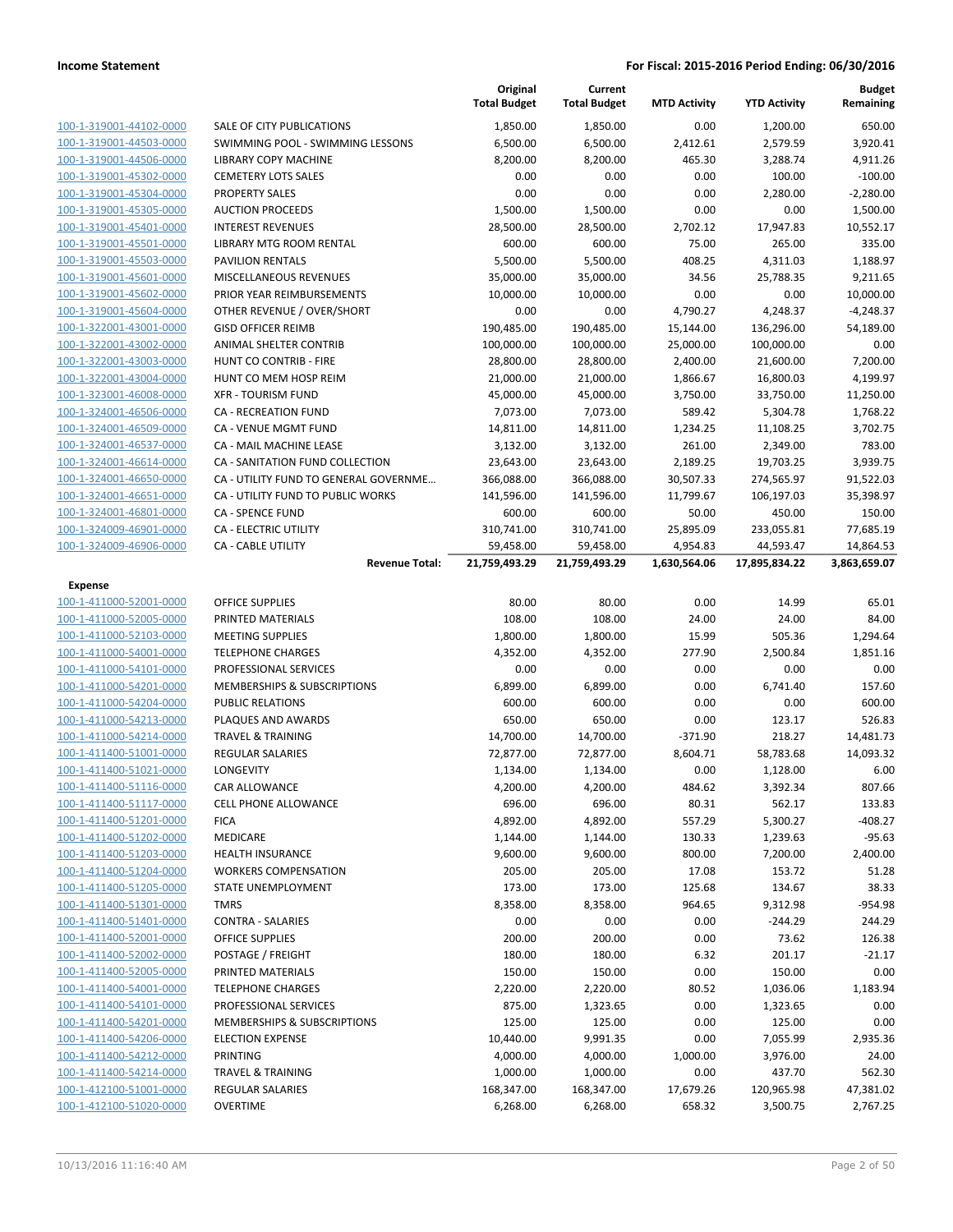| 100-1-412100-51021-0000<br>100-1-412100-51101-0000<br>100-1-412100-51201-0000<br>100-1-412100-51202-0000<br>100-1-412100-51203-0000<br>100-1-412100-51204-0000<br>100-1-412100-51205-0000<br>100-1-412100-51301-0000<br>100-1-412100-52001-0000<br>100-1-412100-52002-0000<br>100-1-412100-52005-0000<br>100-1-412100-52102-0000<br>100-1-412100-52110-0000<br>100-1-412100-53201-0000<br>100-1-412100-54001-0000<br>100-1-412100-54101-0000<br>100-1-412100-54201-0000<br>100-1-412100-54207-0000<br>100-1-412100-54214-0000<br>100-1-413200-51001-0000<br>100-1-413200-51020-0000<br>100-1-413200-51021-0000<br>100-1-413200-51101-0000<br>100-1-413200-51116-0000<br>100-1-413200-51117-0000<br>100-1-413200-51201-0000<br>100-1-413200-51202-0000<br>100-1-413200-51203-0000<br>100-1-413200-51204-0000<br>100-1-413200-51205-0000<br>100-1-413200-51301-0000<br>100-1-413200-52001-0000<br>100-1-413200-52002-0000<br>100-1-413200-52102-0000<br>100-1-413200-52103-0000<br>100-1-413200-52201-0000<br>100-1-413200-54001-0000<br>100-1-413200-54101-0000<br>100-1-413200-54201-0000<br>100-1-413200-54205-0000<br>100-1-413200-54212-0000<br><u>100-1-413200-54214-0000</u><br>100-1-415100-51001-0000<br>100-1-415100-51020-0000<br>100-1-415100-51021-0000<br><u>100-1-415100-51116-0000</u><br>100-1-415100-51117-0000<br><u>100-1-415100-51201-0000</u><br>100-1-415100-51202-0000<br><u>100-1-415100-51203-0000</u><br><u>100-1-415100-51204-0000</u><br><u>100-1-415100-51205-0000</u><br>100-1-415100-51301-0000<br>100-1-415100-51401-0000<br>100-1-415100-52001-0000<br><u>100-1-415100-52002-0000</u><br><u>100-1-415100-52005-0000</u><br><u>100-1-415100-54001-0000</u><br>100-1-415100-54110-0000 |  |
|----------------------------------------------------------------------------------------------------------------------------------------------------------------------------------------------------------------------------------------------------------------------------------------------------------------------------------------------------------------------------------------------------------------------------------------------------------------------------------------------------------------------------------------------------------------------------------------------------------------------------------------------------------------------------------------------------------------------------------------------------------------------------------------------------------------------------------------------------------------------------------------------------------------------------------------------------------------------------------------------------------------------------------------------------------------------------------------------------------------------------------------------------------------------------------------------------------------------------------------------------------------------------------------------------------------------------------------------------------------------------------------------------------------------------------------------------------------------------------------------------------------------------------------------------------------------------------------------------------------------------------------------------------------------------------------------------------------------|--|
|                                                                                                                                                                                                                                                                                                                                                                                                                                                                                                                                                                                                                                                                                                                                                                                                                                                                                                                                                                                                                                                                                                                                                                                                                                                                                                                                                                                                                                                                                                                                                                                                                                                                                                                      |  |
|                                                                                                                                                                                                                                                                                                                                                                                                                                                                                                                                                                                                                                                                                                                                                                                                                                                                                                                                                                                                                                                                                                                                                                                                                                                                                                                                                                                                                                                                                                                                                                                                                                                                                                                      |  |
|                                                                                                                                                                                                                                                                                                                                                                                                                                                                                                                                                                                                                                                                                                                                                                                                                                                                                                                                                                                                                                                                                                                                                                                                                                                                                                                                                                                                                                                                                                                                                                                                                                                                                                                      |  |
|                                                                                                                                                                                                                                                                                                                                                                                                                                                                                                                                                                                                                                                                                                                                                                                                                                                                                                                                                                                                                                                                                                                                                                                                                                                                                                                                                                                                                                                                                                                                                                                                                                                                                                                      |  |
|                                                                                                                                                                                                                                                                                                                                                                                                                                                                                                                                                                                                                                                                                                                                                                                                                                                                                                                                                                                                                                                                                                                                                                                                                                                                                                                                                                                                                                                                                                                                                                                                                                                                                                                      |  |
|                                                                                                                                                                                                                                                                                                                                                                                                                                                                                                                                                                                                                                                                                                                                                                                                                                                                                                                                                                                                                                                                                                                                                                                                                                                                                                                                                                                                                                                                                                                                                                                                                                                                                                                      |  |
|                                                                                                                                                                                                                                                                                                                                                                                                                                                                                                                                                                                                                                                                                                                                                                                                                                                                                                                                                                                                                                                                                                                                                                                                                                                                                                                                                                                                                                                                                                                                                                                                                                                                                                                      |  |
|                                                                                                                                                                                                                                                                                                                                                                                                                                                                                                                                                                                                                                                                                                                                                                                                                                                                                                                                                                                                                                                                                                                                                                                                                                                                                                                                                                                                                                                                                                                                                                                                                                                                                                                      |  |
|                                                                                                                                                                                                                                                                                                                                                                                                                                                                                                                                                                                                                                                                                                                                                                                                                                                                                                                                                                                                                                                                                                                                                                                                                                                                                                                                                                                                                                                                                                                                                                                                                                                                                                                      |  |
|                                                                                                                                                                                                                                                                                                                                                                                                                                                                                                                                                                                                                                                                                                                                                                                                                                                                                                                                                                                                                                                                                                                                                                                                                                                                                                                                                                                                                                                                                                                                                                                                                                                                                                                      |  |
|                                                                                                                                                                                                                                                                                                                                                                                                                                                                                                                                                                                                                                                                                                                                                                                                                                                                                                                                                                                                                                                                                                                                                                                                                                                                                                                                                                                                                                                                                                                                                                                                                                                                                                                      |  |
|                                                                                                                                                                                                                                                                                                                                                                                                                                                                                                                                                                                                                                                                                                                                                                                                                                                                                                                                                                                                                                                                                                                                                                                                                                                                                                                                                                                                                                                                                                                                                                                                                                                                                                                      |  |
|                                                                                                                                                                                                                                                                                                                                                                                                                                                                                                                                                                                                                                                                                                                                                                                                                                                                                                                                                                                                                                                                                                                                                                                                                                                                                                                                                                                                                                                                                                                                                                                                                                                                                                                      |  |
|                                                                                                                                                                                                                                                                                                                                                                                                                                                                                                                                                                                                                                                                                                                                                                                                                                                                                                                                                                                                                                                                                                                                                                                                                                                                                                                                                                                                                                                                                                                                                                                                                                                                                                                      |  |
|                                                                                                                                                                                                                                                                                                                                                                                                                                                                                                                                                                                                                                                                                                                                                                                                                                                                                                                                                                                                                                                                                                                                                                                                                                                                                                                                                                                                                                                                                                                                                                                                                                                                                                                      |  |
|                                                                                                                                                                                                                                                                                                                                                                                                                                                                                                                                                                                                                                                                                                                                                                                                                                                                                                                                                                                                                                                                                                                                                                                                                                                                                                                                                                                                                                                                                                                                                                                                                                                                                                                      |  |
|                                                                                                                                                                                                                                                                                                                                                                                                                                                                                                                                                                                                                                                                                                                                                                                                                                                                                                                                                                                                                                                                                                                                                                                                                                                                                                                                                                                                                                                                                                                                                                                                                                                                                                                      |  |
|                                                                                                                                                                                                                                                                                                                                                                                                                                                                                                                                                                                                                                                                                                                                                                                                                                                                                                                                                                                                                                                                                                                                                                                                                                                                                                                                                                                                                                                                                                                                                                                                                                                                                                                      |  |
|                                                                                                                                                                                                                                                                                                                                                                                                                                                                                                                                                                                                                                                                                                                                                                                                                                                                                                                                                                                                                                                                                                                                                                                                                                                                                                                                                                                                                                                                                                                                                                                                                                                                                                                      |  |
|                                                                                                                                                                                                                                                                                                                                                                                                                                                                                                                                                                                                                                                                                                                                                                                                                                                                                                                                                                                                                                                                                                                                                                                                                                                                                                                                                                                                                                                                                                                                                                                                                                                                                                                      |  |
|                                                                                                                                                                                                                                                                                                                                                                                                                                                                                                                                                                                                                                                                                                                                                                                                                                                                                                                                                                                                                                                                                                                                                                                                                                                                                                                                                                                                                                                                                                                                                                                                                                                                                                                      |  |
|                                                                                                                                                                                                                                                                                                                                                                                                                                                                                                                                                                                                                                                                                                                                                                                                                                                                                                                                                                                                                                                                                                                                                                                                                                                                                                                                                                                                                                                                                                                                                                                                                                                                                                                      |  |
|                                                                                                                                                                                                                                                                                                                                                                                                                                                                                                                                                                                                                                                                                                                                                                                                                                                                                                                                                                                                                                                                                                                                                                                                                                                                                                                                                                                                                                                                                                                                                                                                                                                                                                                      |  |
|                                                                                                                                                                                                                                                                                                                                                                                                                                                                                                                                                                                                                                                                                                                                                                                                                                                                                                                                                                                                                                                                                                                                                                                                                                                                                                                                                                                                                                                                                                                                                                                                                                                                                                                      |  |
|                                                                                                                                                                                                                                                                                                                                                                                                                                                                                                                                                                                                                                                                                                                                                                                                                                                                                                                                                                                                                                                                                                                                                                                                                                                                                                                                                                                                                                                                                                                                                                                                                                                                                                                      |  |
|                                                                                                                                                                                                                                                                                                                                                                                                                                                                                                                                                                                                                                                                                                                                                                                                                                                                                                                                                                                                                                                                                                                                                                                                                                                                                                                                                                                                                                                                                                                                                                                                                                                                                                                      |  |
|                                                                                                                                                                                                                                                                                                                                                                                                                                                                                                                                                                                                                                                                                                                                                                                                                                                                                                                                                                                                                                                                                                                                                                                                                                                                                                                                                                                                                                                                                                                                                                                                                                                                                                                      |  |
|                                                                                                                                                                                                                                                                                                                                                                                                                                                                                                                                                                                                                                                                                                                                                                                                                                                                                                                                                                                                                                                                                                                                                                                                                                                                                                                                                                                                                                                                                                                                                                                                                                                                                                                      |  |
|                                                                                                                                                                                                                                                                                                                                                                                                                                                                                                                                                                                                                                                                                                                                                                                                                                                                                                                                                                                                                                                                                                                                                                                                                                                                                                                                                                                                                                                                                                                                                                                                                                                                                                                      |  |
|                                                                                                                                                                                                                                                                                                                                                                                                                                                                                                                                                                                                                                                                                                                                                                                                                                                                                                                                                                                                                                                                                                                                                                                                                                                                                                                                                                                                                                                                                                                                                                                                                                                                                                                      |  |
|                                                                                                                                                                                                                                                                                                                                                                                                                                                                                                                                                                                                                                                                                                                                                                                                                                                                                                                                                                                                                                                                                                                                                                                                                                                                                                                                                                                                                                                                                                                                                                                                                                                                                                                      |  |
|                                                                                                                                                                                                                                                                                                                                                                                                                                                                                                                                                                                                                                                                                                                                                                                                                                                                                                                                                                                                                                                                                                                                                                                                                                                                                                                                                                                                                                                                                                                                                                                                                                                                                                                      |  |
|                                                                                                                                                                                                                                                                                                                                                                                                                                                                                                                                                                                                                                                                                                                                                                                                                                                                                                                                                                                                                                                                                                                                                                                                                                                                                                                                                                                                                                                                                                                                                                                                                                                                                                                      |  |
|                                                                                                                                                                                                                                                                                                                                                                                                                                                                                                                                                                                                                                                                                                                                                                                                                                                                                                                                                                                                                                                                                                                                                                                                                                                                                                                                                                                                                                                                                                                                                                                                                                                                                                                      |  |
|                                                                                                                                                                                                                                                                                                                                                                                                                                                                                                                                                                                                                                                                                                                                                                                                                                                                                                                                                                                                                                                                                                                                                                                                                                                                                                                                                                                                                                                                                                                                                                                                                                                                                                                      |  |
|                                                                                                                                                                                                                                                                                                                                                                                                                                                                                                                                                                                                                                                                                                                                                                                                                                                                                                                                                                                                                                                                                                                                                                                                                                                                                                                                                                                                                                                                                                                                                                                                                                                                                                                      |  |
|                                                                                                                                                                                                                                                                                                                                                                                                                                                                                                                                                                                                                                                                                                                                                                                                                                                                                                                                                                                                                                                                                                                                                                                                                                                                                                                                                                                                                                                                                                                                                                                                                                                                                                                      |  |
|                                                                                                                                                                                                                                                                                                                                                                                                                                                                                                                                                                                                                                                                                                                                                                                                                                                                                                                                                                                                                                                                                                                                                                                                                                                                                                                                                                                                                                                                                                                                                                                                                                                                                                                      |  |
|                                                                                                                                                                                                                                                                                                                                                                                                                                                                                                                                                                                                                                                                                                                                                                                                                                                                                                                                                                                                                                                                                                                                                                                                                                                                                                                                                                                                                                                                                                                                                                                                                                                                                                                      |  |
|                                                                                                                                                                                                                                                                                                                                                                                                                                                                                                                                                                                                                                                                                                                                                                                                                                                                                                                                                                                                                                                                                                                                                                                                                                                                                                                                                                                                                                                                                                                                                                                                                                                                                                                      |  |
|                                                                                                                                                                                                                                                                                                                                                                                                                                                                                                                                                                                                                                                                                                                                                                                                                                                                                                                                                                                                                                                                                                                                                                                                                                                                                                                                                                                                                                                                                                                                                                                                                                                                                                                      |  |
|                                                                                                                                                                                                                                                                                                                                                                                                                                                                                                                                                                                                                                                                                                                                                                                                                                                                                                                                                                                                                                                                                                                                                                                                                                                                                                                                                                                                                                                                                                                                                                                                                                                                                                                      |  |
|                                                                                                                                                                                                                                                                                                                                                                                                                                                                                                                                                                                                                                                                                                                                                                                                                                                                                                                                                                                                                                                                                                                                                                                                                                                                                                                                                                                                                                                                                                                                                                                                                                                                                                                      |  |
|                                                                                                                                                                                                                                                                                                                                                                                                                                                                                                                                                                                                                                                                                                                                                                                                                                                                                                                                                                                                                                                                                                                                                                                                                                                                                                                                                                                                                                                                                                                                                                                                                                                                                                                      |  |
|                                                                                                                                                                                                                                                                                                                                                                                                                                                                                                                                                                                                                                                                                                                                                                                                                                                                                                                                                                                                                                                                                                                                                                                                                                                                                                                                                                                                                                                                                                                                                                                                                                                                                                                      |  |
|                                                                                                                                                                                                                                                                                                                                                                                                                                                                                                                                                                                                                                                                                                                                                                                                                                                                                                                                                                                                                                                                                                                                                                                                                                                                                                                                                                                                                                                                                                                                                                                                                                                                                                                      |  |
|                                                                                                                                                                                                                                                                                                                                                                                                                                                                                                                                                                                                                                                                                                                                                                                                                                                                                                                                                                                                                                                                                                                                                                                                                                                                                                                                                                                                                                                                                                                                                                                                                                                                                                                      |  |
|                                                                                                                                                                                                                                                                                                                                                                                                                                                                                                                                                                                                                                                                                                                                                                                                                                                                                                                                                                                                                                                                                                                                                                                                                                                                                                                                                                                                                                                                                                                                                                                                                                                                                                                      |  |
|                                                                                                                                                                                                                                                                                                                                                                                                                                                                                                                                                                                                                                                                                                                                                                                                                                                                                                                                                                                                                                                                                                                                                                                                                                                                                                                                                                                                                                                                                                                                                                                                                                                                                                                      |  |
|                                                                                                                                                                                                                                                                                                                                                                                                                                                                                                                                                                                                                                                                                                                                                                                                                                                                                                                                                                                                                                                                                                                                                                                                                                                                                                                                                                                                                                                                                                                                                                                                                                                                                                                      |  |
|                                                                                                                                                                                                                                                                                                                                                                                                                                                                                                                                                                                                                                                                                                                                                                                                                                                                                                                                                                                                                                                                                                                                                                                                                                                                                                                                                                                                                                                                                                                                                                                                                                                                                                                      |  |
|                                                                                                                                                                                                                                                                                                                                                                                                                                                                                                                                                                                                                                                                                                                                                                                                                                                                                                                                                                                                                                                                                                                                                                                                                                                                                                                                                                                                                                                                                                                                                                                                                                                                                                                      |  |
|                                                                                                                                                                                                                                                                                                                                                                                                                                                                                                                                                                                                                                                                                                                                                                                                                                                                                                                                                                                                                                                                                                                                                                                                                                                                                                                                                                                                                                                                                                                                                                                                                                                                                                                      |  |
|                                                                                                                                                                                                                                                                                                                                                                                                                                                                                                                                                                                                                                                                                                                                                                                                                                                                                                                                                                                                                                                                                                                                                                                                                                                                                                                                                                                                                                                                                                                                                                                                                                                                                                                      |  |
|                                                                                                                                                                                                                                                                                                                                                                                                                                                                                                                                                                                                                                                                                                                                                                                                                                                                                                                                                                                                                                                                                                                                                                                                                                                                                                                                                                                                                                                                                                                                                                                                                                                                                                                      |  |
|                                                                                                                                                                                                                                                                                                                                                                                                                                                                                                                                                                                                                                                                                                                                                                                                                                                                                                                                                                                                                                                                                                                                                                                                                                                                                                                                                                                                                                                                                                                                                                                                                                                                                                                      |  |
|                                                                                                                                                                                                                                                                                                                                                                                                                                                                                                                                                                                                                                                                                                                                                                                                                                                                                                                                                                                                                                                                                                                                                                                                                                                                                                                                                                                                                                                                                                                                                                                                                                                                                                                      |  |
|                                                                                                                                                                                                                                                                                                                                                                                                                                                                                                                                                                                                                                                                                                                                                                                                                                                                                                                                                                                                                                                                                                                                                                                                                                                                                                                                                                                                                                                                                                                                                                                                                                                                                                                      |  |
|                                                                                                                                                                                                                                                                                                                                                                                                                                                                                                                                                                                                                                                                                                                                                                                                                                                                                                                                                                                                                                                                                                                                                                                                                                                                                                                                                                                                                                                                                                                                                                                                                                                                                                                      |  |
|                                                                                                                                                                                                                                                                                                                                                                                                                                                                                                                                                                                                                                                                                                                                                                                                                                                                                                                                                                                                                                                                                                                                                                                                                                                                                                                                                                                                                                                                                                                                                                                                                                                                                                                      |  |

|                         |                                        | Original<br><b>Total Budget</b> | Current<br><b>Total Budget</b> | <b>MTD Activity</b> | <b>YTD Activity</b> | <b>Budget</b><br>Remaining |
|-------------------------|----------------------------------------|---------------------------------|--------------------------------|---------------------|---------------------|----------------------------|
| 100-1-412100-51021-0000 | LONGEVITY                              | 4,218.00                        | 4,218.00                       | 0.00                | 4,182.00            | 36.00                      |
| 100-1-412100-51101-0000 | <b>CERTIFICATION PAY</b>               | 2,400.00                        | 2,400.00                       | 346.17              | 2,307.80            | 92.20                      |
| 100-1-412100-51201-0000 | <b>FICA</b>                            | 11,236.00                       | 11,236.00                      | 1,118.77            | 7,829.19            | 3,406.81                   |
| 100-1-412100-51202-0000 | MEDICARE                               | 2,628.00                        | 2,628.00                       | 261.65              | 1,831.01            | 796.99                     |
| 100-1-412100-51203-0000 | <b>HEALTH INSURANCE</b>                | 38,400.00                       | 38,400.00                      | 3,200.00            | 28,800.00           | 9,600.00                   |
| 100-1-412100-51204-0000 | <b>WORKERS COMPENSATION</b>            | 470.00                          | 470.00                         | 39.17               | 352.53              | 117.47                     |
| 100-1-412100-51205-0000 | STATE UNEMPLOYMENT                     | 992.00                          | 992.00                         | 829.40              | 874.61              | 117.39                     |
| 100-1-412100-51301-0000 | <b>TMRS</b>                            | 18,485.00                       | 18,485.00                      | 1,773.17            | 12,242.98           | 6,242.02                   |
| 100-1-412100-52001-0000 | <b>OFFICE SUPPLIES</b>                 | 800.00                          | 800.00                         | 327.47              | 841.95              | $-41.95$                   |
| 100-1-412100-52002-0000 | POSTAGE / FREIGHT                      | 3,000.00                        | 3,000.00                       | 250.42              | 2,024.05            | 975.95                     |
| 100-1-412100-52005-0000 | PRINTED MATERIALS                      | 1,400.00                        | 1,400.00                       | 838.58              | 838.58              | 561.42                     |
| 100-1-412100-52102-0000 | <b>BOOKS / REF SUPPLIES</b>            | 150.00                          | 150.00                         | 0.00                | 119.93              | 30.07                      |
| 100-1-412100-52110-0000 | <b>TICKET WRITER SUPPLIES</b>          | 8,485.00                        | 8,485.00                       | 0.00                | 0.00                | 8,485.00                   |
| 100-1-412100-53201-0000 | FURNITURE & OFFICE EQUIPMENT           | 3,100.00                        | 3,100.00                       | 0.00                | 961.54              | 2,138.46                   |
| 100-1-412100-54001-0000 | <b>TELEPHONE CHARGES</b>               | 12,000.00                       | 12,000.00                      | 425.58              | 4,814.04            | 7,185.96                   |
| 100-1-412100-54101-0000 | PROFESSIONAL SERVICES                  | 22,500.00                       | 22,500.00                      | 0.00                | 22,946.56           | $-446.56$                  |
| 100-1-412100-54201-0000 | MEMBERSHIPS & SUBSCRIPTIONS            | 400.00                          | 400.00                         | 0.00                | 302.29              | 97.71                      |
| 100-1-412100-54207-0000 | COURT COSTS, JURY, WIT FEES            | 360.00                          | 360.00                         | 0.00                | 0.00                | 360.00                     |
| 100-1-412100-54214-0000 | <b>TRAVEL &amp; TRAINING</b>           | 5,350.00                        | 5,350.00                       | 1,636.16            | 4,886.21            | 463.79                     |
| 100-1-413200-51001-0000 | <b>REGULAR SALARIES</b>                | 200,122.00                      | 200,122.00                     | 25,476.76           | 148,611.07          | 51,510.93                  |
| 100-1-413200-51020-0000 | <b>OVERTIME</b>                        | 0.00                            | 0.00                           | 0.00                | 48.02               | $-48.02$                   |
| 100-1-413200-51021-0000 | <b>LONGEVITY</b>                       | 2,010.00                        | 2,010.00                       | 0.00                | 1,998.00            | 12.00                      |
| 100-1-413200-51101-0000 | <b>CERTIFICATION PAY</b>               | 1,200.00                        | 1,200.00                       | 138.45              | 923.00              | 277.00                     |
| 100-1-413200-51116-0000 | CAR ALLOWANCE                          | 7,380.00                        | 7,380.00                       | 851.55              | 5,677.00            | 1,703.00                   |
| 100-1-413200-51117-0000 | <b>CELL PHONE ALLOWANCE</b>            | 420.00                          | 420.00                         | 0.00                | 32.30               | 387.70                     |
| 100-1-413200-51201-0000 | <b>FICA</b>                            | 8,746.00                        | 8,746.00                       | 1,627.19            | 6,607.20            | 2,138.80                   |
| 100-1-413200-51202-0000 | MEDICARE                               | 3,061.00                        | 3,061.00                       | 380.55              | 2,265.39            | 795.61                     |
| 100-1-413200-51203-0000 | <b>HEALTH INSURANCE</b>                | 19,200.00                       | 19,200.00                      | 1,600.00            | 14,400.00           | 4,800.00                   |
| 100-1-413200-51204-0000 | <b>WORKERS COMPENSATION</b>            | 547.00                          | 547.00                         | 45.58               | 410.22              | 136.78                     |
| 100-1-413200-51205-0000 | STATE UNEMPLOYMENT                     | 345.00                          | 345.00                         | 649.46              | 667.25              | $-322.25$                  |
| 100-1-413200-51301-0000 | <b>TMRS</b>                            | 22,364.00                       | 22,364.00                      | 2,784.29            | 16,351.19           | 6,012.81                   |
| 100-1-413200-52001-0000 | OFFICE SUPPLIES                        | 550.00                          | 550.00                         | 0.00                | 348.36              | 201.64                     |
| 100-1-413200-52002-0000 | POSTAGE / FREIGHT                      | 300.00                          | 300.00                         | 0.00                | 91.93               | 208.07                     |
| 100-1-413200-52102-0000 | <b>BOOKS / REF SUPPLIES</b>            | 100.00                          | 100.00                         | 0.00                | 0.00                | 100.00                     |
| 100-1-413200-52103-0000 | <b>MEETING SUPPLIES</b>                | 775.00                          | 775.00                         | 32.65               | 260.57              | 514.43                     |
| 100-1-413200-52201-0000 | MINOR TOOLS & EQUIPMENT                | 125.00                          | 125.00                         | 0.00                | 124.62              | 0.38                       |
| 100-1-413200-54001-0000 | <b>TELEPHONE CHARGES</b>               | 4,750.00                        | 4,750.00                       | 628.82              | 4,708.46            | 41.54                      |
| 100-1-413200-54101-0000 | PROFESSIONAL SERVICES                  | 0.00                            | 0.00                           | 92.00               | 92.00               | $-92.00$                   |
| 100-1-413200-54201-0000 | <b>MEMBERSHIPS &amp; SUBSCRIPTIONS</b> | 3,057.00                        | 3,057.00                       | 52.00               | 886.24              | 2,170.76                   |
| 100-1-413200-54205-0000 | <b>BUSINESS MEALS</b>                  | 1,000.00                        | 1,000.00                       | 94.25               | 240.57              | 759.43                     |
| 100-1-413200-54212-0000 | PRINTING                               | 1,500.00                        | 1,500.00                       | 24.00               | 72.00               | 1,428.00                   |
| 100-1-413200-54214-0000 | <b>TRAVEL &amp; TRAINING</b>           | 6,740.00                        | 6,740.00                       | 620.30              | 3,233.32            | 3,506.68                   |
| 100-1-415100-51001-0000 | REGULAR SALARIES                       | 306,570.00                      | 306,570.00                     | 28,469.29           | 170,282.52          | 136,287.48                 |
| 100-1-415100-51020-0000 | <b>OVERTIME</b>                        | 708.00                          | 708.00                         | 170.09              | 1,079.77            | $-371.77$                  |
| 100-1-415100-51021-0000 | LONGEVITY                              | 3,870.00                        | 3,870.00                       | 0.00                | 3,294.00            | 576.00                     |
| 100-1-415100-51116-0000 | CAR ALLOWANCE                          | 4,200.00                        | 4,200.00                       | 276.93              | 1,476.96            | 2,723.04                   |
| 100-1-415100-51117-0000 | <b>CELL PHONE ALLOWANCE</b>            | 1,920.00                        | 1,920.00                       | 48.45               | 443.00              | 1,477.00                   |
| 100-1-415100-51201-0000 | <b>FICA</b>                            | 19,671.00                       | 19,671.00                      | 1,721.44            | 10,305.29           | 9,365.71                   |
| 100-1-415100-51202-0000 | MEDICARE                               | 4,600.00                        | 4,600.00                       | 402.59              | 2,410.09            | 2,189.91                   |
| 100-1-415100-51203-0000 | <b>HEALTH INSURANCE</b>                | 67,200.00                       | 67,200.00                      | 5,600.00            | 50,400.00           | 16,800.00                  |
| 100-1-415100-51204-0000 | <b>WORKERS COMPENSATION</b>            | 822.00                          | 822.00                         | 68.50               | 616.50              | 205.50                     |
| 100-1-415100-51205-0000 | STATE UNEMPLOYMENT                     | 1,209.00                        | 1,209.00                       | 756.77              | 810.90              | 398.10                     |
| 100-1-415100-51301-0000 | <b>TMRS</b>                            | 33,607.00                       | 33,607.00                      | 3,047.11            | 18,811.79           | 14,795.21                  |
| 100-1-415100-51401-0000 | <b>CONTRA - SALARIES</b>               | $-24,861.00$                    | $-24,861.00$                   | 0.00                | $-538.68$           | $-24,322.32$               |
| 100-1-415100-52001-0000 | <b>OFFICE SUPPLIES</b>                 | 1,950.00                        | 1,950.00                       | 235.91              | 1,266.22            | 683.78                     |
| 100-1-415100-52002-0000 | POSTAGE / FREIGHT                      | 5,000.00                        | 5,000.00                       | 382.64              | 3,241.60            | 1,758.40                   |
| 100-1-415100-52005-0000 | PRINTED MATERIALS                      | 158.00                          | 158.00                         | 24.00               | 72.00               | 86.00                      |
| 100-1-415100-54001-0000 | <b>TELEPHONE CHARGES</b>               | 4,428.00                        | 4,428.00                       | 38.93               | 1,665.94            | 2,762.06                   |
| 100-1-415100-54110-0000 | <b>AUDIT</b>                           | 53,150.00                       | 53,150.00                      | 0.00                | 63,400.00           | $-10,250.00$               |
|                         |                                        |                                 |                                |                     |                     |                            |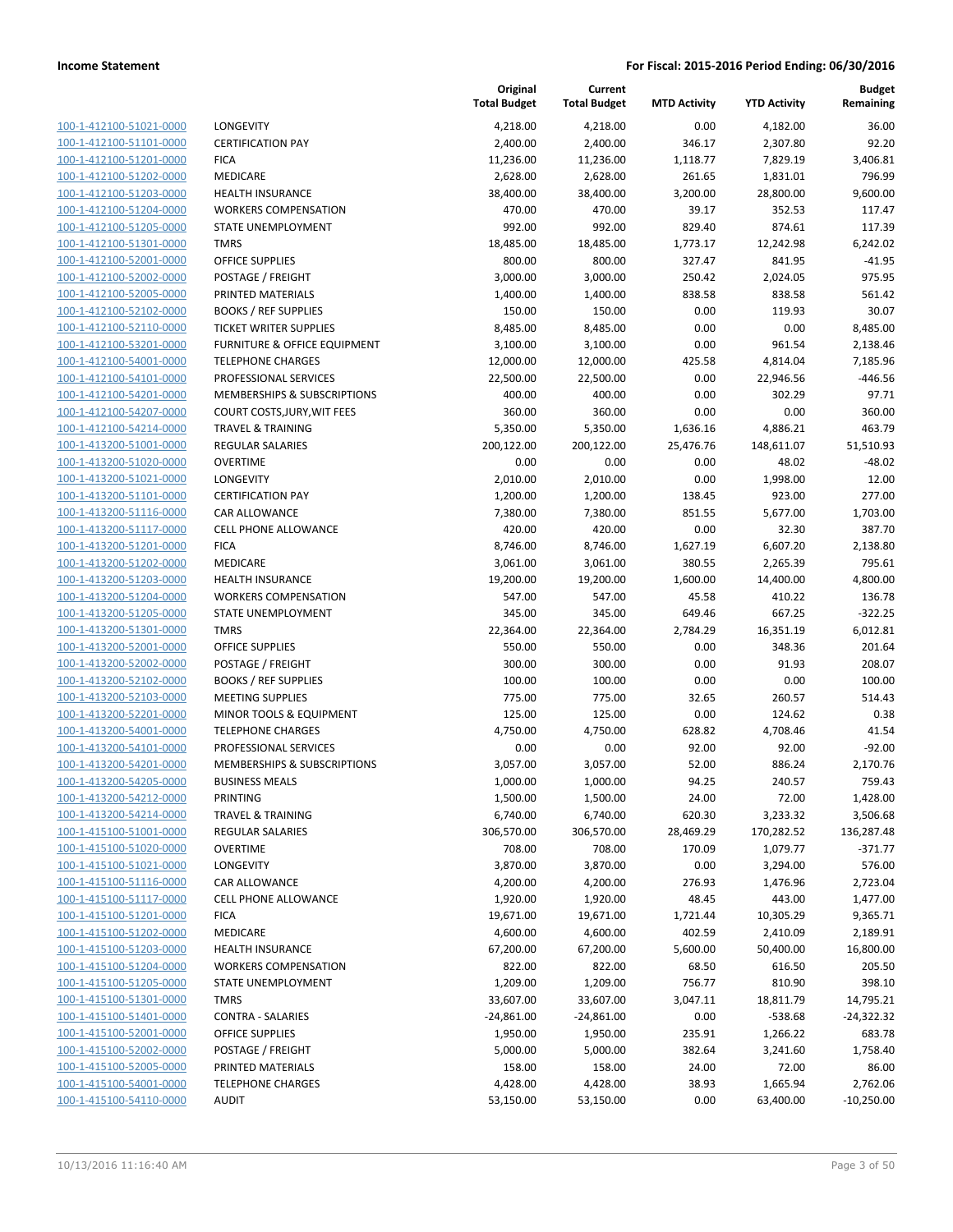| 100-1-415100-54201-0000        |
|--------------------------------|
| 100-1-415100-54211-0000        |
| 100-1-415100-54212-0000        |
| 100-1-415100-54214-0000        |
| 100-1-415150-54401-0000        |
| 100-1-415150-54402-0000        |
| 100-1-415300-54106-0000        |
| 100-1-415500-51001-0000        |
| 100-1-415500-51020-0000        |
| 100-1-415500-51021-0000        |
| 100-1-415500-51102-0000        |
| 100-1-415500-51116-0000        |
| 100-1-415500-51117-0000        |
| 100-1-415500-51201-0000        |
| 100-1-415500-51202-0000        |
| 100-1-415500-51203-0000        |
| 100-1-415500-51204-0000        |
| 100-1-415500-51205-0000        |
| 100-1-415500-51301-0000        |
| 100-1-415500-52001-0000        |
| 100-1-415500-52002-0000        |
| 100-1-415500-52303-0000        |
| 100-1-415500-52401-0000        |
| 100-1-415500-54001-0000        |
| 100-1-415500-54102-0000        |
|                                |
| 100-1-415500-54103-0000        |
| 100-1-415500-54107-0000        |
| 100-1-415500-54118-0000        |
| 100-1-415500-54119-0000        |
| 100-1-415500-54201-0000        |
| 100-1-415500-54213-0000        |
| 100-1-415500-54214-0000        |
| 100-1-421100-51001-0000        |
| 100-1-421100-51020-0000        |
| 100-1-421100-51021-0000        |
| 100-1-421100-51101-0000        |
| 100-1-421100-51115-0000        |
| 100-1-421100-51117-0000        |
| 100-1-421100-51201-0000        |
| 100-1-421100-51202-0000        |
| 100-1-421100-51203-0000        |
| 100-1-421100-51204-0000        |
| <u>100-1-421100-51205-0000</u> |
| 100-1-421100-51301-0000        |
| <u>100-1-421100-52001-0000</u> |
| 100-1-421100-52002-0000        |
| 100-1-421100-52004-0000        |
| <u>100-1-421100-52005-0000</u> |
| <u>100-1-421100-52102-0000</u> |
| <u>100-1-421100-52103-0000</u> |
| 100-1-421100-52104-0000        |
| 100-1-421100-52201-0000        |
| <u>100-1-421100-52203-0000</u> |
| <u>100-1-421100-52302-0000</u> |
| <u>100-1-421100-52305-0000</u> |
| <u>100-1-421100-53202-0000</u> |
| 100-1-421100-53205-0000        |
| <u>100-1-421100-54001-0000</u> |
| <u>100-1-421100-54002-0000</u> |
|                                |

|                                                    |                                                          | Original<br><b>Total Budget</b> | Current<br><b>Total Budget</b> | <b>MTD Activity</b> | <b>YTD Activity</b> | <b>Budget</b><br>Remaining |
|----------------------------------------------------|----------------------------------------------------------|---------------------------------|--------------------------------|---------------------|---------------------|----------------------------|
| 100-1-415100-54201-0000                            | MEMBERSHIPS & SUBSCRIPTIONS                              | 2,390.00                        | 2,390.00                       | 581.00              | 1,841.29            | 548.71                     |
| 100-1-415100-54211-0000                            | ADVERTISING                                              | 25,000.00                       | 25,000.00                      | 4,203.00            | 24,590.20           | 409.80                     |
| 100-1-415100-54212-0000                            | PRINTING                                                 | 2,966.00                        | 2,966.00                       | 0.00                | 0.00                | 2,966.00                   |
| 100-1-415100-54214-0000                            | <b>TRAVEL &amp; TRAINING</b>                             | 6,000.00                        | 6,000.00                       | 0.00                | 3,572.47            | 2,427.53                   |
| 100-1-415150-54401-0000                            | <b>APPRAISER</b>                                         | 203,000.00                      | 203,000.00                     | 53,618.09           | 160,854.27          | 42,145.73                  |
| 100-1-415150-54402-0000                            | <b>COLLECTOR</b>                                         | 15,350.00                       | 15,350.00                      | 0.00                | 15,266.25           | 83.75                      |
| 100-1-415300-54106-0000                            | <b>ATTORNEY FEES</b>                                     | 217,500.00                      | 217,500.00                     | 31,303.36           | 118,495.29          | 99,004.71                  |
| 100-1-415500-51001-0000                            | REGULAR SALARIES                                         | 155,207.00                      | 155,207.00                     | 18,122.12           | 119,771.41          | 35,435.59                  |
| 100-1-415500-51020-0000                            | <b>OVERTIME</b>                                          | 2,372.00                        | 2,372.00                       | 0.00                | 389.73              | 1,982.27                   |
| 100-1-415500-51021-0000                            | LONGEVITY                                                | 2,886.00                        | 2,886.00                       | 0.00                | 2,676.00            | 210.00                     |
| 100-1-415500-51102-0000                            | <b>BILINGUAL PAY</b>                                     | 600.00                          | 600.00                         | 69.24               | 461.60              | 138.40                     |
| 100-1-415500-51116-0000                            | CAR ALLOWANCE                                            | 4,200.00                        | 4,200.00                       | 484.62              | 3,230.80            | 969.20                     |
| 100-1-415500-51117-0000                            | <b>CELL PHONE ALLOWANCE</b>                              | 960.00                          | 960.00                         | 110.76              | 738.40              | 221.60                     |
| 100-1-415500-51201-0000                            | <b>FICA</b>                                              | 10,306.00                       | 10,306.00                      | 1,129.36            | 7,593.87            | 2,712.13                   |
| 100-1-415500-51202-0000                            | MEDICARE                                                 | 2,410.00                        | 2,410.00                       | 264.12              | 1,775.97            | 634.03                     |
| 100-1-415500-51203-0000                            | <b>HEALTH INSURANCE</b>                                  | 28,800.00                       | 28,800.00                      | 2,400.00            | 21,600.00           | 7,200.00                   |
| 100-1-415500-51204-0000                            | <b>WORKERS COMPENSATION</b>                              | 431.00                          | 431.00                         | 35.92               | 323.28              | 107.72                     |
| 100-1-415500-51205-0000                            | STATE UNEMPLOYMENT                                       | 518.00                          | 518.00                         | 377.62              | 404.63              | 113.37                     |
| 100-1-415500-51301-0000                            | <b>TMRS</b>                                              | 17,607.00                       | 17,607.00                      | 1,976.36            | 13,530.98           | 4,076.02                   |
| 100-1-415500-52001-0000                            | <b>OFFICE SUPPLIES</b>                                   | 2,000.00                        | 2,000.00                       | 146.86              | 833.98              | 1,166.02                   |
| 100-1-415500-52002-0000                            | POSTAGE / FREIGHT                                        | 750.00                          | 750.00                         | 0.00                | 385.99              | 364.01                     |
| 100-1-415500-52303-0000<br>100-1-415500-52401-0000 | <b>TRAINING SUPPLIES</b><br><b>RECREATIONAL SUPPLIES</b> | 500.00                          | 500.00                         | 0.00                | 0.00                | 500.00                     |
| 100-1-415500-54001-0000                            |                                                          | 2,800.00                        | 2,800.00                       | 0.00                | 95.00               | 2,705.00                   |
| 100-1-415500-54102-0000                            | <b>TELEPHONE CHARGES</b><br><b>MVR CHECKS</b>            | 2,500.00<br>200.00              | 2,500.00<br>200.00             | 32.95<br>24.00      | 1,052.47<br>108.17  | 1,447.53<br>91.83          |
| 100-1-415500-54103-0000                            | CONSULTING                                               | 300.00                          | 300.00                         | 0.00                | 0.00                | 300.00                     |
| 100-1-415500-54107-0000                            | MEDICAL                                                  | 8,500.00                        | 8,500.00                       | 362.00              | 5,857.00            | 2,643.00                   |
| 100-1-415500-54118-0000                            | <b>MEDICAL - POLICE</b>                                  | 0.00                            | 0.00                           | 466.00              | 466.00              | $-466.00$                  |
| 100-1-415500-54119-0000                            | <b>MEDICAL - FIRE</b>                                    | 0.00                            | 0.00                           | 25.00               | 25.00               | $-25.00$                   |
| 100-1-415500-54201-0000                            | MEMBERSHIPS & SUBSCRIPTIONS                              | 3,547.00                        | 3,547.00                       | 61.61               | 1,635.63            | 1,911.37                   |
| 100-1-415500-54213-0000                            | PLAQUES AND AWARDS                                       | 8,270.00                        | 8,270.00                       | 0.00                | 4,217.45            | 4,052.55                   |
| 100-1-415500-54214-0000                            | <b>TRAVEL &amp; TRAINING</b>                             | 3,550.00                        | 3,550.00                       | 369.98              | 3,523.18            | 26.82                      |
| 100-1-421100-51001-0000                            | <b>REGULAR SALARIES</b>                                  | 252,138.00                      | 252,138.00                     | 29,494.20           | 194,402.25          | 57,735.75                  |
| 100-1-421100-51020-0000                            | <b>OVERTIME</b>                                          | 2,444.00                        | 2,444.00                       | 0.00                | 448.13              | 1,995.87                   |
| 100-1-421100-51021-0000                            | <b>LONGEVITY</b>                                         | 3,192.00                        | 3,192.00                       | 0.00                | 3,180.00            | 12.00                      |
| 100-1-421100-51101-0000                            | <b>CERTIFICATION PAY</b>                                 | 3,000.00                        | 3,000.00                       | 346.14              | 2,307.60            | 692.40                     |
| 100-1-421100-51115-0000                            | <b>CLOTHING ALLOWANCE</b>                                | 600.00                          | 600.00                         | 0.00                | 600.00              | 0.00                       |
| 100-1-421100-51117-0000                            | <b>CELL PHONE ALLOWANCE</b>                              | 960.00                          | 960.00                         | 180.00              | 1,200.00            | $-240.00$                  |
| 100-1-421100-51201-0000                            | <b>FICA</b>                                              | 16,265.00                       | 16,265.00                      | 1,784.18            | 11,874.16           | 4,390.84                   |
| 100-1-421100-51202-0000                            | <b>MEDICARE</b>                                          | 3,804.00                        | 3,804.00                       | 417.28              | 2,777.03            | 1,026.97                   |
| 100-1-421100-51203-0000                            | <b>HEALTH INSURANCE</b>                                  | 38,400.00                       | 38,400.00                      | 3,200.00            | 28,800.00           | 9,600.00                   |
| 100-1-421100-51204-0000                            | <b>WORKERS COMPENSATION</b>                              | 4,257.00                        | 4,257.00                       | 354.75              | 3,192.75            | 1,064.25                   |
| 100-1-421100-51205-0000                            | <b>STATE UNEMPLOYMENT</b>                                | 691.00                          | 691.00                         | 503.30              | 539.30              | 151.70                     |
| 100-1-421100-51301-0000                            | <b>TMRS</b>                                              | 27,788.00                       | 27,788.00                      | 3,158.14            | 21,475.59           | 6,312.41                   |
| 100-1-421100-52001-0000                            | OFFICE SUPPLIES                                          | 1,402.92                        | 1,402.92                       | 0.00                | 828.03              | 574.89                     |
| 100-1-421100-52002-0000                            | POSTAGE / FREIGHT                                        | 240.00                          | 240.00                         | 0.00                | 192.16              | 47.84                      |
| 100-1-421100-52004-0000                            | <b>COMPUTER SUPPLIES</b>                                 | 335.04                          | 335.04                         | 29.99               | 29.99               | 305.05                     |
| 100-1-421100-52005-0000                            | PRINTED MATERIALS                                        | 210.00                          | 210.00                         | 0.00                | 24.00               | 186.00                     |
| 100-1-421100-52102-0000                            | <b>BOOKS / REF SUPPLIES</b>                              | 396.00                          | 396.00                         | 0.00                | 135.42              | 260.58                     |
| 100-1-421100-52103-0000                            | <b>MEETING SUPPLIES</b>                                  | 2,445.00                        | 2,157.39                       | 42.29               | 1,181.64            | 975.75                     |
| 100-1-421100-52104-0000                            | <b>WEARING APPAREL</b>                                   | 300.00                          | 550.00                         | 126.00              | 548.28              | 1.72                       |
| 100-1-421100-52201-0000                            | MINOR TOOLS & EQUIPMENT                                  | 632.00                          | 632.00                         | 0.00                | 134.90              | 497.10                     |
| 100-1-421100-52203-0000                            | <b>MOTOR VEHICLE FUEL</b>                                | 3,945.00                        | 3,945.00                       | 438.72              | 2,373.06            | 1,571.94                   |
| 100-1-421100-52302-0000                            | <b>MEDICAL SUPPLIES</b>                                  | 228.00                          | 228.00                         | 67.93               | 456.08              | $-228.08$                  |
| 100-1-421100-52305-0000                            | PUBLIC EDUCATION                                         | 7,800.00                        | 7,800.00                       | 45.00               | 3,331.03            | 4,468.97                   |
| 100-1-421100-53202-0000                            | MACHINE, TOOLS & IMPLMNTS                                | 150.00                          | 150.00                         | 0.00                | 0.00                | 150.00                     |
| 100-1-421100-53205-0000                            | <b>MOTOR VEHICLES</b>                                    | 2,500.00                        | 2,500.00                       | 47.83               | 1,764.43            | 735.57                     |
| 100-1-421100-54001-0000                            | <b>TELEPHONE CHARGES</b>                                 | 8,000.00                        | 8,000.00                       | 2,575.36            | 20,955.41           | $-12,955.41$               |
| 100-1-421100-54002-0000                            | UTILITY CHARGES                                          | 78,032.11                       | 78,032.11                      | 6,471.60            | 60,296.97           | 17,735.14                  |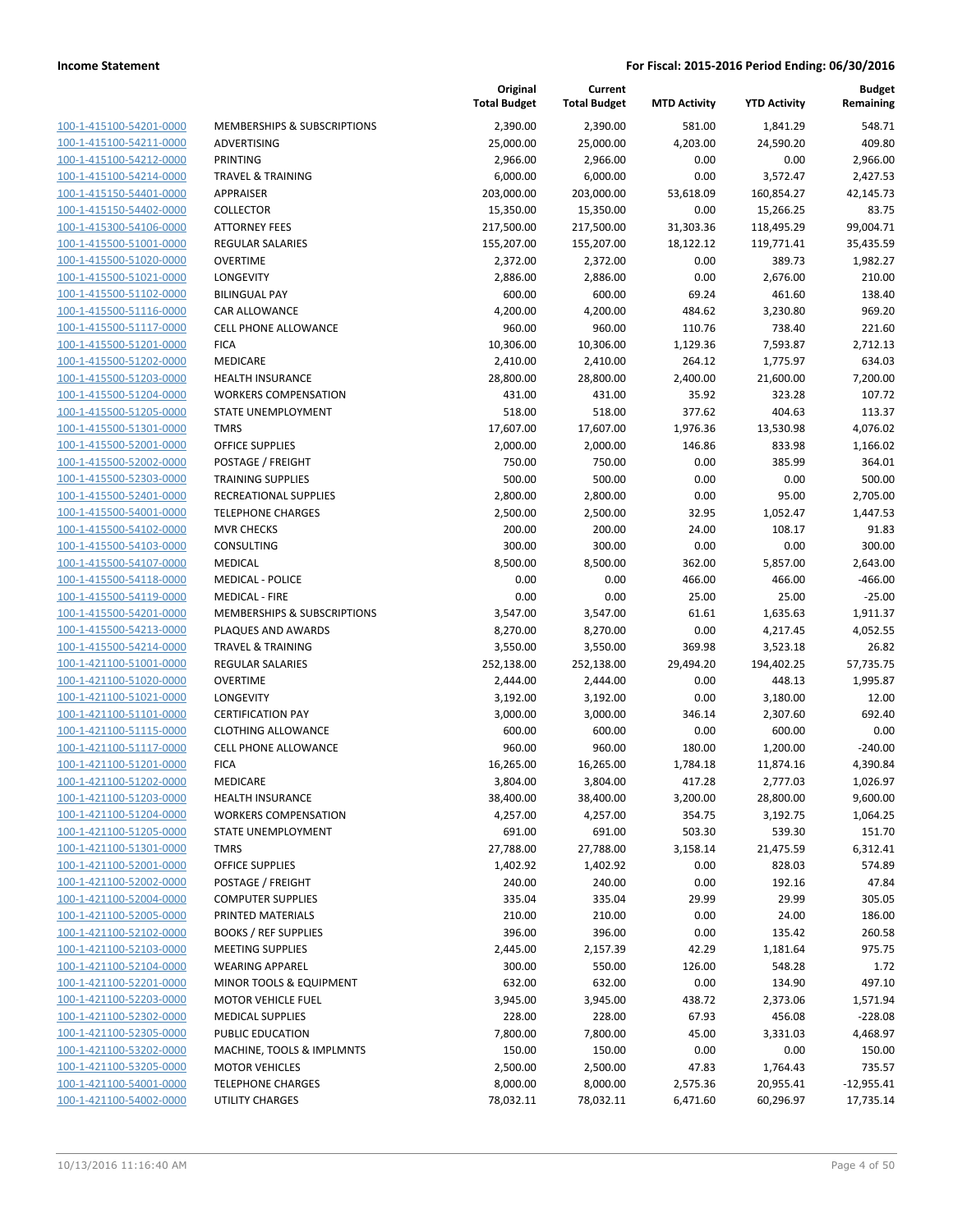100-1-421100-54201-0000 100-1-421100-54205-0000 100-1-421100-54212-0000 100-1-421100-54213-0000 100-1-421100-54214-0000 100-1-421210-51001-0000 100-1-421210-51020-0000 100-1-421210-51021-0000 100-1-421210-51101-0000 100-1-421210-51115-0000 100-1-421210-51117-0000 100-1-421210-51201-0000 100-1-421210-51202-0000 100-1-421210-51203-0000 100-1-421210-51204-0000 100-1-421210-51205-0000 100-1-421210-51301-0000 100-1-421210-51401-0000 100-1-421210-52001-0000 100-1-421210-52002-0000 100-1-421210-52004-0000 100-1-421210-52005-0000 PRINTED MATERIALS 100.00 100.00 48.00 120.00 -20.00 100-1-421210-52102-0000 100-1-421210-52104-0000 100-1-421210-52201-0000 100-1-421210-52203-0000 100-1-421210-53203-0000 100-1-421210-53205-0000 100-1-421210-54001-0000 100-1-421210-54101-0000 100-1-421210-54201-0000 100-1-421210-54208-0000 100-1-421210-54214-0000 100-1-421210-54215-0000 100-1-421210-54216-0000 100-1-421230-51001-0000 100-1-421230-51020-0000 100-1-421230-51021-0000 100-1-421230-51101-0000 100-1-421230-51102-0000 100-1-421230-51115-0000 100-1-421230-51117-0000 100-1-421230-51201-0000 100-1-421230-51202-0000 100-1-421230-51203-0000 100-1-421230-51204-0000 100-1-421230-51205-0000 100-1-421230-51301-0000 100-1-421230-51401-0000 100-1-421230-52001-0000 100-1-421230-52002-0000 100-1-421230-52004-0000 COMPUTER SUPPLIES 400.00 400.00 0.00 0.00 400.00 100-1-421230-52005-0000 100-1-421230-52102-0000 100-1-421230-52104-0000 100-1-421230-52108-0000 100-1-421230-52109-0000 100-1-421230-52111-0000 100-1-421230-52201-0000

|                                                   | Original<br><b>Total Budget</b> | Current<br><b>Total Budget</b> | <b>MTD Activity</b> | <b>YTD Activity</b> | <b>Budget</b><br>Remaining |
|---------------------------------------------------|---------------------------------|--------------------------------|---------------------|---------------------|----------------------------|
| <b>MEMBERSHIPS &amp; SUBSCRIPTIONS</b>            | 2,479.00                        | 2,766.61                       | 0.00                | 2,465.12            | 301.49                     |
| <b>BUSINESS MEALS</b>                             | 200.00                          | 150.00                         | 20.00               | 66.30               | 83.70                      |
| PRINTING                                          | 200.00                          | 200.00                         | 0.00                | 0.00                | 200.00                     |
| PLAQUES AND AWARDS                                | 200.00                          | 0.00                           | 0.00                | 0.00                | 0.00                       |
| <b>TRAVEL &amp; TRAINING</b>                      | 8,275.00                        | 8,275.00                       | 1,350.00            | 5,886.92            | 2,388.08                   |
| <b>REGULAR SALARIES</b>                           | 713,726.00                      | 713,726.00                     | 67,635.86           | 464,542.64          | 249,183.36                 |
| <b>OVERTIME</b>                                   | 40,281.00                       | 40,281.00                      | 7,037.22            | 36,108.73           | 4,172.27                   |
| <b>LONGEVITY</b>                                  | 14,286.00                       | 14,286.00                      | 207.69              | 13,101.33           | 1,184.67                   |
| <b>CERTIFICATION PAY</b>                          | 15,600.00                       | 15,600.00                      | 1,799.97            | 12,045.89           | 3,554.11                   |
| <b>CLOTHING ALLOWANCE</b>                         | 6,000.00                        | 6,000.00                       | 0.00                | 4,800.00            | 1,200.00                   |
| <b>CELL PHONE ALLOWANCE</b>                       | 4,800.00                        | 4,800.00                       | 498.48              | 3,438.48            | 1,361.52                   |
| <b>FICA</b>                                       | 49,271.00                       | 49,271.00                      | 4,594.17            | 36,346.18           | 12,924.82                  |
| <b>MEDICARE</b>                                   | 11,523.00                       | 11,523.00                      | 1,074.43            | 8,500.29            | 3,022.71                   |
| <b>HEALTH INSURANCE</b>                           | 105,600.00                      | 105,600.00                     | 8,800.00            | 79,200.00           | 26,400.00                  |
| <b>WORKERS COMPENSATION</b>                       | 17,577.00                       | 17,577.00                      | 1,464.75            | 13,182.75           | 4,394.25                   |
| STATE UNEMPLOYMENT                                | 1,900.00                        | 1,900.00                       | 1,179.12            | 1,263.46            | 636.54                     |
| <b>TMRS</b>                                       | 84,178.00                       | 84,178.00                      | 8,119.27            | 65,331.90           | 18,846.10                  |
| <b>CONTRA - SALARIES</b>                          | 0.00                            | 0.00                           | $-2,328.86$         | $-8,538.93$         | 8,538.93                   |
| <b>OFFICE SUPPLIES</b>                            | 1,955.00                        | 855.00                         | 66.77               | 212.50              | 642.50                     |
| POSTAGE / FREIGHT                                 | 150.00                          | 150.00                         | 0.00                | 213.13              | $-63.13$                   |
| <b>COMPUTER SUPPLIES</b>                          | 1,087.00                        | 2,187.00                       | $-689.70$           | 1,469.94            | 717.06                     |
| PRINTED MATERIALS                                 | 100.00                          | 100.00                         | 48.00               | 120.00              | $-20.00$                   |
| <b>BOOKS / REF SUPPLIES</b>                       | 120.00                          | 120.00                         | 0.00                | 0.00                | 120.00                     |
| <b>WEARING APPAREL</b>                            | 180.00                          | 180.00                         | 0.00                | 115.10              | 64.90                      |
| MINOR TOOLS & EQUIPMENT                           | 900.00                          | 1,900.00                       | 0.00                | 17.05               | 1,882.95                   |
| <b>MOTOR VEHICLE FUEL</b>                         | 10,427.00                       | 10,427.00                      | 532.94              | 5,895.76            | 4,531.24                   |
| <b>INSTRUMENTS &amp; APPARATUS</b>                | 150.00                          | 150.00                         | 0.00                | 0.00                | 150.00                     |
| <b>MOTOR VEHICLES</b>                             | 3,000.00                        | 3,000.00                       | 95.58               | 1,386.29            | 1,613.71                   |
| <b>TELEPHONE CHARGES</b><br>PROFESSIONAL SERVICES | 16,200.00<br>400.00             | 16,200.00<br>400.00            | 3,163.96<br>0.00    | 28,368.12<br>0.00   | $-12,168.12$<br>400.00     |
| MEMBERSHIPS & SUBSCRIPTIONS                       | 4,302.00                        | 4,302.00                       | 0.00                | 2,933.66            | 1,368.34                   |
| <b>LABORATORY WORK</b>                            | 8,475.00                        | 8,475.00                       | 797.25              | 1,211.25            | 7,263.75                   |
| <b>TRAVEL &amp; TRAINING</b>                      | 7,350.00                        | 6,180.00                       | 300.00              | 4,189.08            | 1,990.92                   |
| <b>EVIDENCE PURCHASES</b>                         | 2,000.00                        | 1,000.00                       | 0.00                | 0.00                | 1,000.00                   |
| <b>INFORMANT EXPENSES</b>                         | 1,000.00                        | 1,000.00                       | 0.00                | 0.00                | 1,000.00                   |
| <b>REGULAR SALARIES</b>                           | 2,702,480.00                    | 2,702,480.00                   | 312,472.09          | 2,003,949.16        | 698,530.84                 |
| <b>OVERTIME</b>                                   | 193,007.00                      | 193,007.00                     | 27,303.40           | 188,451.91          | 4,555.09                   |
| LONGEVITY                                         | 35,139.00                       | 35,139.00                      | 747.69              | 31,106.43           | 4,032.57                   |
| <b>CERTIFICATION PAY</b>                          | 48,600.00                       | 48,600.00                      | 5,722.97            | 37,822.33           | 10,777.67                  |
| <b>BILINGUAL PAY</b>                              | 0.00                            | 0.00                           | 173.10              | 761.64              | $-761.64$                  |
| <b>CLOTHING ALLOWANCE</b>                         | 600.00                          | 600.00                         | 0.00                | 600.00              | 0.00                       |
| <b>CELL PHONE ALLOWANCE</b>                       | 2,880.00                        | 2,880.00                       | 221.52              | 1,638.36            | 1,241.64                   |
| <b>FICA</b>                                       | 183,880.00                      | 183,880.00                     | 20,777.41           | 135,464.69          | 48,415.31                  |
| <b>MEDICARE</b>                                   | 43,249.00                       | 43,249.00                      | 4,859.23            | 31,681.26           | 11,567.74                  |
| <b>HEALTH INSURANCE</b>                           | 403,200.00                      | 403,200.00                     | 33,600.00           | 302,400.00          | 100,800.00                 |
| <b>WORKERS COMPENSATION</b>                       | 65,643.00                       | 65,643.00                      | 5,470.25            | 49,232.25           | 16,410.75                  |
| STATE UNEMPLOYMENT                                | 7,253.00                        | 7,253.00                       | 6,173.49            | 6,573.52            | 679.48                     |
| <b>TMRS</b>                                       | 316,101.00                      | 316,101.00                     | 36,466.62           | 242,490.88          | 73,610.12                  |
| <b>CONTRA - SALARIES</b>                          | $-108,670.00$                   | $-108,670.00$                  | 0.00                | $-12,797.61$        | -95,872.39                 |
| <b>OFFICE SUPPLIES</b>                            | 1,200.00                        | 1,200.00                       | 65.96               | 572.60              | 627.40                     |
| POSTAGE / FREIGHT                                 | 390.00                          | 390.00                         | 5.52                | 232.28              | 157.72                     |
| <b>COMPUTER SUPPLIES</b>                          | 400.00                          | 400.00                         | 0.00                | 0.00                | 400.00                     |
| PRINTED MATERIALS                                 | 1,000.00                        | 1,000.00                       | 0.00                | 224.00              | 776.00                     |
| <b>BOOKS / REF SUPPLIES</b>                       | 500.00                          | 500.00                         | 0.00                | 0.00                | 500.00                     |
| <b>WEARING APPAREL</b>                            | 19,000.00                       | 19,000.00                      | 1,675.54            | 5,130.84            | 13,869.16                  |
| <b>MENAGERIE SUPPLIES</b>                         | 475.00                          | 475.00                         | 334.66              | 334.66              | 140.34                     |
| <b>SUPPORT OF PRISONERS</b>                       | 2,400.00                        | 2,400.00                       | 32.04               | 1,189.73            | 1,210.27                   |
| AMMUNITION                                        | 15,166.89                       | 15,166.89                      | 0.00                | 7,259.48            | 7,907.41                   |
| MINOR TOOLS & EQUIPMENT                           | 22,948.00                       | 22,638.56                      | 4,531.09            | 20,371.72           | 2,266.84                   |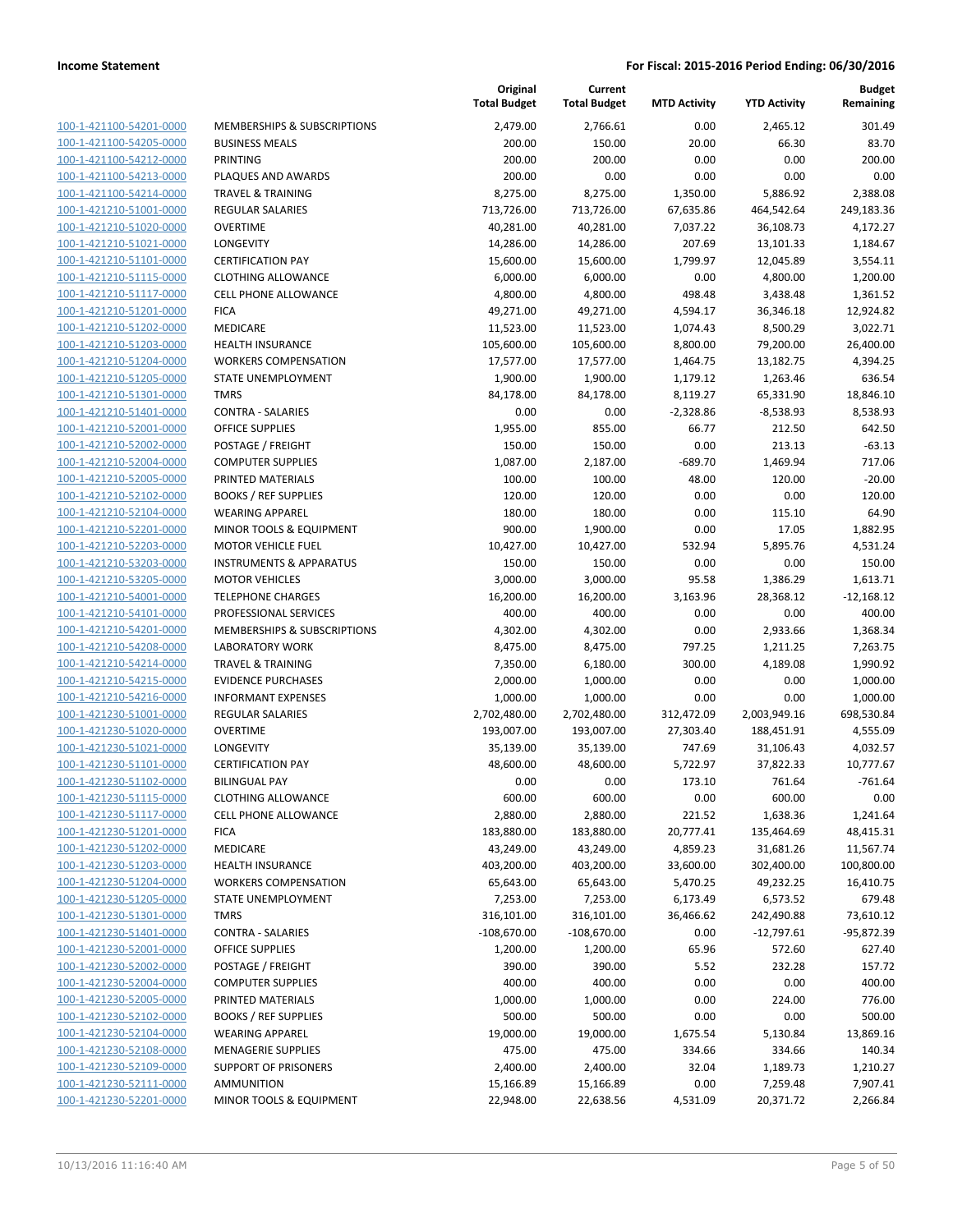|                         |                              | Original<br><b>Total Budget</b> | Current<br><b>Total Budget</b> | <b>MTD Activity</b> | <b>YTD Activity</b> | <b>Budget</b><br>Remaining |
|-------------------------|------------------------------|---------------------------------|--------------------------------|---------------------|---------------------|----------------------------|
| 100-1-421230-52203-0000 | <b>MOTOR VEHICLE FUEL</b>    | 155,256.00                      | 109,896.00                     | 8.755.76            | 50.447.66           | 59,448.34                  |
| 100-1-421230-52303-0000 | <b>TRAINING SUPPLIES</b>     | 97.00                           | 97.00                          | 0.00                | 24.44               | 72.56                      |
| 100-1-421230-53202-0000 | MACHINE, TOOLS & IMPLMNTS    | 1,500.00                        | 1,500.00                       | 0.00                | 100.01              | 1,399.99                   |
| 100-1-421230-53205-0000 | <b>MOTOR VEHICLES</b>        | 67,790.00                       | 67,790.00                      | 3,226.55            | 19,832.73           | 47,957.27                  |
| 100-1-421230-54001-0000 | <b>TELEPHONE CHARGES</b>     | 38,000.00                       | 38,000.00                      | 5,884.34            | 42,673.51           | $-4,673.51$                |
| 100-1-421230-54108-0000 | <b>VETERINARY SERVICES</b>   | 970.00                          | 970.00                         | 0.00                | 362.00              | 608.00                     |
| 100-1-421230-54201-0000 | MEMBERSHIPS & SUBSCRIPTIONS  | 180.00                          | 180.00                         | 0.00                | 50.00               | 130.00                     |
| 100-1-421230-54214-0000 | <b>TRAVEL &amp; TRAINING</b> | 4,050.00                        | 4,420.00                       | 25.74               | 990.74              | 3,429.26                   |
| 100-1-421240-51001-0000 | <b>REGULAR SALARIES</b>      | 711,488.00                      | 711,488.00                     | 80,122.93           | 537,044.55          | 174,443.45                 |
| 100-1-421240-51020-0000 | <b>OVERTIME</b>              | 40,156.00                       | 40,156.00                      | 4,388.73            | 39,584.03           | 571.97                     |
| 100-1-421240-51021-0000 | <b>LONGEVITY</b>             | 9,090.00                        | 9,090.00                       | 199.38              | 8,496.19            | 593.81                     |
| 100-1-421240-51101-0000 | <b>CERTIFICATION PAY</b>     | 10,200.00                       | 10,200.00                      | 1,869.18            | 10,615.12           | $-415.12$                  |
| 100-1-421240-51102-0000 | <b>BILINGUAL PAY</b>         | 1,200.00                        | 1,200.00                       | 173.10              | 1,154.00            | 46.00                      |
| 100-1-421240-51117-0000 | <b>CELL PHONE ALLOWANCE</b>  | 1,920.00                        | 1,920.00                       | 221.52              | 1,476.80            | 443.20                     |
| 100-1-421240-51201-0000 | <b>FICA</b>                  | 29,646.00                       | 29,646.00                      | 2,164.54            | 15,309.55           | 14,336.45                  |
| 100-1-421240-51202-0000 | MEDICARE                     | 11,224.00                       | 11,224.00                      | 1,229.00            | 8,386.09            | 2,837.91                   |
| 100-1-421240-51203-0000 | <b>HEALTH INSURANCE</b>      | 172,800.00                      | 172,800.00                     | 14,400.00           | 129,600.00          | 43,200.00                  |
| 100-1-421240-51204-0000 | <b>WORKERS COMPENSATION</b>  | 3,851.00                        | 3,851.00                       | 320.92              | 2,888.28            | 962.72                     |
| 100-1-421240-51205-0000 | STATE UNEMPLOYMENT           | 3,108.00                        | 3,108.00                       | 2,862.13            | 3,032.74            | 75.26                      |
| 100-1-421240-51301-0000 | <b>TMRS</b>                  | 32,765.00                       | 32,765.00                      | 3,913.86            | 28,375.28           | 4,389.72                   |
| 100-1-421240-51302-0000 | <b>FR&amp;R RETIREMENT</b>   | 74,044.00                       | 74,044.00                      | 8,112.66            | 54,009.56           | 20,034.44                  |
| 100-1-421240-51401-0000 | <b>CONTRA - SALARIES</b>     | 0.00                            | 0.00                           | 0.00                | $-996.11$           | 996.11                     |
| 100-1-421240-52001-0000 | <b>OFFICE SUPPLIES</b>       | 2,247.00                        | 2,247.00                       | 439.67              | 1,685.30            | 561.70                     |
| 100-1-421240-52002-0000 | POSTAGE / FREIGHT            | 2,500.00                        | 2,500.00                       | 162.85              | 2,531.58            | $-31.58$                   |
| 100-1-421240-52004-0000 | <b>COMPUTER SUPPLIES</b>     | 500.00                          | 500.00                         | 0.00                | 159.03              | 340.97                     |
| 100-1-421240-52005-0000 | PRINTED MATERIALS            | 533.50                          | 533.50                         | 222.01              | 246.01              | 287.49                     |
| 100-1-421240-52102-0000 | <b>REFERENCE SUPPLIES</b>    | 538.35                          | 538.35                         | 0.00                | 0.00                | 538.35                     |
| 100-1-421240-52104-0000 | <b>WEARING APPAREL</b>       | 1,800.00                        | 1,800.00                       | 1,113.00            | 1,113.00            | 687.00                     |
| 100-1-421240-52201-0000 | MINOR TOOLS & EQUIPMENT      | 2,220.00                        | 1,910.56                       | 0.00                | 448.85              | 1,461.71                   |
| 100-1-421240-52203-0000 | <b>MOTOR VEHICLE FUEL</b>    | 664.00                          | 664.00                         | 58.90               | 439.24              | 224.76                     |
| 100-1-421240-52303-0000 | <b>TRAINING SUPPLIES</b>     | 970.00                          | 970.00                         | 0.00                | 134.33              | 835.67                     |
| 100-1-421240-53202-0000 | MACHINE, TOOLS & IMPLMNTS    | 194.00                          | 194.00                         | 0.00                | 0.00                | 194.00                     |
| 100-1-421240-53205-0000 | <b>MOTOR VEHICLES</b>        | 840.00                          | 840.00                         | 0.00                | 8.62                | 831.38                     |
| 100-1-421240-53207-0000 | RADIO/COMMUNICATIONS         | 40,078.00                       | 40,078.00                      | 0.00                | 32,596.00           | 7,482.00                   |
| 100-1-421240-54001-0000 | <b>TELEPHONE CHARGES</b>     | 20,672.00                       | 20,672.00                      | 2,921.54            | 26,735.07           | $-6,063.07$                |
| 100-1-421240-54101-0000 | PROFESSIONAL SERVICES        | 8,520.00                        | 8,520.00                       | 174.51              | 7,837.89            | 682.11                     |
| 100-1-421240-54201-0000 | MEMBERSHIPS & SUBSCRIPTIONS  | 1,140.00                        | 1,140.00                       | 0.00                | 925.00              | 215.00                     |
| 100-1-421240-54212-0000 | PRINTING                     | 485.00                          | 485.00                         | 470.00              | 470.00              | 15.00                      |
| 100-1-421240-54214-0000 | <b>TRAVEL &amp; TRAINING</b> | 19,769.00                       | 20,569.00                      | 303.64              | 17,498.35           | 3,070.65                   |
| 100-1-421240-55231-0000 | LESS LETHAL PROGRAM          | 0.00                            | 45,360.00                      | 0.00                | 0.00                | 45,360.00                  |
| 100-1-421600-52104-0000 | <b>WEARING APPAREL</b>       | 3,060.00                        | 3,060.00                       | 168.86              | 753.57              | 2,306.43                   |
| 100-1-421600-52111-0000 | <b>AMMUNITION</b>            | 6,500.00                        | 6,500.00                       | 0.00                | 2,378.67            | 4,121.33                   |
| 100-1-421600-52201-0000 | MINOR TOOLS & EQUIPMENT      | 5,100.00                        | 5,718.88                       | 0.00                | 5,718.88            | 0.00                       |
| 100-1-421600-52206-0000 | SPECIAL OPS EQUIPMENT        | 5,810.00                        | 5,810.00                       | 0.00                | 2,347.65            | 3,462.35                   |
| 100-1-421600-53202-0000 | MACHINE, TOOLS & IMPLMNTS    | 1,324.95                        | 1,324.95                       | 0.00                | 1,317.93            | 7.02                       |
| 100-1-421600-54201-0000 | MEMBERSHIPS & SUBSCRIPTIONS  | 440.00                          | 440.00                         | 0.00                | 200.00              | 240.00                     |
| 100-1-421600-54214-0000 | <b>TRAVEL &amp; TRAINING</b> | 6,400.00                        | 6,400.00                       | 0.00                | 3,676.05            | 2,723.95                   |
| 100-1-421600-55201-0000 | <b>EQUIPMENT PURCHASES</b>   | 2,350.00                        | 2,350.00                       | 0.00                | 0.00                | 2,350.00                   |
| 100-1-422100-51001-0000 | <b>REGULAR SALARIES</b>      | 238,147.00                      | 238,147.00                     | 23,960.56           | 153,755.90          | 84,391.10                  |
| 100-1-422100-51020-0000 | <b>OVERTIME</b>              | 1,297.00                        | 1,297.00                       | 0.00                | 0.00                | 1,297.00                   |
| 100-1-422100-51021-0000 | LONGEVITY                    | 3,690.00                        | 3,690.00                       | 132.93              | 2,314.17            | 1,375.83                   |
| 100-1-422100-51101-0000 | <b>CERTIFICATION PAY</b>     | 4,800.00                        | 4,800.00                       | 369.25              | 2,732.40            | 2,067.60                   |
| 100-1-422100-51116-0000 | CAR ALLOWANCE                | 7,800.00                        | 7,800.00                       | 415.38              | 4,384.60            | 3,415.40                   |
| 100-1-422100-51117-0000 | <b>CELL PHONE ALLOWANCE</b>  | 1,920.00                        | 1,920.00                       | 110.76              | 1,107.60            | 812.40                     |
| 100-1-422100-51201-0000 | <b>FICA</b>                  | 2,947.00                        | 2,947.00                       | 283.35              | 1,949.49            | 997.51                     |
| 100-1-422100-51202-0000 | MEDICARE                     | 3,736.00                        | 3,736.00                       | 352.04              | 3,329.84            | 406.16                     |
| 100-1-422100-51203-0000 | <b>HEALTH INSURANCE</b>      | 28,800.00                       | 28,800.00                      | 2,400.00            | 21,600.00           | 7,200.00                   |
| 100-1-422100-51204-0000 | <b>WORKERS COMPENSATION</b>  | 4,035.00                        | 4,035.00                       | 336.25              | 3,026.25            | 1,008.75                   |
| 100-1-422100-51205-0000 | STATE UNEMPLOYMENT           | 518.00                          | 518.00                         | 377.62              | 404.63              | 113.37                     |
|                         |                              |                                 |                                |                     |                     |                            |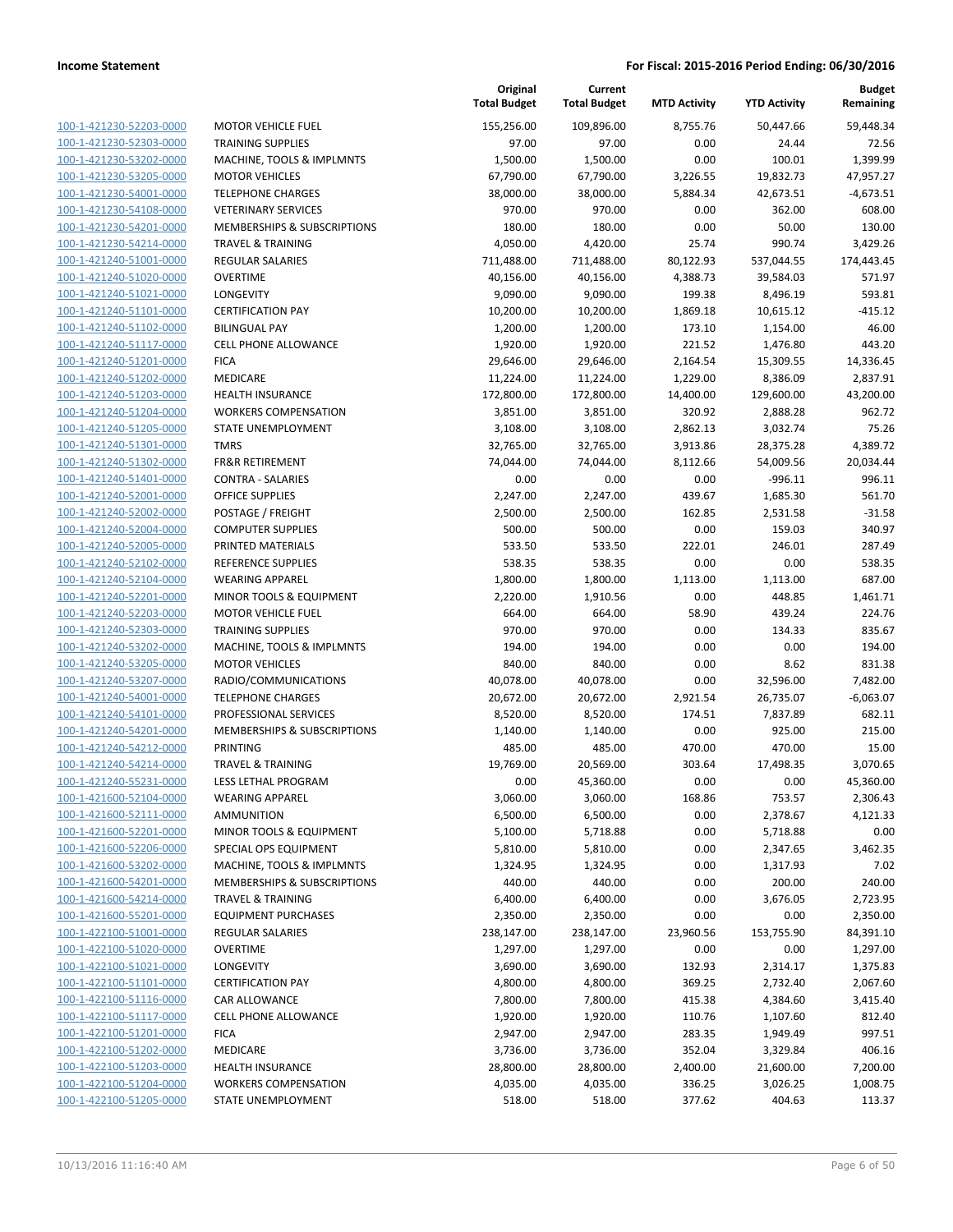| 100-1-422100-51301-0000        |
|--------------------------------|
| 100-1-422100-51302-0000        |
| 100-1-422100-51401-0000        |
| 100-1-422100-52001-0000        |
| 100-1-422100-52002-0000        |
| 100-1-422100-52102-0000        |
| 100-1-422100-52103-0000        |
| 100-1-422100-52104-0000        |
| 100-1-422100-52201-0000        |
| 100-1-422100-53207-0000        |
| 100-1-422100-54001-0000        |
| 100-1-422100-54002-0000        |
| 100-1-422100-54101-0000        |
| 100-1-422100-54201-0000        |
| 100-1-422100-54214-0000        |
| 100-1-422200-51001-0000        |
| 100-1-422200-51020-0000        |
|                                |
| 100-1-422200-51021-0000        |
| 100-1-422200-51101-0000        |
| 100-1-422200-51102-0000        |
| 100-1-422200-51117-0000        |
| 100-1-422200-51202-0000        |
| 100-1-422200-51203-0000        |
| 100-1-422200-51204-0000        |
| 100-1-422200-51205-0000        |
| 100-1-422200-51302-0000        |
| 100-1-422200-51401-0000        |
| 100-1-422200-52001-0000        |
| 100-1-422200-52101-0000        |
| 100-1-422200-52104-0000        |
| 100-1-422200-52201-0000        |
| 100-1-422200-52203-0000        |
| 100-1-422200-52205-0000        |
| 100-1-422200-52207-0000        |
| 100-1-422200-52306-0000        |
| 100-1-422200-53202-0000        |
| 100-1-422200-53205-0000        |
|                                |
| 100-1-422200-53208-0000        |
| 100-1-422200-53213-0000        |
| 100-1-422200-53402-0000        |
| 100-1-422200-54001-0000        |
| <u>100-1-422200-54002-0000</u> |
| <u>100-1-422200-54109-0000</u> |
| <u>100-1-422200-54214-0000</u> |
| <u>100-1-422200-54908-0000</u> |
| 100-1-422200-55203-0000        |
| <u>100-1-422200-55207-0000</u> |
| <u>100-1-422300-51001-0000</u> |
| <u>100-1-422300-51020-0000</u> |
| 100-1-422300-51021-0000        |
| 100-1-422300-51101-0000        |
| 100-1-422300-51117-0000        |
| <u>100-1-422300-51201-0000</u> |
|                                |
| <u>100-1-422300-51202-0000</u> |
| <u>100-1-422300-51203-0000</u> |
| 100-1-422300-51204-0000        |
| <u>100-1-422300-51205-0000</u> |
| <u>100-1-422300-51302-0000</u> |
| <u>100-1-422300-51401-0000</u> |
|                                |

| <b>TMRS</b>                                                 |
|-------------------------------------------------------------|
| <b>FR&amp;R RETIREMENT</b>                                  |
| <b>CONTRA - SALARIES</b>                                    |
| <b>OFFICE SUPPLIES</b>                                      |
| POSTAGE / FREIGHT                                           |
| REFERENCE SUPPLIES                                          |
| <b>MEETING SUPPLIES</b>                                     |
| <b>WEARING APPAREL</b>                                      |
| <b>MINOR TOOLS &amp; EQUIPMENT</b>                          |
| RADIO/COMMUNICATIONS                                        |
| <b>TELEPHONE CHARGES</b><br><b>UTILITY CHARGES</b>          |
| PROFESSIONAL SERVICES                                       |
|                                                             |
| MEMBERSHIPS & SUBSCRIPTIONS<br><b>TRAVEL &amp; TRAINING</b> |
| <b>REGULAR SALARIES</b>                                     |
| <b>OVERTIME</b>                                             |
| LONGEVITY                                                   |
| <b>CERTIFICATION PAY</b>                                    |
| <b>BILINGUAL PAY</b>                                        |
| CELL PHONE ALLOWANCE                                        |
| <b>MEDICARE</b>                                             |
| <b>HEALTH INSURANCE</b>                                     |
| <b>WORKERS COMPENSATION</b>                                 |
| STATE UNEMPLOYMENT                                          |
| <b>FR&amp;R RETIREMENT</b>                                  |
| <b>CONTRA - SALARIES</b>                                    |
| <b>OFFICE SUPPLIES</b>                                      |
| <b>JANITORIAL SUPPLIES</b>                                  |
| <b>WEARING APPAREL</b>                                      |
| MINOR TOOLS & EQUIPMENT                                     |
| <b>MOTOR VEHICLE FUEL</b>                                   |
| FIRST RESPONDER SUPPLIES                                    |
| <b>BUNKER GEAR</b>                                          |
| <b>HAZMAT SUPPLIES</b>                                      |
| MACHINE, TOOLS & IMPLMNTS                                   |
| <b>MOTOR VEHICLES</b>                                       |
| FIRE HOSE/NOZZLES                                           |
| <b>SCBA MAINTENANCE</b>                                     |
| <b>BUILDING MAINTENANCE</b>                                 |
| <b>TELEPHONE CHARGES</b>                                    |
| <b>UTILITY CHARGES</b>                                      |
| <b>INSPECTIONS/TESTING</b>                                  |
| <b>TRAVEL &amp; TRAINING</b>                                |
| LEASE PURCHASE PAYMENTS                                     |
| <b>FURNITURE/OFFICE EQUIP</b>                               |
| RADIO COMMUNICATION EQUIP                                   |
| <b>REGULAR SALARIES</b>                                     |
| <b>OVERTIME</b>                                             |
| <b>LONGEVITY</b>                                            |
| <b>CERTIFICATION PAY</b>                                    |
| CELL PHONE ALLOWANCE                                        |
| <b>FICA</b>                                                 |
| <b>MEDICARE</b>                                             |
| <b>HEALTH INSURANCE</b>                                     |
| <b>WORKERS COMPENSATION</b>                                 |
| <b>STATE UNEMPLOYMENT</b>                                   |
| <b>FR&amp;R RETIREMENT</b>                                  |
| <b>CONTRA - SALARIES</b>                                    |

|                         |                               | Original<br><b>Total Budget</b> | Current<br><b>Total Budget</b> | <b>MTD Activity</b> | <b>YTD Activity</b> | <b>Budget</b><br>Remaining |
|-------------------------|-------------------------------|---------------------------------|--------------------------------|---------------------|---------------------|----------------------------|
| 100-1-422100-51301-0000 | <b>TMRS</b>                   | 5,036.00                        | 5,036.00                       | 551.25              | 3,798.70            | 1,237.30                   |
| 100-1-422100-51302-0000 | <b>FR&amp;R RETIREMENT</b>    | 34,249.00                       | 34,249.00                      | 3,219.05            | 20,952.70           | 13,296.30                  |
| 100-1-422100-51401-0000 | <b>CONTRA - SALARIES</b>      | 0.00                            | 0.00                           | 0.00                | $-106.25$           | 106.25                     |
| 100-1-422100-52001-0000 | <b>OFFICE SUPPLIES</b>        | 1,610.00                        | 1,610.00                       | 0.00                | 796.31              | 813.69                     |
| 100-1-422100-52002-0000 | POSTAGE / FREIGHT             | 250.00                          | 250.00                         | 0.00                | 49.00               | 201.00                     |
| 100-1-422100-52102-0000 | REFERENCE SUPPLIES            | 1,000.00                        | 1,000.00                       | 0.00                | 123.44              | 876.56                     |
| 100-1-422100-52103-0000 | <b>MEETING SUPPLIES</b>       | 916.00                          | 916.00                         | 0.00                | 666.96              | 249.04                     |
| 100-1-422100-52104-0000 | <b>WEARING APPAREL</b>        | 1,028.00                        | 1,028.00                       | 294.17              | 294.17              | 733.83                     |
| 100-1-422100-52201-0000 | MINOR TOOLS & EQUIPMENT       | 0.00                            | 0.00                           | 0.00                | 192.09              | $-192.09$                  |
| 100-1-422100-53207-0000 | RADIO/COMMUNICATIONS          | 5,250.00                        | 5,250.00                       | 0.00                | 4,208.80            | 1,041.20                   |
| 100-1-422100-54001-0000 | <b>TELEPHONE CHARGES</b>      | 5,300.00                        | 5,300.00                       | 267.49              | 2,964.47            | 2,335.53                   |
| 100-1-422100-54002-0000 | <b>UTILITY CHARGES</b>        | 5,960.02                        | 5,960.02                       | 420.22              | 2,856.39            | 3,103.63                   |
| 100-1-422100-54101-0000 | PROFESSIONAL SERVICES         | 5,200.00                        | 5,200.00                       | 0.00                | 0.00                | 5,200.00                   |
| 100-1-422100-54201-0000 | MEMBERSHIPS & SUBSCRIPTIONS   | 7,175.00                        | 7,175.00                       | 570.00              | 5,542.15            | 1,632.85                   |
| 100-1-422100-54214-0000 | <b>TRAVEL &amp; TRAINING</b>  | 6,980.00                        | 6,980.00                       | 0.00                | 4,533.37            | 2,446.63                   |
| 100-1-422200-51001-0000 | <b>REGULAR SALARIES</b>       | 2,698,398.00                    | 2,698,398.00                   | 330,814.55          | 2,162,060.36        | 536,337.64                 |
| 100-1-422200-51020-0000 | <b>OVERTIME</b>               | 330,458.00                      | 330,458.00                     | 21,305.39           | 222,881.33          | 107,576.67                 |
| 100-1-422200-51021-0000 | LONGEVITY                     | 36,084.00                       | 36,084.00                      | 315.69              | 35,667.67           | 416.33                     |
| 100-1-422200-51101-0000 | <b>CERTIFICATION PAY</b>      | 57,600.00                       | 57,600.00                      | 7,089.40            | 46,856.55           | 10,743.45                  |
| 100-1-422200-51102-0000 | <b>BILINGUAL PAY</b>          | 600.00                          | 600.00                         | 69.24               | 461.60              | 138.40                     |
| 100-1-422200-51117-0000 | <b>CELL PHONE ALLOWANCE</b>   | 2,688.00                        | 2,688.00                       | 196.12              | 1,215.95            | 1,472.05                   |
| 100-1-422200-51202-0000 | MEDICARE                      | 45,324.00                       | 45,324.00                      | 5,196.89            | 35,665.59           | 9,658.41                   |
| 100-1-422200-51203-0000 | <b>HEALTH INSURANCE</b>       | 460,800.00                      | 460,800.00                     | 38,400.00           | 345,600.00          | 115,200.00                 |
| 100-1-422200-51204-0000 | <b>WORKERS COMPENSATION</b>   | 58,155.00                       | 58,155.00                      | 4,846.25            | 43,616.25           | 14,538.75                  |
| 100-1-422200-51205-0000 | STATE UNEMPLOYMENT            | 8,289.00                        | 8,289.00                       | 6,246.94            | 6,693.77            | 1,595.23                   |
| 100-1-422200-51302-0000 | <b>FR&amp;R RETIREMENT</b>    | 509,510.00                      | 509,510.00                     | 58,645.83           | 402,470.27          | 107,039.73                 |
| 100-1-422200-51401-0000 | <b>CONTRA - SALARIES</b>      | 0.00                            | 0.00                           | 0.00                | $-4,095.60$         | 4,095.60                   |
| 100-1-422200-52001-0000 | <b>OFFICE SUPPLIES</b>        | 998.00                          | 998.00                         | 22.98               | 346.89              | 651.11                     |
| 100-1-422200-52101-0000 | JANITORIAL SUPPLIES           | 5,800.00                        | 5,800.00                       | 477.22              | 4,076.61            | 1,723.39                   |
| 100-1-422200-52104-0000 | <b>WEARING APPAREL</b>        | 19,600.00                       | 19,600.00                      | 2,581.85            | 9,599.60            | 10,000.40                  |
| 100-1-422200-52201-0000 | MINOR TOOLS & EQUIPMENT       | 14,420.00                       | 14,420.00                      | 1,150.61            | 4,164.81            | 10,255.19                  |
| 100-1-422200-52203-0000 | <b>MOTOR VEHICLE FUEL</b>     | 35,000.00                       | 35,000.00                      | 2,201.57            | 13,542.77           | 21,457.23                  |
| 100-1-422200-52205-0000 | FIRST RESPONDER SUPPLIES      | 19,400.00                       | 19,400.00                      | 4,382.96            | 11,404.15           | 7,995.85                   |
| 100-1-422200-52207-0000 | <b>BUNKER GEAR</b>            | 33,750.00                       | 33,750.00                      | 7,654.45            | 35,914.29           | $-2,164.29$                |
| 100-1-422200-52306-0000 | <b>HAZMAT SUPPLIES</b>        | 6,400.00                        | 6,400.00                       | 0.00                | 0.00                | 6,400.00                   |
| 100-1-422200-53202-0000 | MACHINE, TOOLS & IMPLMNTS     | 2,150.00                        | 2,150.00                       | 0.00                | 256.36              | 1,893.64                   |
| 100-1-422200-53205-0000 | <b>MOTOR VEHICLES</b>         | 25,000.00                       | 25,000.00                      | 4,397.17            | 42,188.60           | $-17,188.60$               |
| 100-1-422200-53208-0000 | FIRE HOSE/NOZZLES             | 5,200.00                        | 5,200.00                       | 0.00                | 0.00                | 5,200.00                   |
| 100-1-422200-53213-0000 | SCBA MAINTENANCE              | 4,000.00                        | 4,000.00                       | 0.00                | 2,007.00            | 1,993.00                   |
| 100-1-422200-53402-0000 | <b>BUILDING MAINTENANCE</b>   | 1,500.00                        | 1,500.00                       | 0.00                | 0.00                | 1,500.00                   |
| 100-1-422200-54001-0000 | <b>TELEPHONE CHARGES</b>      | 8,250.00                        | 8,250.00                       | 34.11               | 3,044.53            | 5,205.47                   |
| 100-1-422200-54002-0000 | UTILITY CHARGES               | 60,000.00                       | 60,000.00                      | 3,176.97            | 34,284.85           | 25,715.15                  |
| 100-1-422200-54109-0000 | INSPECTIONS/TESTING           | 9,400.00                        | 9,400.00                       | 2,975.50            | 5,657.72            | 3,742.28                   |
| 100-1-422200-54214-0000 | <b>TRAVEL &amp; TRAINING</b>  | 23,500.00                       | 23,500.00                      | 2,155.21            | 14,496.80           | 9,003.20                   |
| 100-1-422200-54908-0000 | LEASE PURCHASE PAYMENTS       | 65,037.00                       | 65,037.00                      | 0.00                | 43,357.76           | 21,679.24                  |
| 100-1-422200-55203-0000 | <b>FURNITURE/OFFICE EQUIP</b> | 0.00                            | 0.00                           | 0.00                | 428.67              | $-428.67$                  |
| 100-1-422200-55207-0000 | RADIO COMMUNICATION EQUIP     | 5,200.00                        | 5,200.00                       | 0.00                | 0.00                | 5,200.00                   |
| 100-1-422300-51001-0000 | <b>REGULAR SALARIES</b>       | 79,032.00                       | 79,032.00                      | 10,772.51           | 72,698.05           | 6,333.95                   |
| 100-1-422300-51020-0000 | <b>OVERTIME</b>               | 5,643.00                        | 5,643.00                       | 584.98              | 23,362.19           | $-17,719.19$               |
| 100-1-422300-51021-0000 | LONGEVITY                     | 1,200.00                        | 1,200.00                       | 0.00                | 1,194.00            | 6.00                       |
| 100-1-422300-51101-0000 | <b>CERTIFICATION PAY</b>      | 1,920.00                        | 1,920.00                       | 221.55              | 1,477.00            | 443.00                     |
| 100-1-422300-51117-0000 | <b>CELL PHONE ALLOWANCE</b>   | 432.00                          | 432.00                         | 69.24               | 461.60              | $-29.60$                   |
| 100-1-422300-51201-0000 | <b>FICA</b>                   | 5,470.00                        | 5,470.00                       | 0.00                | 0.00                | 5,470.00                   |
| 100-1-422300-51202-0000 | MEDICARE                      | 1,279.00                        | 1,279.00                       | 166.50              | 1,422.82            | $-143.82$                  |
| 100-1-422300-51203-0000 | <b>HEALTH INSURANCE</b>       | 9,600.00                        | 9,600.00                       | 800.00              | 7,200.00            | 2,400.00                   |
| 100-1-422300-51204-0000 | <b>WORKERS COMPENSATION</b>   | 1,641.00                        | 1,641.00                       | 136.75              | 1,230.75            | 410.25                     |
| 100-1-422300-51205-0000 | STATE UNEMPLOYMENT            | 173.00                          | 173.00                         | 125.83              | 134.83              | 38.17                      |
| 100-1-422300-51302-0000 | <b>FR&amp;R RETIREMENT</b>    | 14,381.00                       | 14,381.00                      | 1,898.67            | 16,168.43           | $-1,787.43$                |
| 100-1-422300-51401-0000 | <b>CONTRA - SALARIES</b>      | 0.00                            | 0.00                           | $-636.93$           | $-2,123.10$         | 2,123.10                   |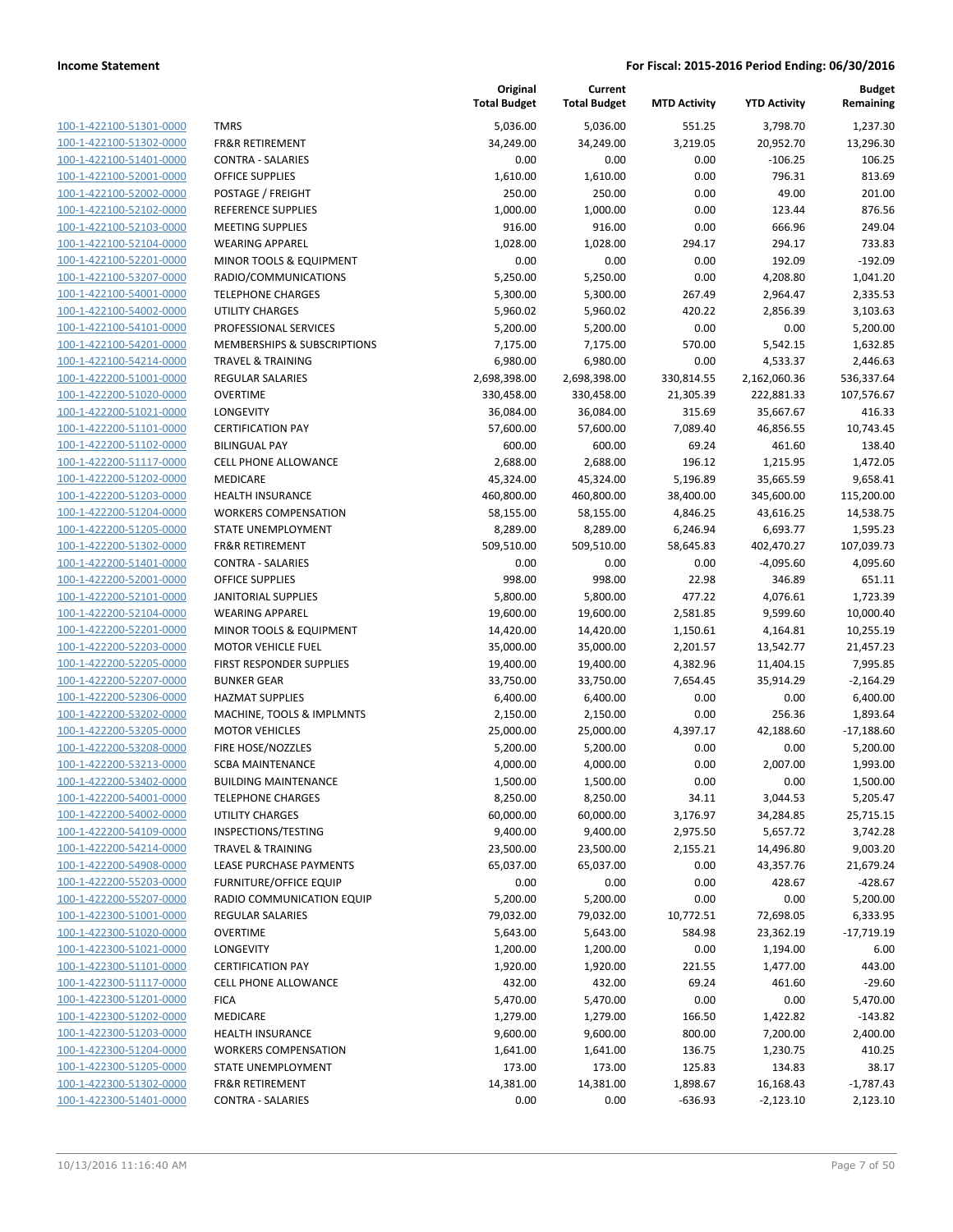| 100-1-422300-52002-0000         |
|---------------------------------|
| 100-1-422300-52005-0000         |
| 100-1-422300-52104-0000         |
| 100-1-422300-52201-0000         |
| 100-1-422300-52203-0000         |
| 100-1-422300-52304-0000         |
| 100-1-422300-53205-0000         |
| 100-1-422300-54001-0000         |
| 100-1-422300-54201-0000         |
| 100-1-422300-54208-0000         |
| 100-1-422300-54210-0000         |
| 100-1-422300-54214-0000         |
| 100-1-422300-54217-0000         |
| 100-1-422400-53209-0000         |
| 100-1-422400-54001-0000         |
| 100-1-431100-51001-0000         |
|                                 |
| 100-1-431100-51020-0000         |
| 100-1-431100-51021-0000         |
| 100-1-431100-51116-0000         |
| -431100-51201-0000<br>$100 - 1$ |
| 100-1-431100-51202-0000         |
| 100-1-431100-51203-0000         |
| 100-1-431100-51204-0000         |
| 100-1-431100-51205-0000         |
| 100-1-431100-51301-0000         |
| 100-1-431100-52001-0000         |
| 100-1-431100-52002-0000         |
| 100-1-431100-52103-0000         |
| 100-1-431100-52203-0000         |
| -431100-53201-0000<br>$100 - 1$ |
| 100-1-431100-53205-0000         |
| 100-1-431100-53207-0000         |
| 100-1-431100-54001-0000         |
| 100-1-431100-54002-0000         |
| 100-1-431100-54101-0000         |
| 100-1-431100-54201-0000         |
| 100-1-431100-54214-0000         |
| 100-1-431200-51001-0000         |
| 100-1-431200-51020-0000         |
| 100-1-431200-51021-0000         |
| 100-1-431200-51117-0000         |
|                                 |
| 100-1-431200-51201-0000         |
| <u>100-1-431200-51202-0000</u>  |
| <u>100-1-431200-51203-0000</u>  |
| 100-1-431200-51204-0000         |
| 100-1-431200-51205-0000         |
| 100-1-431200-51301-0000         |
| <u>100-1-431200-51401-0000</u>  |
| 100-1-431200-52001-0000         |
| 100-1-431200-52002-0000         |
| 100-1-431200-52103-0000         |
| 100-1-431200-52104-0000         |
| <u>100-1-431200-52106-0000</u>  |
| <u>100-1-431200-52107-0000</u>  |
| 100-1-431200-52201-0000         |
| 100-1-431200-52203-0000         |
| 100-1-431200-52302-0000         |
| <u>100-1-431200-52303-0000</u>  |
| <u>100-1-431200-53202-0000</u>  |
|                                 |

|                                                    |                                                             | Original<br><b>Total Budget</b> | Current<br><b>Total Budget</b> | <b>MTD Activity</b> | <b>YTD Activity</b> | <b>Budget</b><br>Remaining |
|----------------------------------------------------|-------------------------------------------------------------|---------------------------------|--------------------------------|---------------------|---------------------|----------------------------|
| 100-1-422300-52002-0000                            | POSTAGE / FREIGHT                                           | 50.00                           | 50.00                          | 6.47                | 6.47                | 43.53                      |
| 100-1-422300-52005-0000                            | PRINTED MATERIALS                                           | 400.00                          | 400.00                         | 0.00                | 323.50              | 76.50                      |
| 100-1-422300-52104-0000                            | <b>WEARING APPAREL</b>                                      | 481.00                          | 481.00                         | 0.00                | 160.95              | 320.05                     |
| 100-1-422300-52201-0000                            | MINOR TOOLS & EQUIPMENT                                     | 3,142.00                        | 3,142.00                       | 176.96              | 1,959.33            | 1,182.67                   |
| 100-1-422300-52203-0000                            | <b>MOTOR VEHICLE FUEL</b>                                   | 1,450.00                        | 1,450.00                       | 73.58               | 1,277.93            | 172.07                     |
| 100-1-422300-52304-0000                            | FIRE PREVENTION SUPPLIES                                    | 11,910.00                       | 11,910.00                      | 226.44              | 4,940.98            | 6,969.02                   |
| 100-1-422300-53205-0000                            | <b>MOTOR VEHICLES</b>                                       | 600.00                          | 600.00                         | 0.00                | 237.31              | 362.69                     |
| 100-1-422300-54001-0000                            | <b>TELEPHONE CHARGES</b>                                    | 1,000.00                        | 1,000.00                       | 0.09                | 148.33              | 851.67                     |
| 100-1-422300-54201-0000                            | <b>MEMBERSHIPS &amp; SUBSCRIPTIONS</b>                      | 1,445.00                        | 1,445.00                       | 69.99               | 1,536.15            | $-91.15$                   |
| 100-1-422300-54208-0000                            | <b>LABORATORY WORK</b>                                      | 600.00                          | 600.00                         | 0.00                | 0.00                | 600.00                     |
| 100-1-422300-54210-0000                            | PHOTO PROCESSING                                            | 200.00                          | 200.00                         | 0.00                | 0.00                | 200.00                     |
| 100-1-422300-54214-0000                            | <b>TRAVEL &amp; TRAINING</b>                                | 2,200.00                        | 2,200.00                       | 0.00                | 104.86              | 2,095.14                   |
| 100-1-422300-54217-0000                            | <b>AWARDS PROGRAM</b>                                       | 320.00                          | 320.00                         | 0.00                | 0.00                | 320.00                     |
| 100-1-422400-53209-0000                            | HARDWARE/SOFTWARE                                           | 10,000.00                       | 10,000.00                      | 0.00                | 10,000.00           | 0.00                       |
| 100-1-422400-54001-0000                            | <b>TELEPHONE CHARGES</b>                                    | 4,630.00                        | 4,630.00                       | 149.62              | 2,189.36            | 2,440.64                   |
| 100-1-431100-51001-0000                            | REGULAR SALARIES                                            | 131,720.00                      | 131,720.00                     | 14,367.12           | 96,034.13           | 35,685.87                  |
| 100-1-431100-51020-0000                            | <b>OVERTIME</b>                                             | 578.00                          | 578.00                         | 0.00                | 233.69              | 344.31                     |
| 100-1-431100-51021-0000                            | LONGEVITY                                                   | 1,524.00                        | 1,524.00                       | 0.00                | 1,518.00            | 6.00                       |
| 100-1-431100-51116-0000                            | <b>CAR ALLOWANCE</b>                                        | 4,200.00                        | 4,200.00                       | 484.62              | 3,230.80            | 969.20                     |
| 100-1-431100-51201-0000                            | <b>FICA</b>                                                 | 9,256.00                        | 9,256.00                       | 917.53              | 6,548.21            | 2,707.79                   |
| 100-1-431100-51202-0000                            | MEDICARE                                                    | 2,001.00                        | 2,001.00                       | 214.58              | 1,531.43            | 469.57                     |
| 100-1-431100-51203-0000                            | <b>HEALTH INSURANCE</b>                                     | 19,200.00                       | 19,200.00                      | 1,600.00            | 14,400.00           | 4,800.00                   |
| 100-1-431100-51204-0000                            | <b>WORKERS COMPENSATION</b>                                 | 358.00                          | 358.00                         | 29.83               | 268.47              | 89.53                      |
| 100-1-431100-51205-0000                            | <b>STATE UNEMPLOYMENT</b>                                   | 345.00                          | 345.00                         | 318.06              | 340.81              | 4.19                       |
| 100-1-431100-51301-0000                            | <b>TMRS</b>                                                 | 14,620.00                       | 14,620.00                      | 1,562.40            | 11,307.37           | 3,312.63                   |
| 100-1-431100-52001-0000                            | <b>OFFICE SUPPLIES</b>                                      | 600.00                          | 469.59                         | 88.76               | 468.01              | 1.58                       |
| 100-1-431100-52002-0000                            | POSTAGE / FREIGHT                                           | 200.00                          | 200.00                         | 133.42              | 178.17              | 21.83                      |
| 100-1-431100-52103-0000                            | <b>MEETING SUPPLIES</b>                                     | 0.00                            | 0.00                           | 0.00                | 130.41              | $-130.41$                  |
| 100-1-431100-52203-0000                            | <b>MOTOR VEHICLE FUEL</b>                                   | 500.00                          | 500.00                         | 13.74               | 109.37              | 390.63                     |
| 100-1-431100-53201-0000                            | FURNITURE & OFFICE EQUIPMENT                                | 150.00                          | 0.00                           | 0.00                | 0.00                | 0.00                       |
| 100-1-431100-53205-0000                            | <b>MOTOR VEHICLES</b>                                       | 400.00                          | 400.00                         | 44.68               | 44.68               | 355.32                     |
| 100-1-431100-53207-0000                            | RADIO/COMMUNICATIONS                                        | 1,000.00                        | 1,000.00                       | 0.00                | 100.00              | 900.00                     |
| 100-1-431100-54001-0000<br>100-1-431100-54002-0000 | <b>TELEPHONE CHARGES</b>                                    | 5,000.00                        | 5,000.00                       | 70.85               | 1,528.06            | 3,471.94                   |
|                                                    | <b>UTILITY CHARGES</b><br>PROFESSIONAL SERVICES             | 2,500.00                        | 2,500.00<br>943.92             | 9.18                | 450.56              | 2,049.44<br>943.92         |
| 100-1-431100-54101-0000<br>100-1-431100-54201-0000 |                                                             | 1,000.00<br>600.00              | 600.00                         | 0.00<br>0.00        | 0.00<br>303.00      | 297.00                     |
| 100-1-431100-54214-0000                            | MEMBERSHIPS & SUBSCRIPTIONS<br><b>TRAVEL &amp; TRAINING</b> | 1,500.00                        | 1,836.49                       | 195.95              | 1,902.03            | $-65.54$                   |
| 100-1-431200-51001-0000                            | REGULAR SALARIES                                            | 337,515.00                      | 337,515.00                     | 37,335.21           | 223,165.15          | 114,349.85                 |
| 100-1-431200-51020-0000                            | <b>OVERTIME</b>                                             | 27,852.00                       | 27,852.00                      | 1,489.13            | 8,985.71            | 18,866.29                  |
| 100-1-431200-51021-0000                            | LONGEVITY                                                   | 5,964.00                        | 5,964.00                       | 0.00                | 6,390.00            | $-426.00$                  |
| 100-1-431200-51117-0000                            | <b>CELL PHONE ALLOWANCE</b>                                 | 864.00                          | 864.00                         | 99.66               | 658.59              | 205.41                     |
| 100-1-431200-51201-0000                            | <b>FICA</b>                                                 | 23,076.00                       | 23,076.00                      | 2,300.37            | 14,104.64           | 8,971.36                   |
| 100-1-431200-51202-0000                            | MEDICARE                                                    | 5,397.00                        | 5,397.00                       | 538.00              | 3,298.67            | 2,098.33                   |
| 100-1-431200-51203-0000                            | <b>HEALTH INSURANCE</b>                                     | 105,600.00                      | 105,600.00                     | 8,800.00            | 79,200.00           | 26,400.00                  |
| 100-1-431200-51204-0000                            | <b>WORKERS COMPENSATION</b>                                 | 20,025.00                       | 20,025.00                      | 1,668.75            | 15,018.75           | 5,006.25                   |
| 100-1-431200-51205-0000                            | STATE UNEMPLOYMENT                                          | 1,900.00                        | 1,900.00                       | 1,444.29            | 1,523.46            | 376.54                     |
| 100-1-431200-51301-0000                            | <b>TMRS</b>                                                 | 39,425.00                       | 39,425.00                      | 4,094.82            | 25,726.64           | 13,698.36                  |
| 100-1-431200-51401-0000                            | <b>CONTRA - SALARIES</b>                                    | 0.00                            | 0.00                           | $-652.82$           | $-3,583.69$         | 3,583.69                   |
| 100-1-431200-52001-0000                            | <b>OFFICE SUPPLIES</b>                                      | 350.00                          | 350.00                         | 0.00                | 0.00                | 350.00                     |
| 100-1-431200-52002-0000                            | POSTAGE / FREIGHT                                           | 20.00                           | 20.00                          | 0.00                | 0.00                | 20.00                      |
| 100-1-431200-52103-0000                            | <b>MEETING SUPPLIES</b>                                     | 200.00                          | 200.00                         | 96.00               | 96.00               | 104.00                     |
| 100-1-431200-52104-0000                            | <b>WEARING APPAREL</b>                                      | 10,000.00                       | 10,000.00                      | 1,152.76            | 7,716.34            | 2,283.66                   |
| 100-1-431200-52106-0000                            | <b>CHEMICAL SUPPLIES</b>                                    | 2,000.00                        | 2,000.00                       | 76.00               | 201.00              | 1,799.00                   |
| 100-1-431200-52107-0000                            | <b>BOTANICAL SUPPLIES</b>                                   | 252.00                          | 252.00                         | 0.00                | 0.00                | 252.00                     |
| 100-1-431200-52201-0000                            | MINOR TOOLS & EQUIPMENT                                     | 6,000.00                        | 6,000.00                       | 455.85              | 2,338.31            | 3,661.69                   |
| 100-1-431200-52203-0000                            | <b>MOTOR VEHICLE FUEL</b>                                   | 43,000.00                       | 43,000.00                      | 3,020.60            | 17,942.60           | 25,057.40                  |
| 100-1-431200-52302-0000                            | <b>MEDICAL SUPPLIES</b>                                     | 150.00                          | 150.00                         | 0.00                | 0.00                | 150.00                     |
| 100-1-431200-52303-0000                            | <b>TRAINING SUPPLIES</b>                                    | 200.00                          | 200.00                         | 0.00                | 111.00              | 89.00                      |
| 100-1-431200-53202-0000                            | MACHINE, TOOLS & IMPLMNTS                                   | 3,000.00                        | 3,000.00                       | 0.00                | 1,329.10            | 1,670.90                   |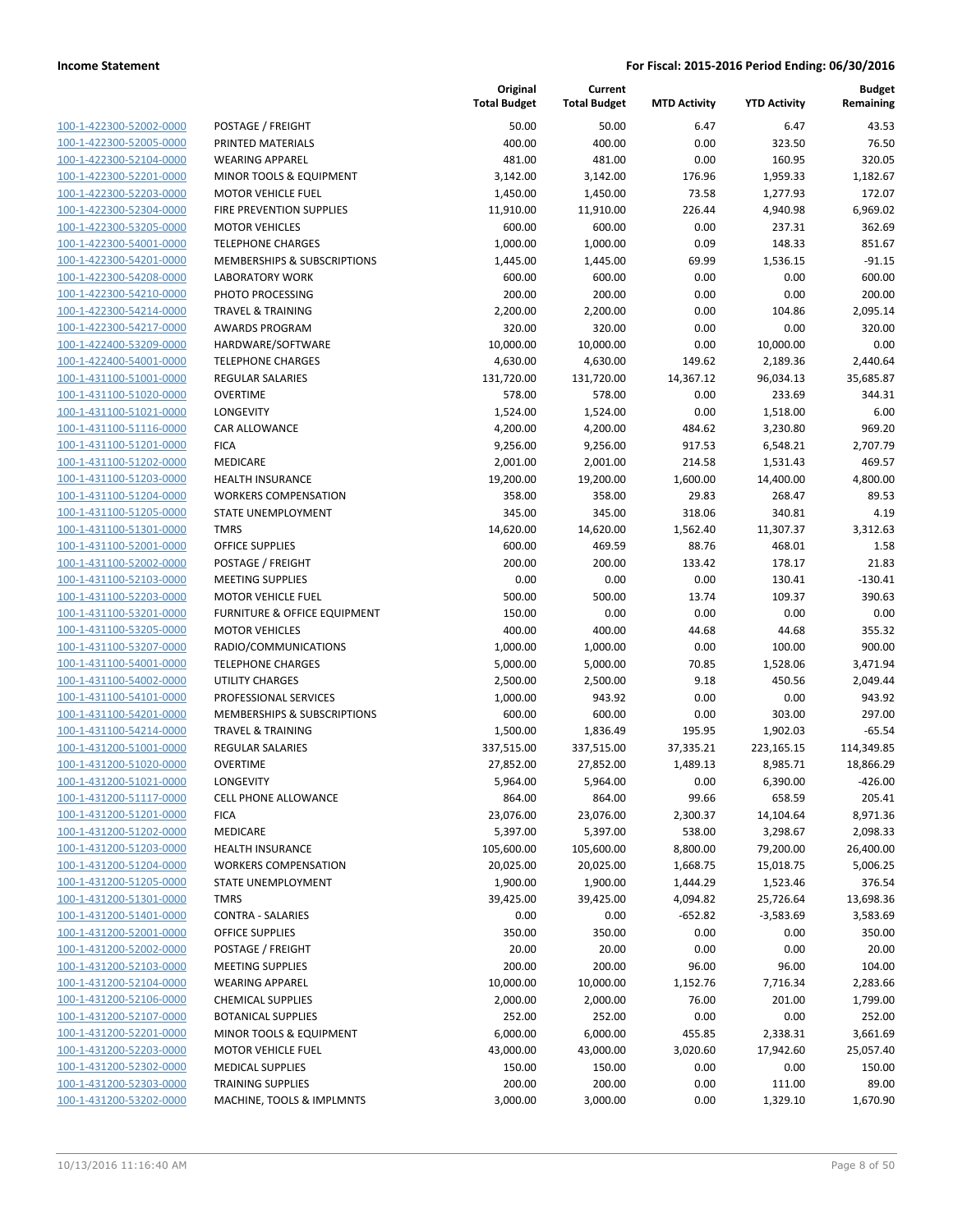**Current**

**Original**

**Budget Remaining**

|                                                    |                                         | <b>Total Budget</b>  | <b>Total Budget</b>  | <b>MTD Activity</b> | <b>YTD Activity</b> | Remaining         |
|----------------------------------------------------|-----------------------------------------|----------------------|----------------------|---------------------|---------------------|-------------------|
| 100-1-431200-53205-0000                            | <b>MOTOR VEHICLES</b>                   | 45,000.00            | 45,000.00            | 2,304.39            | 22,193.94           | 22,806.06         |
| 100-1-431200-53207-0000                            | RADIO/COMMUNICATIONS                    | 1,700.00             | 1,700.00             | 0.00                | 180.00              | 1,520.00          |
| 100-1-431200-53301-0000                            | SIDEWALKS, CURBS, & GUTTERS             | 12,000.00            | 12,000.00            | 294.00              | 2,604.20            | 9,395.80          |
| 100-1-431200-53303-0000                            | MAINT - STREET /ALLEY/APRN/RNWY         | 111,000.00           | 96,215.00            | 3,221.16            | 33,078.20           | 63,136.80         |
| 100-1-431200-53305-0000                            | <b>BRIDGES &amp; CULVERTS</b>           | 5,500.00             | 5,500.00             | 0.00                | 0.00                | 5,500.00          |
| 100-1-431200-53308-0000                            | <b>STORM SEWERS</b>                     | 4,000.00             | 4,000.00             | 858.88              | 858.88              | 3,141.12          |
| 100-1-431200-54001-0000                            | <b>TELEPHONE CHARGES</b>                | 1,975.00             | 1,975.00             | 40.66               | 1,182.96            | 792.04            |
| 100-1-431200-54002-0000                            | <b>UTILITY CHARGES</b>                  | 8,700.00             | 8,700.00             | 267.56              | 4,688.56            | 4,011.44          |
| 100-1-431200-54201-0000                            | MEMBERSHIPS & SUBSCRIPTIONS             | 300.00               | 300.00               | 0.00                | 235.00              | 65.00             |
| 100-1-431200-54214-0000                            | <b>TRAVEL &amp; TRAINING</b>            | 100.00               | 100.00               | 0.00                | 71.00               | 29.00             |
| 100-1-431200-55201-0000                            | <b>EQUIPMENT PURCHASES</b>              | 0.00                 | 14,785.00            | 0.00                | 0.00                | 14,785.00         |
| 100-1-431200-55207-0000                            | RADIO COMMUNICATION EQUIP               | 1,500.00             | 1,500.00             | 0.00                | 0.00                | 1,500.00          |
| 100-1-431600-51001-0000                            | <b>REGULAR SALARIES</b>                 | 66,154.00            | 66,154.00            | 7,846.48            | 51,098.58           | 15,055.42         |
| 100-1-431600-51020-0000                            | <b>OVERTIME</b>                         | 2,415.00             | 2,415.00             | 1,149.09            | 2,569.27            | $-154.27$         |
| 100-1-431600-51021-0000                            | LONGEVITY                               | 1,896.00             | 1,896.00             | 0.00                | 1,884.00            | 12.00             |
| 100-1-431600-51101-0000                            | <b>CERTIFICATION PAY</b><br><b>FICA</b> | 600.00               | 600.00               | 69.24               | 461.60              | 138.40<br>986.47  |
| 100-1-431600-51201-0000<br>100-1-431600-51202-0000 | MEDICARE                                | 4,406.00<br>1,030.00 | 4,406.00<br>1,030.00 | 555.34<br>129.89    | 3,419.53<br>799.76  | 230.24            |
| 100-1-431600-51203-0000                            | HEALTH INSURANCE                        | 19,200.00            | 19,200.00            | 1,600.00            | 14,400.00           | 4,800.00          |
| 100-1-431600-51204-0000                            | <b>WORKERS COMPENSATION</b>             | 4,314.00             | 4,314.00             | 359.50              | 3,235.50            | 1,078.50          |
| 100-1-431600-51205-0000                            | STATE UNEMPLOYMENT                      | 345.00               | 345.00               | 251.79              | 269.80              | 75.20             |
| 100-1-431600-51301-0000                            | <b>TMRS</b>                             | 7,528.00             | 7,528.00             | 953.62              | 5,953.75            | 1,574.25          |
| 100-1-431600-52001-0000                            | <b>OFFICE SUPPLIES</b>                  | 200.00               | 200.00               | 0.00                | 67.99               | 132.01            |
| 100-1-431600-52104-0000                            | <b>WEARING APPAREL</b>                  | 1,800.00             | 1,800.00             | 495.35              | 3,051.54            | $-1,251.54$       |
| 100-1-431600-52106-0000                            | <b>CHEMICAL SUPPLIES</b>                | 300.00               | 300.00               | 27.43               | 27.43               | 272.57            |
| 100-1-431600-52201-0000                            | MINOR TOOLS & EQUIPMENT                 | 2,000.00             | 2,000.00             | 92.48               | 796.20              | 1,203.80          |
| 100-1-431600-52203-0000                            | <b>MOTOR VEHICLE FUEL</b>               | 5,400.00             | 5,400.00             | 327.90              | 1,894.91            | 3,505.09          |
| 100-1-431600-53202-0000                            | MACHINE, TOOLS & IMPLMNTS               | 400.00               | 400.00               | 0.00                | 0.00                | 400.00            |
| 100-1-431600-53205-0000                            | <b>MOTOR VEHICLES</b>                   | 2,628.00             | 2,628.00             | 15.46               | 2,226.22            | 401.78            |
| 100-1-431600-53207-0000                            | RADIO/COMMUNICATIONS                    | 500.00               | 500.00               | 0.00                | 0.00                | 500.00            |
| 100-1-431600-53303-0000                            | MAINT - STREET /ALLEY/APRN/RNWY         | 22,000.00            | 22,000.00            | 1,253.08            | 15,741.22           | 6,258.78          |
| 100-1-431600-54001-0000                            | <b>TELEPHONE CHARGES</b>                | 1,350.00             | 1,350.00             | 30.37               | 667.52              | 682.48            |
| 100-1-431600-54002-0000                            | <b>UTILITY CHARGES</b>                  | 323,436.00           | 323,436.00           | 25,252.76           | 230,481.76          | 92,954.24         |
| 100-1-431600-54214-0000                            | <b>TRAVEL &amp; TRAINING</b>            | 100.00               | 100.00               | 0.00                | 0.00                | 100.00            |
| 100-1-431600-55201-0000                            | <b>EQUIPMENT PURCHASES</b>              | 1,100.00             | 1,100.00             | 0.00                | 0.00                | 1,100.00          |
| 100-1-431700-51001-0000                            | <b>REGULAR SALARIES</b>                 | 101,973.00           | 101,973.00           | 11,766.96           | 78,446.44           | 23,526.56         |
| 100-1-431700-51020-0000                            | <b>OVERTIME</b>                         | 319.00               | 319.00               | 0.00                | 0.00                | 319.00            |
| 100-1-431700-51021-0000                            | LONGEVITY                               | 1,242.00             | 1,242.00             | 0.00                | 1,230.00            | 12.00             |
| 100-1-431700-51117-0000                            | <b>CELL PHONE ALLOWANCE</b>             | 432.00               | 432.00               | 48.45               | 323.00              | 109.00            |
| 100-1-431700-51201-0000                            | <b>FICA</b>                             | 6,446.00             | 6,446.00             | 695.80              | 4,629.15            | 1,816.85          |
| 100-1-431700-51202-0000                            | MEDICARE                                | 1,508.00             | 1,508.00             | 162.73              | 1,082.64            | 425.36            |
| 100-1-431700-51203-0000                            | HEALTH INSURANCE                        | 19,200.00            | 19,200.00            | 1,600.00            | 14,400.00<br>458.28 | 4,800.00          |
| 100-1-431700-51204-0000<br>100-1-431700-51205-0000 | <b>WORKERS COMPENSATION</b>             | 611.00               | 611.00               | 50.92               |                     | 152.72            |
| 100-1-431700-51301-0000                            | STATE UNEMPLOYMENT<br><b>TMRS</b>       | 345.00<br>11,013.00  | 345.00<br>11,013.00  | 251.79<br>1,242.99  | 269.80<br>8,499.50  | 75.20<br>2,513.50 |
| 100-1-431700-52001-0000                            | <b>OFFICE SUPPLIES</b>                  | 800.00               | 2,421.88             | 0.00                | 2,421.88            | 0.00              |
| 100-1-431700-52002-0000                            | POSTAGE / FREIGHT                       | 100.00               | 100.00               | 0.00                | 0.00                | 100.00            |
| 100-1-431700-52104-0000                            | <b>WEARING APPAREL</b>                  | 800.00               | 800.00               | 0.00                | 179.76              | 620.24            |
| 100-1-431700-52201-0000                            | MINOR TOOLS & EQUIPMENT                 | 500.00               | 300.00               | 0.00                | 59.85               | 240.15            |
| 100-1-431700-52203-0000                            | MOTOR VEHICLE FUEL                      | 4,000.00             | 4,000.00             | 215.31              | 1,291.27            | 2,708.73          |
| 100-1-431700-52303-0000                            | <b>TRAINING SUPPLIES</b>                | 100.00               | 78.12                | 0.00                | 72.75               | 5.37              |
| 100-1-431700-53201-0000                            | FURNITURE & OFFICE EQUIPMENT            | 800.00               | 300.00               | 0.00                | 0.00                | 300.00            |
| 100-1-431700-53205-0000                            | <b>MOTOR VEHICLES</b>                   | 1,100.00             | 1,100.00             | 0.00                | 954.94              | 145.06            |
| 100-1-431700-53207-0000                            | RADIO/COMMUNICATIONS                    | 100.00               | 100.00               | 0.00                | 0.00                | 100.00            |
| 100-1-431700-54001-0000                            | <b>TELEPHONE CHARGES</b>                | 1,440.00             | 1,440.00             | 40.48               | 872.30              | 567.70            |
| 100-1-431700-54002-0000                            | UTILITY CHARGES                         | 1,100.00             | 1,100.00             | 9.19                | 450.58              | 649.42            |
| 100-1-431700-54201-0000                            | MEMBERSHIPS & SUBSCRIPTIONS             | 600.00               | 410.00               | 0.00                | 0.00                | 410.00            |
| 100-1-431700-54212-0000                            | PRINTING                                | 200.00               | 200.00               | 0.00                | 24.00               | 176.00            |
| 100-1-431700-54214-0000                            | <b>TRAVEL &amp; TRAINING</b>            | 1,300.00             | 790.00               | 0.00                | 36.00               | 754.00            |
|                                                    |                                         |                      |                      |                     |                     |                   |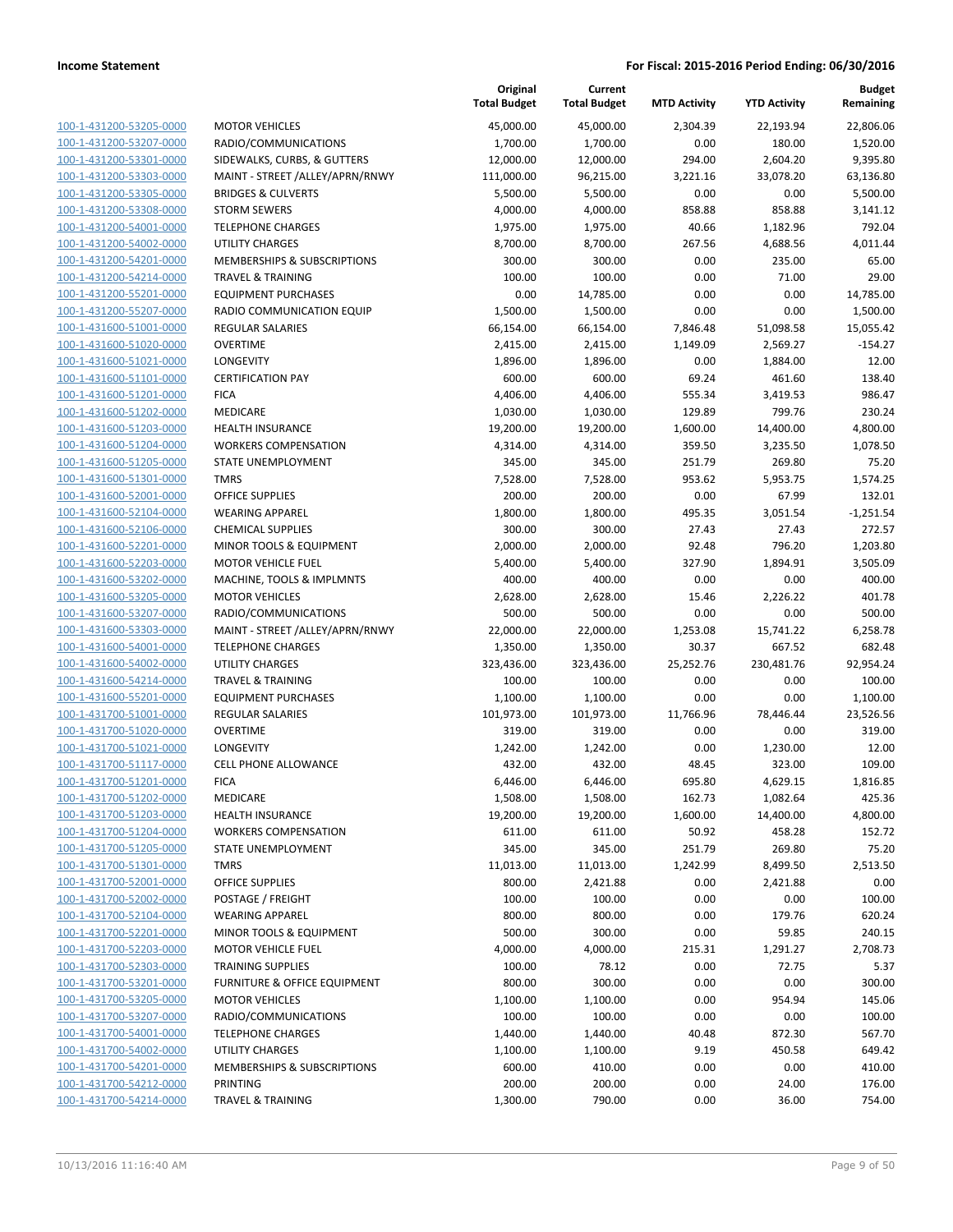| 100-1-431700-54410-0000        |
|--------------------------------|
| 100-1-441100-51001-0000        |
| 100-1-441100-51020-0000        |
| 100-1-441100-51021-0000        |
| 100-1-441100-51102-0000        |
| 100-1-441100-51201-0000        |
| 100-1-441100-51202-0000        |
| 100-1-441100-51203-0000        |
| 100-1-441100-51204-0000        |
| 100-1-441100-51205-0000        |
| 100-1-441100-51301-0000        |
| 100-1-441100-51401-<br>-0000   |
| 100-1-441100-52001-0000        |
| 100-1-441100-52002-0000        |
| <u>100-1-441100-52005-0000</u> |
| 100-1-441100-53207-0000        |
| 100-1-441100-54001-0000        |
| 100-1-441100-54002-0000        |
| 100-1-441200-51001-0000        |
| 100-1-441200-51021-0000        |
| 100-1-441200-51101-0000        |
| 100-1-441200-51117-0000        |
|                                |
| 100-1-441200-51201-0000        |
| 100-1-441200-51202-0000        |
| 100-1-441200-51203-0000        |
| 100-1-441200-51204-0000        |
| 100-1-441200-51205-0000        |
| 100-1-441200-51301-0000        |
| 100-1-441200-52102-0000        |
| 100-1-441200-52104-0000        |
| 100-1-441200-54214-0000        |
| 100-1-441300-51001-0000        |
| 100-1-441300-51021-0000        |
| 100-1-441300-51101-0000        |
| 100-1-441300-51117-0000        |
| 100-1-441300-51201-0000        |
| 100-1-441300-51202-0000        |
| 100-1-441300-51203-0000        |
| 100-1-441300-51204-0000        |
| 100-1-441300-51205-0000        |
| 100-1-441300-51301-0000        |
| <u>100-1-441300-52002-0000</u> |
| 100-1-441300-52005-0000        |
| <u>100-1-441300-52102-0000</u> |
| <u>100-1-441300-52104-0000</u> |
| 100-1-441300-52201-0000        |
| 100-1-441300-52203-0000        |
| 100-1-441300-53205-0000        |
| <u>100-1-441300-53207-0000</u> |
|                                |
| <u>100-1-441300-54001-0000</u> |
| <u>100-1-441300-54002-0000</u> |
| 100-1-441300-54201-0000        |
| 100-1-441300-54212-0000        |
| <u>100-1-441300-54214-0000</u> |
| <u>100-1-441300-54410-0000</u> |
| <u>100-1-443200-51001-0000</u> |
| 100-1-443200-51020-0000        |
| 100-1-443200-51021-0000        |
| 100-1-443200-51117-0000        |

|                         |                              | Original<br><b>Total Budget</b> | Current<br><b>Total Budget</b> | <b>MTD Activity</b> | <b>YTD Activity</b> | <b>Budget</b><br>Remaining |
|-------------------------|------------------------------|---------------------------------|--------------------------------|---------------------|---------------------|----------------------------|
| 100-1-431700-54410-0000 | PERMITS/FEES                 | 200.00                          | 0.00                           | 0.00                | 0.00                | 0.00                       |
| 100-1-441100-51001-0000 | <b>REGULAR SALARIES</b>      | 115,901.00                      | 115,901.00                     | 6,803.23            | 44,986.55           | 70,914.45                  |
| 100-1-441100-51020-0000 | <b>OVERTIME</b>              | 0.00                            | 0.00                           | 49.33               | 335.76              | $-335.76$                  |
| 100-1-441100-51021-0000 | LONGEVITY                    | 330.00                          | 330.00                         | 0.00                | 252.00              | 78.00                      |
| 100-1-441100-51102-0000 | <b>BILINGUAL PAY</b>         | 600.00                          | 600.00                         | 138.48              | 923.20              | $-323.20$                  |
| 100-1-441100-51201-0000 | <b>FICA</b>                  | 7,244.00                        | 7,244.00                       | 413.41              | 2,705.73            | 4,538.27                   |
| 100-1-441100-51202-0000 | MEDICARE                     | 1,694.00                        | 1,694.00                       | 96.68               | 632.78              | 1,061.22                   |
| 100-1-441100-51203-0000 | <b>HEALTH INSURANCE</b>      | 28,800.00                       | 28,800.00                      | 2,400.00            | 21,600.00           | 7,200.00                   |
| 100-1-441100-51204-0000 | <b>WORKERS COMPENSATION</b>  | 303.00                          | 303.00                         | 25.25               | 227.25              | 75.75                      |
| 100-1-441100-51205-0000 | STATE UNEMPLOYMENT           | 518.00                          | 518.00                         | 251.79              | 269.80              | 248.20                     |
| 100-1-441100-51301-0000 | <b>TMRS</b>                  | 12,375.00                       | 12,375.00                      | 735.47              | 4,939.35            | 7,435.65                   |
| 100-1-441100-51401-0000 | <b>CONTRA - SALARIES</b>     | $-67,642.00$                    | $-67,642.00$                   | 0.00                | 0.00                | $-67,642.00$               |
| 100-1-441100-52001-0000 | <b>OFFICE SUPPLIES</b>       | 4,255.02                        | 4,255.02                       | 0.00                | 359.46              | 3,895.56                   |
| 100-1-441100-52002-0000 | POSTAGE / FREIGHT            | 500.00                          | 500.00                         | 14.93               | 365.93              | 134.07                     |
| 100-1-441100-52005-0000 | PRINTED MATERIALS            | 284.88                          | 284.88                         | 41.39               | 165.55              | 119.33                     |
| 100-1-441100-53207-0000 | RADIO/COMMUNICATIONS         | 228.00                          | 228.00                         | 0.00                | 0.00                | 228.00                     |
| 100-1-441100-54001-0000 | <b>TELEPHONE CHARGES</b>     | 1,265.00                        | 1,265.00                       | 0.29                | 493.35              | 771.65                     |
| 100-1-441100-54002-0000 | <b>UTILITY CHARGES</b>       | 1,160.00                        | 1,160.00                       | 9.18                | 450.57              | 709.43                     |
| 100-1-441200-51001-0000 | <b>REGULAR SALARIES</b>      | 41,008.00                       | 41,008.00                      | 4,732.56            | 31,550.40           | 9,457.60                   |
| 100-1-441200-51021-0000 | LONGEVITY                    | 78.00                           | 78.00                          | 0.00                | 78.00               | 0.00                       |
| 100-1-441200-51101-0000 | <b>CERTIFICATION PAY</b>     | 1,200.00                        | 1,200.00                       | 0.00                | 0.00                | 1,200.00                   |
| 100-1-441200-51117-0000 | CELL PHONE ALLOWANCE         | 432.00                          | 432.00                         | 0.00                | 0.00                | 432.00                     |
| 100-1-441200-51201-0000 | <b>FICA</b>                  | 2,648.00                        | 2,648.00                       | 293.43              | 1,961.04            | 686.96                     |
| 100-1-441200-51202-0000 | MEDICARE                     | 619.00                          | 619.00                         | 68.61               | 458.53              | 160.47                     |
| 100-1-441200-51203-0000 | <b>HEALTH INSURANCE</b>      | 9,600.00                        | 9,600.00                       | 800.00              | 7,200.00            | 2,400.00                   |
| 100-1-441200-51204-0000 | <b>WORKERS COMPENSATION</b>  | 251.00                          | 251.00                         | 20.92               | 188.28              | 62.72                      |
| 100-1-441200-51205-0000 | STATE UNEMPLOYMENT           | 173.00                          | 173.00                         | 125.97              | 134.98              | 38.02                      |
| 100-1-441200-51301-0000 | <b>TMRS</b>                  | 4,525.00                        | 4,525.00                       | 497.88              | 3,359.62            | 1,165.38                   |
| 100-1-441200-52102-0000 | <b>BOOKS / REF SUPPLIES</b>  | 500.00                          | 500.00                         | 0.00                | 0.00                | 500.00                     |
| 100-1-441200-52104-0000 | <b>WEARING APPAREL</b>       | 500.04                          | 500.04                         | 0.00                | 0.00                | 500.04                     |
| 100-1-441200-54214-0000 | <b>TRAVEL &amp; TRAINING</b> | 260.00                          | 260.00                         | 0.00                | 85.00               | 175.00                     |
| 100-1-441300-51001-0000 | REGULAR SALARIES             | 238,121.00                      | 238,121.00                     | 27,504.96           | 183,681.38          | 54,439.62                  |
| 100-1-441300-51021-0000 | LONGEVITY                    | 1,410.00                        | 1,410.00                       | 0.00                | 1,386.00            | 24.00                      |
| 100-1-441300-51101-0000 | <b>CERTIFICATION PAY</b>     | 2,400.00                        | 2,400.00                       | 207.69              | 1,384.60            | 1,015.40                   |
| 100-1-441300-51117-0000 | <b>CELL PHONE ALLOWANCE</b>  | 1,824.00                        | 1,824.00                       | 148.11              | 987.40              | 836.60                     |
| 100-1-441300-51201-0000 | <b>FICA</b>                  | 15,113.00                       | 15,113.00                      | 1,703.74            | 11,398.73           | 3,714.27                   |
| 100-1-441300-51202-0000 | MEDICARE                     | 3,534.00                        | 3,534.00                       | 398.46              | 2,665.87            | 868.13                     |
| 100-1-441300-51203-0000 | <b>HEALTH INSURANCE</b>      | 48,000.00                       | 48,000.00                      | 4,000.00            | 36,000.00           | 12,000.00                  |
| 100-1-441300-51204-0000 | <b>WORKERS COMPENSATION</b>  | 1,479.00                        | 1,479.00                       | 123.25              | 1,109.25            | 369.75                     |
| 100-1-441300-51205-0000 | STATE UNEMPLOYMENT           | 863.00                          | 863.00                         | 629.27              | 674.28              | 188.72                     |
| 100-1-441300-51301-0000 | <b>TMRS</b>                  | 25,820.00                       | 25,820.00                      | 2,930.91            | 19,911.97           | 5,908.03                   |
| 100-1-441300-52002-0000 | POSTAGE / FREIGHT            | 6,000.00                        | 6,000.00                       | 381.96              | 3,548.02            | 2,451.98                   |
| 100-1-441300-52005-0000 | PRINTED MATERIALS            | 400.00                          | 400.00                         | 0.00                | 72.00               | 328.00                     |
| 100-1-441300-52102-0000 | <b>BOOKS / REF SUPPLIES</b>  | 1,500.00                        | 1,500.00                       | 0.00                | 0.00                | 1,500.00                   |
| 100-1-441300-52104-0000 | <b>WEARING APPAREL</b>       | 2,000.00                        | 2,000.00                       | 0.00                | 360.63              | 1,639.37                   |
| 100-1-441300-52201-0000 | MINOR TOOLS & EQUIPMENT      | 500.00                          | 500.00                         | 0.00                | 29.97               | 470.03                     |
| 100-1-441300-52203-0000 | <b>MOTOR VEHICLE FUEL</b>    | 6,117.00                        | 6,117.00                       | 395.79              | 2,830.09            | 3,286.91                   |
| 100-1-441300-53205-0000 | <b>MOTOR VEHICLES</b>        | 2,500.00                        | 2,500.00                       | 0.00                | 447.16              | 2,052.84                   |
| 100-1-441300-53207-0000 | RADIO/COMMUNICATIONS         | 114.00                          | 114.00                         | 0.00                | 0.00                | 114.00                     |
| 100-1-441300-54001-0000 | <b>TELEPHONE CHARGES</b>     | 7,200.00                        | 7,200.00                       | 388.23              | 7,656.86            | -456.86                    |
| 100-1-441300-54002-0000 | UTILITY CHARGES              | 1,135.44                        | 1,135.44                       | 9.18                | 450.56              | 684.88                     |
| 100-1-441300-54201-0000 | MEMBERSHIPS & SUBSCRIPTIONS  | 1,000.00                        | 1,000.00                       | 0.00                | 304.50              | 695.50                     |
| 100-1-441300-54212-0000 | PRINTING                     | 24.00                           | 24.00                          | 0.00                | 0.00                | 24.00                      |
| 100-1-441300-54214-0000 | <b>TRAVEL &amp; TRAINING</b> | 5,075.00                        | 5,075.00                       | 106.00              | 779.03              | 4,295.97                   |
| 100-1-441300-54410-0000 | PERMITS/FEES                 | 15,002.00                       | 15,002.00                      | 0.00                | 9,641.50            | 5,360.50                   |
| 100-1-443200-51001-0000 | REGULAR SALARIES             | 135,355.00                      | 135,355.00                     | 15,685.62           | 104,450.46          | 30,904.54                  |
| 100-1-443200-51020-0000 | <b>OVERTIME</b>              | 5,995.00                        | 5,995.00                       | 979.86              | 5,743.84            | 251.16                     |
| 100-1-443200-51021-0000 | LONGEVITY                    | 4,692.00                        | 4,692.00                       | 0.00                | 4,668.00            | 24.00                      |
| 100-1-443200-51117-0000 | <b>CELL PHONE ALLOWANCE</b>  | 432.00                          | 432.00                         | 49.83               | 332.20              | 99.80                      |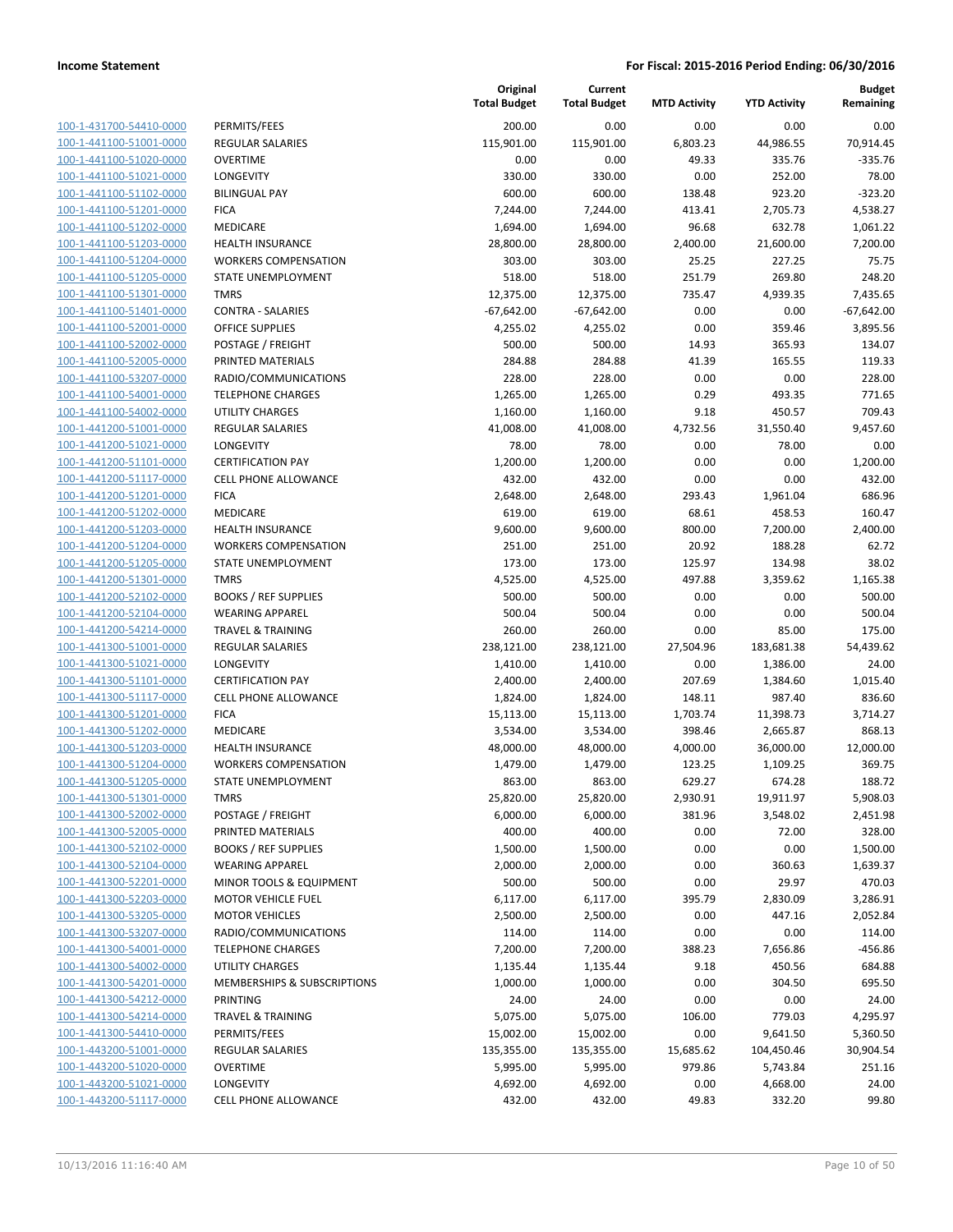| 100-1-443200-51201-0000                            | f                        |
|----------------------------------------------------|--------------------------|
| 100-1-443200-51202-0000                            | I                        |
| 100-1-443200-51203-0000                            | ł                        |
| 100-1-443200-51204-0000                            | ١                        |
| 100-1-443200-51205-0000                            | í                        |
| 100-1-443200-51301-0000                            | ī                        |
| 100-1-443200-52001-0000                            | $\overline{\phantom{a}}$ |
| 100-1-443200-52002-0000                            | f                        |
| 100-1-443200-52101-0000                            | J                        |
| 100-1-443200-52104-0000                            | ١                        |
| 100-1-443200-52106-0000                            | $\overline{\phantom{a}}$ |
|                                                    | I                        |
| 100-1-443200-52108-0000<br>100-1-443200-52201-0000 | ľ                        |
|                                                    |                          |
| 100-1-443200-52203-0000                            | ı                        |
| 100-1-443200-53202-0000                            | I                        |
| 100-1-443200-53205-0000                            | ľ                        |
| 100-1-443200-53207-0000                            | ŀ                        |
| 100-1-443200-54001-0000                            | Ī                        |
| 100-1-443200-54002-0000                            | ι                        |
| 100-1-443200-54107-0000                            | ľ                        |
| 100-1-443200-54108-0000                            | ١                        |
| 100-1-443200-54201-0000                            | ľ                        |
| 100-1-443200-54214-0000                            | Ī                        |
| 100-1-451100-51001-0000                            | f                        |
| 100-1-451100-51020-0000                            | $\overline{\phantom{a}}$ |
| 100-1-451100-51021-0000                            | l                        |
| 100-1-451100-51101-0000                            | (                        |
| 100-1-451100-51116-0000                            | (                        |
| 100-1-451100-51117-0000                            | (                        |
| 100-1-451100-51201-0000                            | f                        |
| 100-1-451100-51202-0000                            | ľ                        |
| 100-1-451100-51203-0000                            | ł                        |
| 100-1-451100-51204-0000                            | ١                        |
| 100-1-451100-51205-0000                            | $\ddot{\phantom{0}}$     |
| 100-1-451100-51301-0000                            | Ī                        |
| 100-1-451100-51401-0000                            | $\overline{\phantom{a}}$ |
| 100-1-451100-52001-0000                            | $\overline{\phantom{a}}$ |
| 100-1-451100-52002-0000                            | ŀ                        |
| 100-1-451100-52101-0000                            | J                        |
| 100-1-451100-52104-0000                            | ١                        |
| 100-1-451100-52106-0000                            | $\overline{a}$           |
| 100-1-451100-52107-0000                            | ł                        |
| 100-1-451100-52201-0000                            | ı                        |
| 100-1-451100-52203-0000                            | I                        |
| 100-1-451100-52401-0000                            | ł                        |
| 100-1-451100-53202-0000                            | I                        |
| 100-1-451100-53205-0000                            | I                        |
| 100-1-451100-53207-0000                            | I                        |
| 100-1-451100-53402-0000                            |                          |
|                                                    | ł<br>ı                   |
| 100-1-451100-53707-0000                            |                          |
| <u>100-1-451100-53708-0000</u>                     | Í                        |
| 100-1-451100-53709-0000                            | :                        |
| 100-1-451100-53710-0000                            | I                        |
| 100-1-451100-54001-0000                            |                          |
| 100-1-451100-54002-0000                            |                          |
| 100-1-451100-54101-0000                            | I                        |
| 100-1-451100-54201-0000                            | I                        |
| 100-1-451100-54211-0000                            |                          |
| 100-1-451100-54212-0000                            | I                        |
|                                                    |                          |

|                         |                              | Original<br><b>Total Budget</b> | Current<br><b>Total Budget</b> | <b>MTD Activity</b> | <b>YTD Activity</b> | <b>Budget</b><br>Remaining |
|-------------------------|------------------------------|---------------------------------|--------------------------------|---------------------|---------------------|----------------------------|
| 100-1-443200-51201-0000 | <b>FICA</b>                  | 9,081.00                        | 9,081.00                       | 955.34              | 6,493.26            | 2,587.74                   |
| 100-1-443200-51202-0000 | MEDICARE                     | 2,124.00                        | 2,124.00                       | 223.42              | 1,518.58            | 605.42                     |
| 100-1-443200-51203-0000 | <b>HEALTH INSURANCE</b>      | 38,400.00                       | 38,400.00                      | 3,200.00            | 28,800.00           | 9,600.00                   |
| 100-1-443200-51204-0000 | <b>WORKERS COMPENSATION</b>  | 3,822.00                        | 3,822.00                       | 318.50              | 2,866.50            | 955.50                     |
| 100-1-443200-51205-0000 | <b>STATE UNEMPLOYMENT</b>    | 691.00                          | 691.00                         | 503.02              | 539.00              | 152.00                     |
| 100-1-443200-51301-0000 | <b>TMRS</b>                  | 15,515.00                       | 15,515.00                      | 1,758.45            | 12,244.67           | 3,270.33                   |
| 100-1-443200-52001-0000 | <b>OFFICE SUPPLIES</b>       | 1,000.00                        | 1,000.00                       | 197.00              | 866.06              | 133.94                     |
| 100-1-443200-52002-0000 | POSTAGE / FREIGHT            | 20.00                           | 20.00                          | 0.00                | 4.66                | 15.34                      |
| 100-1-443200-52101-0000 | <b>JANITORIAL SUPPLIES</b>   | 800.00                          | 800.00                         | 198.42              | 966.34              | $-166.34$                  |
| 100-1-443200-52104-0000 | <b>WEARING APPAREL</b>       | 1,900.00                        | 1,900.00                       | 0.00                | 549.20              | 1,350.80                   |
| 100-1-443200-52106-0000 | <b>CHEMICAL SUPPLIES</b>     | 9,500.00                        | 9,500.00                       | 1,525.36            | 11,967.91           | $-2,467.91$                |
| 100-1-443200-52108-0000 | <b>MENAGERIE SUPPLIES</b>    | 7,500.00                        | 7,500.00                       | 825.79              | 4,329.01            | 3,170.99                   |
| 100-1-443200-52201-0000 | MINOR TOOLS & EQUIPMENT      | 750.00                          | 750.00                         | 17.60               | 930.15              | $-180.15$                  |
| 100-1-443200-52203-0000 | <b>MOTOR VEHICLE FUEL</b>    | 8,560.00                        | 8,560.00                       | 507.03              | 3,186.43            | 5,373.57                   |
| 100-1-443200-53202-0000 | MACHINE, TOOLS & IMPLMNTS    | 1,500.00                        | 1,500.00                       | 0.00                | 0.00                | 1,500.00                   |
| 100-1-443200-53205-0000 | <b>MOTOR VEHICLES</b>        | 2,500.00                        | 2,500.00                       | 11.70               | 348.29              | 2,151.71                   |
| 100-1-443200-53207-0000 | RADIO/COMMUNICATIONS         | 500.00                          | 500.00                         | 0.00                | 0.00                | 500.00                     |
| 100-1-443200-54001-0000 | <b>TELEPHONE CHARGES</b>     | 2,400.00                        | 2,400.00                       | 0.46                | 797.06              | 1,602.94                   |
| 100-1-443200-54002-0000 | UTILITY CHARGES              | 32,000.00                       | 32,000.00                      | 2,429.10            | 19,994.39           | 12,005.61                  |
| 100-1-443200-54107-0000 | <b>MEDICAL</b>               | 3,000.00                        | 3,000.00                       | 534.64              | 1,414.59            | 1,585.41                   |
| 100-1-443200-54108-0000 | <b>VETERINARY SERVICES</b>   | $-6,000.00$                     | $-6,000.00$                    | 1,345.50            | $-4,696.50$         | $-1,303.50$                |
| 100-1-443200-54201-0000 | MEMBERSHIPS & SUBSCRIPTIONS  | 200.00                          | 200.00                         | 0.00                | 0.00                | 200.00                     |
| 100-1-443200-54214-0000 | <b>TRAVEL &amp; TRAINING</b> | 500.00                          | 500.00                         | 0.00                | 210.00              | 290.00                     |
| 100-1-451100-51001-0000 | <b>REGULAR SALARIES</b>      | 527,283.00                      | 527,283.00                     | 58,044.19           | 354,894.55          | 172,388.45                 |
| 100-1-451100-51020-0000 | <b>OVERTIME</b>              | 18,116.00                       | 18,116.00                      | 3,894.19            | 15,285.50           | 2,830.50                   |
| 100-1-451100-51021-0000 | LONGEVITY                    | 5,418.00                        | 5,418.00                       | 0.00                | 4,992.00            | 426.00                     |
| 100-1-451100-51101-0000 | <b>CERTIFICATION PAY</b>     | 1,200.00                        | 1,200.00                       | 138.48              | 923.20              | 276.80                     |
| 100-1-451100-51116-0000 | CAR ALLOWANCE                | 1,800.00                        | 1,800.00                       | 276.93              | 1,846.20            | $-46.20$                   |
| 100-1-451100-51117-0000 | <b>CELL PHONE ALLOWANCE</b>  | 1,476.00                        | 1,476.00                       | 188.31              | 1,479.27            | $-3.27$                    |
| 100-1-451100-51201-0000 | <b>FICA</b>                  | 34,428.00                       | 34,428.00                      | 3,816.37            | 23,127.79           | 11,300.21                  |
| 100-1-451100-51202-0000 | MEDICARE                     | 8,052.00                        | 8,052.00                       | 892.54              | 5,408.93            | 2,643.07                   |
| 100-1-451100-51203-0000 | <b>HEALTH INSURANCE</b>      | 124,800.00                      | 124,800.00                     | 10,400.00           | 93,600.00           | 31,200.00                  |
| 100-1-451100-51204-0000 | <b>WORKERS COMPENSATION</b>  | 11,870.00                       | 11,870.00                      | 989.17              | 8,902.53            | 2,967.47                   |
| 100-1-451100-51205-0000 | STATE UNEMPLOYMENT           | 3,726.00                        | 3,726.00                       | 3,646.16            | 3,792.95            | $-66.95$                   |
| 100-1-451100-51301-0000 | <b>TMRS</b>                  | 58,267.00                       | 58,267.00                      | 5,495.31            | 37,035.20           | 21,231.80                  |
| 100-1-451100-51401-0000 | <b>CONTRA - SALARIES</b>     | 0.00                            | 0.00                           | 0.00                | $-154.56$           | 154.56                     |
| 100-1-451100-52001-0000 | <b>OFFICE SUPPLIES</b>       | 500.00                          | 1,500.00                       | 0.00                | 557.33              | 942.67                     |
| 100-1-451100-52002-0000 | POSTAGE / FREIGHT            | 50.00                           | 294.00                         | 1.47                | 83.80               | 210.20                     |
| 100-1-451100-52101-0000 | <b>JANITORIAL SUPPLIES</b>   | 5,178.00                        | 5,178.00                       | 487.21              | 3,910.92            | 1,267.08                   |
| 100-1-451100-52104-0000 | <b>WEARING APPAREL</b>       | 9,430.00                        | 9,430.00                       | 593.22              | 7,292.43            | 2,137.57                   |
| 100-1-451100-52106-0000 | <b>CHEMICAL SUPPLIES</b>     | 8,800.00                        | 10,500.00                      | 0.00                | 8,473.86            | 2,026.14                   |
| 100-1-451100-52107-0000 | <b>BOTANICAL SUPPLIES</b>    | 12,000.00                       | 12,000.00                      | 976.20              | 5,826.05            | 6,173.95                   |
| 100-1-451100-52201-0000 | MINOR TOOLS & EQUIPMENT      | 9,575.00                        | 11,575.00                      | 0.00                | 7,956.09            | 3,618.91                   |
| 100-1-451100-52203-0000 | <b>MOTOR VEHICLE FUEL</b>    | 45,800.00                       | 26,200.00                      | 2,625.61            | 11,539.35           | 14,660.65                  |
| 100-1-451100-52401-0000 | RECREATIONAL SUPPLIES        | 2,000.00                        | 5,000.00                       | 250.45              | 1,355.65            | 3,644.35                   |
| 100-1-451100-53202-0000 | MACHINE, TOOLS & IMPLMNTS    | 8,985.00                        | 4,985.00                       | 750.00              | 2,642.75            | 2,342.25                   |
| 100-1-451100-53205-0000 | <b>MOTOR VEHICLES</b>        | 18,000.00                       | 15,500.00                      | 376.27              | 11,028.56           | 4,471.44                   |
| 100-1-451100-53207-0000 | RADIO/COMMUNICATIONS         | 1,250.00                        | 1,206.00                       | 0.00                | 1,206.00            | 0.00                       |
| 100-1-451100-53402-0000 | <b>BUILDING MAINTENANCE</b>  | 850.00                          | 4,350.00                       | 220.74              | 593.12              | 3,756.88                   |
| 100-1-451100-53707-0000 | <b>MAINT - GROUNDS</b>       | 8,000.00                        | 15,500.00                      | 2,578.10            | 9,605.59            | 5,894.41                   |
| 100-1-451100-53708-0000 | <b>ATHLETIC FIELDS</b>       | 14,500.00                       | 17,000.00                      | 386.37              | 13,007.96           | 3,992.04                   |
| 100-1-451100-53709-0000 | <b>SWIMMING POOL</b>         | 2,000.00                        | 7,700.00                       | 622.37              | 2,133.33            | 5,566.67                   |
| 100-1-451100-53710-0000 | PARK IMPROVEMENTS            | 5,750.00                        | 10,495.54                      | 0.00                | 8,295.54            | 2,200.00                   |
| 100-1-451100-54001-0000 | <b>TELEPHONE CHARGES</b>     | 10,000.00                       | 4,254.46                       | 163.47              | 3,065.23            | 1,189.23                   |
| 100-1-451100-54002-0000 | UTILITY CHARGES              | 151,966.30                      | 151,966.30                     | 16,350.19           | 104,597.46          | 47,368.84                  |
| 100-1-451100-54101-0000 | PROFESSIONAL SERVICES        | 60,965.00                       | 60,965.00                      | 11,429.00           | 21,429.00           | 39,536.00                  |
| 100-1-451100-54201-0000 | MEMBERSHIPS & SUBSCRIPTIONS  | 1,510.00                        | 1,510.00                       | 0.00                | 337.82              | 1,172.18                   |
| 100-1-451100-54211-0000 | ADVERTISING                  | 4,000.00                        | 4,000.00                       | 78.97               | 1,748.67            | 2,251.33                   |
| 100-1-451100-54212-0000 | PRINTING                     | 50.00                           | 50.00                          | 0.00                | 0.00                | 50.00                      |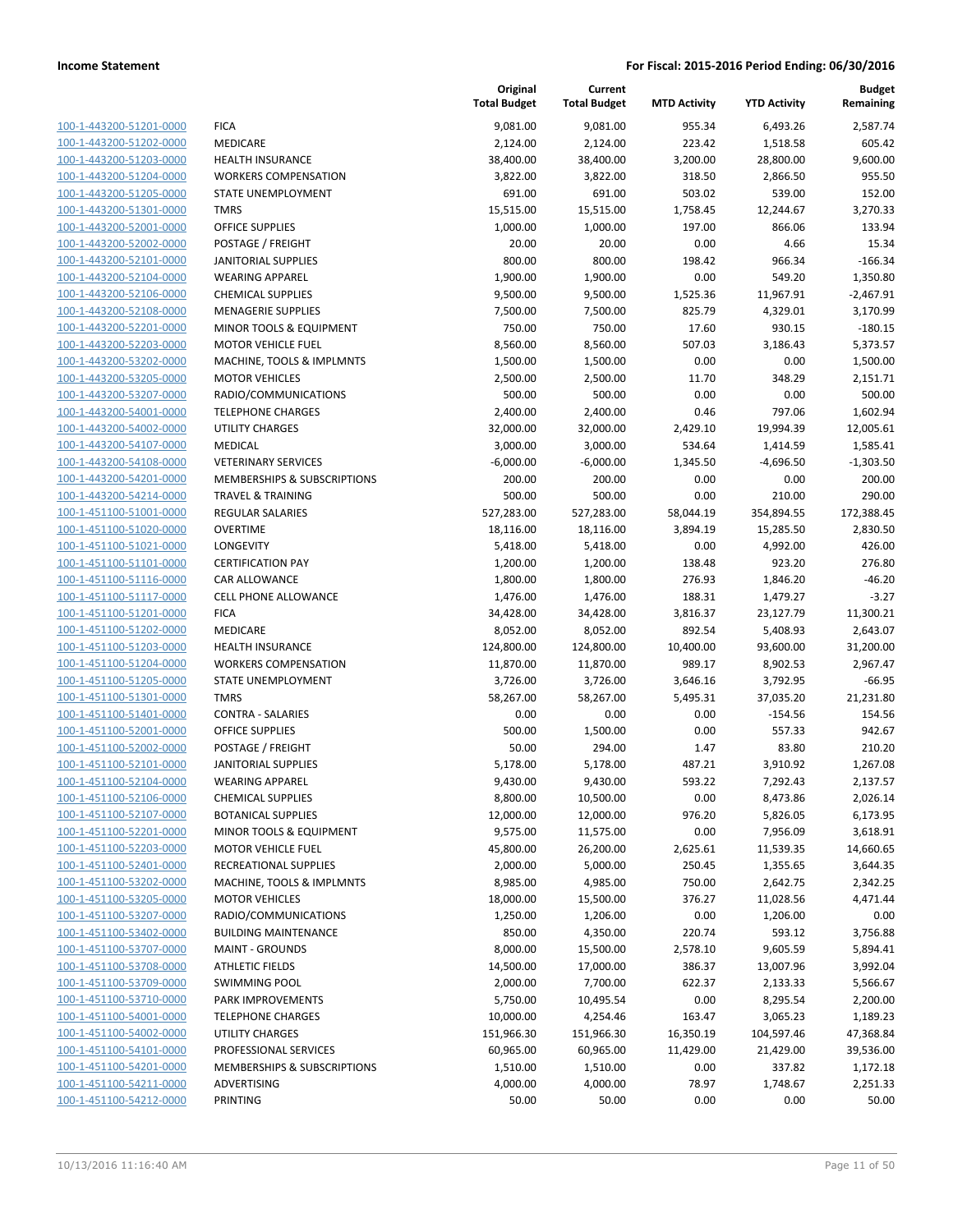|                                                    |                                               | Original<br><b>Total Budget</b> | Current<br><b>Total Budget</b> | <b>MTD Activity</b> | <b>YTD Activity</b> | Budget<br>Remaining   |
|----------------------------------------------------|-----------------------------------------------|---------------------------------|--------------------------------|---------------------|---------------------|-----------------------|
| 100-1-451100-54214-0000                            | <b>TRAVEL &amp; TRAINING</b>                  | 2,500.00                        | 3,000.00                       | 295.68              | 2,319.87            | 680.13                |
| 100-1-451100-54301-0000                            | <b>SPECIAL EVENTS</b>                         | 27,600.00                       | 27,100.00                      | 11,190.00           | 27,313.59           | $-213.59$             |
| 100-1-451100-54409-0000                            | <b>CEMETERY MAINTENANCE</b>                   | 72,000.00                       | 72,000.00                      | 5,500.00            | 49,500.00           | 22,500.00             |
| 100-1-451100-55206-0000                            | MACHINE, TOOLS, & IMPLMNT                     | 0.00                            | 0.00                           | 0.00                | 60,709.76           | $-60,709.76$          |
| 100-1-455100-51001-0000                            | REGULAR SALARIES                              | 307,982.00                      | 307,982.00                     | 34,188.50           | 234,357.60          | 73,624.40             |
| 100-1-455100-51020-0000                            | <b>OVERTIME</b>                               | 0.00                            | 0.00                           | 101.27              | 101.27              | $-101.27$             |
| 100-1-455100-51021-0000                            | LONGEVITY                                     | 2,466.00                        | 2,466.00                       | 0.00                | 1,848.00            | 618.00                |
| 100-1-455100-51116-0000                            | CAR ALLOWANCE                                 | 3,600.00                        | 3,600.00                       | 415.38              | 2,769.20            | 830.80                |
| 100-1-455100-51117-0000                            | <b>CELL PHONE ALLOWANCE</b>                   | 480.00                          | 480.00                         | 49.83               | 332.20              | 147.80                |
| 100-1-455100-51201-0000                            | <b>FICA</b>                                   | 19,501.00                       | 19,501.00                      | 2,377.01            | 14,647.83           | 4,853.17              |
| 100-1-455100-51202-0000                            | MEDICARE                                      | 4,561.00                        | 4,561.00                       | 555.92              | 3,425.73            | 1,135.27              |
| 100-1-455100-51203-0000                            | <b>HEALTH INSURANCE</b>                       | 48,000.00                       | 48,000.00                      | 4,000.00            | 36,000.00           | 12,000.00             |
| 100-1-455100-51204-0000                            | <b>WORKERS COMPENSATION</b>                   | 831.00                          | 831.00                         | 69.25               | 623.25              | 207.75                |
| 100-1-455100-51205-0000                            | STATE UNEMPLOYMENT                            | 2,028.00                        | 2,028.00                       | 2,491.65            | 2,580.91            | $-552.91$             |
| 100-1-455100-51301-0000                            | <b>TMRS</b>                                   | 27,287.00                       | 27,287.00                      | 3,397.45            | 20,857.09           | 6,429.91              |
| 100-1-455100-51401-0000                            | <b>CONTRA - SALARIES</b>                      | 0.00                            | 0.00                           | 0.00                | $-228.33$           | 228.33                |
| 100-1-455100-52001-0000                            | <b>OFFICE SUPPLIES</b>                        | 5,000.00                        | 5,000.00                       | 211.40              | 2,602.40            | 2,397.60              |
| 100-1-455100-52002-0000                            | POSTAGE / FREIGHT                             | 1,300.00                        | 1,300.00                       | 2.61                | 174.73              | 1,125.27              |
| 100-1-455100-52004-0000                            | <b>COMPUTER SUPPLIES</b>                      | 500.00                          | 500.00                         | 0.00                | 0.00                | 500.00                |
| 100-1-455100-52005-0000                            | PRINTED MATERIALS                             | 600.00                          | 600.00                         | 0.00                | 24.00               | 576.00                |
| 100-1-455100-52402-0000                            | <b>BASIC PROGRAM EXPENSE</b>                  | 8,500.00                        | 8,500.00                       | 19.45               | 1,805.70            | 6,694.30              |
| 100-1-455100-53201-0000                            | <b>FURNITURE &amp; OFFICE EQUIPMENT</b>       | 1,500.00                        | 1,500.00                       | 0.00                | 0.00                | 1,500.00              |
| 100-1-455100-54001-0000                            | <b>TELEPHONE CHARGES</b>                      | 5,325.00                        | 5,325.00                       | 66.24               | 2,682.73            | 2,642.27              |
| 100-1-455100-54002-0000                            | <b>UTILITY CHARGES</b>                        | 47,800.00                       | 47,800.00                      | 3,707.47            | 31,874.54           | 15,925.46             |
| 100-1-455100-54201-0000                            | MEMBERSHIPS & SUBSCRIPTIONS                   | 14,395.00                       | 14,395.00                      | 0.00                | 13,876.16           | 518.84                |
| 100-1-455100-54202-0000                            | <b>LIBRARY PERIODICALS</b>                    | 2,600.00                        | 2,600.00                       | 0.00                | 2,481.28            | 118.72                |
| 100-1-455100-54214-0000                            | <b>TRAVEL &amp; TRAINING</b>                  | 2,500.00                        | 2,500.00                       | 0.00                | 2,005.92            | 494.08                |
| 100-1-455100-55203-0000<br>100-1-455100-55211-0000 | <b>FURNITURE/OFFICE EQUIP</b><br><b>BOOKS</b> | 1,000.00<br>44,625.00           | 1,000.00<br>44,625.00          | 0.00<br>4,089.88    | 0.00<br>25,428.48   | 1,000.00<br>19,196.52 |
| 100-1-456100-51001-0000                            | <b>REGULAR SALARIES</b>                       | 52,940.00                       | 52,940.00                      | 6,112.08            | 40,747.21           | 12,192.79             |
| 100-1-456100-51021-0000                            | LONGEVITY                                     | 1,152.00                        | 1,152.00                       | 0.00                | 1,146.00            | 6.00                  |
| 100-1-456100-51116-0000                            | CAR ALLOWANCE                                 | 3,600.00                        | 3,600.00                       | 415.38              | 2,769.20            | 830.80                |
| 100-1-456100-51117-0000                            | <b>CELL PHONE ALLOWANCE</b>                   | 432.00                          | 432.00                         | 49.83               | 332.20              | 99.80                 |
| 100-1-456100-51201-0000                            | <b>FICA</b>                                   | 3,604.00                        | 3,604.00                       | 371.93              | 2,475.74            | 1,128.26              |
| 100-1-456100-51202-0000                            | MEDICARE                                      | 843.00                          | 843.00                         | 86.98               | 579.00              | 264.00                |
| 100-1-456100-51203-0000                            | <b>HEALTH INSURANCE</b>                       | 9,600.00                        | 9,600.00                       | 800.00              | 7,200.00            | 2,400.00              |
| 100-1-456100-51204-0000                            | <b>WORKERS COMPENSATION</b>                   | 151.00                          | 151.00                         | 12.58               | 113.22              | 37.78                 |
| 100-1-456100-51205-0000                            | <b>STATE UNEMPLOYMENT</b>                     | 173.00                          | 173.00                         | 125.68              | 134.67              | 38.33                 |
| 100-1-456100-51301-0000                            | <b>TMRS</b>                                   | 6,157.00                        | 6,157.00                       | 691.92              | 4,781.20            | 1,375.80              |
| 100-1-456100-52001-0000                            | <b>OFFICE SUPPLIES</b>                        | 125.00                          | 125.00                         | 2.65                | 46.21               | 78.79                 |
| 100-1-456100-52002-0000                            | POSTAGE / FREIGHT                             | 250.00                          | 250.00                         | 0.00                | 57.55               | 192.45                |
| 100-1-456100-52005-0000                            | PRINTED MATERIALS                             | 400.00                          | 131.00                         | 24.00               | 155.38              | $-24.38$              |
| 100-1-456100-52103-0000                            | <b>MEETING SUPPLIES</b>                       | 50.00                           | 50.00                          | 0.00                | 50.00               | 0.00                  |
| 100-1-456100-53402-0000                            | MAINTENANCE OF BUILDINGS                      | 0.00                            | 369.00                         | 0.00                | 0.00                | 369.00                |
| 100-1-456100-54001-0000                            | <b>TELEPHONE CHARGES</b>                      | 400.00                          | 400.00                         | 0.10                | 169.54              | 230.46                |
| 100-1-456100-54201-0000                            | <b>MEMBERSHIPS &amp; SUBSCRIPTIONS</b>        | 1,150.00                        | 1,150.00                       | 0.00                | 850.00              | 300.00                |
| 100-1-456100-54214-0000                            | <b>TRAVEL &amp; TRAINING</b>                  | 900.00                          | 800.00                         | 0.00                | 614.74              | 185.26                |
| 100-1-456100-54301-0000                            | <b>SPECIAL EVENTS</b>                         | 4,800.00                        | 4,800.00                       | 8.49                | 3,927.61            | 872.39                |
| 100-1-480000-52003-0000                            | <b>COPIER CHARGES</b>                         | 57,500.00                       | 57,500.00                      | 2,928.88            | 45,437.42           | 12,062.58             |
| 100-1-480000-52006-0000                            | <b>COPIER PAPER</b>                           | 5,600.00                        | 5,600.00                       | 278.25              | 2,764.96            | 2,835.04              |
| 100-1-480000-54002-0000                            | <b>UTILITY CHARGES</b>                        | 552.00                          | 552.00                         | 45.30               | 407.59              | 144.41                |
| 100-1-480000-54105-0000                            | <b>MARKETING</b>                              | 7,950.00                        | 7,950.00                       | 0.00                | 7,400.00            | 550.00                |
| 100-1-480000-54201-0000                            | MEMBERSHIPS & SUBSCRIPTIONS                   | 8,601.00                        | 8,601.00                       | 1,623.65            | 5,585.25            | 3,015.75              |
| 100-1-480000-54904-0000                            | POSTAGE METER RENTAL                          | 0.00                            | 0.00                           | $-332.00$           | $-1,073.57$         | 1,073.57              |
| 100-1-480000-54905-0000                            | MAIL MACHINE LEASE INT                        | 413.00                          | 413.00                         | 0.00                | 401.37              | 11.63                 |
| 100-1-480000-54906-0000                            | MAIL MACHINE LEASE PRINC                      | 2,096.00                        | 2,096.00                       | 0.00                | 1,480.20            | 615.80                |
| 100-1-480000-56309-0000                            | PAYOUT ARRANGEMENT LOCAL SALES TAX            | 69,364.00                       | 69,364.00                      | 5,780.30            | 52,022.70           | 17,341.30             |
| 100-1-480000-57005-0000                            | <b>ACCRUED VAC &amp; SICK PAY</b>             | 157,000.00                      | 157,000.00                     | 4,786.82            | 211,426.94          | -54,426.94            |
| 100-1-480000-57007-0000                            | <b>COMMUNITY SERVICES</b>                     | 43,600.00                       | 43,600.00                      | 0.00                | 18,750.00           | 24,850.00             |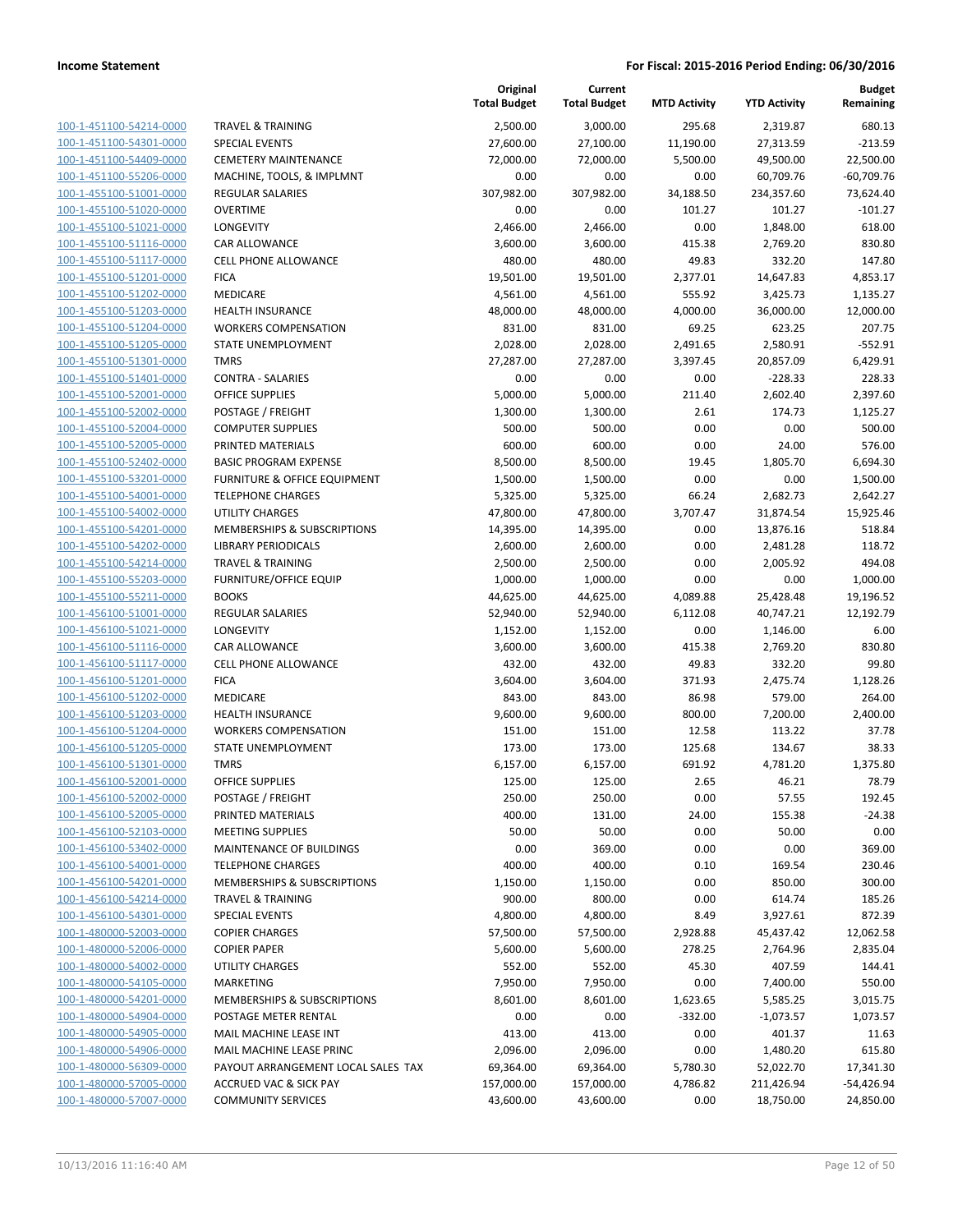|                                                               |                                                                       | Original<br><b>Total Budget</b> | Current<br><b>Total Budget</b> | <b>MTD Activity</b>       | <b>YTD Activity</b>        | <b>Budget</b><br>Remaining |
|---------------------------------------------------------------|-----------------------------------------------------------------------|---------------------------------|--------------------------------|---------------------------|----------------------------|----------------------------|
| 100-1-480000-57008-0000                                       | <b>BANK CHARGES</b>                                                   | 13,486.00                       | 13,486.00                      | 1,364.38                  | 14,180.80                  | $-694.80$                  |
| 100-1-480000-57015-0000                                       | <b>CONTINGENCY EXPENSE</b>                                            | 34,634.00                       | 34,634.00                      | 0.00                      | 0.00                       | 34,634.00                  |
| 100-1-491000-58040-0000                                       | <b>XFR - GENERAL CIP</b>                                              | 1,698,000.00                    | 1,855,953.50                   | 141,500.00                | 1,581,453.50               | 274,500.00                 |
| 100-1-491000-58204-0000                                       | XFR - VEHICLE/EQUIP RPLCMNT                                           | 387,931.00                      | 387,931.00                     | 32,327.58                 | 290,948.22                 | 96,982.78                  |
| 100-1-495000-58702-0000                                       | CA - GEN GOV TO CENTRAL SERVICE FUND                                  | 3,581.00                        | 3,581.00                       | 298.42                    | 2,685.78                   | 895.22                     |
| 100-1-495000-58703-0000                                       | CA - PUBLIC WORKS TO CENTRAL SERVICE FU                               | 78,375.00                       | 78,375.00                      | 6,531.24                  | 58,781.16                  | 19,593.84                  |
| 100-1-495000-58704-0000                                       | CA - PUBLIC SAFETY TO CENTRAL SERVICE FU                              | 205,586.00                      | 205,586.00                     | 17,132.17                 | 154,189.53                 | 51,396.47                  |
| 100-1-495000-58705-0000                                       | CA - COM DEV TO CENTRAL SERVICE FUND                                  | 33,518.00                       | 33,518.00                      | 2,793.17                  | 25,138.53                  | 8,379.47                   |
| 100-1-495000-58706-0000                                       | CA - PARKS & REC TO CENTRAL SERVICE FUND                              | 170,772.00                      | 170,772.00                     | 14,231.00                 | 128,079.00                 | 42,693.00                  |
| 100-1-495000-58712-0000                                       | CA - GEN GOV TO INSURANCE FUND                                        | 2,715.00                        | 2,715.00                       | 226.25                    | 2,036.25                   | 678.75                     |
| 100-1-495000-58713-0000                                       | CA - PUBLIC WORKS TO INSURANCE FUND                                   | 20,556.00                       | 20,556.00                      | 1,713.00                  | 15,417.00                  | 5,139.00                   |
| 100-1-495000-58714-0000                                       | CA - PUBLIC SAFETY TO INSURANCE FUND                                  | 111,950.00                      | 111,950.00                     | 9,329.17                  | 83,962.53                  | 27,987.47                  |
| 100-1-495000-58715-0000                                       | CA - COM DEV TO INSURANCE FUND                                        | 9,417.00                        | 9,417.00                       | 784.75                    | 7,062.75                   | 2,354.25                   |
| 100-1-495000-58716-0000                                       | CA - PARKS & REC TO INSURANCE FUND                                    | 31,265.00                       | 31,265.00                      | 2,605.42                  | 23,448.78                  | 7,816.22                   |
| 100-1-495000-58722-0000                                       | CA - GEN GOVERNMENT TO MIS FUND                                       | 52,071.00                       | 52,071.00                      | 4,339.25                  | 39,053.25                  | 13,017.75                  |
| 100-1-495000-58723-0000                                       | CA - PUBLIC WORKS TO MIS FUND                                         | 44,416.00                       | 44,416.00                      | 3,701.33                  | 33,311.97                  | 11,104.03                  |
| 100-1-495000-58724-0000                                       | CA - PUBLIC SAFETY TO MIS FUND<br>CA - COM DEV TO MIS FUND            | 219,205.00                      | 219,205.00                     | 18,267.08                 | 164,403.72                 | 54,801.28                  |
| 100-1-495000-58725-0000<br>100-1-495000-58726-0000            | CA - PARKS & REC TO MIS FUND                                          | 80,998.00                       | 80,998.00<br>131,161.00        | 6,749.83                  | 60,748.47                  | 20,249.53<br>32,790.28     |
|                                                               | <b>Expense Total:</b>                                                 | 131,161.00<br>22,194,537.46     | 22,352,490.96                  | 10,930.08<br>2,277,713.67 | 98,370.72<br>16,754,455.08 | 5,598,035.88               |
|                                                               |                                                                       |                                 |                                |                           |                            |                            |
|                                                               | Fund: 100 - GENERAL FUND Surplus (Deficit):                           | -435,044.17                     | -592,997.67                    | $-647,149.61$             | 1,141,379.14               | $-1,734,376.81$            |
| Fund: 101 - MUNICIPAL COURT BUILDING SECURITY FEES<br>Revenue |                                                                       |                                 |                                |                           |                            |                            |
| 101-1-318001-44101-0000                                       | MUNICIPAL COURT COST/FEES                                             | 5,744.00                        | 5,744.00                       | 752.71                    | 5,892.11                   | $-148.11$                  |
| 101-1-319001-45401-0000                                       | <b>INTEREST REVENUES</b>                                              | 145.00                          | 145.00                         | 15.11                     | 84.43                      | 60.57                      |
|                                                               | <b>Revenue Total:</b>                                                 | 5,889.00                        | 5,889.00                       | 767.82                    | 5,976.54                   | $-87.54$                   |
| <b>Expense</b>                                                |                                                                       |                                 |                                |                           |                            |                            |
| 101-1-480000-57008-0000                                       | <b>BANK CHARGES</b>                                                   | 0.00                            | 0.00                           | 3.74                      | 38.20                      | $-38.20$                   |
|                                                               | <b>Expense Total:</b>                                                 | 0.00                            | 0.00                           | 3.74                      | 38.20                      | $-38.20$                   |
|                                                               | Fund: 101 - MUNICIPAL COURT BUILDING SECURITY FEES Surplus (Deficit): | 5,889.00                        | 5,889.00                       | 764.08                    | 5,938.34                   | $-49.34$                   |
| Fund: 102 - MUNICIPAL COURT TECH FUND                         |                                                                       |                                 |                                |                           |                            |                            |
| Revenue                                                       |                                                                       |                                 |                                |                           |                            |                            |
| 102-1-318001-44101-0000                                       | MUNICIPAL COURT COST/FEES                                             | 7,658.00                        | 7,658.00                       | 1,003.63                  | 7,856.09                   | $-198.09$                  |
| 102-1-319001-45401-0000                                       | <b>INTEREST REVENUES</b>                                              | 60.00                           | 60.00                          | 2.97                      | 9.38                       | 50.62                      |
|                                                               | <b>Revenue Total:</b>                                                 | 7,718.00                        | 7,718.00                       | 1,006.60                  | 7,865.47                   | $-147.47$                  |
|                                                               |                                                                       |                                 |                                |                           |                            |                            |
| Expense                                                       |                                                                       |                                 |                                |                           |                            |                            |
| 102-1-412100-54908-0000<br>102-1-480000-57008-0000            | <b>LEASE PURCHASE PAYMENTS</b>                                        | 0.00                            | 0.00                           | 0.00<br>0.69              | 6,622.44                   | $-6,622.44$<br>$-6.08$     |
|                                                               | <b>BANK CHARGES</b><br><b>Expense Total:</b>                          | 0.00<br>0.00                    | 0.00<br>0.00                   | 0.69                      | 6.08<br>6,628.52           | -6,628.52                  |
|                                                               |                                                                       |                                 |                                |                           |                            |                            |
|                                                               | Fund: 102 - MUNICIPAL COURT TECH FUND Surplus (Deficit):              | 7,718.00                        | 7,718.00                       | 1,005.91                  | 1,236.95                   | 6,481.05                   |
| Fund: 103 - MUNICIPAL COURT CHILD SAFETY FUND<br>Revenue      |                                                                       |                                 |                                |                           |                            |                            |
| 103-1-318001-44101-0000                                       | MUNICIPAL COURT COST/FEES                                             | 1,085.00                        | 1,085.00                       | 41.24                     | 2,598.32                   | $-1,513.32$                |
| 103-1-318001-44110-0000                                       | OPTIONAL COUNTY FEE - CHILD SAFETY                                    | 25,500.00                       | 25,500.00                      | 0.00                      | 12,605.56                  | 12,894.44                  |
| 103-1-319001-45401-0000                                       | <b>INTEREST REVENUES</b>                                              | 60.00                           | 60.00                          | 3.83                      | 22.84                      | 37.16                      |
|                                                               | <b>Revenue Total:</b>                                                 | 26,645.00                       | 26,645.00                      | 45.07                     | 15,226.72                  | 11,418.28                  |
|                                                               |                                                                       |                                 |                                |                           |                            |                            |
| <b>Expense</b><br>103-1-480000-57007-0000                     | <b>COMMUNITY SERVICES</b>                                             | 27,000.00                       | 27,000.00                      | 0.00                      | 12,605.56                  | 14,394.44                  |
| 103-1-480000-57008-0000                                       | BANK CHARGES                                                          | 12.00                           | 12.00                          | 0.97                      | 10.75                      | 1.25                       |
|                                                               | <b>Expense Total:</b>                                                 | 27,012.00                       | 27,012.00                      | 0.97                      | 12,616.31                  | 14,395.69                  |
|                                                               |                                                                       |                                 |                                |                           |                            |                            |
|                                                               | Fund: 103 - MUNICIPAL COURT CHILD SAFETY FUND Surplus (Deficit):      | $-367.00$                       | -367.00                        | 44.10                     | 2,610.41                   | $-2,977.41$                |
| Fund: 110 - EXCHANGE BUILDING FUND                            |                                                                       |                                 |                                |                           |                            |                            |
| Revenue                                                       |                                                                       |                                 |                                |                           |                            |                            |
| 110-1-321001-45502-0000                                       | <b>EXCHANGE BUILDING LEASES</b>                                       | 575,320.00                      | 575,320.00                     | 0.00                      | 95,539.76                  | 479,780.24                 |
|                                                               | <b>Revenue Total:</b>                                                 | 575,320.00                      | 575,320.00                     | 0.00                      | 95,539.76                  | 479,780.24                 |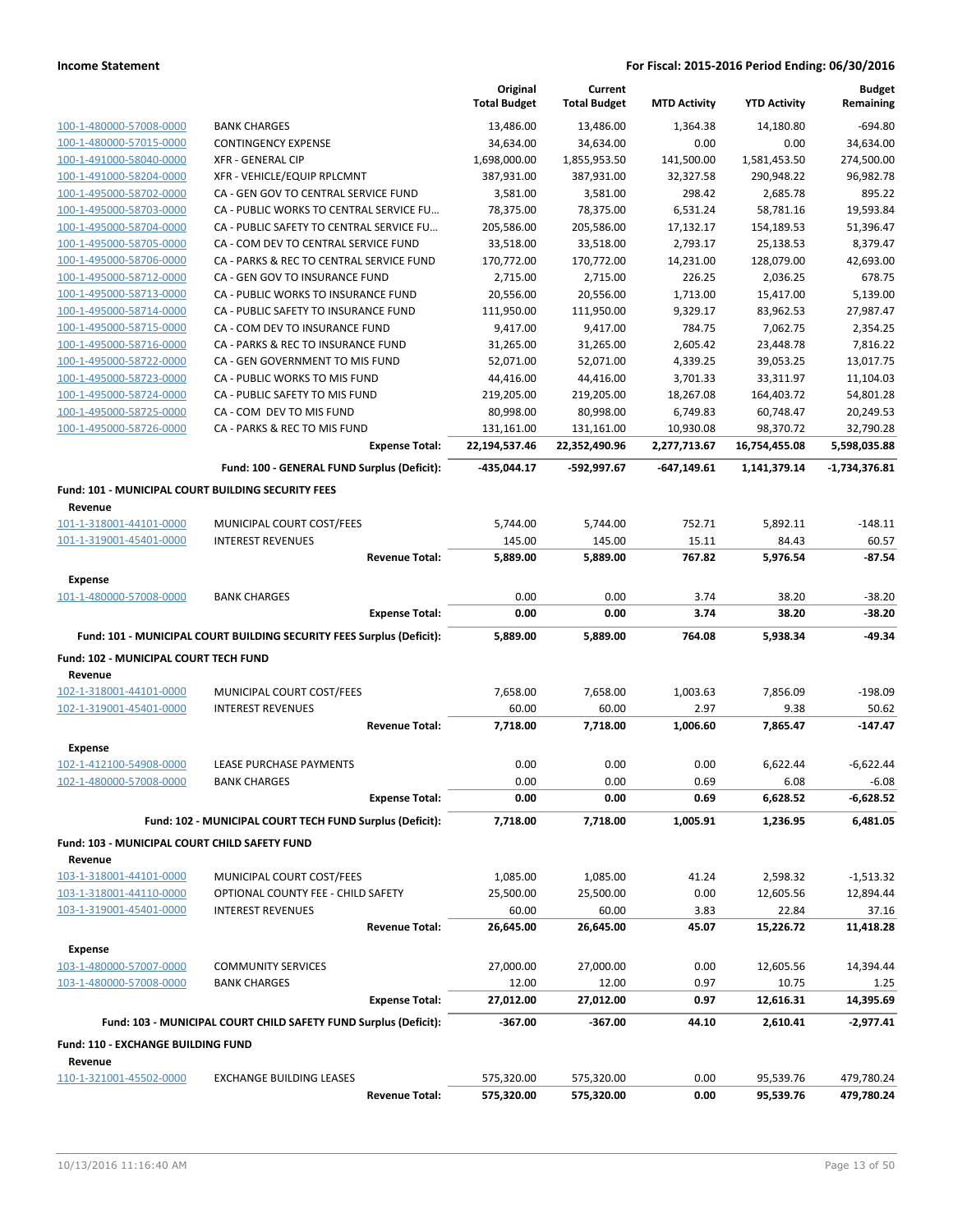|                                               |                                                           | Original            | Current             |                     |                     | <b>Budget</b> |
|-----------------------------------------------|-----------------------------------------------------------|---------------------|---------------------|---------------------|---------------------|---------------|
|                                               |                                                           | <b>Total Budget</b> | <b>Total Budget</b> | <b>MTD Activity</b> | <b>YTD Activity</b> | Remaining     |
| <b>Expense</b>                                |                                                           |                     |                     |                     |                     |               |
| 110-1-463100-51001-0000                       | <b>REGULAR SALARIES</b>                                   | 46,585.00           | 46,585.00           | 0.00                | 8,394.31            | 38,190.69     |
| 110-1-463100-51020-0000                       | <b>OVERTIME</b>                                           | 1,339.00            | 1,339.00            | 0.00                | 151.37              | 1,187.63      |
| 110-1-463100-51021-0000                       | LONGEVITY                                                 | 1,404.00            | 1,404.00            | 0.00                | 477.00              | 927.00        |
| 110-1-463100-51101-0000                       | <b>CERTIFICATION PAY</b>                                  | 300.00              | 300.00              | 0.00                | 115.40              | 184.60        |
| 110-1-463100-51201-0000                       | <b>FICA</b>                                               | 3,077.00            | 3,077.00            | 0.00                | 542.61              | 2,534.39      |
| 110-1-463100-51202-0000                       | <b>MEDICARE</b>                                           | 720.00              | 720.00              | 0.00                | 126.91              | 593.09        |
| 110-1-463100-51203-0000                       | <b>HEALTH INSURANCE</b>                                   | 14,400.00           | 14,400.00           | 1,200.00            | 10,800.00           | 3,600.00      |
| 110-1-463100-51204-0000                       | <b>WORKERS COMPENSATION</b>                               | 1,421.00            | 1,421.00            | 118.42              | 1,065.78            | 355.22        |
| 110-1-463100-51205-0000                       | STATE UNEMPLOYMENT                                        | 259.00              | 259.00              | 26.28               | 28.16               | 230.84        |
| 110-1-463100-51301-0000                       | <b>TMRS</b>                                               | 5,257.00            | 5,257.00            | 0.00                | 982.36              | 4,274.64      |
| 110-1-463100-52101-0000                       | <b>JANITORIAL SUPPLIES</b>                                | 5,079.00            | 5,079.00            | 0.00                | 1,392.34            | 3,686.66      |
| 110-1-463100-52104-0000                       | <b>WEARING APPAREL</b>                                    | 910.00              | 910.00              | 0.00                | 247.43              | 662.57        |
| 110-1-463100-52203-0000                       | <b>MOTOR VEHICLE FUEL</b>                                 | 1,200.00            | 1,200.00            | 0.00                | 202.60              | 997.40        |
| 110-1-463100-53205-0000                       | <b>MOTOR VEHICLES</b>                                     | 527.50              | 527.50              | 0.00                | $-18.58$            | 546.08        |
| 110-1-463100-53302-0000                       | <b>WALKS &amp; PARKING LOTS</b>                           | 900.00              | 900.00              | 0.00                | 0.00                | 900.00        |
| 110-1-463100-53402-0000                       | <b>BUILDING MAINTENANCE</b>                               | 30,087.68           | 30,087.68           | 0.00                | 18,129.37           | 11,958.31     |
| 110-1-463100-53403-0000                       | <b>HEATING &amp; COOLING SYSTEMS</b>                      | 8,560.00            | 8,560.00            | 0.00                | 646.78              | 7,913.22      |
| 110-1-463100-54001-0000                       | <b>TELEPHONE CHARGES</b>                                  | 3,400.00            | 3,400.00            | 0.85                | 1,464.29            | 1,935.71      |
| 110-1-463100-54002-0000                       | <b>UTILITY CHARGES</b>                                    | 103,299.96          | 103,299.96          | 0.00                | 21,323.05           | 81,976.91     |
| 110-1-463100-54101-0000                       | PROFESSIONAL SERVICES                                     | 6,300.00            | 6,300.00            | 0.00                | 0.00                | 6,300.00      |
| 110-1-463100-54112-0000                       | <b>ALARM MONITOR SERVICE</b>                              | 50.00               | 50.00               | 0.00                | 0.00                | 50.00         |
| 110-1-463100-54226-0000                       | <b>INSURANCE EXPENSE</b>                                  | 4,700.00            | 4,700.00            | 0.00                | $-207.36$           | 4,907.36      |
| 110-1-491000-58036-0000                       | <b>XFR - DEBT SERVICE FUND</b>                            | 358,000.00          | 358,000.00          | 29,833.33           | 268,499.97          | 89,500.03     |
|                                               | <b>Expense Total:</b>                                     | 597,776.14          | 597,776.14          | 31,178.88           | 334,363.79          | 263,412.35    |
|                                               | Fund: 110 - EXCHANGE BUILDING FUND Surplus (Deficit):     | -22,456.14          | $-22,456.14$        | $-31,178.88$        | -238,824.03         | 216,367.89    |
| <b>Fund: 111 - RECREATION ACTIVITIES FUND</b> |                                                           |                     |                     |                     |                     |               |
| Revenue                                       |                                                           |                     |                     |                     |                     |               |
| 111-1-319010-45306-0000                       | <b>PARK CONCESSIONS</b>                                   | 40,000.00           | 60,000.00           | 2,635.89            | 39,752.91           | 20,247.09     |
| 111-1-319011-44507-0000                       | <b>ADULT RECREATION FEES</b>                              | 29,000.00           | 29,000.00           | 1,812.80            | 15,458.39           | 13,541.61     |
| 111-1-319011-44508-0000                       | YOUTH RECREATION FEES                                     | 26,000.00           | 26,000.00           | 4,328.62            | 9,041.96            | 16,958.04     |
| 111-1-319012-44509-0000                       | SPECIAL EVENT FUNDING                                     | 20,500.00           | 20,500.00           | 150.00              | 30,423.00           | $-9,923.00$   |
| 111-1-319012-45504-0000                       | PARKS & RECREATION / FIELD RENTALS                        | 14,500.00           | 14,500.00           | 9.67                | 10,659.67           | 3,840.33      |
|                                               | <b>Revenue Total:</b>                                     | 130,000.00          | 150,000.00          | 8,936.98            | 105,335.93          | 44,664.07     |
|                                               |                                                           |                     |                     |                     |                     |               |
| Expense                                       |                                                           |                     |                     |                     |                     |               |
| 111-1-451200-51011-0000                       | PART TIME TEMPORARY                                       | 0.00                | 203.61              | 0.00                | 203.61              | 0.00          |
| 111-1-451200-52001-0000                       | <b>OFFICE SUPPLIES</b>                                    | 0.00                | 1,200.00            | 0.00                | 144.00              | 1,056.00      |
| 111-1-451200-52101-0000                       | <b>JANITORIAL SUPPLIES</b>                                | 1,000.00            | 2,500.00            | 435.36              | 1,832.25            | 667.75        |
| 111-1-451200-52401-0000                       | RECREATIONAL SUPPLIES                                     | 21,800.00           | 21,800.00           | 5,959.21            | 19,064.59           | 2,735.41      |
| 111-1-451200-52403-0000                       | <b>RESALE ITEMS</b>                                       | 20,800.00           | 31,800.00           | 3,848.98            | 24,679.72           | 7,120.28      |
| 111-1-451200-54211-0000                       | ADVERTISING                                               | 1,500.00            | 596.39              | 0.00                | 0.00                | 596.39        |
| 111-1-451200-54301-0000                       | SPECIAL EVENTS                                            | 30,110.00           | 36,360.00           | 16,512.50           | 32,671.24           | 3,688.76      |
| 111-1-451200-54302-0000                       | <b>TEAM REGISTRATION</b>                                  | 2,900.00            | 2,900.00            | 0.00                | 1,913.00            | 987.00        |
| 111-1-451200-54303-0000                       | OFFICALS/INSTRUCTORS                                      | 30,000.00           | 21,750.00           | 2,244.00            | 14,738.60           | 7,011.40      |
| 111-1-451200-54304-0000                       | <b>CONCESSION STD WRKR CONTR</b>                          | 6,500.00            | 10,200.00           | 810.30              | 7,607.95            | 2,592.05      |
| 111-1-480000-52003-0000                       | <b>COPIER CHARGES</b>                                     | 2,050.00            | 2,050.00            | 63.95               | 678.09              | 1,371.91      |
| 111-1-480000-57008-0000                       | <b>BANK CHARGES</b>                                       | 1,430.00            | 1,430.00            | 0.00                | 334.39              | 1,095.61      |
| 111-1-495000-58501-0000                       | CA - GENERAL FUND                                         | 7,073.00            | 7,073.00            | 589.42              | 5,304.78            | 1,768.22      |
| 111-1-495000-58701-0000                       | CA - CENTRAL SERVICE FUND                                 | 397.00              | 397.00              | 33.08               | 297.72              | 99.28         |
| 111-1-495000-58710-0000                       | CA - INSURANCE FUND                                       | 294.00              | 294.00              | 24.50               | 220.50              | 73.50         |
| 111-1-495000-58720-0000                       | CA - MIS FUN                                              | 3,095.00            | 3,095.00            | 257.92              | 2,321.28            | 773.72        |
|                                               | <b>Expense Total:</b>                                     | 128,949.00          | 143,649.00          | 30,779.22           | 112,011.72          | 31,637.28     |
|                                               | Fund: 111 - RECREATION ACTIVITIES FUND Surplus (Deficit): | 1,051.00            | 6,351.00            | -21,842.24          | -6,675.79           | 13,026.79     |
| Fund: 112 - GUN RANGE FUND                    |                                                           |                     |                     |                     |                     |               |
| Revenue                                       |                                                           |                     |                     |                     |                     |               |
| 112-1-319001-45401-0000                       | <b>INTEREST REVENUES</b>                                  | 72.00               | 72.00               | 10.05               | 57.28               | 14.72         |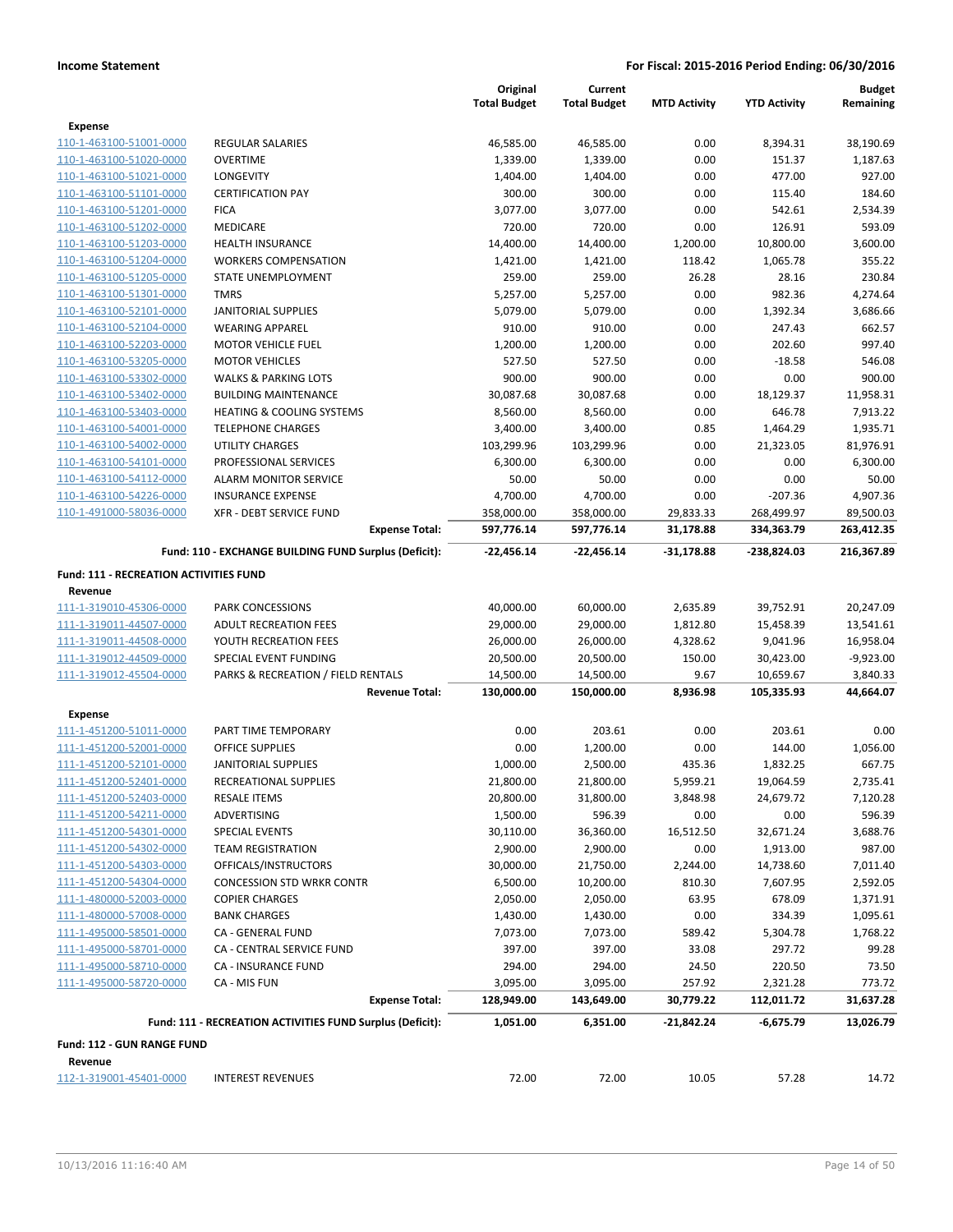|                                                    |                                                                 | Original<br><b>Total Budget</b> | Current<br><b>Total Budget</b> | <b>MTD Activity</b>   | <b>YTD Activity</b>     | <b>Budget</b><br>Remaining |
|----------------------------------------------------|-----------------------------------------------------------------|---------------------------------|--------------------------------|-----------------------|-------------------------|----------------------------|
| 112-1-319001-45601-0000                            | MISCELLANEOUS REVENUES                                          | 6,500.00                        | 6,500.00                       | 1,700.00              | 3,300.00                | 3,200.00                   |
|                                                    | <b>Revenue Total:</b>                                           | 6,572.00                        | 6,572.00                       | 1,710.05              | 3,357.28                | 3,214.72                   |
| <b>Expense</b>                                     |                                                                 |                                 |                                |                       |                         |                            |
| 112-1-421700-52001-0000                            | <b>OFFICE SUPPLIES</b>                                          | 20.00                           | 20.00                          | 0.00                  | 0.00                    | 20.00                      |
| 112-1-421700-53707-0000                            | <b>MAINT - GROUNDS</b>                                          | 10,205.00                       | 10,205.00                      | 0.00                  | 0.00                    | 10,205.00                  |
| 112-1-421700-54501-0000                            | <b>SPECIAL SERVICES</b>                                         | 1,000.00                        | 1,000.00                       | 140.00                | 630.00                  | 370.00                     |
| 112-1-480000-57008-0000                            | <b>BANK CHARGES</b>                                             | 10.00                           | 10.00                          | 2.46                  | 25.58                   | $-15.58$                   |
|                                                    | <b>Expense Total:</b>                                           | 11,235.00                       | 11,235.00                      | 142.46                | 655.58                  | 10,579.42                  |
|                                                    | Fund: 112 - GUN RANGE FUND Surplus (Deficit):                   | -4,663.00                       | -4,663.00                      | 1,567.59              | 2,701.70                | $-7,364.70$                |
| Fund: 113 - HOTEL / MOTEL OCCUPANCY TAX FUND       |                                                                 |                                 |                                |                       |                         |                            |
| Revenue                                            |                                                                 |                                 |                                |                       |                         |                            |
| 113-1-313005-41402-0000                            | HOTEL/MOTEL OCCUPANCY TAX                                       | 540,000.00                      | 540,000.00                     | 54,094.05             | 406,818.59              | 133,181.41                 |
| 113-1-319001-45401-0000                            | <b>INTEREST REVENUES</b>                                        | 1,200.00                        | 1,200.00                       | 141.87                | $-1,661.73$             | 2,861.73                   |
|                                                    | <b>Revenue Total:</b>                                           | 541,200.00                      | 541,200.00                     | 54,235.92             | 405,156.86              | 136,043.14                 |
| Expense                                            |                                                                 |                                 |                                |                       |                         |                            |
| 113-1-458100-51001-0000                            | <b>REGULAR</b>                                                  | 34,600.00                       | 34,600.00                      | 3,978.60              | 26,088.86               | 8,511.14                   |
| 113-1-458100-51020-0000                            | <b>OVERTIME</b>                                                 | 0.00                            | 0.00                           | 17.69                 | 220.79                  | $-220.79$                  |
| 113-1-458100-51116-0000                            | SALARIES / CAR ALLOWANCE                                        | 1,800.00                        | 1,800.00                       | 138.45                | 923.08                  | 876.92                     |
| 113-1-458100-51117-0000                            | <b>CELL PHONE ALLOWANCE</b>                                     | 348.00                          | 348.00                         | 24.21                 | 161.40                  | 186.60                     |
| 113-1-458100-51201-0000                            | <b>FICA</b>                                                     | 2,278.00                        | 2,278.00                       | 249.26                | 1,641.21                | 636.79                     |
| 113-1-458100-51202-0000                            | <b>MEDICARE</b>                                                 | 533.00                          | 533.00                         | 58.30                 | 383.88                  | 149.12                     |
| 113-1-458100-51203-0000                            | <b>HEALTH INSURANCE</b>                                         | 9,600.00                        | 9,600.00                       | 800.00                | 7,200.00                | 2,400.00                   |
| 113-1-458100-51204-0000                            | <b>WORKERS COMPENSATION</b>                                     | 623.00                          | 623.00                         | 51.92                 | 467.28                  | 155.72                     |
| 113-1-458100-51205-0000                            | UNEMPLOYMENT                                                    | 173.00                          | 173.00                         | 284.46                | 293.90                  | $-120.90$                  |
| 113-1-458100-51301-0000                            | <b>TMRS</b>                                                     | 3,893.00                        | 3,893.00                       | 422.94                | 2,812.17                | 1,080.83                   |
| 113-1-458100-52001-0000                            | <b>OFFICE SUPPLIES</b>                                          | 500.00                          | 500.00                         | 0.00                  | 41.90                   | 458.10                     |
| 113-1-458100-52002-0000                            | POSTAGE / FREIGHT                                               | 100.00                          | 100.00                         | 3.14                  | 291.55                  | $-191.55$                  |
| 113-1-458100-54101-0000                            | PROFESSIONAL SERVICES                                           | 18,000.00                       | 25,500.00                      | 200.00                | 200.00                  | 25,300.00                  |
| 113-1-458100-54105-0000                            | <b>MARKETING</b>                                                | 30,700.00                       | 23,200.00                      | 1,000.00              | 8,009.91                | 15,190.09                  |
| 113-1-458100-54106-0000                            | <b>ATTORNEY FEES</b>                                            | 200.00                          | 200.00                         | 0.00                  | 432.69                  | $-232.69$                  |
| 113-1-458100-54201-0000                            | MEMBERSHIPS & SUBSCRIPTIONS                                     | 1,315.00                        | 1,315.00                       | 0.00                  | 0.00                    | 1,315.00                   |
| 113-1-458100-54211-0000                            | ADVERTISING                                                     | 53,800.00                       | 53,800.00                      | 1,225.00              | 36,045.67               | 17,754.33                  |
| 113-1-458100-54212-0000                            | PRINTING                                                        | 7,200.00                        | 7,200.00                       | 0.00                  | 7,740.17                | $-540.17$                  |
| 113-1-458100-54214-0000                            | TRAVEL/TRAINING EXPENSE                                         | 5,590.00                        | 5,590.00                       | 0.00                  | 0.00                    | 5,590.00                   |
| 113-1-458100-54301-0000                            | SPECIAL EVENTS                                                  | 7,500.00                        | 7,500.00                       | 0.00                  | 15,062.38               | $-7,562.38$                |
| 113-1-458100-54523-0000                            | PROPOSED EVENTS                                                 | 115,815.00                      | 115,815.00                     | 23,100.00             | 109,200.00              | 6,615.00                   |
| 113-1-458100-54525-0000                            | <b>SPORTS TOURNAMENTS</b>                                       | 25,000.00                       | 25,000.00                      | 20,911.96<br>34.29    | 30,087.24               | $-5,087.24$<br>$-342.10$   |
| 113-1-480000-57008-0000                            | <b>BANK CHARGES</b>                                             | 160.00                          | 160.00                         |                       | 502.10                  |                            |
| 113-1-491000-58001-0000<br>113-1-491000-58014-0000 | XFR - GENERAL FUND<br>XFR - VENUE MGMT FUND                     | 45,000.00<br>71,000.00          | 45,000.00                      | 3,750.00              | 33,750.00               | 11,250.00<br>17,749.97     |
| 113-1-491000-58035-0000                            | <b>XFR - DEBT SERVICE FUND</b>                                  | 35,000.00                       | 71,000.00<br>35,000.00         | 5,916.67<br>2,916.67  | 53,250.03<br>26,250.03  | 8,749.97                   |
| 113-1-491000-58040-0000                            | XFR - GENERAL CIP FUND                                          | 71,000.00                       | 71,000.00                      | 5,916.67              | 53,250.03               | 17,749.97                  |
|                                                    | <b>Expense Total:</b>                                           | 541,728.00                      | 541,728.00                     | 71,000.23             | 414,306.27              | 127,421.73                 |
|                                                    |                                                                 |                                 | $-528.00$                      |                       |                         |                            |
|                                                    | Fund: 113 - HOTEL / MOTEL OCCUPANCY TAX FUND Surplus (Deficit): | $-528.00$                       |                                | $-16,764.31$          | $-9,149.41$             | 8,621.41                   |
| Fund: 114 - VENUE MANAGEMENT FUND                  |                                                                 |                                 |                                |                       |                         |                            |
| Revenue                                            |                                                                 |                                 |                                |                       |                         |                            |
| 114-1-319001-45601-0000                            | MISCELLANEOUS REVENUES                                          | 500.00                          | 500.00                         | 0.00                  | 0.00                    | 500.00                     |
| 114-1-319010-45306-0000                            | <b>CONCESSIONS</b>                                              | 750.00                          | 750.00                         | 0.00                  | 1,798.97                | $-1,048.97$                |
| 114-1-319030-45506-0000                            | <b>AUDITORIUM RENTALS</b>                                       | 22,000.00                       | 22,000.00                      | 7,232.47              | 20,964.97               | 1,035.03                   |
| 114-1-319031-45505-0000                            | <b>CIVIC CENTER RENTALS</b>                                     | 40,643.00                       | 40,643.00                      | 4,555.00              | 27,695.00               | 12,948.00                  |
| 114-1-319032-44509-0000                            | SPECIAL EVENTS/SPONSORS                                         | 60,000.00                       | 60,000.00                      | 0.00                  | 7,691.25                | 52,308.75                  |
| 114-1-319033-45307-0000                            | <b>TICKET SALES</b>                                             | 70,000.00                       | 70,000.00                      | 0.00                  | 59,541.00               | 10,459.00                  |
| 114-1-323001-46008-0000                            | <b>XFR - TOURISM FUND</b><br><b>Revenue Total:</b>              | 71,000.00<br>264,893.00         | 71,000.00<br>264,893.00        | 5,916.67<br>17,704.14 | 53,250.03<br>170,941.22 | 17,749.97<br>93,951.78     |
|                                                    |                                                                 |                                 |                                |                       |                         |                            |
| Expense                                            |                                                                 |                                 |                                |                       |                         |                            |
| 114-1-457100-51001-0000                            | REGULAR SALARIES                                                | 65,131.00                       | 65,131.00                      | 3,083.71              | 19,019.53               | 46,111.47                  |
| 114-1-457100-51020-0000                            | <b>OVERTIME</b>                                                 | 0.00                            | 0.00                           | 540.47                | 1,287.39                | $-1,287.39$                |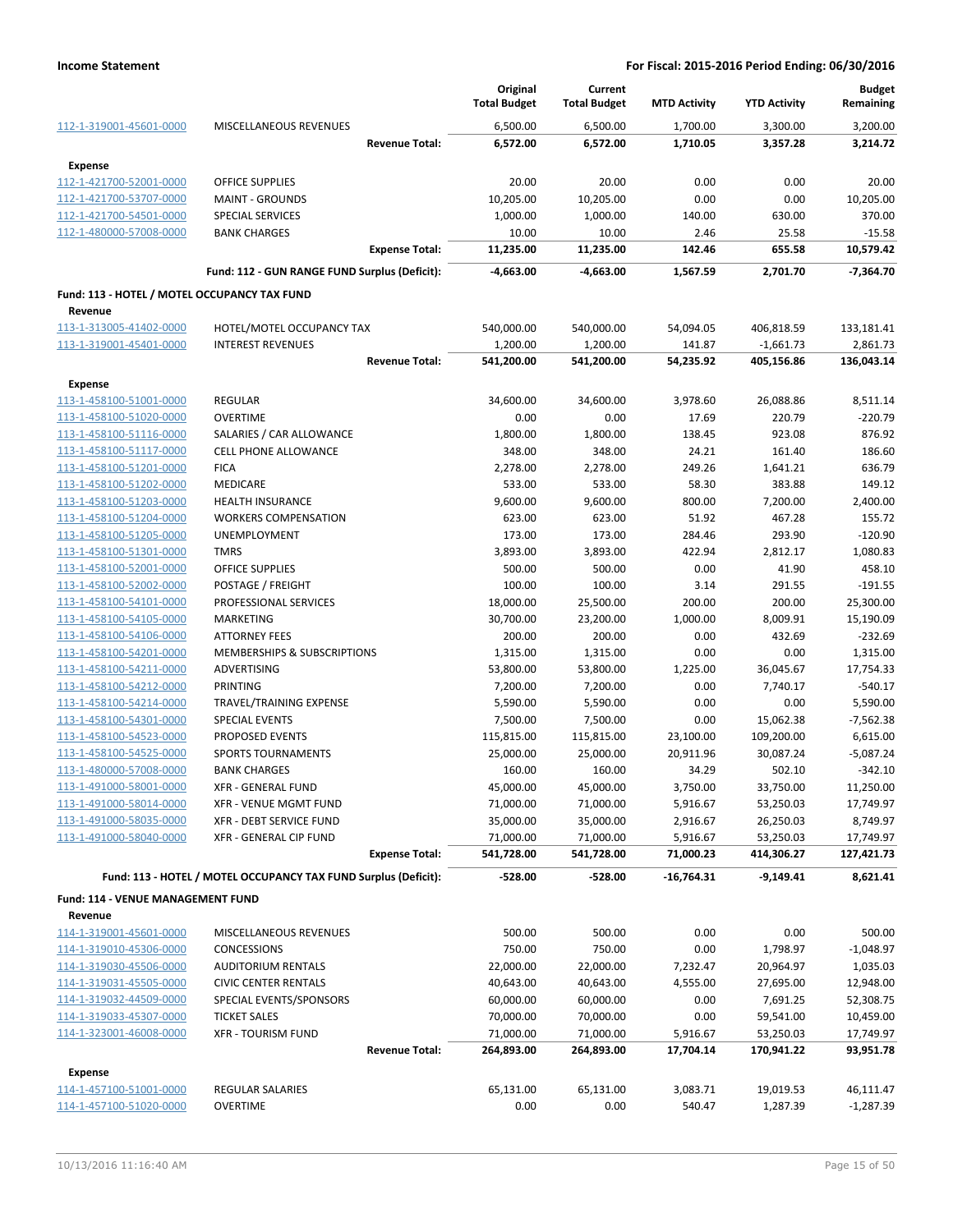|                                             |                                                      | Original<br><b>Total Budget</b> | Current<br><b>Total Budget</b> | <b>MTD Activity</b> | <b>YTD Activity</b> | <b>Budget</b><br>Remaining |
|---------------------------------------------|------------------------------------------------------|---------------------------------|--------------------------------|---------------------|---------------------|----------------------------|
| 114-1-457100-51116-0000                     | <b>CAR ALLOWANCE</b>                                 | 1,800.00                        | 1,800.00                       | 138.48              | 923.12              | 876.88                     |
| 114-1-457100-51117-0000                     | CELL PHONE ALLOWANCE                                 | 348.00                          | 348.00                         | 24.24               | 161.60              | 186.40                     |
| 114-1-457100-51201-0000                     | <b>FICA</b>                                          | 4,171.00                        | 4,171.00                       | 242.95              | 1,370.61            | 2,800.39                   |
| 114-1-457100-51202-0000                     | <b>MEDICARE</b>                                      | 976.00                          | 976.00                         | 56.81               | 320.57              | 655.43                     |
| 114-1-457100-51203-0000                     | <b>HEALTH INSURANCE</b>                              | 4,800.00                        | 4,800.00                       | 400.00              | 3,600.00            | 1,200.00                   |
| 114-1-457100-51204-0000                     | <b>WORKERS COMPENSATION</b>                          | 1,819.00                        | 1,819.00                       | 151.58              | 1,364.22            | 454.78                     |
| 114-1-457100-51205-0000                     | STATE UNEMPLOYMENT                                   | 173.00                          | 173.00                         | 94.93               | 101.72              | 71.28                      |
| 114-1-457100-51301-0000                     | <b>TMRS</b>                                          | 7,127.00                        | 7,127.00                       | 412.93              | 2,314.79            | 4,812.21                   |
| 114-1-457100-52001-0000                     | <b>OFFICE SUPPLIES</b>                               | 500.00                          | 500.00                         | 91.09               | 148.24              | 351.76                     |
| 114-1-457100-52002-0000                     | POSTAGE / FREIGHT                                    | 50.00                           | 50.00                          | 197.36              | 544.38              | $-494.38$                  |
| 114-1-457100-52201-0000                     | MINOR TOOLS & EQUIPMENT                              | 2,000.00                        | 2,000.00                       | 0.00                | 1,145.48            | 854.52                     |
| 114-1-457100-52403-0000                     | <b>RESALE ITEMS</b>                                  | 750.00                          | 750.00                         | 0.00                | 1,050.64            | $-300.64$                  |
| 114-1-457100-53702-0000                     | <b>AUDTIORIUM MAINTENANCE</b>                        | 6,305.00                        | 6,305.00                       | 46.28               | 6,374.70            | $-69.70$                   |
| 114-1-457100-53704-0000                     | <b>CIVIC CENTER</b>                                  | 7,760.00                        | 7,760.00                       | 501.32              | 6,553.61            | 1,206.39                   |
| 114-1-457100-54001-0000                     | <b>TELEPHONE CHARGES</b>                             | 400.00                          | 400.00                         | 0.00                | 0.00                | 400.00                     |
| 114-1-457100-54005-0000                     | <b>CIVIC CENTER UTILITY CHARGES</b>                  | 24,500.00                       | 24,500.00                      | 1,752.76            | 17,947.64           | 6,552.36                   |
| 114-1-457100-54105-0000                     | <b>MARKETING</b>                                     | 15,000.00                       | 15,000.00                      | 0.00                | 5,125.68            | 9,874.32                   |
| 114-1-457100-54106-0000                     | <b>ATTORNEY FEES</b>                                 | 250.00                          | 250.00                         | 505.60              | 2,448.95            | $-2,198.95$                |
| 114-1-457100-54201-0000                     | MEMBERSHIPS & SUBSCRIPTIONS                          | 2,500.00                        | 2,500.00                       | 831.50              | 1,945.00            | 555.00                     |
| 114-1-457100-54205-0000                     | <b>BUSINESS MEALS</b>                                | 250.00                          | 250.00                         | 0.00                | 15.70               | 234.30                     |
| 114-1-457100-54211-0000                     | <b>ADVERTISING</b>                                   | 0.00                            | 0.00                           | 1,136.33            | 2,062.91            | $-2,062.91$                |
| 114-1-457100-54214-0000                     | <b>TRAVEL &amp; TRAINING</b>                         | 1,000.00                        | 1,000.00                       | 0.00                | 13.95               | 986.05                     |
| 114-1-457100-54301-0000                     | <b>SPECIAL EVENTS</b>                                | 157,000.00                      | 157,000.00                     | 0.00                | 89,288.81           | 67,711.19                  |
| 114-1-480000-52003-0000                     | <b>COPIER CHARGES</b>                                | 2,050.00                        | 2,050.00                       | 63.95               | 1,181.24            | 868.76                     |
| 114-1-480000-57008-0000                     | <b>BANK CHARGES</b>                                  | 650.00                          | 650.00                         | 9.28                | 434.35              | 215.65                     |
| 114-1-495000-58501-0000                     | CA - GENERAL FUND                                    | 14,811.00                       | 14,811.00                      | 1,234.25            | 11,108.25           | 3,702.75                   |
| 114-1-495000-58701-0000                     | <b>CA - CENTRAL SERVICE FUND</b>                     | 71,105.00                       | 71,105.00                      | 5,925.42            | 53,328.78           | 17,776.22                  |
| 114-1-495000-58710-0000                     | <b>CA - INSURANCE FUND</b>                           | 985.00                          | 985.00                         | 82.08               | 738.72              | 246.28                     |
| 114-1-495000-58720-0000                     | CA - MIS FUN                                         | 7,239.00                        | 7,239.00                       | 603.25              | 5,429.25            | 1,809.75                   |
|                                             | <b>Expense Total:</b>                                | 401,450.00                      | 401,450.00                     | 18,126.57           | 237,349.83          | 164,100.17                 |
|                                             | Fund: 114 - VENUE MANAGEMENT FUND Surplus (Deficit): | $-136,557.00$                   | $-136,557.00$                  | $-422.43$           | -66,408.61          | $-70,148.39$               |
|                                             |                                                      |                                 |                                |                     |                     |                            |
| Fund: 116 - ROADWAY IMPACT FEE 1<br>Revenue |                                                      |                                 |                                |                     |                     |                            |
| 116-1-319001-45401-0000                     | <b>INTEREST REVENUES</b>                             | 0.00                            | 0.00                           | 5.24                | 30.53               | $-30.53$                   |
|                                             | <b>Revenue Total:</b>                                | 0.00                            | 0.00                           | 5.24                | 30.53               | $-30.53$                   |
|                                             |                                                      |                                 |                                |                     |                     |                            |
| Expense<br>116-1-480000-57008-0000          | <b>BANK CHARGES</b>                                  | 0.00                            | 0.00                           | 1.31                | 14.10               | $-14.10$                   |
|                                             | <b>Expense Total:</b>                                | 0.00                            | 0.00                           | 1.31                | 14.10               | $-14.10$                   |
|                                             |                                                      |                                 |                                |                     |                     |                            |
|                                             | Fund: 116 - ROADWAY IMPACT FEE 1 Surplus (Deficit):  | 0.00                            | 0.00                           | 3.93                | 16.43               | $-16.43$                   |
| Fund: 117 - ROADWAY IMPACT FEE 2            |                                                      |                                 |                                |                     |                     |                            |
| Revenue                                     |                                                      |                                 |                                |                     |                     |                            |
| 117-1-319001-45401-0000                     | <b>INTEREST REVENUES</b>                             | 0.00                            | 0.00                           | 0.03                | 0.16                | $-0.16$                    |
|                                             | <b>Revenue Total:</b>                                | 0.00                            | 0.00                           | 0.03                | 0.16                | $-0.16$                    |
| Expense                                     |                                                      |                                 |                                |                     |                     |                            |
| 117-1-480000-57008-0000                     | BANK CHARGES                                         | 0.00                            | 0.00                           | 0.00                | 0.06                | $-0.06$                    |
|                                             | <b>Expense Total:</b>                                | 0.00                            | 0.00                           | 0.00                | 0.06                | $-0.06$                    |
|                                             | Fund: 117 - ROADWAY IMPACT FEE 2 Surplus (Deficit):  | 0.00                            | 0.00                           | 0.03                | 0.10                | $-0.10$                    |
|                                             |                                                      |                                 |                                |                     |                     |                            |
| Fund: 118 - ROADWAY IMPACT FEE 3<br>Revenue |                                                      |                                 |                                |                     |                     |                            |
| 118-1-319001-45401-0000                     | <b>INTEREST REVENUES</b>                             | 0.00                            | 0.00                           | 0.04                | 0.26                | $-0.26$                    |
|                                             | <b>Revenue Total:</b>                                | 0.00                            | 0.00                           | 0.04                | 0.26                | $-0.26$                    |
|                                             |                                                      |                                 |                                |                     |                     |                            |
| Expense                                     |                                                      |                                 |                                |                     |                     |                            |
| 118-1-480000-57008-0000                     | <b>BANK CHARGES</b>                                  | 0.00                            | 0.00                           | 0.01                | 0.10                | $-0.10$                    |
|                                             | <b>Expense Total:</b>                                | 0.00                            | 0.00                           | 0.01                | 0.10                | $-0.10$                    |
|                                             | Fund: 118 - ROADWAY IMPACT FEE 3 Surplus (Deficit):  | 0.00                            | 0.00                           | 0.03                | 0.16                | $-0.16$                    |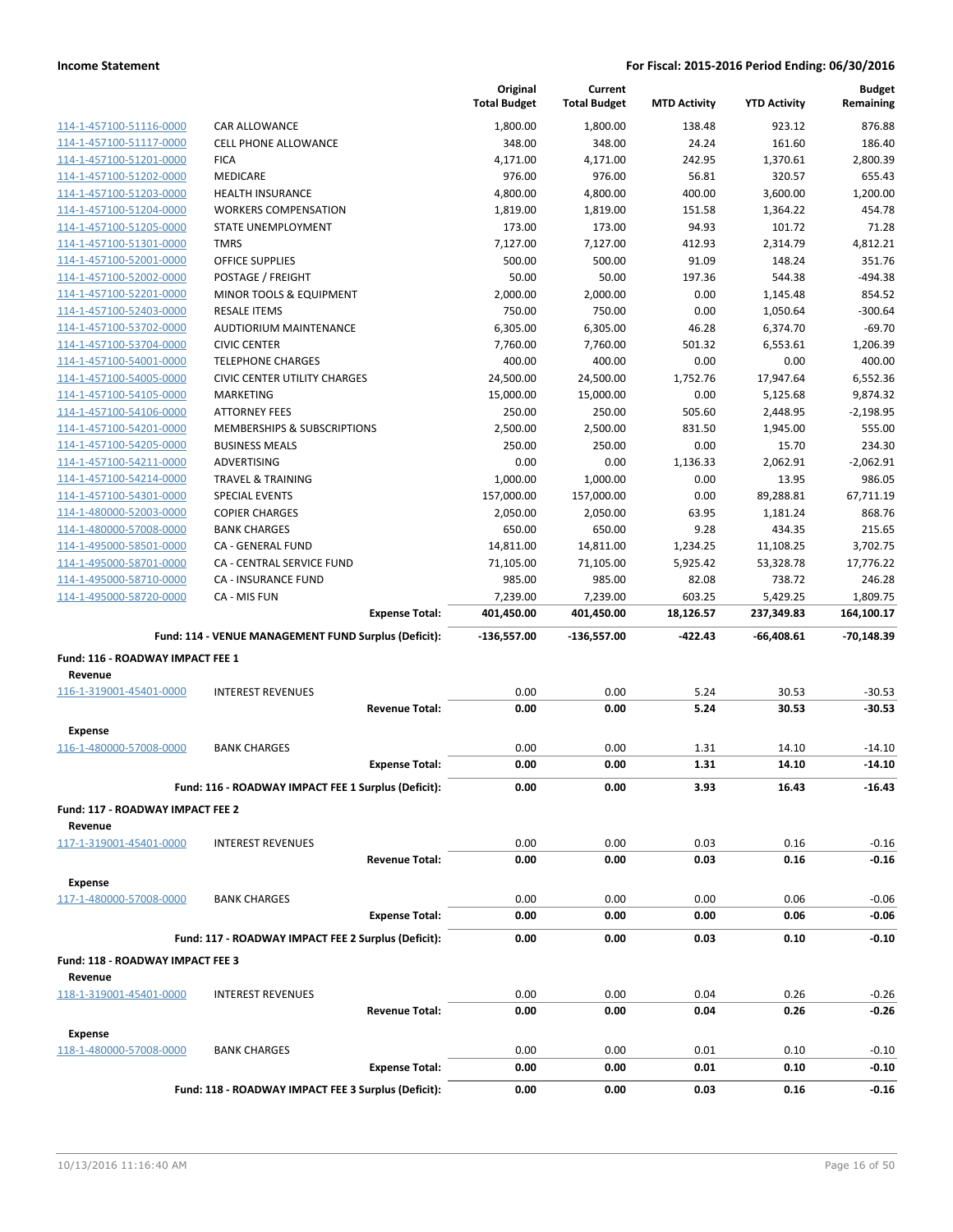| <b>Income Statement</b>                            |                                                                           |                       | For Fiscal: 2015-2016 Period Ending: 06/30/2016 |                                |                       |                         |                            |
|----------------------------------------------------|---------------------------------------------------------------------------|-----------------------|-------------------------------------------------|--------------------------------|-----------------------|-------------------------|----------------------------|
|                                                    |                                                                           |                       | Original<br><b>Total Budget</b>                 | Current<br><b>Total Budget</b> | <b>MTD Activity</b>   | <b>YTD Activity</b>     | <b>Budget</b><br>Remaining |
| Fund: 119 - ROADWAY IMPACT FEE 4                   |                                                                           |                       |                                                 |                                |                       |                         |                            |
| Revenue                                            |                                                                           |                       |                                                 |                                |                       |                         |                            |
| 119-1-319001-45401-0000                            | <b>INTEREST REVENUES</b>                                                  |                       | 0.00                                            | 0.00                           | 0.00                  | 0.01                    | $-0.01$                    |
|                                                    |                                                                           | <b>Revenue Total:</b> | 0.00                                            | 0.00                           | 0.00                  | 0.01                    | $-0.01$                    |
|                                                    | Fund: 119 - ROADWAY IMPACT FEE 4 Total:                                   |                       | 0.00                                            | 0.00                           | 0.00                  | 0.01                    | $-0.01$                    |
| Fund: 121 - BROWNSFIELD PETROLEUM EPA GRANT        |                                                                           |                       |                                                 |                                |                       |                         |                            |
| Revenue                                            |                                                                           |                       |                                                 |                                |                       |                         |                            |
| 121-1-319001-45401-0000                            | <b>INTEREST REVENUES</b>                                                  |                       | 0.00                                            | 0.00                           | 0.00                  | $-15.82$                | 15.82                      |
|                                                    |                                                                           | <b>Revenue Total:</b> | 0.00                                            | 0.00                           | 0.00                  | $-15.82$                | 15.82                      |
|                                                    | Fund: 121 - BROWNSFIELD PETROLEUM EPA GRANT Total:                        |                       | 0.00                                            | 0.00                           | 0.00                  | $-15.82$                | 15.82                      |
|                                                    | <b>Fund: 123 - PTRAIN - POLICE REIMBURSEMENT GRANTS &amp; CONT EDUCAT</b> |                       |                                                 |                                |                       |                         |                            |
| Revenue                                            |                                                                           |                       |                                                 |                                |                       |                         |                            |
| 123-1-310001-43104-0000                            | <b>GRANTS / LEOSE</b>                                                     |                       | 0.00                                            | 0.00                           | 0.00                  | 4,091.59                | $-4,091.59$                |
| 123-1-310001-43105-0000                            | MISCELLANEOUS / GRANTS                                                    |                       | 0.00                                            | 0.00                           | 0.00                  | 4,591.95                | $-4,591.95$                |
| 123-1-319001-45401-0000                            | <b>INTEREST REVENUES</b>                                                  |                       | 0.00                                            | 0.00                           | 2.82                  | 12.59                   | $-12.59$                   |
|                                                    |                                                                           | <b>Revenue Total:</b> | 0.00                                            | 0.00                           | 2.82                  | 8,696.13                | $-8,696.13$                |
| <b>Expense</b>                                     |                                                                           |                       |                                                 |                                |                       |                         |                            |
| 123-1-421230-52104-0000                            | <b>WEARING APPAREL</b>                                                    |                       | 0.00                                            | 0.00                           | 0.00                  | 4,591.95                | $-4,591.95$                |
| 123-1-421230-54214-0000                            | <b>TRAVEL &amp; TRAINING</b>                                              |                       | 0.00                                            | 0.00                           | 0.00                  | 5,125.00                | $-5,125.00$                |
| 123-1-480000-57008-0000                            | <b>BANK CHARGES</b>                                                       |                       | 0.00                                            | 0.00                           | 0.71                  | 8.01                    | $-8.01$                    |
|                                                    |                                                                           | <b>Expense Total:</b> | 0.00                                            | 0.00                           | 0.71                  | 9,724.96                | -9,724.96                  |
|                                                    | Fund: 123 - PTRAIN - POLICE REIMBURSEMENT GRANTS & CONT EDUCAT Sur        |                       | 0.00                                            | 0.00                           | 2.11                  | $-1,028.83$             | 1,028.83                   |
| Fund: 140 - DEBT SERVICE FUND                      |                                                                           |                       |                                                 |                                |                       |                         |                            |
| Revenue                                            |                                                                           |                       |                                                 |                                |                       |                         |                            |
| 140-1-311001-41101-0000                            | <b>REAL PROPERTY TAXES</b>                                                |                       | 3,821,856.00                                    | 3,821,856.00                   | 15,352.75             | 3,855,416.54            | $-33,560.54$               |
| 140-1-311002-41102-0000                            | <b>DELINQUENT TAXES</b>                                                   |                       | 37,897.00                                       | 37,897.00                      | 1,788.43              | 24,828.04               | 13,068.96                  |
| 140-1-319001-45401-0000                            | <b>INTEREST REVENUES</b>                                                  |                       | 4,778.00                                        | 4,778.00                       | 322.87                | 6,177.04                | $-1,399.04$                |
| 140-1-319001-45601-0000                            | MISCELLANEOUS REVENUES                                                    |                       | 3,000.00                                        | 3,000.00                       | 0.00                  | 0.00                    | 3,000.00                   |
| 140-1-323001-46005-0000<br>140-1-323001-46008-0000 | XFR - EXCHANGE PROP FUND<br><b>XFR - TOURISM FUND</b>                     |                       | 358,000.00<br>35,000.00                         | 358,000.00<br>35,000.00        | 29,833.33<br>2,916.67 | 268,499.97<br>26,250.03 | 89,500.03<br>8,749.97      |
| 140-1-323001-46100-0000                            | <b>XFR - UTILITY FUND</b>                                                 |                       | 1,709,519.00                                    | 1,709,519.00                   | 142,460.00            | 1,282,140.00            | 427,379.00                 |
| 140-1-323001-46107-0000                            | <b>XFR - AIRPORT FUND</b>                                                 |                       | 52,000.00                                       | 52,000.00                      | 4,333.33              | 38,999.97               | 13,000.03                  |
| 140-1-323001-46203-0000                            | <b>XFR - MIS FUND</b>                                                     |                       | 80,878.00                                       | 80,878.00                      | 6,739.83              | 60,658.47               | 20,219.53                  |
|                                                    |                                                                           | <b>Revenue Total:</b> | 6,102,928.00                                    | 6,102,928.00                   | 203,747.21            | 5,562,970.06            | 539,957.94                 |
| Expense                                            |                                                                           |                       |                                                 |                                |                       |                         |                            |
| 140-1-471100-56105-0000                            | 2010 CO - PRINCIPAL                                                       |                       | 110,000.00                                      | 110,000.00                     | 0.00                  | 110,000.00              | 0.00                       |
| 140-1-471100-56106-0000                            | 2013 CO PRINCIPAL                                                         |                       | 215,000.00                                      | 215,000.00                     | 0.00                  | 215,000.00              | 0.00                       |
| 140-1-471100-56304-0000                            | 2006 GO REFUNDING PRINC                                                   |                       | 1,510,000.00                                    | 1,510,000.00                   | 0.00                  | 1,510,000.00            | 0.00                       |
| 140-1-471100-56306-0000                            | 2010 GO REFUND PRINCIPAL                                                  |                       | 555,000.00                                      | 555,000.00                     | 0.00                  | 555,000.00              | 0.00                       |
| 140-1-471100-56308-0000                            | 2011 GO REFUND PRINCIPAL                                                  |                       | 1,025,000.00                                    | 1,025,000.00                   | 0.00                  | 1,025,000.00            | 0.00                       |
| 140-1-471100-56310-0000                            | 2014 GO REFUND PRINCIPAL                                                  |                       | 174,000.00                                      | 174,000.00                     | 0.00                  | 174,000.00              | 0.00                       |
| 140-1-471100-56311-0000                            | 2014 GENERAL OBLIGATIONS PRINCIPAL                                        |                       | 280,000.00                                      | 280,000.00                     | 0.00                  | 280,000.00              | 0.00                       |
| 140-1-471100-56312-0000<br>140-1-471200-56205-0000 | 2015 GENERAL OBLIGATIONS PRINCIPAL<br>2010 CO - INTEREST                  |                       | 356,000.00<br>195,413.00                        | 356,000.00<br>195,413.00       | 0.00<br>0.00          | 356,000.00<br>98,393.75 | 0.00<br>97,019.25          |
| 140-1-471200-56206-0000                            | 2013 CO INTEREST                                                          |                       | 34,310.00                                       | 34,310.00                      | 0.00                  | 18,111.50               | 16,198.50                  |
| 140-1-471200-56404-0000                            | 2006 GO REFUNDING INT                                                     |                       | 603,775.00                                      | 603,775.00                     | 0.00                  | 322,650.00              | 281,125.00                 |
| 140-1-471200-56406-0000                            | 2010 GO REFUND INTEREST                                                   |                       | 370,460.00                                      | 370,460.00                     | 0.00                  | 190,086.25              | 180,373.75                 |
| 140-1-471200-56408-0000                            | 2011 GO REFUND INTEREST                                                   |                       | 154,001.00                                      | 154,001.00                     | 0.00                  | 80,203.75               | 73,797.25                  |
| 140-1-471200-56409-0000                            | 2014 GENERAL OBLIGATIONS - INTEREST                                       |                       | 124,603.00                                      | 124,603.00                     | 0.00                  | 64,072.25               | 60,530.75                  |
| 140-1-471200-56410-0000                            | 2015 GO - INTEREST                                                        |                       | 246,237.00                                      | 246,237.00                     | 0.00                  | 161,525.28              | 84,711.72                  |
| 140-1-471200-56411-0000                            | 2014 GO REFUND INTEREST                                                   |                       | 35,780.00                                       | 35,780.00                      | 0.00                  | 18,760.00               | 17,020.00                  |
| 140-1-475100-56002-0000                            | <b>AGENT FEE</b>                                                          |                       | 1,000.00                                        | 1,000.00                       | 0.00                  | 1,000.00                | 0.00                       |
| 140-1-475100-56005-0000                            | ARBITRAGE                                                                 |                       | 8,500.00                                        | 8,500.00                       | 0.00                  | 12,270.00               | $-3,770.00$                |
| 140-1-480000-57008-0000                            | <b>BANK CHARGES</b>                                                       |                       | 1,200.00                                        | 1,200.00                       | 65.86                 | 1,166.00                | 34.00                      |
|                                                    |                                                                           | <b>Expense Total:</b> | 6,000,279.00                                    | 6,000,279.00                   | 65.86                 | 5,193,238.78            | 807,040.22                 |
|                                                    | Fund: 140 - DEBT SERVICE FUND Surplus (Deficit):                          |                       | 102,649.00                                      | 102,649.00                     | 203,681.35            | 369,731.28              | -267,082.28                |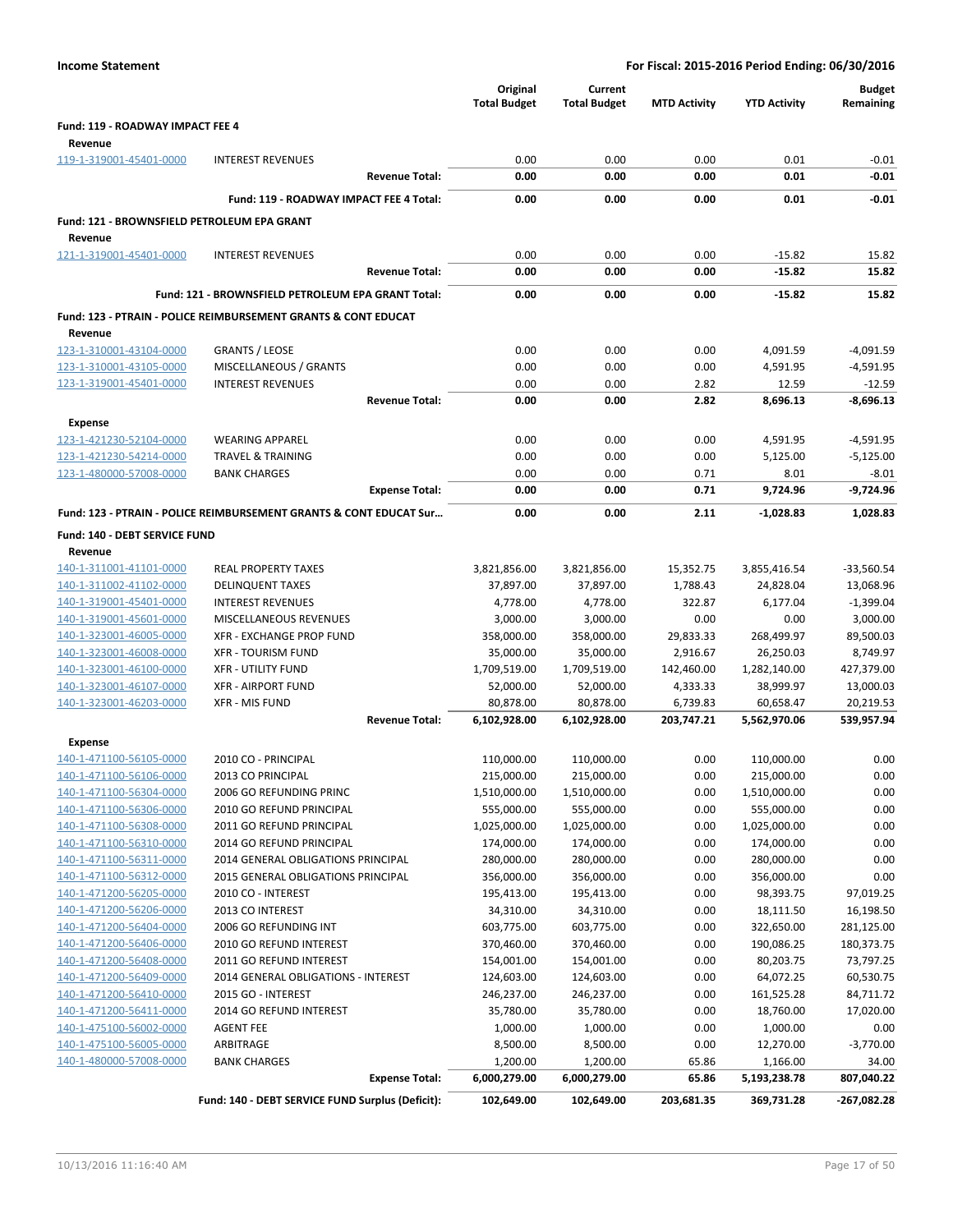|                                              |                                                                 | Original<br><b>Total Budget</b> | Current<br><b>Total Budget</b> | <b>MTD Activity</b> | <b>YTD Activity</b>    | <b>Budget</b><br>Remaining |
|----------------------------------------------|-----------------------------------------------------------------|---------------------------------|--------------------------------|---------------------|------------------------|----------------------------|
| Fund: 160 - GENERAL CAPITAL IMPROVEMENT FUND |                                                                 |                                 |                                |                     |                        |                            |
| Revenue<br>160-1-310002-45321-0000           | SALE OF EXCHANGE BLDG                                           | 0.00                            | 0.00                           | 0.00                | 2,499,837.00           | $-2,499,837.00$            |
| 160-1-310002-45611-0000                      | <b>DONATIONS FOR PROJECTS</b>                                   | 0.00                            | 0.00                           | 1,557.25            | 248,436.08             | $-248,436.08$              |
| 160-1-314004-41808-0000                      | FRANCHISE FEES/CABLE-SICFA                                      | 22,400.00                       | 22,400.00                      | 0.00                | 11,614.34              | 10,785.66                  |
| 160-1-319001-45401-0000                      | <b>INTEREST REVENUES</b>                                        | 12,696.00                       | 12,696.00                      | 1,438.34            | 8,073.73               | 4,622.27                   |
| 160-1-323001-46001-0000                      | <b>XFR - GENERAL FUND</b>                                       | 1,698,000.00                    | 1,855,953.50                   | 141,500.00          | 1,582,353.50           | 273,600.00                 |
| 160-1-323001-46008-0000                      | <b>XFR - TOURISM FUND</b>                                       | 71,000.00                       | 71,000.00                      | 5,916.67            | 53,250.03              | 17,749.97                  |
| 160-1-323001-46100-0000                      | <b>XFR - UTILITY FUND</b>                                       | 0.00                            | 157,953.50                     | 0.00                | 157,953.50             | 0.00                       |
|                                              | <b>Revenue Total:</b>                                           | 1,804,096.00                    | 2,120,003.00                   | 150,412.26          | 4,561,518.18           | $-2,441,515.18$            |
| <b>Expense</b>                               |                                                                 |                                 |                                |                     |                        |                            |
| 160-1-421210-55201-0000                      | <b>EQUIPMENT PURCHASES</b>                                      | 0.00                            | 0.00                           | 0.00                | 404.00                 | $-404.00$                  |
| 160-1-421240-55003-0000                      | <b>BUILDING IMPROVEMENTS</b>                                    | 0.00                            | 0.00                           | 0.00                | 54,569.74              | $-54,569.74$               |
| 160-1-431200-53304-0000                      | STREET IMPROV PROGRAM                                           | 1,400,000.00                    | 1,400,000.00                   | 0.00                | 176,439.35             | 1,223,560.65               |
| 160-1-451100-55012-0000                      | <b>CWIP / CONSTRUCTION</b>                                      | 80,000.00                       | 80,000.00                      | 0.00                | 77,088.88              | 2,911.12                   |
| 160-1-455100-55003-0000                      | <b>BUILDING IMPROVEMENTS</b>                                    | 213,000.00                      | 213,000.00                     | 3,062.18            | 53,293.43              | 159,706.57                 |
| 160-1-456100-55204-0000                      | <b>OLD TOWN GREENVILLE</b>                                      | 8,000.00                        | 8,000.00                       | 0.00                | 0.00                   | 8,000.00                   |
| 160-1-457100-54301-0000                      | <b>SPECIAL EVENTS</b>                                           | 0.00                            | 0.00                           | 0.00                | 8,983.33               | $-8,983.33$                |
| 160-1-457100-55203-0000                      | FURNITURE/OFFICE EQUIP                                          | 0.00                            | 0.00                           | 0.00                | 353,898.93             | $-353,898.93$              |
| 160-1-480000-55002-0000                      | <b>IMPROVEMENTS</b>                                             | 216,000.00                      | 531,907.00                     | 0.00                | 221,144.22             | 310,762.78                 |
| 160-1-480000-55006-0000                      | <b>AQUISITION</b>                                               | 0.00                            | 0.00                           | 0.00                | 15,140.00              | $-15,140.00$               |
| 160-1-480000-55007-0000                      | CWIP / ENG/ARCHITECTS/MGMT                                      | 0.00                            | 0.00                           | 0.00                | 1,200.00               | $-1,200.00$                |
| 160-1-480000-55011-0000                      | <b>CWIP / CONSTRUCTION TESTING</b>                              | 0.00                            | 0.00                           | 4,800.00            | 4,800.00               | $-4,800.00$                |
| 160-1-480000-55012-0000                      | <b>CWIP / CONSTRUCTION</b>                                      | 0.00                            | 0.00                           | 4,681.25            | 39,362.78              | -39,362.78                 |
| 160-1-480000-55201-0000                      | <b>EQUIPMENT PURCHASES</b>                                      | 0.00                            | 0.00                           | 6,550.00            | 19,474.00              | $-19,474.00$               |
| 160-1-480000-57008-0000                      | <b>BANK CHARGES</b>                                             | 1,600.00                        | 1,600.00                       | 308.31              | 4,206.12               | $-2,606.12$                |
| 160-1-491000-58204-0000                      | VEHICLE/EQUIP REPLACEMENT                                       | 0.00                            | 97,155.00                      | 0.00                | 97,155.00              | 0.00                       |
|                                              | <b>Expense Total:</b>                                           | 1,918,600.00                    | 2,331,662.00                   | 19,401.74           | 1,127,159.78           | 1,204,502.22               |
|                                              |                                                                 |                                 |                                |                     |                        |                            |
|                                              | Fund: 160 - GENERAL CAPITAL IMPROVEMENT FUND Surplus (Deficit): | -114,504.00                     | -211,659.00                    | 131,010.52          | 3,434,358.40           | -3,646,017.40              |
| Fund: 161 - STREET CONSTRUCTION FUND         |                                                                 |                                 |                                |                     |                        |                            |
| Revenue                                      |                                                                 |                                 |                                |                     |                        |                            |
| 161-1-319001-45401-0000                      | <b>INTEREST REVENUES</b>                                        | 0.00                            | 0.00                           | 437.18              | 2,791.74               | $-2,791.74$                |
|                                              | <b>Revenue Total:</b>                                           | 0.00                            | 0.00                           | 437.18              | 2,791.74               | $-2,791.74$                |
|                                              | Fund: 161 - STREET CONSTRUCTION FUND Total:                     | 0.00                            | 0.00                           | 437.18              | 2,791.74               | $-2,791.74$                |
|                                              |                                                                 |                                 |                                |                     |                        |                            |
| Fund: 164 - 2013 CO CAPITAL FUND             |                                                                 |                                 |                                |                     |                        |                            |
| Revenue<br>164-1-319001-45401-0000           | <b>INTEREST REVENUES</b>                                        | 60.00                           | 60.00                          | 12.08               | 82.38                  | $-22.38$                   |
|                                              | <b>Revenue Total:</b>                                           | 60.00                           | 60.00                          | 12.08               | 82.38                  | $-22.38$                   |
|                                              | Fund: 164 - 2013 CO CAPITAL FUND Total:                         | 60.00                           | 60.00                          | 12.08               | 82.38                  | $-22.38$                   |
| Fund: 165 - 2014 GO FUND                     |                                                                 |                                 |                                |                     |                        |                            |
| Revenue                                      |                                                                 |                                 |                                |                     |                        |                            |
| 165-1-319001-45401-0000                      | <b>INTEREST REVENUES</b>                                        | 14,000.00                       | 14,000.00                      | 12,348.88           | 44,602.76              | $-30,602.76$               |
| 165-1-319001-47201-0000                      | G OF O BOND PROCEEDS                                            | 3,500,000.00                    | 3,500,000.00                   | 0.00                | 0.00                   | 3,500,000.00               |
|                                              | <b>Revenue Total:</b>                                           | 3,514,000.00                    | 3,514,000.00                   | 12,348.88           | 44,602.76              | 3,469,397.24               |
|                                              |                                                                 |                                 |                                |                     |                        |                            |
| <b>Expense</b>                               |                                                                 |                                 |                                |                     |                        |                            |
| 165-1-431200-55007-0000                      | ENG/ARCHITECTS/MGMT                                             | 140,000.00                      | 140,000.00                     | 3,509.00            | 61,109.98              | 78,890.02                  |
| 165-1-431200-55011-0000                      | <b>CONSTRUCTION TESTING</b>                                     | 10,000.00                       | 10,000.00                      | 369,245.86          | 374,520.86             | -364,520.86                |
| 165-1-431200-55012-0000                      | <b>CONSTRUCTION</b>                                             | 7,500,000.00                    | 13,555,743.00                  | 301,000.04          | 1,196,267.35           | 12,359,475.65              |
| 165-1-475100-56003-0000                      | <b>ISSUANCE COSTS</b>                                           | 62,300.00                       | 62,300.00                      | 0.00                | 0.00                   | 62,300.00                  |
| 165-1-480000-57008-0000                      | <b>BANK CHARGES</b>                                             | 4,783.00                        | 4,783.00                       | 0.00                | 0.00                   | 4,783.00                   |
|                                              | <b>Expense Total:</b>                                           | 7,717,083.00                    | 13,772,826.00                  | 673,754.90          | 1,631,898.19           | 12,140,927.81              |
|                                              | Fund: 165 - 2014 GO FUND Surplus (Deficit):                     | -4,203,083.00                   | $-10,258,826.00$               | -661,406.02         | -1,587,295.43          | -8,671,530.57              |
| Fund: 171 - MAIN STREET SPECIAL REVENUE      |                                                                 |                                 |                                |                     |                        |                            |
| Revenue<br>171-1-310001-43104-0000           | <b>GRANT REVENUE - OTHER</b>                                    | 0.00                            | 0.00                           | 0.00                |                        | $-25,000.00$               |
|                                              | <b>Revenue Total:</b>                                           | 0.00                            | 0.00                           | 0.00                | 25,000.00<br>25,000.00 | $-25,000.00$               |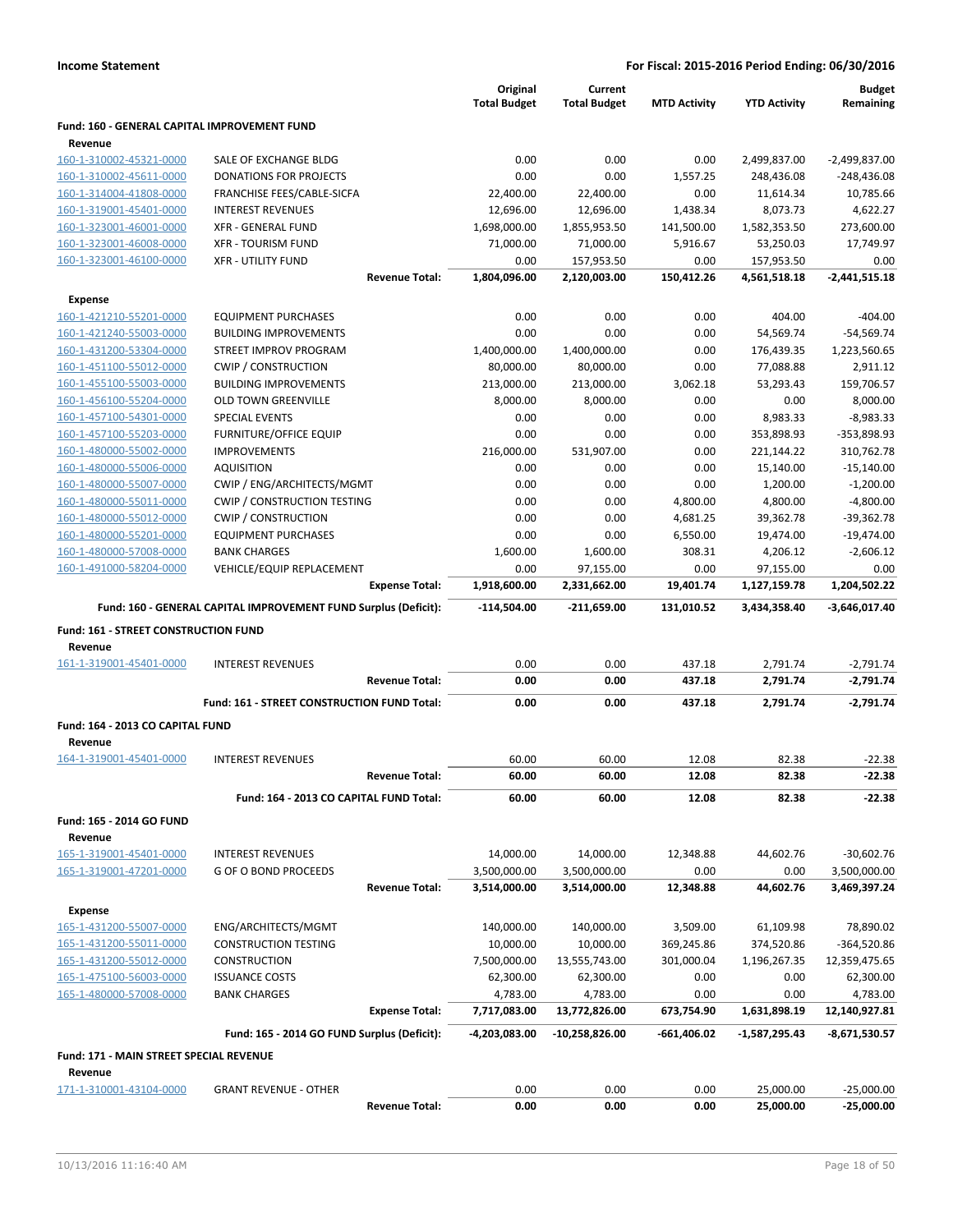|                                                    |                                                               | Original<br><b>Total Budget</b> | Current<br><b>Total Budget</b> | <b>MTD Activity</b>  | <b>YTD Activity</b>  | <b>Budget</b><br>Remaining |
|----------------------------------------------------|---------------------------------------------------------------|---------------------------------|--------------------------------|----------------------|----------------------|----------------------------|
| <b>Expense</b><br>171-1-456100-54501-0000          | <b>SPECIAL SERVICES</b>                                       | 0.00                            | 0.00                           | 2,500.00             | 8,878.00             | $-8,878.00$                |
|                                                    | <b>Expense Total:</b>                                         | 0.00                            | 0.00                           | 2,500.00             | 8,878.00             | $-8,878.00$                |
|                                                    | Fund: 171 - MAIN STREET SPECIAL REVENUE Surplus (Deficit):    | 0.00                            | 0.00                           | $-2,500.00$          | 16,122.00            | $-16,122.00$               |
| <b>Fund: 172 - MINOR GRANTS FUND</b>               |                                                               |                                 |                                |                      |                      |                            |
| Revenue                                            |                                                               |                                 |                                |                      |                      |                            |
| 172-1-310001-43108-0000                            | <b>GRANTS / LIBRARY GRANT</b>                                 | 0.00                            | 0.00                           | 0.00                 | 3,000.00             | $-3,000.00$                |
| 172-1-310001-43110-0000                            | <b>GRANTS / TEXAS FOREST SERVICE</b>                          | 0.00                            | 0.00                           | 0.00                 | 670.00               | $-670.00$                  |
| 172-1-310002-45611-0000                            | <b>DONATIONS</b>                                              | 0.00                            | 0.00                           | 0.00                 | 15,000.00            | $-15,000.00$               |
| 172-1-319001-45401-0000                            | <b>INTEREST REVENUES</b>                                      | 0.00                            | 0.00                           | 0.00                 | $-3.17$              | 3.17                       |
|                                                    | <b>Revenue Total:</b>                                         | 0.00                            | 0.00                           | 0.00                 | 18,666.83            | $-18,666.83$               |
| <b>Expense</b>                                     |                                                               |                                 |                                |                      |                      |                            |
| 172-1-422200-54214-0000                            | <b>TRAVEL &amp; TRAINING</b>                                  | 0.00                            | 0.00                           | 0.00                 | 670.00               | $-670.00$                  |
| 172-1-455100-51011-0000                            | PART TIME TEMPORARY                                           | 0.00                            | 0.00                           | 0.00                 | 228.33               | $-228.33$                  |
| 172-1-455100-52402-0000                            | <b>BASIC PROGRAM EXPENSE</b>                                  | 0.00                            | 0.00                           | 3,775.32             | 5,227.58             | $-5,227.58$                |
| 172-1-455100-54101-0000                            | PROFESSIONAL SERVICES                                         | 0.00                            | 0.00                           | 3,347.50             | 8,696.00             | $-8,696.00$                |
| 172-1-455100-55211-0000                            | DEPARTMENTAL CAPITAL / BOOKS                                  | 0.00                            | 0.00                           | 52.89                | 593.62               | $-593.62$                  |
| 172-1-480000-57008-0000                            | <b>BANK CHARGES</b>                                           | 0.00                            | 0.00                           | 0.00                 | 0.97                 | $-0.97$                    |
|                                                    | <b>Expense Total:</b>                                         | 0.00                            | 0.00                           | 7,175.71             | 15,416.50            | $-15,416.50$               |
|                                                    | Fund: 172 - MINOR GRANTS FUND Surplus (Deficit):              | 0.00                            | 0.00                           | $-7,175.71$          | 3,250.33             | $-3,250.33$                |
| Fund: 175 - JUSTICE ASSISTANCE GRANT - JAG         |                                                               |                                 |                                |                      |                      |                            |
| Revenue                                            |                                                               |                                 |                                |                      |                      |                            |
| 175-1-310001-43102-0000                            | <b>GRANTS / GRANT REVENUE</b><br><b>Revenue Total:</b>        | 0.00<br>0.00                    | 0.00<br>0.00                   | 1,940.00<br>1,940.00 | 1,940.00<br>1,940.00 | $-1,940.00$<br>$-1,940.00$ |
|                                                    |                                                               |                                 |                                |                      |                      |                            |
| <b>Expense</b>                                     |                                                               | 0.00                            | 0.00                           | 0.00                 |                      |                            |
| 175-1-421230-55201-0000                            | <b>EQUIPMENT PURCHASES</b><br><b>Expense Total:</b>           | 0.00                            | 0.00                           | 0.00                 | 1,940.00<br>1,940.00 | $-1,940.00$<br>$-1,940.00$ |
|                                                    | Fund: 175 - JUSTICE ASSISTANCE GRANT - JAG Surplus (Deficit): | 0.00                            | 0.00                           | 1,940.00             | 0.00                 | 0.00                       |
|                                                    |                                                               |                                 |                                |                      |                      |                            |
| Fund: 200 - WATER / WASTEWATER FUND<br>Revenue     |                                                               |                                 |                                |                      |                      |                            |
| 200-2-318003-44302-0000                            | WATER REVENUES / SERVICE CHARGES                              | 61,735.00                       | 61,735.00                      | 4,971.56             | 40,205.15            | 21,529.85                  |
| 200-2-318003-44304-0000                            | <b>NEW SERVICES - WATER</b>                                   | 0.00                            | 0.00                           | 0.00                 | 26,200.00            | $-26,200.00$               |
| 200-2-318003-44305-0000                            | LATE CHARGES - WATER                                          | 61,871.00                       | 61,871.00                      | 3,567.73             | 35,293.49            | 26,577.51                  |
| 200-2-318003-44312-0000                            | <b>METER TAMPERING</b>                                        | 3,875.00                        | 3,875.00                       | 375.00               | 2,500.00             | 1,375.00                   |
| 200-2-318003-45103-0000                            | <b>GEUS RAW WATER CONSUMPTN</b>                               | 131,216.00                      | 131,216.00                     | 0.00                 | 110,870.66           | 20,345.34                  |
| 200-2-318003-45120-0000                            | OTHER RAW WATER SALES                                         | 25,000.00                       | 25,000.00                      | 0.00                 | 0.00                 | 25,000.00                  |
| 200-2-318004-42303-0000                            | WASTE HAULER PERMITS                                          | 2,600.00                        | 2,600.00                       | 100.00               | 1,400.00             | 1,200.00                   |
| 200-2-318004-44307-0000                            | <b>NEW SERVICES - SEWER</b>                                   | 0.00                            | 0.00                           | 0.00                 | 3,800.00             | $-3,800.00$                |
| 200-2-318004-44309-0000                            | SEWER REVENUES / SERVICE CHARGES                              | 49,529.00                       | 49,529.00                      | 4,514.38             | 34,717.27            | 14,811.73                  |
| 200-2-318004-44310-0000                            | LATE CHARGES - SEWER                                          | 52,689.00                       | 52,689.00                      | 3,749.29             | 33,010.18            | 19,678.82                  |
| 200-2-318004-45106-0000                            | L-3 COMM COD DISCHARGE                                        | 126,360.00                      | 126,360.00                     | 10,530.00            | 94,770.00            | 31,590.00                  |
| 200-2-318004-45201-0000                            | SEWER REV/ SEWER HAULER FEES                                  | 425,000.00                      | 425,000.00                     | 38,533.00            | 289,212.50           | 135,787.50                 |
| 200-2-319003-45101-0000                            | WATER REVENUES / METERED SALES                                | 5,912,000.00                    | 5,912,000.00                   | 494,501.51           | 4,525,429.94         | 1,386,570.06               |
| 200-2-319004-45104-0000                            | SEWER COLLECTION FEES                                         | 5,622,312.00                    | 5,622,312.00                   | 456,251.53           | 4,045,672.22         | 1,576,639.78               |
| 200-2-319004-45105-0000                            | SEWER REVENUES / EPA REVENUE                                  | 0.00                            | 0.00                           | 47.97                | 613.17               | $-613.17$                  |
| 200-2-320003-45401-0000                            | <b>INTEREST REVENUES</b>                                      | 32,500.00                       | 32,500.00                      | 2,127.19             | 13,732.54            | 18,767.46                  |
| 200-2-320003-45601-0000                            | MISCELLANEOUS REVENUES                                        | 0.00                            | 0.00                           | 32.60                | 3,563.69             | $-3,563.69$                |
| 200-2-320003-45602-0000                            | REIMBURSEMENTS / PRIOR YEAR REIMB                             | 0.00                            | 0.00                           | 0.00                 | 249.76               | $-249.76$                  |
|                                                    | <b>Revenue Total:</b>                                         | 12,506,687.00                   | 12,506,687.00                  | 1,019,301.76         | 9,261,240.57         | 3,245,446.43               |
| <b>Expense</b>                                     |                                                               |                                 |                                |                      |                      |                            |
| 200-2-436100-51001-0000                            | <b>REGULAR SALARIES</b>                                       | 69,032.00                       | 69,032.00                      | 7,869.83             | 54,921.56            | 14,110.44                  |
| 200-2-436100-51020-0000<br>200-2-436100-51021-0000 | <b>OVERTIME</b><br>LONGEVITY                                  | 282.00<br>672.00                | 282.00<br>672.00               | 287.89<br>0.00       | 403.12<br>660.00     | $-121.12$<br>12.00         |
| 200-2-436100-51101-0000                            | <b>CERTIFICATION PAY</b>                                      | 0.00                            | 0.00                           | 0.00                 | 23.08                | $-23.08$                   |
| 200-2-436100-51117-0000                            | CELL PHONE ALLOWANCE                                          | 432.00                          | 432.00                         | 49.83                | 348.82               | 83.18                      |
| 200-2-436100-51201-0000                            | <b>FICA</b>                                                   | 4,366.00                        | 4,366.00                       | 505.17               | 3,460.67             | 905.33                     |
|                                                    |                                                               |                                 |                                |                      |                      |                            |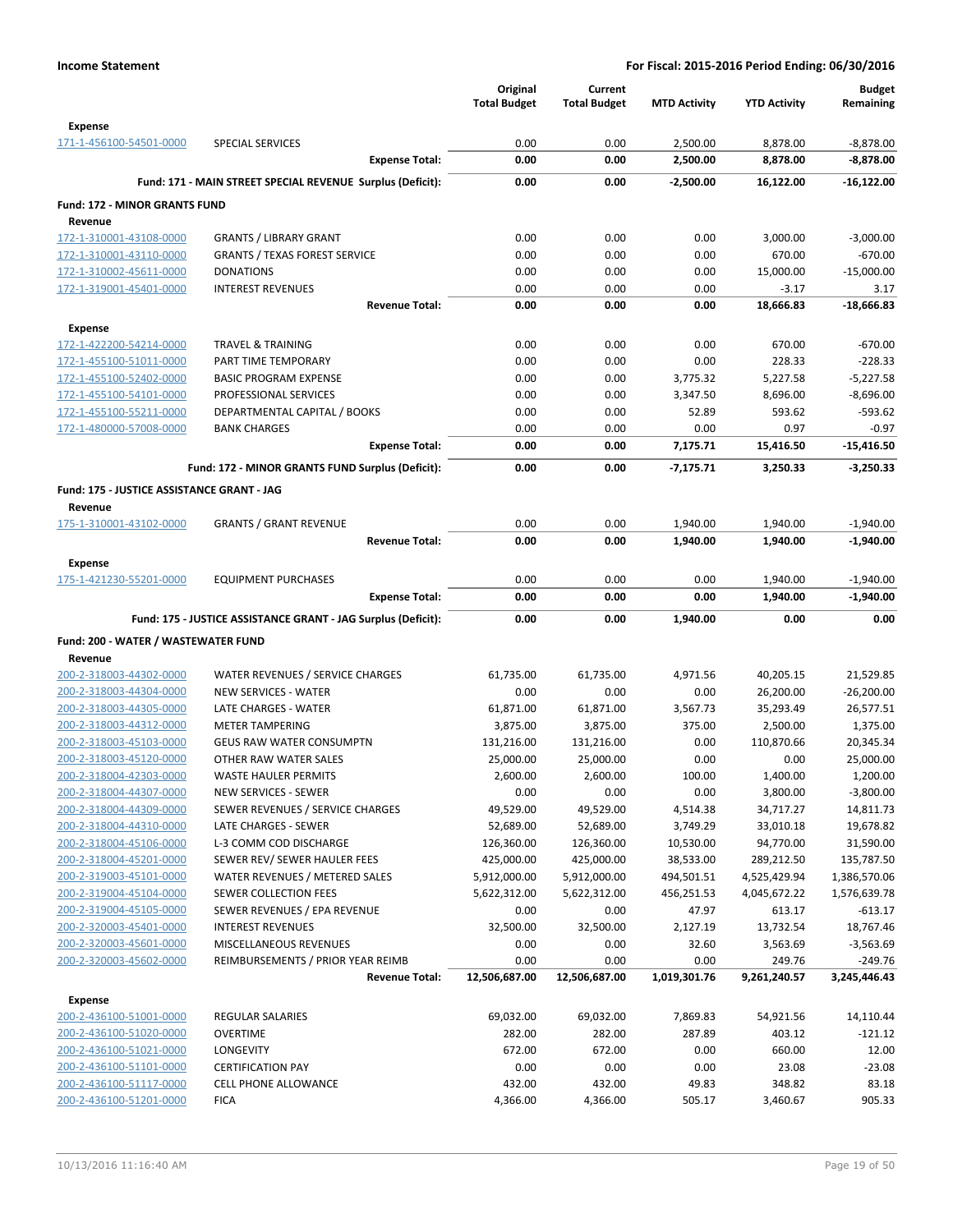| 200-2-436100-51202-0000                                          |
|------------------------------------------------------------------|
| 200-2-436100-51203-0000                                          |
| 200-2-436100-51204-0000                                          |
| <u>200-2-436100-51205-0000</u>                                   |
| 200-2-436100-51301-0000                                          |
|                                                                  |
| 200-2-436100-52001 <sup>.</sup><br>-0000                         |
| 200-2-436100-52002-0000                                          |
| 200-2-436100-52305-0000                                          |
| <u>200-2-436100-53402-0000</u>                                   |
| 200-2-436100-54001-0000                                          |
| 2-436100-54002-0000<br>200-                                      |
|                                                                  |
| 200-2-436100-54101-0000                                          |
| 200-2-436100-54106-0000                                          |
| <u>200-2-436100-54201-0000</u>                                   |
| 200-2-436100-54214-0000                                          |
| 2-436200-51001-0000<br>200-                                      |
| 200-2-436200-51020-0000                                          |
|                                                                  |
| 200-2-436200-51021-0000                                          |
| <u>200-2-436200-51101-0000</u>                                   |
| 200-2-436200-51117-0000                                          |
| 2-436200-51201<br>200-<br>-0000                                  |
| 200-2-436200-51202-0000                                          |
| 200-2-436200-51203-0000                                          |
|                                                                  |
| <u>200-2-436200-51204-0000</u>                                   |
| 200-2-436200-51205-0000                                          |
| 2-436200-51301<br>200-<br>-0000                                  |
| 200-2-436200-52001-0000                                          |
| 200-2-436200-52002-0000                                          |
| <u>200-2-436200-52101-0000</u>                                   |
| 200-2-436200-52102-0000                                          |
| 2-436200-52104-0000<br>200-                                      |
|                                                                  |
| 200-2-436200-52105-0000                                          |
| 200-2-436200-52106-0000                                          |
| <u>200-2-436200-52201-0000</u>                                   |
| 200-2-436200-52202-0000                                          |
| 200-2-436200-52203-0000                                          |
| 200-2-436200-52301-0000                                          |
| 200-2-436200-53201-0000                                          |
| <u>200-2-436200-53202-0000</u>                                   |
| 200-2-436200-53203-0000                                          |
|                                                                  |
|                                                                  |
| 200-2-436200-53205-0000                                          |
| 200-2-436200-53207-0000                                          |
| 200-2-436200-53310-0000                                          |
| <u>200-2-436200-53312-0000</u>                                   |
| 200-2-436200-53402-0000                                          |
| 200-2-436200-53403-0000                                          |
| 200-2-436200-53404-0000                                          |
| 200-2-436200-53605-0000                                          |
|                                                                  |
| 200-2-436200-53606-0000                                          |
| 200-2-436200-54001-0000                                          |
| 200-2-436200-54002-0000                                          |
| 200-2-436200-54201-0000                                          |
| 200-2-436200-54208-0000                                          |
| <u>200-2-436200-54212-0000</u>                                   |
| 200-2-436200-54214-0000                                          |
| 200-2-436200-54219-0000                                          |
| 200-2-436200-54410-0000                                          |
|                                                                  |
| <u>200-2-436300-51001-0000</u><br><u>200-2-436300-51020-0000</u> |

|                                                    |                                                                     | Original<br><b>Total Budget</b> | Current<br><b>Total Budget</b> | <b>MTD Activity</b> | <b>YTD Activity</b> | <b>Budget</b><br>Remaining |
|----------------------------------------------------|---------------------------------------------------------------------|---------------------------------|--------------------------------|---------------------|---------------------|----------------------------|
| 200-2-436100-51202-0000                            | MEDICARE                                                            | 1,021.00                        | 1,021.00                       | 118.15              | 809.37              | 211.63                     |
| 200-2-436100-51203-0000                            | <b>HEALTH INSURANCE</b>                                             | 19,200.00                       | 19,200.00                      | 1,600.00            | 14,400.00           | 4,800.00                   |
| 200-2-436100-51204-0000                            | <b>WORKERS COMPENSATION</b>                                         | 315.00                          | 315.00                         | 26.25               | 236.25              | 78.75                      |
| 200-2-436100-51205-0000                            | STATE UNEMPLOYMENT                                                  | 345.00                          | 345.00                         | 251.51              | 269.50              | 75.50                      |
| 200-2-436100-51301-0000                            | <b>TMRS</b>                                                         | 7,459.00                        | 7,459.00                       | 863.44              | 5,984.90            | 1,474.10                   |
| 200-2-436100-52001-0000                            | <b>OFFICE SUPPLIES</b>                                              | 500.00                          | 500.00                         | 0.00                | 158.43              | 341.57                     |
| 200-2-436100-52002-0000                            | POSTAGE / FREIGHT                                                   | 7,500.00                        | 7,500.00                       | 10.62               | 5,028.07            | 2,471.93                   |
| 200-2-436100-52305-0000                            | PUBLIC EDUCATION                                                    | 3,400.00                        | 3,400.00                       | 2,549.50            | 2,549.50            | 850.50                     |
| 200-2-436100-53402-0000                            | <b>BUILDING MAINTENANCE</b>                                         | 500.00                          | 500.00                         | 109.48              | 2,057.07            | $-1,557.07$                |
| 200-2-436100-54001-0000                            | <b>TELEPHONE CHARGES</b>                                            | 4,000.08                        | 4,000.08                       | 0.22                | 373.25              | 3,626.83                   |
| 200-2-436100-54002-0000                            | <b>UTILITY CHARGES</b>                                              | 26,821.00                       | 26,821.00                      | 1,348.94            | 17,881.86           | 8,939.14                   |
| 200-2-436100-54101-0000                            | PROFESSIONAL SERVICES                                               | 2,000.00                        | 2,000.00                       | 0.00                | 0.00                | 2,000.00                   |
| 200-2-436100-54106-0000                            | <b>ATTORNEY FEES</b>                                                | 3,400.00                        | 3,400.00                       | 632.00              | 2,595.00            | 805.00                     |
| 200-2-436100-54201-0000                            | MEMBERSHIPS & SUBSCRIPTIONS                                         | 350.00                          | 350.00                         | 0.00                | 0.00                | 350.00                     |
| 200-2-436100-54214-0000                            | <b>TRAVEL &amp; TRAINING</b>                                        | 500.00                          | 500.00                         | 0.00                | 0.00                | 500.00                     |
| 200-2-436200-51001-0000                            | REGULAR SALARIES                                                    | 293,372.00                      | 293,372.00                     | 35,376.55           | 229,755.67          | 63,616.33                  |
| 200-2-436200-51020-0000                            | <b>OVERTIME</b>                                                     | 13,301.00                       | 13,301.00                      | 2,388.88            | 12,810.66           | 490.34                     |
| 200-2-436200-51021-0000                            | LONGEVITY                                                           | 3,306.00                        | 3,306.00                       | 0.00                | 3,402.00            | $-96.00$                   |
| 200-2-436200-51101-0000                            | <b>CERTIFICATION PAY</b>                                            | 2,400.00                        | 2,400.00                       | 276.93              | 1,846.20            | 553.80                     |
| 200-2-436200-51117-0000                            | CELL PHONE ALLOWANCE                                                | 432.00                          | 432.00                         | 49.83               | 332.20              | 99.80                      |
| 200-2-436200-51201-0000                            | <b>FICA</b>                                                         | 19,394.00                       | 19,394.00                      | 2,277.56            | 14,595.48           | 4,798.52                   |
| 200-2-436200-51202-0000                            | <b>MEDICARE</b>                                                     | 4,536.00                        | 4,536.00                       | 532.66              | 3,413.46            | 1,122.54                   |
| 200-2-436200-51203-0000                            | <b>HEALTH INSURANCE</b>                                             | 76,800.00                       | 76,800.00                      | 6,400.00            | 57,600.00           | 19,200.00                  |
| 200-2-436200-51204-0000                            | <b>WORKERS COMPENSATION</b>                                         | 9,045.00                        | 9,045.00                       | 753.75              | 6,783.75            | 2,261.25                   |
| 200-2-436200-51205-0000                            | <b>STATE UNEMPLOYMENT</b>                                           | 1,525.00                        | 1,525.00                       | 1,163.03            | 1,236.66            | 288.34                     |
| 200-2-436200-51301-0000                            | <b>TMRS</b>                                                         | 32,343.00                       | 32,343.00                      | 3,876.50            | 26,060.20           | 6,282.80                   |
| 200-2-436200-52001-0000                            | <b>OFFICE SUPPLIES</b>                                              | 450.00                          | 450.00                         | 0.00                | 470.61              | $-20.61$                   |
| 200-2-436200-52002-0000                            | POSTAGE / FREIGHT                                                   | 2,300.00                        | 2,300.00                       | 2,254.77            | 2,295.76            | 4.24                       |
| 200-2-436200-52101-0000                            | <b>JANITORIAL SUPPLIES</b>                                          | 2,000.00                        | 2,000.00                       | 475.88              | 2,868.88            | $-868.88$                  |
| 200-2-436200-52102-0000                            | <b>BOOKS / REF SUPPLIES</b>                                         | 100.00                          | 100.00                         | 0.00                | 0.00                | 100.00                     |
| 200-2-436200-52104-0000                            | <b>WEARING APPAREL</b>                                              | 4,847.00                        | 4,847.00                       | 1,099.45            | 4,410.70            | 436.30                     |
| 200-2-436200-52105-0000                            | <b>LABORATORY</b>                                                   | 14,433.00                       | 14,433.00                      | 1,124.62            | 10,886.91           | 3,546.09                   |
| 200-2-436200-52106-0000                            | <b>CHEMICAL SUPPLIES</b>                                            | 296,400.00                      | 296,400.00                     | 22,317.73           | 138,893.53          | 157,506.47                 |
| 200-2-436200-52201-0000                            | MINOR TOOLS & EQUIPMENT                                             | 2,570.00                        | 2,570.00                       | 86.24               | 1,332.80            | 1,237.20                   |
| 200-2-436200-52202-0000                            | MECHANICAL SUPPLIES                                                 | 1,461.00                        | 1,461.00                       | 0.00                | 1,234.71            | 226.29                     |
| 200-2-436200-52203-0000                            | <b>MOTOR VEHICLE FUEL</b>                                           | 10,854.00                       | 10,854.00                      | 366.34              | 2,909.21            | 7,944.79                   |
| 200-2-436200-52301-0000                            | SAFETY SUPPLIES                                                     | 1,500.00                        | 1,500.00                       | 0.00                | 91.24               | 1,408.76                   |
| 200-2-436200-53201-0000                            | FURNITURE & OFFICE EQUIPMENT                                        | 250.00                          | 250.00                         | 0.00                | 199.76              | 50.24                      |
| 200-2-436200-53202-0000                            | MACHINE, TOOLS & IMPLMNTS                                           | 2,136.00                        | 2,136.00                       | 431.51              | 2,026.49            | 109.51                     |
| 200-2-436200-53203-0000                            | <b>INSTRUMENTS &amp; APPARATUS</b>                                  | 3,498.00                        | 3,498.00                       | 1.25                | 1,546.58            | 1,951.42                   |
| 200-2-436200-53205-0000                            | <b>MOTOR VEHICLES</b>                                               | 3,200.00                        | 3,200.00                       | 0.00                | 1,091.45            | 2,108.55                   |
| 200-2-436200-53207-0000                            | RADIO/COMMUNICATIONS                                                | 900.00                          | 900.00                         | 0.00                | 0.00                | 900.00                     |
| 200-2-436200-53310-0000                            | RESVRS/STRG TANKS/ST PIPE                                           | 20,070.00                       | 20,070.00                      | 3,825.00            | 9,044.51            | 11,025.49                  |
| 200-2-436200-53312-0000                            | <b>WATER LINE EASEMENTS</b>                                         | 50,000.00                       | 50,000.00                      | 0.00                | 0.00                | 50,000.00                  |
| 200-2-436200-53402-0000                            | <b>BUILDING MAINTENANCE</b><br><b>HEATING &amp; COOLING SYSTEMS</b> | 1,400.00                        | 1,400.00                       | 510.23              | 2,009.52            | $-609.52$                  |
| 200-2-436200-53403-0000                            |                                                                     | 3,700.00                        | 3,700.00                       | 0.00                | 249.00              | 3,451.00                   |
| 200-2-436200-53404-0000                            | STRUCTURES / EXTERIOR STRUCTURES                                    | 430.00                          | 430.00                         | 0.00                | 192.95              | 237.05                     |
| 200-2-436200-53605-0000                            | STRUCTURES / FILTRATION PLANT                                       | 35,006.00                       | 35,006.00                      | 9,249.71            | 38,514.52           | $-3,508.52$                |
| 200-2-436200-53606-0000<br>200-2-436200-54001-0000 | <b>MAINT - GROUNDS</b>                                              | 300.00                          | 300.00                         | 0.00                | 27.99               | 272.01<br>1,435.01         |
|                                                    | <b>TELEPHONE CHARGES</b>                                            | 13,150.00                       | 13,150.00                      | 1,274.57            | 11,714.99           |                            |
| 200-2-436200-54002-0000<br>200-2-436200-54201-0000 | <b>UTILITY CHARGES</b>                                              | 391,551.00                      | 391,551.00                     | 15,916.23           | 206,156.98          | 185,394.02                 |
|                                                    | MEMBERSHIPS & SUBSCRIPTIONS                                         | 1,700.00                        | 1,700.00                       | 0.00                | 629.97              | 1,070.03                   |
| 200-2-436200-54208-0000<br>200-2-436200-54212-0000 | <b>LABORATORY WORK</b>                                              | 20,591.00                       | 20,591.00                      | 965.95              | 8,584.54            | 12,006.46                  |
|                                                    | <b>PRINTING</b>                                                     | 800.00                          | 800.00                         | 0.00                | 0.00                | 800.00                     |
| 200-2-436200-54214-0000                            | <b>TRAVEL &amp; TRAINING</b>                                        | 5,500.00                        | 5,500.00                       | 1,600.00            | 2,367.17            | 3,132.83                   |
| 200-2-436200-54219-0000                            | SABINE RIVER AUTHORITY                                              | 973,830.96                      | 973,830.96                     | 81,152.58           | 649,433.72          | 324,397.24                 |
| 200-2-436200-54410-0000                            | PERMITS/FEES                                                        | 22,000.00                       | 22,000.00                      | 0.00                | 20,437.90           | 1,562.10                   |
| 200-2-436300-51001-0000                            | REGULAR SALARIES                                                    | 404,047.00                      | 404,047.00                     | 42,275.83           | 281,854.90          | 122,192.10                 |
| 200-2-436300-51020-0000                            | OVERTIME                                                            | 50,454.00                       | 50,454.00                      | 2,551.13            | 25,070.76           | 25,383.24                  |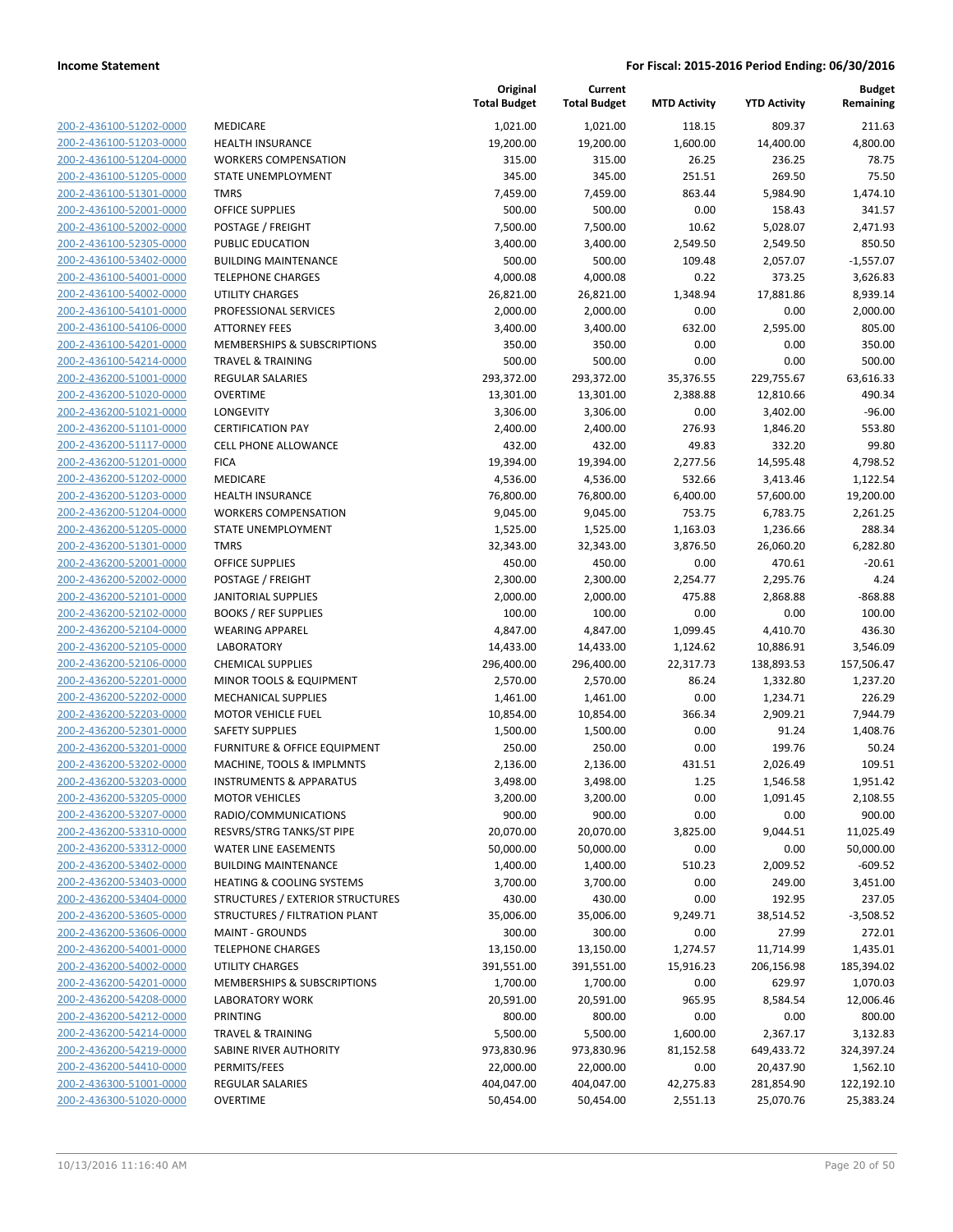| 200-2-436300-51021-0000                            |
|----------------------------------------------------|
| 200-2-436300-51101-0000                            |
| 200-2-436300-51117-0000                            |
| 200-2-436300-51201-0000                            |
| 200-2-436300-51202-0000                            |
| 200-2-436300-51203-0000                            |
| 200-2-436300-51204-0000                            |
| 200-2-436300-51205-0000                            |
| 200-2-436300-51301-0000                            |
| 200-2-436300-51401-0000                            |
| <u>200-2-436300-52001-0000</u>                     |
| 200-2-436300-52002-0000                            |
| 200-2-436300-52005-0000                            |
| 200-2-436300-52101-0000                            |
| 200-2-436300-52103-0000                            |
| 200-2-436300-52104-0000                            |
| <u>200-2-436300-52106-0000</u>                     |
| 200-2-436300-52201-0000                            |
| 200-2-436300-52203-0000                            |
| 200-2-436300-52303-0000                            |
| 200-2-436300-53201-0000                            |
| 200-2-436300-53202-0000                            |
| 200-2-436300-53205-0000                            |
| 200-2-436300-53207-0000                            |
| 200-2-436300-53210-0000                            |
| 200-2-436300-53211-0000                            |
| 200-2-436300-53306-0000                            |
| 200-2-436300-54001-0000                            |
| 200-2-436300-54214-0000                            |
| 200-2-436300-55201-0000                            |
| 200-2-437200-51001-0000                            |
| <u>200-2-437200-51020-0000</u>                     |
| 200-2-437200-51021-0000                            |
| 200-2-437200-51101-0000                            |
| 200-2-437200-51117-0000                            |
| 200-2-437200-51201-0000                            |
| 200-2-437200-51202-0000                            |
| 200-2-437200-51203-0000                            |
| 200-2-437200-51204-0000                            |
| 200-2-437200-51205-0000                            |
| 200-2-437200-51301-0000                            |
| <u>200-2-437200-51401-0000</u>                     |
| 200-2-437200-52001-0000                            |
| 200-2-437200-52103-0000                            |
| 200-2-437200-52104-0000                            |
| <u>200-2-437200-52106-0000</u>                     |
| <u>200-2-437200-52107-0000</u>                     |
| <u>200-2-437200-52201-0000</u>                     |
| 200-2-437200-52203-0000                            |
| 200-2-437200-52303-0000                            |
| <u>200-2-437200-53202-0000</u>                     |
| 200-2-437200-53205-0000                            |
|                                                    |
| 200-2-437200-53207-0000<br>200-2-437200-53309-0000 |
|                                                    |
| 200-2-437200-53311-0000                            |
| <u>200-2-437200-54001-0000</u>                     |
| 200-2-437200-54002-0000<br>200-2-437200-54214-0000 |
| 200-2-437300-51001-0000                            |
|                                                    |

|                         |                                    | Original<br><b>Total Budget</b> | Current<br><b>Total Budget</b> | <b>MTD Activity</b> | <b>YTD Activity</b> | <b>Budget</b><br>Remaining |
|-------------------------|------------------------------------|---------------------------------|--------------------------------|---------------------|---------------------|----------------------------|
| 200-2-436300-51021-0000 | LONGEVITY                          | 9,828.00                        | 9,828.00                       | 900.00              | 8,299.35            | 1,528.65                   |
| 200-2-436300-51101-0000 | <b>CERTIFICATION PAY</b>           | 1,500.00                        | 1,500.00                       | 138.48              | 748.36              | 751.64                     |
| 200-2-436300-51117-0000 | <b>CELL PHONE ALLOWANCE</b>        | 216.00                          | 216.00                         | 0.00                | 113.84              | 102.16                     |
| 200-2-436300-51201-0000 | <b>FICA</b>                        | 28,895.00                       | 28,895.00                      | 3,915.00            | 20,258.52           | 8,636.48                   |
| 200-2-436300-51202-0000 | MEDICARE                           | 6,758.00                        | 6,758.00                       | 915.61              | 4,737.93            | 2,020.07                   |
| 200-2-436300-51203-0000 | HEALTH INSURANCE                   | 110,400.00                      | 110,400.00                     | 9,200.00            | 82,800.00           | 27,600.00                  |
| 200-2-436300-51204-0000 | <b>WORKERS COMPENSATION</b>        | 12,987.00                       | 12,987.00                      | 1,082.25            | 9,740.25            | 3,246.75                   |
| 200-2-436300-51205-0000 | STATE UNEMPLOYMENT                 | 1,986.00                        | 1,986.00                       | 1,988.14            | 2,098.25            | $-112.25$                  |
| 200-2-436300-51301-0000 | <b>TMRS</b>                        | 49,366.00                       | 49,366.00                      | 6,761.73            | 35,685.82           | 13,680.18                  |
| 200-2-436300-51401-0000 | <b>CONTRA - SALARIES</b>           | 0.00                            | 0.00                           | $-498.76$           | $-1,488.48$         | 1,488.48                   |
| 200-2-436300-52001-0000 | <b>OFFICE SUPPLIES</b>             | 300.00                          | 300.00                         | 0.00                | 133.47              | 166.53                     |
| 200-2-436300-52002-0000 | POSTAGE / FREIGHT                  | 50.00                           | 50.00                          | 0.00                | 1.62                | 48.38                      |
| 200-2-436300-52005-0000 | PRINTED MATERIALS                  | 100.00                          | 100.00                         | 0.00                | 48.00               | 52.00                      |
| 200-2-436300-52101-0000 | <b>JANITORIAL SUPPLIES</b>         | 100.00                          | 100.00                         | 0.00                | 0.00                | 100.00                     |
| 200-2-436300-52103-0000 | <b>MEETING SUPPLIES</b>            | 150.00                          | 150.00                         | 0.00                | 0.00                | 150.00                     |
| 200-2-436300-52104-0000 | <b>WEARING APPAREL</b>             | 11,000.00                       | 11,000.00                      | 1,957.39            | 10,362.12           | 637.88                     |
| 200-2-436300-52106-0000 | <b>CHEMICAL SUPPLIES</b>           | 500.00                          | 500.00                         | 50.93               | 210.92              | 289.08                     |
| 200-2-436300-52201-0000 | MINOR TOOLS & EQUIPMENT            | 8,500.00                        | 8,500.00                       | 477.63              | 3,241.12            | 5,258.88                   |
| 200-2-436300-52203-0000 | <b>MOTOR VEHICLE FUEL</b>          | 46,888.00                       | 46,888.00                      | 1,640.52            | 13,372.16           | 33,515.84                  |
| 200-2-436300-52303-0000 | <b>TRAINING SUPPLIES</b>           | 200.00                          | 200.00                         | 0.00                | 0.00                | 200.00                     |
| 200-2-436300-53201-0000 | FURNITURE & OFFICE EQUIPMENT       | 100.00                          | 100.00                         | 0.00                | 0.00                | 100.00                     |
| 200-2-436300-53202-0000 | MACHINE, TOOLS & IMPLMNTS          | 5,000.00                        | 5,000.00                       | 247.27              | 926.57              | 4,073.43                   |
| 200-2-436300-53205-0000 | <b>MOTOR VEHICLES</b>              | 51,000.00                       | 51,000.00                      | 1,571.48            | 22,313.30           | 28,686.70                  |
| 200-2-436300-53207-0000 | RADIO/COMMUNICATIONS               | 1,500.00                        | 1,500.00                       | 0.00                | 605.00              | 895.00                     |
| 200-2-436300-53210-0000 | <b>FIRE HYDRANTS</b>               | 8,000.00                        | 8,000.00                       | 0.00                | 2,075.29            | 5,924.71                   |
| 200-2-436300-53211-0000 | <b>METERS &amp; SETTINGS</b>       | 70,000.00                       | 100,000.00                     | 8,980.15            | 47,826.01           | 52,173.99                  |
| 200-2-436300-53306-0000 | <b>WATER MAINS</b>                 | 165,000.00                      | 135,000.00                     | 3,796.43            | 54,451.77           | 80,548.23                  |
| 200-2-436300-54001-0000 | <b>TELEPHONE CHARGES</b>           | 1,750.00                        | 1,750.00                       | 30.46               | 815.30              | 934.70                     |
| 200-2-436300-54214-0000 | <b>TRAVEL &amp; TRAINING</b>       | 4,000.00                        | 4,000.00                       | 231.00              | 1,564.00            | 2,436.00                   |
| 200-2-436300-55201-0000 | <b>EQUIPMENT PURCHASES</b>         | 4,400.00                        | 4,400.00                       | 0.00                | 0.00                | 4,400.00                   |
| 200-2-437200-51001-0000 | REGULAR SALARIES                   | 367,199.00                      | 367,199.00                     | 37,123.59           | 254,755.74          | 112,443.26                 |
| 200-2-437200-51020-0000 | <b>OVERTIME</b>                    | 52,417.00                       | 52,417.00                      | 3,492.51            | 31,288.18           | 21,128.82                  |
| 200-2-437200-51021-0000 | LONGEVITY                          | 10,968.00                       | 10,968.00                      | 0.00                | 9,040.65            | 1,927.35                   |
| 200-2-437200-51101-0000 | <b>CERTIFICATION PAY</b>           | 1,200.00                        | 1,200.00                       | 138.45              | 1,074.76            | 125.24                     |
| 200-2-437200-51117-0000 | <b>CELL PHONE ALLOWANCE</b>        | 0.00                            | 0.00                           | 0.00                | 108.03              | $-108.03$                  |
| 200-2-437200-51201-0000 | <b>FICA</b>                        | 26,771.00                       | 26,771.00                      | 2,486.21            | 17,959.48           | 8,811.52                   |
| 200-2-437200-51202-0000 | MEDICARE                           | 6,261.00                        | 6,261.00                       | 581.46              | 4,200.25            | 2,060.75                   |
| 200-2-437200-51203-0000 | <b>HEALTH INSURANCE</b>            | 100,800.00                      | 100,800.00                     | 8,400.00            | 75,600.00           | 25,200.00                  |
| 200-2-437200-51204-0000 | <b>WORKERS COMPENSATION</b>        | 8,988.00                        | 8,988.00                       | 749.00              | 6,741.00            | 2,247.00                   |
| 200-2-437200-51205-0000 | STATE UNEMPLOYMENT                 | 1,813.00                        | 1,813.00                       | 1,402.00            | 1,495.04            | 317.96                     |
| 200-2-437200-51301-0000 | TMRS                               | 45,737.00                       | 45,737.00                      | 4,210.82            | 31,212.30           | 14,524.70                  |
| 200-2-437200-51401-0000 | <b>CONTRA - SALARIES</b>           | 0.00                            | 0.00                           | 0.00                | $-1,860.74$         | 1,860.74                   |
| 200-2-437200-52001-0000 | <b>OFFICE SUPPLIES</b>             | 300.00                          | 300.00                         | 0.00                | 46.06               | 253.94                     |
| 200-2-437200-52103-0000 | <b>MEETING SUPPLIES</b>            | 150.00                          | 150.00                         | 0.00                | 0.00                | 150.00                     |
| 200-2-437200-52104-0000 | <b>WEARING APPAREL</b>             | 11,609.00                       | 11,609.00                      | 1,506.41            | 9,404.79            | 2,204.21                   |
| 200-2-437200-52106-0000 | <b>CHEMICAL SUPPLIES</b>           | 5,500.00                        | 2,375.00                       | 0.00                | 259.99              | 2,115.01                   |
| 200-2-437200-52107-0000 | <b>BOTANICAL SUPPLIES</b>          | 400.00                          | 400.00                         | 0.00                | 0.00                | 400.00                     |
| 200-2-437200-52201-0000 | <b>MINOR TOOLS &amp; EQUIPMENT</b> | 6,500.00                        | 6,500.00                       | 158.98              | 1,323.39            | 5,176.61                   |
| 200-2-437200-52203-0000 | <b>MOTOR VEHICLE FUEL</b>          | 27,000.00                       | 27,000.00                      | 1,607.32            | 10,803.05           | 16,196.95                  |
| 200-2-437200-52303-0000 | <b>TRAINING SUPPLIES</b>           | 150.00                          | 150.00                         | 0.00                | 0.00                | 150.00                     |
| 200-2-437200-53202-0000 | MACHINE, TOOLS & IMPLMNTS          | 5,000.00                        | 5,000.00                       | 0.00                | 2,539.18            | 2,460.82                   |
| 200-2-437200-53205-0000 | <b>MOTOR VEHICLES</b>              | 21,000.00                       | 21,000.00                      | 5,797.30            | 21,543.88           | $-543.88$                  |
| 200-2-437200-53207-0000 | RADIO/COMMUNICATIONS               | 700.00                          | 700.00                         | 0.00                | 575.00              | 125.00                     |
| 200-2-437200-53309-0000 | SANITARY SEWER                     | 69,000.00                       | 69,000.00                      | 5,717.75            | 29,680.17           | 39,319.83                  |
| 200-2-437200-53311-0000 | <b>LIFT STATIONS</b>               | 11,000.00                       | 14,125.00                      | 0.00                | 14,113.31           | 11.69                      |
| 200-2-437200-54001-0000 | <b>TELEPHONE CHARGES</b>           | 9,000.08                        | 9,000.08                       | 293.30              | 3,868.20            | 5,131.88                   |
| 200-2-437200-54002-0000 | UTILITY CHARGES                    | 27,000.00                       | 27,000.00                      | 2,662.49            | 20,060.67           | 6,939.33                   |
| 200-2-437200-54214-0000 | <b>TRAVEL &amp; TRAINING</b>       | 3,000.00                        | 3,000.00                       | 0.00                | 946.00              | 2,054.00                   |
| 200-2-437300-51001-0000 | <b>REGULAR SALARIES</b>            | 496,062.00                      | 496,062.00                     | 55,179.06           | 367,545.27          | 128,516.73                 |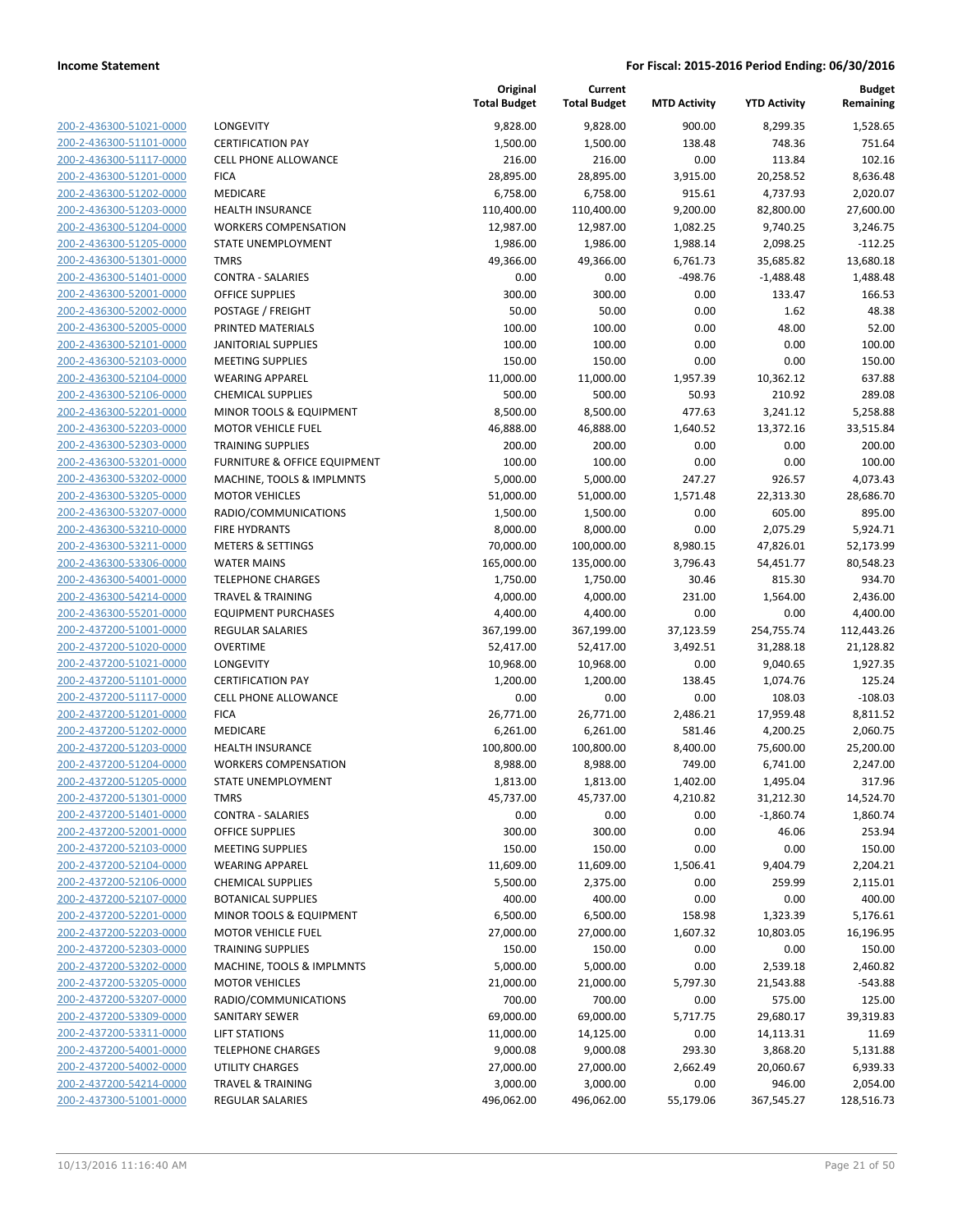**Budget Remaining**

**MTD Activity YTD Activity**

**Current Total Budget**

**Original**

|                                                    |                                              | <b>Total Budget</b>    | <b>Total Budget</b> | <b>MTD Activity</b>  | <b>YTD Activity</b>  | Remaining             |
|----------------------------------------------------|----------------------------------------------|------------------------|---------------------|----------------------|----------------------|-----------------------|
| 200-2-437300-51020-0000                            | <b>OVERTIME</b>                              | 38,333.00              | 38,333.00           | 2,990.54             | 21,736.33            | 16,596.67             |
| 200-2-437300-51021-0000                            | LONGEVITY                                    | 10,284.00              | 10,284.00           | 0.00                 | 10,224.00            | 60.00                 |
| 200-2-437300-51101-0000                            | <b>CERTIFICATION PAY</b>                     | 7,800.00               | 7,800.00            | 692.31               | 4,615.40             | 3,184.60              |
| 200-2-437300-51117-0000                            | <b>CELL PHONE ALLOWANCE</b>                  | 432.00                 | 432.00              | 49.83                | 332.20               | 99.80                 |
| 200-2-437300-51201-0000                            | <b>FICA</b>                                  | 34,280.00              | 34,280.00           | 3,526.23             | 23,956.95            | 10,323.05             |
| 200-2-437300-51202-0000                            | <b>MEDICARE</b>                              | 8,017.00               | 8,017.00            | 824.69               | 5,602.85             | 2,414.15              |
| 200-2-437300-51203-0000                            | <b>HEALTH INSURANCE</b>                      | 124,800.00             | 124,800.00          | 10,400.00            | 93,600.00            | 31,200.00             |
| 200-2-437300-51204-0000                            | <b>WORKERS COMPENSATION</b>                  | 11,338.00              | 11,338.00           | 944.83               | 8,503.47             | 2,834.53              |
| 200-2-437300-51205-0000                            | STATE UNEMPLOYMENT                           | 2,245.00               | 2,245.00            | 1,509.90             | 1,617.90             | 627.10                |
| 200-2-437300-51301-0000                            | <b>TMRS</b>                                  | 58,567.00              | 58,567.00           | 6,197.55             | 42,983.43            | 15,583.57             |
| 200-2-437300-51401-0000                            | <b>CONTRA - SALARIES</b>                     | 0.00                   | 0.00                | 0.00                 | $-104.17$            | 104.17                |
| 200-2-437300-52001-0000                            | <b>OFFICE SUPPLIES</b>                       | 600.00                 | 600.00              | 90.65                | 398.06               | 201.94                |
| 200-2-437300-52002-0000                            | POSTAGE / FREIGHT                            | 600.00                 | 600.00              | 43.17                | 468.22               | 131.78                |
| 200-2-437300-52005-0000                            | PRINTED MATERIALS                            | 1,250.00               | 1,250.00            | 0.00                 | 0.00                 | 1,250.00              |
| 200-2-437300-52101-0000                            | <b>JANITORIAL SUPPLIES</b>                   | 1,650.00               | 1,650.00            | 162.51               | 1,061.14             | 588.86                |
| 200-2-437300-52102-0000                            | <b>REFERENCE SUPPLIES</b>                    | 500.00                 | 500.00              | 0.00                 | 0.00                 | 500.00                |
| 200-2-437300-52103-0000                            | <b>MEETING SUPPLIES</b>                      | 500.00<br>9,200.00     | 500.00<br>9,200.00  | 113.81               | 208.95               | 291.05                |
| 200-2-437300-52104-0000<br>200-2-437300-52105-0000 | <b>WEARING APPAREL</b><br><b>LABORATORY</b>  |                        | 15,000.00           | 1,145.09             | 6,914.20<br>6,549.12 | 2,285.80              |
| 200-2-437300-52106-0000                            | <b>CHEMICAL SUPPLIES</b>                     | 15,000.00<br>44,920.00 | 44,920.00           | 1,565.77<br>5,616.00 | 34,386.89            | 8,450.88<br>10,533.11 |
| 200-2-437300-52107-0000                            | <b>BOTANICAL SUPPLIES</b>                    | 900.00                 | 900.00              | 0.00                 | 0.00                 | 900.00                |
| 200-2-437300-52201-0000                            | MINOR TOOLS & EQUIPMENT                      | 6,300.00               | 6,300.00            | 2,580.99             | 5,392.46             | 907.54                |
| 200-2-437300-52202-0000                            | <b>MECHANICAL SUPPLIES</b>                   | 18,400.00              | 18,400.00           | 40.12                | 17,645.54            | 754.46                |
| 200-2-437300-52203-0000                            | <b>MOTOR VEHICLE FUEL</b>                    | 11,500.00              | 11,500.00           | 400.16               | 2,395.08             | 9,104.92              |
| 200-2-437300-52301-0000                            | <b>SAFETY SUPPLIES</b>                       | 2,300.00               | 2,300.00            | 0.00                 | 1,907.04             | 392.96                |
| 200-2-437300-53202-0000                            | MACHINE, TOOLS & IMPLMNTS                    | 60,000.00              | 60,000.00           | 7,647.32             | 16,959.13            | 43,040.87             |
| 200-2-437300-53203-0000                            | <b>INSTRUMENTS &amp; APPARATUS</b>           | 6,000.00               | 6,000.00            | 0.00                 | 2,530.95             | 3,469.05              |
| 200-2-437300-53205-0000                            | <b>MOTOR VEHICLES</b>                        | 4,000.00               | 4,000.00            | 96.98                | 2,609.82             | 1,390.18              |
| 200-2-437300-53402-0000                            | <b>BUILDING MAINTENANCE</b>                  | 6,000.00               | 6,000.00            | 247.50               | 1,749.72             | 4,250.28              |
| 200-2-437300-54001-0000                            | <b>TELEPHONE CHARGES</b>                     | 6,300.00               | 6,300.00            | 107.52               | 2,692.22             | 3,607.78              |
| 200-2-437300-54002-0000                            | UTILITY CHARGES                              | 441,000.00             | 441,000.00          | 31,423.99            | 288,349.66           | 152,650.34            |
| 200-2-437300-54103-0000                            | CONSULTING                                   | 15,000.00              | 15,000.00           | 0.00                 | 0.00                 | 15,000.00             |
| 200-2-437300-54201-0000                            | MEMBERSHIPS & SUBSCRIPTIONS                  | 10,500.00              | 10,500.00           | 0.00                 | 6,489.37             | 4,010.63              |
| 200-2-437300-54208-0000                            | <b>LABORATORY WORK</b>                       | 14,000.00              | 14,000.00           | 387.00               | 8,559.55             | 5,440.45              |
| 200-2-437300-54214-0000                            | <b>TRAVEL &amp; TRAINING</b>                 | 6,000.00               | 6,000.00            | 111.00               | 1,294.50             | 4,705.50              |
| 200-2-437300-54403-0000                            | <b>DISPOSAL CHARGES</b>                      | 86,000.00              | 86,000.00           | 6,367.32             | 69,303.06            | 16,696.94             |
| 200-2-437300-54410-0000                            | PERMITS/FEES                                 | 73,700.00              | 73,700.00           | 898.60               | 36,604.65            | 37,095.35             |
| 200-2-471100-56507-0000                            | 08 REV BONDS - PRINCIPAL                     | 895,000.00             | 895,000.00          | 0.00                 | 895,000.00           | 0.00                  |
| 200-2-471100-56508-0000                            | 09 TWDP REV BOND - PRINC                     | 15,000.00              | 15,000.00           | 0.00                 | 15,000.00            | 0.00                  |
| 200-2-471200-56607-0000                            | 08 REV BONDS - INTEREST                      | 360,855.00             | 360,855.00          | 0.00                 | 184,678.75           | 176,176.25            |
| 200-2-475100-56002-0000                            | MISCELLANEOUS DEBT EXP / AGENT FEE           | 750.00                 | 750.00              | 0.00                 | 750.00               | 0.00                  |
| 200-2-475100-56005-0000                            | ARBITRAGE                                    | 1,750.00               | 1,750.00            | 0.00                 | 1,750.00             | 0.00                  |
| 200-2-480000-52003-0000<br>200-2-480000-52006-0000 | <b>COPIER CHARGES</b><br><b>COPIER PAPER</b> | 10,600.00<br>240.00    | 10,600.00<br>240.00 | 432.15<br>0.00       | 5,646.70<br>31.88    | 4,953.30<br>208.12    |
| 200-2-480000-54002-0000                            | <b>UTILITY CHARGES</b>                       | 3,367.00               | 3,367.00            | 187.57               | 4,202.64             | $-835.64$             |
| 200-2-480000-54226-0000                            | <b>INSURANCE EXPENSE</b>                     | 41,390.00              | 41,390.00           | 0.00                 | 27,522.92            | 13,867.08             |
| 200-2-480000-57002-0000                            | <b>BAD DEBT EXPENSE</b>                      | 16,450.00              | 16,450.00           | 0.00                 | 0.00                 | 16,450.00             |
| 200-2-480000-57005-0000                            | <b>ACCRUED VAC &amp; SICK PAY</b>            | 25,000.00              | 25,000.00           | 19,279.52            | 22,514.52            | 2,485.48              |
| 200-2-480000-57008-0000                            | <b>BANK CHARGES</b>                          | 23,500.00              | 23,500.00           | 528.49               | 17,520.56            | 5,979.44              |
| 200-2-491000-58001-0000                            | <b>XFR - GENERAL FUND</b>                    | 1,225,280.00           | 1,225,280.00        | 102,259.97           | 926,076.95           | 299,203.05            |
| 200-2-491000-58037-0000                            | XFR - DEBT SERVICE FUND                      | 1,709,519.00           | 1,709,519.00        | 142,460.00           | 1,282,140.00         | 427,379.00            |
| 200-2-491000-58040-0000                            | <b>XFR - GENERAL CIP</b>                     | 0.00                   | 157,953.50          | 0.00                 | 157,953.50           | 0.00                  |
| 200-2-491000-58120-0000                            | <b>XFR - UTILITY CIP FUND</b>                | 1,791,000.00           | 1,791,000.00        | 149,250.00           | 1,343,250.00         | 447,750.00            |
| 200-2-495000-58580-0000                            | CA - GENERAL FUND - GENERAL GOVERNMENT       | 366,088.00             | 366,088.00          | 30,507.33            | 274,565.97           | 91,522.03             |
| 200-2-495000-58581-0000                            | CA - GENERAL FUND - PUBLIC WORKS             | 141,596.00             | 141,596.00          | 11,799.67            | 106,197.03           | 35,398.97             |
| 200-2-495000-58701-0000                            | CA - CENTRAL SERVICE FUND                    | 178,803.00             | 178,803.00          | 14,900.25            | 134,102.25           | 44,700.75             |
| 200-2-495000-58710-0000                            | CA - INSURANCE FUND                          | 87,154.00              | 87,154.00           | 7,262.83             | 65,365.47            | 21,788.53             |
| 200-2-495000-58720-0000                            | CA - MIS FUN                                 | 175,318.00             | 175,318.00          | 14,609.83            | 131,488.47           | 43,829.53             |
|                                                    |                                              |                        |                     |                      |                      |                       |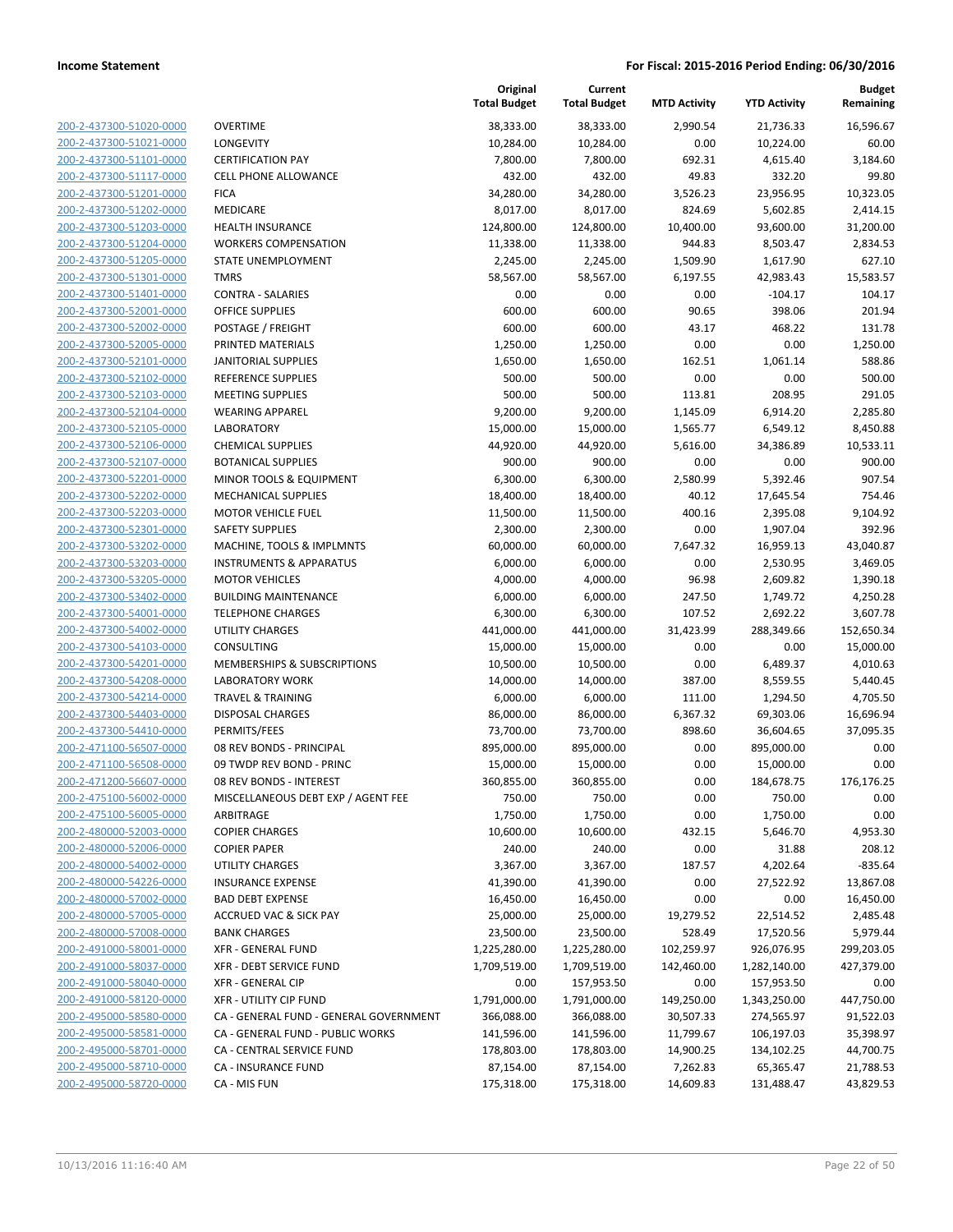|                                                 |                                                        | Original                     | Current                      |                           |                              | <b>Budget</b>              |
|-------------------------------------------------|--------------------------------------------------------|------------------------------|------------------------------|---------------------------|------------------------------|----------------------------|
|                                                 |                                                        | <b>Total Budget</b>          | <b>Total Budget</b>          | <b>MTD Activity</b>       | <b>YTD Activity</b>          | Remaining                  |
| 200-2-495000-58900-0000                         | <b>CA - ELECTRIC FUND</b><br><b>Expense Total:</b>     | 594,710.00<br>13,667,563.12  | 594,710.00<br>13,825,516.62  | 49.559.17<br>1,060,908.06 | 446,032.53<br>9,901,136.75   | 148,677.47<br>3,924,379.87 |
|                                                 |                                                        |                              |                              |                           |                              |                            |
|                                                 | Fund: 200 - WATER / WASTEWATER FUND Surplus (Deficit): | $-1,160,876.12$              | $-1,318,829.62$              | -41,606.30                | $-639,896.18$                | -678,933.44                |
| <b>Fund: 210 - WATER IMPACT FEES</b><br>Revenue |                                                        |                              |                              |                           |                              |                            |
| 210-2-319001-45401-0000                         | <b>INTEREST REVENUES</b>                               | 0.00                         | 0.00                         | 0.01                      | 0.09                         | $-0.09$                    |
|                                                 | <b>Revenue Total:</b>                                  | 0.00                         | 0.00                         | 0.01                      | 0.09                         | -0.09                      |
| <b>Expense</b>                                  |                                                        |                              |                              |                           |                              |                            |
| 210-2-480000-57008-0000                         | <b>BANK CHARGES</b>                                    | 0.00                         | 0.00                         | 0.00                      | 0.01                         | $-0.01$                    |
|                                                 | <b>Expense Total:</b>                                  | 0.00                         | 0.00                         | 0.00                      | 0.01                         | $-0.01$                    |
|                                                 | Fund: 210 - WATER IMPACT FEES Surplus (Deficit):       | 0.00                         | 0.00                         | 0.01                      | 0.08                         | $-0.08$                    |
| <b>Fund: 211 - WASTEWATER IMPACT FEES</b>       |                                                        |                              |                              |                           |                              |                            |
| Revenue                                         |                                                        |                              |                              |                           |                              |                            |
| 211-2-319001-45401-0000                         | <b>INTEREST REVENUES</b>                               | 0.00                         | 0.00                         | 0.80                      | 4.66                         | $-4.66$                    |
|                                                 | <b>Revenue Total:</b>                                  | 0.00                         | 0.00                         | 0.80                      | 4.66                         | $-4.66$                    |
| <b>Expense</b>                                  |                                                        |                              |                              |                           |                              |                            |
| 211-2-480000-57008-0000                         | <b>BANK CHARGES</b>                                    | 0.00                         | 0.00                         | 0.20                      | 2.21                         | $-2.21$                    |
|                                                 | <b>Expense Total:</b>                                  | 0.00                         | 0.00                         | 0.20                      | 2.21                         | $-2.21$                    |
|                                                 | Fund: 211 - WASTEWATER IMPACT FEES Surplus (Deficit):  | 0.00                         | 0.00                         | 0.60                      | 2.45                         | $-2.45$                    |
| Fund: 216 - UTILIITY CIP FUND                   |                                                        |                              |                              |                           |                              |                            |
| Revenue                                         |                                                        |                              |                              |                           |                              |                            |
| 216-2-319001-45401-0000                         | <b>INTEREST REVENUES</b>                               | 15,600.00                    | 15,600.00                    | 1,273.92                  | 6,542.57                     | 9,057.43                   |
| 216-2-323001-46100-0000                         | <b>XFR - UTILITY FUND</b><br><b>Revenue Total:</b>     | 1,791,000.00<br>1,806,600.00 | 1,791,000.00<br>1,806,600.00 | 149,250.00<br>150,523.92  | 1,343,250.00<br>1,349,792.57 | 447,750.00<br>456,807.43   |
|                                                 |                                                        |                              |                              |                           |                              |                            |
| <b>Expense</b><br>216-2-436200-55002-0000       | <b>IMPROVEMENTS</b>                                    | 1,496,000.00                 | 1,496,000.00                 | 0.00                      | 0.00                         | 1,496,000.00               |
| 216-2-436300-55201-0000                         | <b>EQUIPMENT PURCHASES</b>                             | 136,000.00                   | 126,843.00                   | 0.00                      | 102,892.79                   | 23,950.21                  |
| 216-2-437200-55002-0000                         | <b>IMPROVEMENTS</b>                                    | 0.00                         | 0.00                         | 646.30                    | 131,960.33                   | $-131,960.33$              |
| 216-2-437200-55201-0000                         | <b>EQUIPMENT PURCHASES</b>                             | 70,000.00                    | 79,157.00                    | 0.00                      | 0.00                         | 79,157.00                  |
| 216-2-437300-55006-0000                         | <b>AQUISITION</b>                                      | 0.00                         | 0.00                         | 0.00                      | 14,600.00                    | $-14,600.00$               |
| 216-2-437300-55110-0000                         | <b>LIFT STATIONS</b>                                   | 1,780,626.13                 | 1,780,626.13                 | 0.00                      | 0.00                         | 1,780,626.13               |
| 216-2-437300-55201-0000                         | <b>EQUIPMENT PURCHASES</b>                             | 89,000.00                    | 89,000.00                    | 0.00                      | 0.00                         | 89,000.00                  |
| 216-2-437300-55205-0000                         | COMPUTER EQUIPMENT / SOFTWARE                          | 0.00                         | 0.00                         | 0.00                      | 2,556.28                     | $-2,556.28$                |
| 216-2-480000-54101-0000                         | PROFESSIONAL SERVICES                                  | 0.00                         | 0.00                         | 0.00                      | 6,514.40                     | $-6,514.40$                |
| 216-2-480000-57008-0000                         | <b>BANK CHARGES</b>                                    | 0.00                         | 0.00                         | 309.37                    | 2,825.84                     | $-2,825.84$                |
|                                                 | <b>Expense Total:</b>                                  | 3,571,626.13                 | 3,571,626.13                 | 955.67                    | 261,349.64                   | 3,310,276.49               |
|                                                 | Fund: 216 - UTILIITY CIP FUND Surplus (Deficit):       | $-1,765,026.13$              | $-1,765,026.13$              | 149,568.25                | 1,088,442.93                 | -2,853,469.06              |
| <b>Fund: 217 - WASTEWATER RECLAMATION FUND</b>  |                                                        |                              |                              |                           |                              |                            |
| Revenue<br>217-2-319001-45401-0000              | <b>INTEREST REVENUES</b>                               | 0.00                         | 0.00                         | 265.43                    | 1,810.49                     | $-1,810.49$                |
|                                                 | <b>Revenue Total:</b>                                  | 0.00                         | 0.00                         | 265.43                    | 1,810.49                     | -1,810.49                  |
|                                                 | <b>Fund: 217 - WASTEWATER RECLAMATION FUND Total:</b>  | 0.00                         | 0.00                         | 265.43                    | 1,810.49                     | $-1,810.49$                |
|                                                 |                                                        |                              |                              |                           |                              |                            |
| Fund: 300 - AIRPORT FUND<br>Revenue             |                                                        |                              |                              |                           |                              |                            |
| 300-2-319001-44315-0000                         | <b>AIRPORT FUEL FEES</b>                               | 0.00                         | 0.00                         | 0.00                      | 780.72                       | -780.72                    |
| 300-2-319001-44316-0000                         | PARKING & TIE DOWN/MISC.                               | 0.00                         | 0.00                         | 429.72                    | 429.72                       | $-429.72$                  |
| 300-2-319001-45401-0000                         | <b>INTEREST REVENUES</b>                               | 1,700.00                     | 1,700.00                     | 321.36                    | 1,653.11                     | 46.89                      |
| 300-2-319001-45601-0000                         | MISCELLANEOUS REVENUES                                 | 0.00                         | 0.00                         | 0.00                      | 50.00                        | $-50.00$                   |
| 300-2-321001-45507-0000                         | L-3 COMM LEASE                                         | 572,500.00                   | 572,500.00                   | 0.00                      | 429,374.52                   | 143,125.48                 |
| 300-2-321001-45508-0000                         | AIR EVAC HANGAR FEES                                   | 24,772.00                    | 8,101.00                     | 1,350.18                  | 6,750.90                     | 1,350.10                   |
| 300-2-321001-45509-0000                         | <b>BLUE SKY T-HANGAR LEASE</b>                         | 4,769.00                     | 4,769.00                     | 0.00                      | 4,768.50                     | 0.50                       |
| 300-2-321001-45510-0000                         | ARKOMA - HORIZONS AHEAD LEASE                          | 46,800.00                    | 46,800.00                    | 3,900.00                  | 35,100.00                    | 11,700.00                  |
| 300-2-321001-45513-0000                         | MAJORS FLYING CLUB LAND LEASE                          | 2,228.00                     | 1,256.00                     | 104.70                    | 837.60                       | 418.40                     |
| 300-2-321001-45515-0000                         | TEXSAN AVIATION LAND LEASE                             | 0.00                         | 972.00                       | 0.00                      | 972.00                       | 0.00                       |
| 300-2-321001-45516-0000                         | MFC PARTNERS LAND LEASE                                | 0.00                         | 1,260.00                     | 1,260.00                  | 1,260.00                     | 0.00                       |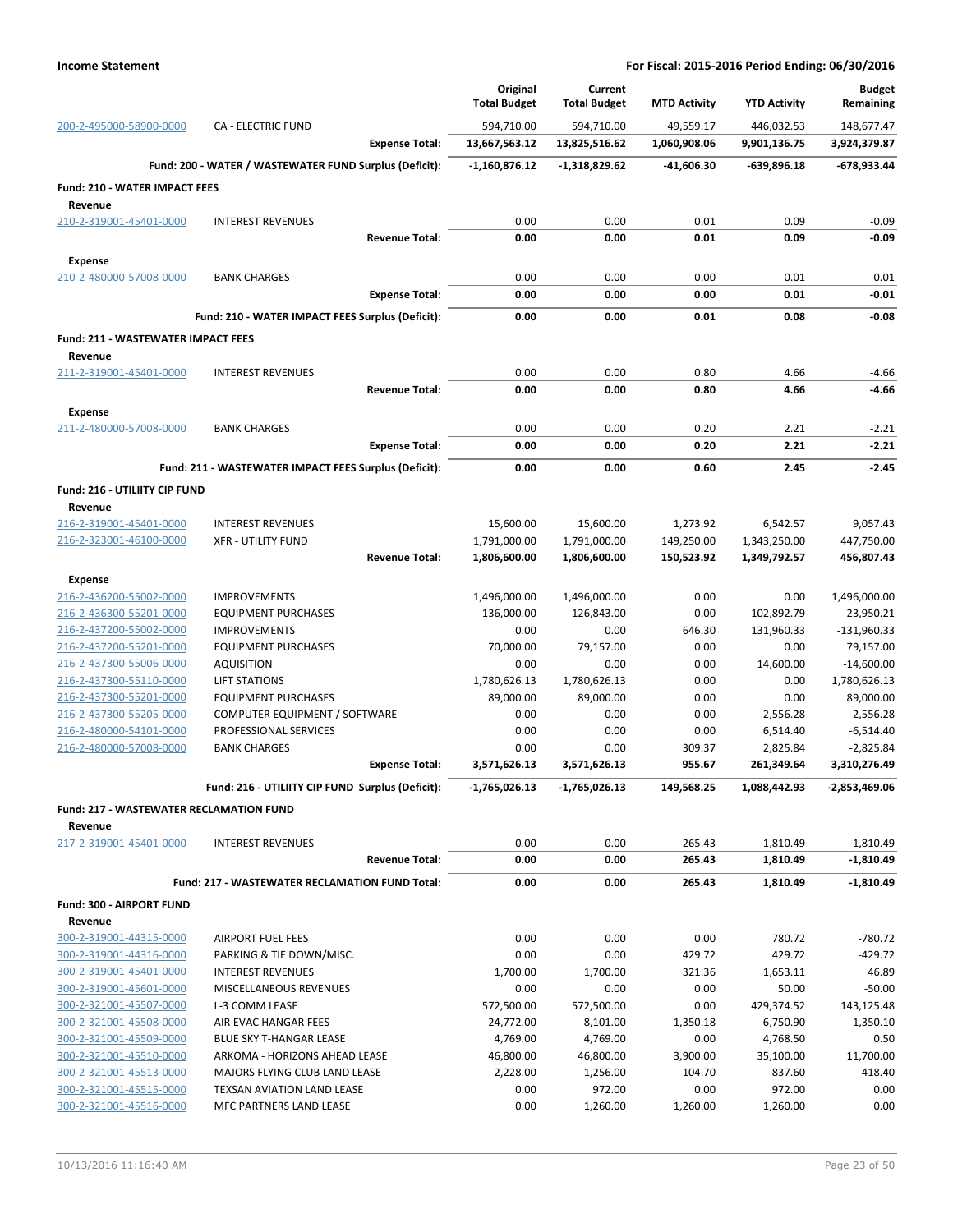|                                    |                                                    | Original<br><b>Total Budget</b> | Current<br><b>Total Budget</b> | <b>MTD Activity</b> | <b>YTD Activity</b> | <b>Budget</b><br>Remaining |
|------------------------------------|----------------------------------------------------|---------------------------------|--------------------------------|---------------------|---------------------|----------------------------|
| 300-2-321001-45517-0000            | <b>INNOVATION FIRST MAINT HANGAR</b>               | 0.00                            | 16,671.00                      | 0.00                | 0.00                | 16,671.00                  |
| 300-2-324001-46108-0000            | XFR - AIRPORT TXDOT GRANT FUND                     | 0.00                            | 0.00                           | 0.00                | 69,646.56           | $-69,646.56$               |
|                                    | <b>Revenue Total:</b>                              | 652,769.00                      | 654,029.00                     | 7,365.96            | 551,623.63          | 102,405.37                 |
| <b>Expense</b>                     |                                                    |                                 |                                |                     |                     |                            |
| 300-2-438100-51001-0000            | <b>REGULAR SALARIES</b>                            | 28,886.00                       | 28,886.00                      | 5,280.00            | 35,133.31           | $-6,247.31$                |
| 300-2-438100-51117-0000            | <b>CELL PHONE ALLOWANCE</b>                        | 432.00                          | 432.00                         | 49.86               | 445.39              | $-13.39$                   |
| 300-2-438100-51201-0000            | <b>FICA</b>                                        | 1,818.00                        | 1,818.00                       | 330.45              | 2,243.76            | $-425.76$                  |
| 300-2-438100-51202-0000            | MEDICARE                                           | 425.00                          | 425.00                         | 77.28               | 524.73              | $-99.73$                   |
| 300-2-438100-51204-0000            | <b>WORKERS COMPENSATION</b>                        | 562.00                          | 562.00                         | 46.83               | 421.47              | 140.53                     |
| 300-2-438100-51205-0000            | STATE UNEMPLOYMENT                                 | 345.00                          | 345.00                         | 248.43              | 266.20              | 78.80                      |
| 300-2-438100-51301-0000            | <b>TMRS</b>                                        | 3,106.00                        | 3,106.00                       | 560.70              | 3,048.21            | 57.79                      |
| 300-2-438100-52001-0000            | <b>OFFICE SUPPLIES</b>                             | 250.00                          | 250.00                         | 38.00               | 351.85              | $-101.85$                  |
| 300-2-438100-52002-0000            | POSTAGE / FREIGHT                                  | 50.00                           | 50.00                          | 10.25               | 33.23               | 16.77                      |
| 300-2-438100-52101-0000            | <b>JANITORIAL SUPPLIES</b>                         | 80.00                           | 80.00                          | 0.00                | 0.00                | 80.00                      |
| 300-2-438100-52107-0000            | <b>BOTANICAL SUPPLIES</b>                          | 100.00                          | 100.00                         | 0.00                | 0.00                | 100.00                     |
| 300-2-438100-52201-0000            | MINOR TOOLS & EQUIPMENT                            | 100.00                          | 100.00                         | 0.00                | 0.00                | 100.00                     |
| 300-2-438100-52203-0000            | <b>MOTOR VEHICLE FUEL</b>                          | 200.00                          | 200.00                         | 0.00                | 0.00                | 200.00                     |
| 300-2-438100-53202-0000            | MACHINE, TOOLS & IMPLMNTS                          | 100.00                          | 100.00                         | 0.00                | 147.96              | $-47.96$                   |
| 300-2-438100-53205-0000            | <b>MOTOR VEHICLES</b>                              | 1,500.00                        | 1,500.00                       | 63.99               | 123.99              | 1,376.01                   |
| 300-2-438100-53303-0000            | MAINT - STREET /ALLEY/APRN/RNWY                    | 1,500.00                        | 1,500.00                       | 0.00                | 0.00                | 1,500.00                   |
| 300-2-438100-53402-0000            | <b>BUILDING MAINTENANCE</b>                        | 20,000.00                       | 20,000.00                      | 274.80              | 16,231.66           | 3,768.34                   |
| 300-2-438100-54001-0000            | <b>TELEPHONE CHARGES</b>                           | 1,400.00                        | 1,400.00                       | 32.78               | 764.01              | 635.99                     |
| 300-2-438100-54002-0000            | UTILITY CHARGES                                    | 18,000.00                       | 18,000.00                      | 1,775.86            | 14,553.88           | 3,446.12                   |
| 300-2-438100-54105-0000            | <b>MARKETING</b>                                   | 300.00                          | 300.00                         | 33.87               | 101.37              | 198.63                     |
| 300-2-438100-54106-0000            | <b>ATTORNEY FEES</b>                               | 2,500.00                        | 2,500.00                       | 0.00                | 7,690.11            | $-5,190.11$                |
| 300-2-438100-54110-0000            | <b>AUDIT</b>                                       | 10,000.00                       | 10,000.00                      | 0.00                | 10,000.00           | 0.00                       |
| 300-2-438100-54201-0000            | MEMBERSHIPS & SUBSCRIPTIONS                        | 200.00                          | 200.00                         | 0.00                | 0.00                | 200.00                     |
| 300-2-438100-54214-0000            | <b>TRAVEL &amp; TRAINING</b>                       | 2,500.00                        | 2,500.00                       | 0.00                | 1,193.00            | 1,307.00                   |
| 300-2-438100-54408-0000            | OTHER / INSURANCE EXPENSE                          | 15,000.00                       | 15,000.00                      | 0.00                | 11,154.12           | 3,845.88                   |
| 300-2-438100-54410-0000            | PERMITS/FEES                                       | 1,500.00                        | 1,500.00                       | 0.00                | 720.00              | 780.00                     |
| 300-2-480000-57005-0000            | <b>ACCRUED VAC &amp; SICK PAY</b>                  | 0.00                            | 0.00                           | 0.00                | 611.05              | $-611.05$                  |
| 300-2-480000-57008-0000            | <b>BANK CHARGES</b>                                | 160.00                          | 160.00                         | 77.51               | 738.51              | $-578.51$                  |
| 300-2-491000-58035-0000            | XFR - DEBT SERVICE FUND                            | 52,000.00                       | 52,000.00                      | 4,333.33            | 38,999.97           | 13,000.03                  |
| 300-2-491000-58127-0000            | <b>AIRPORT CIP FUND</b>                            | 16,000.00                       | 16,000.00                      | 1,333.33            | 11,999.97           | 4,000.03                   |
|                                    | <b>Expense Total:</b>                              | 179,014.00                      | 179,014.00                     | 14,567.27           | 157,497.75          | 21,516.25                  |
|                                    | Fund: 300 - AIRPORT FUND Surplus (Deficit):        | 473,755.00                      | 475,015.00                     | $-7,201.31$         | 394,125.88          | 80,889.12                  |
| Fund: 320 - AIRPORT TXDOT GRANT    |                                                    |                                 |                                |                     |                     |                            |
|                                    |                                                    |                                 |                                |                     |                     |                            |
| Revenue<br>320-2-310001-43102-0000 | <b>GRANT / AIRPORT GRANT REVENUE</b>               | 0.00                            | 0.00                           | 0.00                | 388,672.44          | -388,672.44                |
| 320-2-310001-43109-0000            | <b>GRANT MATCH / L-3 MATCHING FUNDS</b>            | 0.00                            | 0.00                           | 0.00                | 47,694.00           | $-47,694.00$               |
|                                    | <b>Revenue Total:</b>                              | 0.00                            | 0.00                           | 0.00                | 436,366.44          | -436,366.44                |
|                                    |                                                    |                                 |                                |                     |                     |                            |
| <b>Expense</b>                     |                                                    |                                 |                                |                     |                     |                            |
| 320-2-438100-54223-0000            | SPEC SVCS / GRANT MATCH                            | 0.00                            | 0.00                           | 0.00                | 47,694.00           | $-47,694.00$               |
| 320-2-438100-55012-0000            | <b>CWIP / CONSTRUCTION</b>                         | 0.00                            | 0.00                           | 0.00                | 388,672.44          | -388,672.44                |
| 320-2-491000-58125-0000            | <b>AIRPORT FUND</b>                                | 0.00                            | 0.00                           | 0.00                | 69,646.56           | $-69,646.56$               |
|                                    | <b>Expense Total:</b>                              | 0.00                            | 0.00                           | 0.00                | 506,013.00          | -506,013.00                |
|                                    | Fund: 320 - AIRPORT TXDOT GRANT Surplus (Deficit): | 0.00                            | 0.00                           | 0.00                | $-69,646.56$        | 69,646.56                  |
| Fund: 360 - AIRPORT CAPITAL FUND   |                                                    |                                 |                                |                     |                     |                            |
| Revenue                            |                                                    |                                 |                                |                     |                     |                            |
| 360-2-310002-45611-0000            | DONATIONS FOR AP PROJECTS                          | 0.00                            | 0.00                           | 0.00                | 54,671.35           | $-54,671.35$               |
| 360-2-319001-44102-0000            | SALE OF CITY PUBLICATIONS                          | 0.00                            | 0.00                           | 0.00                | 37,000.00           | $-37,000.00$               |
| 360-2-319001-44315-0000            | <b>AIRPORT - FUEL FEES</b>                         | 0.00                            | 0.00                           | 753.54              | 22,136.08           | $-22,136.08$               |
| 360-2-319001-44316-0000            | AIRPORT - PARKING, TIE DOWNS, & RAMP FE            | 0.00                            | 0.00                           | $-404.51$           | 0.00                | 0.00                       |
| 360-2-319001-44320-0000            | AIRPORT - OIL                                      | 0.00                            | 0.00                           | $-78.19$            | 0.00                | 0.00                       |
| 360-2-319001-44322-0000            | <b>AIRPORT - PILOT SUPPLIES</b>                    | 0.00                            | 0.00                           | $-91.55$            | 0.00                | 0.00                       |
| 360-2-319001-45401-0000            | <b>INTEREST REVENUES</b>                           | 0.00                            | 0.00                           | 329.27              | 1,785.76            | $-1,785.76$                |
|                                    |                                                    |                                 |                                |                     |                     |                            |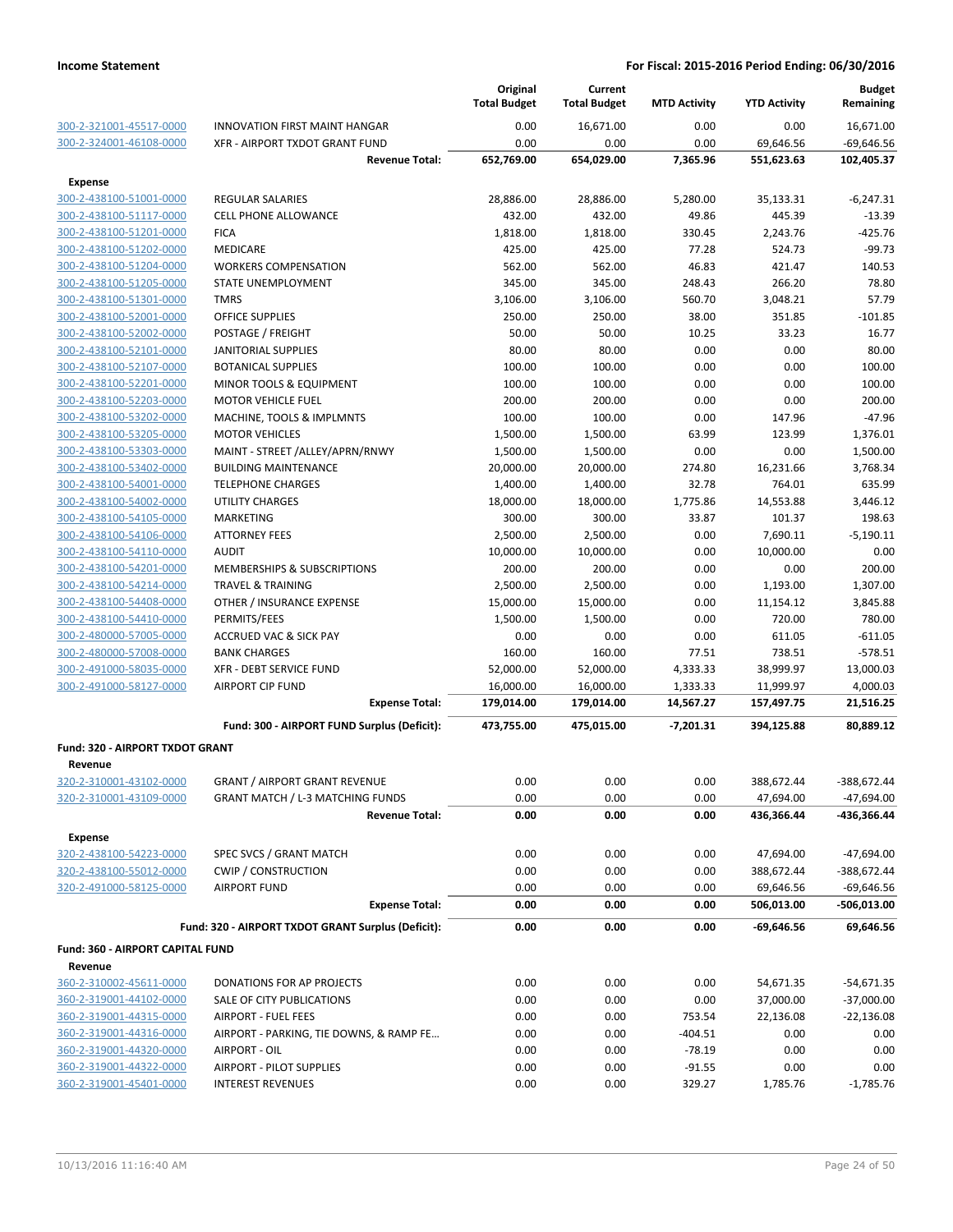|                                    |                                                     | Original<br><b>Total Budget</b> | Current<br><b>Total Budget</b> | <b>MTD Activity</b>   | <b>YTD Activity</b>     | <b>Budget</b><br>Remaining  |
|------------------------------------|-----------------------------------------------------|---------------------------------|--------------------------------|-----------------------|-------------------------|-----------------------------|
| 360-2-323001-46107-0000            | <b>XFR - AIRPORT FUND</b>                           | 16,000.00                       | 16,000.00                      | 1,333.33              | 11,999.97               | 4.000.03                    |
|                                    | <b>Revenue Total:</b>                               | 16,000.00                       | 16,000.00                      | 1,841.89              | 127,593.16              | -111,593.16                 |
| <b>Expense</b>                     |                                                     |                                 |                                |                       |                         |                             |
| 360-2-438100-55007-0000            | ENG/ARCHITECTS/MGMT                                 | 35,000.00                       | 35,000.00                      | 0.00                  | 18,763.91               | 16,236.09                   |
| 360-2-438100-55012-0000            | <b>CWIP / CONSTRUCTION</b>                          | 379,000.00                      | 379,000.00                     | 0.00                  | 0.00                    | 379,000.00                  |
| 360-2-438100-55099-0000            | CWIP / PROJ BUDGET - NO EXPENSES                    | 46,000.00                       | 46,000.00                      | 0.00                  | 0.00                    | 46,000.00                   |
| 360-2-438100-57003-0000            | <b>CREDIT CARD FEES</b>                             | 0.00                            | 0.00                           | $-652.76$             | 0.00                    | 0.00                        |
| 360-2-480000-57008-0000            | <b>BANK CHARGES</b><br><b>Expense Total:</b>        | 500.00                          | 500.00                         | 80.09                 | 803.50                  | $-303.50$                   |
|                                    | Fund: 360 - AIRPORT CAPITAL FUND Surplus (Deficit): | 460,500.00<br>-444,500.00       | 460,500.00<br>-444.500.00      | $-572.67$<br>2.414.56 | 19,567.41<br>108,025.75 | 440,932.59<br>$-552,525.75$ |
|                                    |                                                     |                                 |                                |                       |                         |                             |
| Fund: 362 - AIRPORT FBO FUEL       |                                                     |                                 |                                |                       |                         |                             |
| Revenue<br>362-2-319001-44315-0000 | <b>AIRPORT - FUEL FEES</b>                          | 0.00                            | 0.00                           |                       |                         |                             |
| 362-2-319001-44316-0000            | AIRPORT - PARKING, TIE DOWNS, & RAMP FE             | 0.00                            | 0.00                           | 59,276.51<br>419.51   | 59,276.51<br>419.51     | $-59,276.51$<br>$-419.51$   |
| 362-2-319001-44320-0000            | AIRPORT - OIL                                       | 0.00                            | 0.00                           | 798.68                | 798.68                  | $-798.68$                   |
| 362-2-319001-44322-0000            | <b>AIRPORT - PILOT SUPPLIES</b>                     | 0.00                            | 0.00                           | 130.60                | 130.60                  | $-130.60$                   |
|                                    | <b>Revenue Total:</b>                               | 0.00                            | 0.00                           | 60,625.30             | 60,625.30               | $-60,625.30$                |
| <b>Expense</b>                     |                                                     |                                 |                                |                       |                         |                             |
| 362-2-438100-52421-0000            | <b>AIRPORT - CHARTS</b>                             | 0.00                            | 0.00                           | 54.00                 | 54.00                   | $-54.00$                    |
| 362-2-438100-52422-0000            | <b>AIRPORT - PILOT SUPPLIES</b>                     | 0.00                            | 0.00                           | 66.39                 | 66.39                   | $-66.39$                    |
| 362-2-438100-57003-0000            | <b>CREDIT CARD FEES</b>                             | 0.00                            | 0.00                           | 1,701.22              | 1,701.22                | $-1,701.22$                 |
| 362-2-491000-58125-0000            | <b>XFR - AIRPORT FUND</b>                           | 0.00                            | 0.00                           | 429.72                | 429.72                  | $-429.72$                   |
| 362-2-491000-58127-0000            | <b>AIRPORT CIP FUND</b>                             | 0.00                            | 0.00                           | 22,136.08             | 22,136.08               | $-22,136.08$                |
|                                    | <b>Expense Total:</b>                               | 0.00                            | 0.00                           | 24,387.41             | 24,387.41               | $-24,387.41$                |
|                                    | Fund: 362 - AIRPORT FBO FUEL Surplus (Deficit):     | 0.00                            | 0.00                           | 36,237.89             | 36,237.89               | -36,237.89                  |
| Fund: 400 - GOLF FUND              |                                                     |                                 |                                |                       |                         |                             |
| Revenue                            |                                                     |                                 |                                |                       |                         |                             |
| 400-2-319001-45604-0000            | OTHER REVENUE / OVER/SHORT                          | 50.00                           | 50.00                          | 15.16                 | $-253.90$               | 303.90                      |
| 400-2-319005-44510-0000            | <b>GREENS FEES</b>                                  | 100,000.00                      | 100,000.00                     | 9,633.49              | 72,714.88               | 27,285.12                   |
| 400-2-319006-45308-0000            | PRO SHOP CONCESSIONS                                | 10,985.00                       | 10,985.00                      | 1,252.62              | 6,875.13                | 4,109.87                    |
| 400-2-319007-45309-0000            | <b>MERCHANDISE SALES</b>                            | 10,372.00                       | 10,372.00                      | 1,371.74              | 7,243.03                | 3,128.97                    |
| 400-2-319008-45511-0000            | <b>CART RENTALS</b>                                 | 64,000.00                       | 64,000.00                      | 6,383.00              | 43,274.00               | 20,726.00                   |
| 400-2-319009-45512-0000            | <b>GOLF LEASES / MEMBERSHIPS</b>                    | 47,226.00                       | 47,226.00                      | 16,026.66             | 23,669.79               | 23,556.21                   |
|                                    | <b>Revenue Total:</b>                               | 232,633.00                      | 232,633.00                     | 34,682.67             | 153,522.93              | 79,110.07                   |
| <b>Expense</b>                     |                                                     |                                 |                                |                       |                         |                             |
| 400-2-451250-51001-0000            | <b>REGULAR SALARIES</b>                             | 79,185.00                       | 79,185.00                      | 12,423.05             | 77,888.22               | 1,296.78                    |
| 400-2-451250-51020-0000            | <b>OVERTIME</b>                                     | 11,957.00                       | 9,737.00                       | 656.10                | 2,607.46                | 7,129.54                    |
| 400-2-451250-51021-0000            | <b>LONGEVITY</b>                                    | 3,798.00                        | 3,798.00                       | 0.00                  | 4,914.00                | $-1,116.00$                 |
| 400-2-451250-51101-0000            | <b>CERTIFICATION PAY</b>                            | 600.00                          | 600.00                         | 69.24                 | 461.60                  | 138.40                      |
| 400-2-451250-51117-0000            | <b>CELL PHONE ALLOWANCE</b>                         | 696.00                          | 696.00                         | 80.31                 | 535.40                  | 160.60                      |
| 400-2-451250-51201-0000            | <b>FICA</b>                                         | 5,967.00                        | 5,967.00                       | 809.76                | 5,229.39                | 737.61                      |
| 400-2-451250-51202-0000            | MEDICARE                                            | 1,395.00                        | 1,395.00                       | 189.38                | 1,223.00                | 172.00                      |
| 400-2-451250-51203-0000            | <b>HEALTH INSURANCE</b>                             | 9,600.00                        | 9,600.00                       | 800.00                | 7,200.00                | 2,400.00                    |
| 400-2-451250-51204-0000            | <b>WORKERS COMPENSATION</b>                         | 2,616.00                        | 2,616.00                       | 218.00                | 1,962.00                | 654.00                      |
| 400-2-451250-51205-0000            | STATE UNEMPLOYMENT                                  | 518.00                          | 518.00                         | 1,106.91              | 1,141.44                | $-623.44$                   |
| 400-2-451250-51301-0000            | <b>TMRS</b>                                         | 10,194.00                       | 10,194.00                      | 938.53                | 5,321.14                | 4,872.86                    |
| 400-2-451250-52001-0000            | <b>OFFICE SUPPLIES</b>                              | 400.00                          | 400.00                         | 147.98                | 320.84                  | 79.16                       |
| 400-2-451250-52101-0000            | JANITORIAL SUPPLIES                                 | 600.00                          | 800.00                         | 217.84                | 423.77                  | 376.23                      |
| 400-2-451250-52104-0000            | <b>WEARING APPAREL</b>                              | 300.00                          | 300.00                         | 0.00                  | 239.31                  | 60.69                       |
| 400-2-451250-52107-0000            | <b>BOTANICAL SUPPLIES</b>                           | 8,600.00                        | 4,500.00                       | 181.28                | 2,678.29                | 1,821.71                    |
| 400-2-451250-52201-0000            | MINOR TOOLS & EQUIPMENT                             | 600.00                          | 2,100.00                       | 720.21                | 1,247.81                | 852.19                      |
| 400-2-451250-52203-0000            | <b>MOTOR VEHICLE FUEL</b>                           | 500.00                          | 3,100.00                       | 254.80                | 923.00                  | 2,177.00                    |
| 400-2-451250-52401-0000            | RECREATIONAL SUPPLIES                               | 1,200.00                        | 1,200.00                       | 0.00                  | 362.13                  | 837.87                      |
| 400-2-451250-52403-0000            | <b>RESALE ITEMS</b>                                 | 17,000.00                       | 17,000.00                      | 2,287.48              | 10,936.21               | 6,063.79                    |
| 400-2-451250-52404-0000            | RESALE ITEMS - PRO SHOP                             | 3,500.00                        | 2,500.00                       | 0.00                  | 934.13                  | 1,565.87                    |
| 400-2-451250-53202-0000            | MACHINE, TOOLS & IMPLMNTS                           | 6,000.00                        | 4,900.00                       | 0.00                  | 1,137.80                | 3,762.20                    |
| 400-2-451250-53205-0000            | <b>MOTOR VEHICLES</b>                               | 500.00                          | 500.00                         | 0.00                  | 96.85                   | 403.15                      |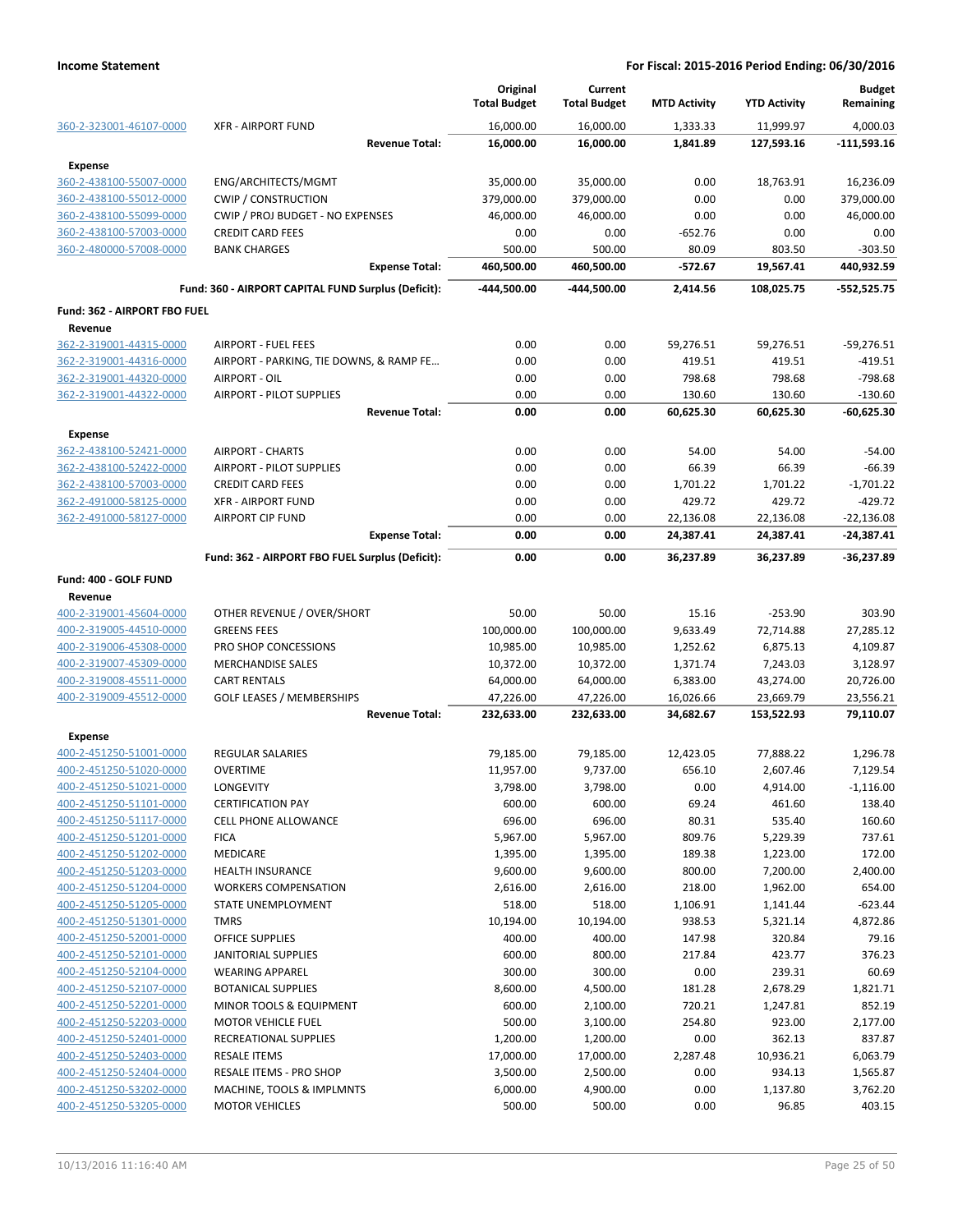|                                    |                                          | Original<br><b>Total Budget</b> | Current<br><b>Total Budget</b> | <b>MTD Activity</b> | <b>YTD Activity</b> | <b>Budget</b><br>Remaining |
|------------------------------------|------------------------------------------|---------------------------------|--------------------------------|---------------------|---------------------|----------------------------|
| 400-2-451250-53307-0000            | <b>IRRIGATION</b>                        | 1,500.00                        | 1,500.00                       | 0.00                | 393.24              | 1,106.76                   |
| 400-2-451250-53402-0000            | <b>BUILDING MAINTENANCE</b>              | 2,000.00                        | 1,500.00                       | 0.00                | 1,060.27            | 439.73                     |
| 400-2-451250-54001-0000            | <b>TELEPHONE CHARGES</b>                 | 1,250.00                        | 1,050.00                       | 0.17                | 296.68              | 753.32                     |
| 400-2-451250-54002-0000            | <b>UTILITY CHARGES</b>                   | 9,467.00                        | 10,567.00                      | 701.81              | 7,294.67            | 3,272.33                   |
| 400-2-451250-54105-0000            | <b>MARKETING</b>                         | 1,000.00                        | 1,000.00                       | 0.00                | 122.56              | 877.44                     |
| 400-2-451250-54201-0000            | MEMBERSHIPS & SUBSCRIPTIONS              | 765.00                          | 765.00                         | 375.00              | 755.00              | 10.00                      |
| 400-2-451250-54214-0000            | <b>TRAVEL &amp; TRAINING</b>             | 2,100.00                        | 2,100.00                       | 0.00                | 1,291.25            | 808.75                     |
| 400-2-451250-54226-0000            | <b>INSURANCE EXPENSE</b>                 | 300.00                          | 300.00                         | 0.00                | 158.81              | 141.19                     |
| 400-2-451250-54909-0000            | <b>GOLF CART LEASE EXPENSE</b>           | 29,000.00                       | 31,220.00                      | 4,384.38            | 23,843.30           | 7,376.70                   |
| 400-2-480000-57008-0000            | <b>BANK CHARGES</b>                      | 2,500.00                        | 4,000.00                       | 654.96              | 2,209.71            | 1,790.29                   |
|                                    | <b>Expense Total:</b>                    | 215,608.00                      | 215,608.00                     | 27,217.19           | 165,209.28          | 50,398.72                  |
|                                    | Fund: 400 - GOLF FUND Surplus (Deficit): | 17,025.00                       | 17,025.00                      | 7,465.48            | $-11,686.35$        | 28,711.35                  |
| <b>Fund: 500 - SANITATION FUND</b> |                                          |                                 |                                |                     |                     |                            |
| Revenue                            |                                          |                                 |                                |                     |                     |                            |
| 500-2-318001-44314-0000            | LATE CHARGES                             | 83,100.00                       | 83,100.00                      | 7,264.19            | 61,203.81           | 21,896.19                  |
| 500-2-319001-45401-0000            | <b>INTEREST REVENUES</b>                 | 5,000.00                        | 5,000.00                       | 577.31              | 3,204.61            | 1,795.39                   |
| 500-2-319020-44313-0000            | <b>FUEL SURCHARGE</b>                    | 146,400.00                      | 146,400.00                     | 11,749.50           | 108,302.30          | 38,097.70                  |
| 500-2-319020-45107-0000            | <b>COLLECTION CHARGES</b>                | 2,043,200.00                    | 2,043,200.00                   | 177,708.36          | 1,622,567.48        | 420,632.52                 |
| 500-2-319021-45108-0000            | <b>DISPOSAL CHARGES</b>                  | 1,167,200.00                    | 1,167,200.00                   | 110,023.51          | 951,605.96          | 215,594.04                 |
| 500-2-319022-45612-0000            | REG HH HAZ WASTE COL CTR                 | 15,636.00                       | 15,636.00                      | 0.00                | 15,340.00           | 296.00                     |
| 500-2-324001-46612-0000            | CA - SANITATION FD COL & FUEL            | 139,700.00                      | 139,700.00                     | 12,093.06           | 96,501.39           | 43,198.61                  |
| 500-2-324001-46614-0000            | CA - SANITATION FD-DISPOSAL              | 74,500.00                       | 74,500.00                      | 0.00                | 45,732.63           | 28,767.37                  |
|                                    | <b>Revenue Total:</b>                    | 3,674,736.00                    | 3,674,736.00                   | 319,415.93          | 2,904,458.18        | 770,277.82                 |
| <b>Expense</b>                     |                                          |                                 |                                |                     |                     |                            |
| 500-2-432300-54412-0000            | <b>COLLECTION CHARGES</b>                | 1,979,774.00                    | 1,979,774.00                   | 191,810.31          | 1,438,844.76        | 540,929.24                 |
| 500-2-432400-54403-0000            | <b>DISPOSAL CHARGES</b>                  | 859,500.00                      | 859,500.00                     | 89,520.32           | 654,576.53          | 204,923.47                 |
| 500-2-432500-51401-0000            | <b>CONTRA - SALARIES</b>                 | 8,000.00                        | 8,000.00                       | 0.00                | 0.00                | 8,000.00                   |
| 500-2-432500-52001-0000            | <b>OFFICE SUPPLIES</b>                   | 150.00                          | 150.00                         | 0.00                | 0.00                | 150.00                     |
| 500-2-432500-52002-0000            | POSTAGE / FREIGHT                        | 1,200.00                        | 1,200.00                       | 0.00                | 0.00                | 1,200.00                   |
| 500-2-432500-52112-0000            | <b>OTHER SUPPLIES</b>                    | 500.00                          | 500.00                         | 0.00                | 0.00                | 500.00                     |
| 500-2-432500-52201-0000            | MINOR TOOLS & EQUIPMENT                  | 500.00                          | 500.00                         | 377.92              | 407.87              | 92.13                      |
| 500-2-432500-52301-0000            | <b>SAFETY SUPPLIES</b>                   | 450.00                          | 450.00                         | 299.97              | 299.97              | 150.03                     |
| 500-2-432500-52303-0000            | <b>TRAINING SUPPLIES</b>                 | 200.00                          | 200.00                         | 0.00                | 0.00                | 200.00                     |
| 500-2-432500-52305-0000            | PUBLIC EDUCATION                         | 125.00                          | 125.00                         | 0.00                | 0.00                | 125.00                     |
| 500-2-432500-54002-0000            | <b>UTILITY CHARGES</b>                   | 2,208.00                        | 2,208.00                       | 166.45              | 1,482.23            | 725.77                     |
| 500-2-432500-54212-0000            | PRINTING                                 | 200.00                          | 200.00                         | 0.00                | 0.00                | 200.00                     |
| 500-2-432500-54214-0000            | <b>TRAVEL &amp; TRAINING</b>             | 100.00                          | 100.00                         | 0.00                | 0.00                | 100.00                     |
| 500-2-432500-54403-0000            | <b>DISPOSAL CHARGES</b>                  | 16,000.00                       | 16,000.00                      | 0.00                | 2,920.50            | 13,079.50                  |
| 500-2-442200-51001-0000            | <b>REGULAR SALARIES</b>                  | 101,240.00                      | 101,240.00                     | 10,495.46           | 72,379.08           | 28,860.92                  |
| 500-2-442200-51020-0000            | <b>OVERTIME</b>                          | 6,255.00                        | 6,255.00                       | 368.55              | 953.00              | 5,302.00                   |
| 500-2-442200-51021-0000            | <b>LONGEVITY</b>                         | 198.00                          | 198.00                         | 0.00                | 558.00              | $-360.00$                  |
| 500-2-442200-51201-0000            | <b>FICA</b>                              | 6,677.00                        | 6,677.00                       | 659.47              | 4,457.82            | 2,219.18                   |
| 500-2-442200-51202-0000            | <b>MEDICARE</b>                          | 1,562.00                        | 1,562.00                       | 154.23              | 1,042.54            | 519.46                     |
| 500-2-442200-51203-0000            | HEALTH INSURANCE                         | 9,600.00                        | 9,600.00                       | 800.00              | 7,200.00            | 2,400.00                   |
| 500-2-442200-51204-0000            | <b>WORKERS COMPENSATION</b>              | 2,612.00                        | 2,612.00                       | 217.66              | 1,958.94            | 653.06                     |
| 500-2-442200-51205-0000            | STATE UNEMPLOYMENT                       | 1,351.00                        | 1,351.00                       | 1,445.17            | 1,495.29            | $-144.29$                  |
| 500-2-442200-51301-0000            | <b>TMRS</b>                              | 10,624.00                       | 10,624.00                      | 742.44              | 3,977.32            | 6,646.68                   |
| 500-2-442200-51401-0000            | <b>CONTRA - SALARIES</b>                 | 0.00                            | 0.00                           | 0.00                | $-1,412.28$         | 1,412.28                   |
| 500-2-442200-52203-0000            | MOTOR VEHICLE FUEL                       | 7,700.00                        | 5,700.00                       | 309.57              | 1,668.84            | 4,031.16                   |
| 500-2-442200-53202-0000            | MACHINE, TOOLS & IMPLMNTS                | 5,400.00                        | 6,200.00                       | 0.00                | 1,696.18            | 4,503.82                   |
| 500-2-442200-53205-0000            | <b>MOTOR VEHICLES</b>                    | 1,500.00                        | 2,700.00                       | 0.00                | 2,187.69            | 512.31                     |
| 500-2-442200-55201-0000            | <b>EQUIPMENT PURCHASES</b>               | 300.00                          | 300.00                         | 0.00                | 0.00                | 300.00                     |
| 500-2-480000-54413-0000            | <b>BULK WASTE PICK-UP</b>                | 10,000.00                       | 10,000.00                      | 0.00                | 0.00                | 10,000.00                  |
| 500-2-480000-57007-0000            | <b>COMMUNITY SERVICES</b>                | 30,650.00                       | 30,650.00                      | 4,225.00            | 8,075.00            | 22,575.00                  |
| 500-2-480000-57008-0000            | <b>BANK CHARGES</b>                      | 5,812.00                        | 5,812.00                       | 141.74              | 4,872.37            | 939.63                     |
| 500-2-491000-58001-0000            | <b>XFR - GENERAL FUND</b>                | 214,200.00                      | 214,200.00                     | 8,062.04            | 140,555.33          | 73,644.67                  |
| 500-2-495000-58501-0000            | CA - GENERAL FUND                        | 26,271.00                       | 26,271.00                      | 2,189.25            | 19,703.25           | 6,567.75                   |
| 500-2-495000-58701-0000            | CA - CENTRAL SERVICE FUND                | 3,469.00                        | 3,469.00                       | 289.08              | 2,601.72            | 867.28                     |
|                                    |                                          |                                 |                                |                     |                     |                            |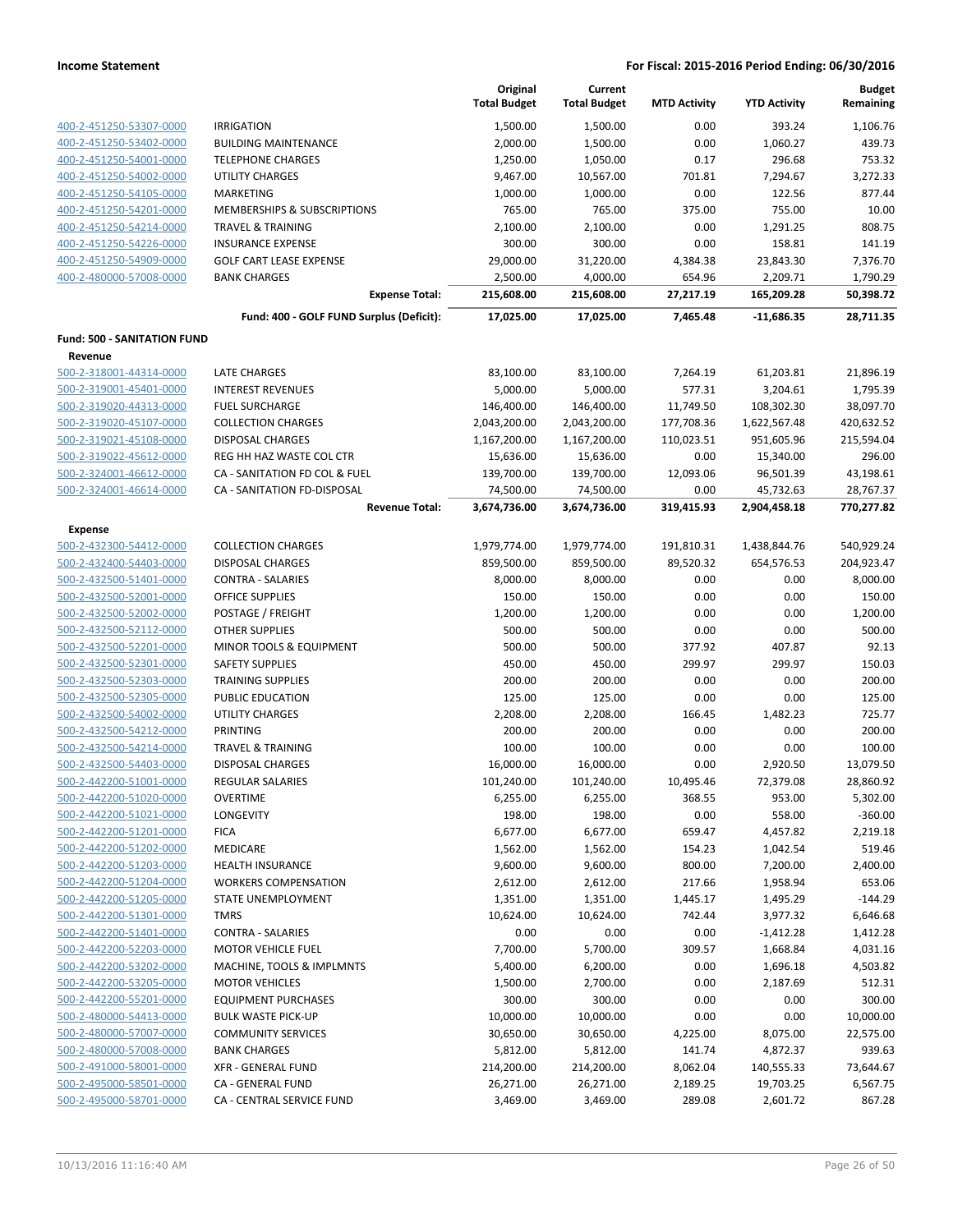|                                  |                                                | Original<br><b>Total Budget</b> | Current<br><b>Total Budget</b> | <b>MTD Activity</b> | <b>YTD Activity</b> | <b>Budget</b><br>Remaining |
|----------------------------------|------------------------------------------------|---------------------------------|--------------------------------|---------------------|---------------------|----------------------------|
| 500-2-495000-58710-0000          | <b>CA - INSURANCE FUND</b>                     | 2,446.00                        | 2,446.00                       | 203.83              | 1,834.47            | 611.53                     |
| 500-2-495000-58720-0000          | CA - MIS FUN                                   | 9,594.00                        | 9,594.00                       | 799.50              | 7,195.50            | 2,398.50                   |
| 500-2-495000-58900-0000          | <b>CA - ELECTRIC FUND</b>                      | 96,259.00                       | 96,259.00                      | 8,021.58            | 72,194.22           | 24,064.78                  |
|                                  | <b>Expense Total:</b>                          | 3,422,627.00                    | 3,422,627.00                   | 321,299.54          | 2,453,726.14        | 968,900.86                 |
|                                  | Fund: 500 - SANITATION FUND Surplus (Deficit): | 252,109.00                      | 252,109.00                     | $-1,883.61$         | 450,732.04          | -198,623.04                |
| Fund: 601 - CENTRAL SERVICE FUND |                                                |                                 |                                |                     |                     |                            |
| Revenue                          |                                                |                                 |                                |                     |                     |                            |
| 601-2-324001-46501-0000          | CA - GENERAL FUND                              | 491,832.00                      | 491,832.00                     | 40,986.00           | 368,874.00          | 122,958.00                 |
| 601-2-324001-46506-0000          | <b>CA - RECREATION FUND</b>                    | 397.00                          | 397.00                         | 33.08               | 297.72              | 99.28                      |
| 601-2-324001-46509-0000          | CA - VENUE MGMT FUND                           | 71,105.00                       | 71,105.00                      | 5,925.42            | 53,328.78           | 17,776.22                  |
| 601-2-324001-46611-0000          | CA - UTILITY FUND                              | 178,803.00                      | 178,803.00                     | 14,900.25           | 134,102.25          | 44,700.75                  |
| 601-2-324001-46614-0000          | CA - SANITATION FUND COLLECTION                | 3,469.00                        | 3,469.00                       | 289.08              | 2,601.72            | 867.28                     |
| 601-2-324009-46901-0000          | <b>CA - ELECTRIC UTILITY</b>                   | 78,349.00                       | 78,349.00                      | 6,529.08            | 58,761.72           | 19,587.28                  |
| 601-2-324009-46906-0000          | CA - CABLE UTILITY                             | 17,921.00                       | 17,921.00                      | 1,493.42            | 13,440.78           | 4,480.22                   |
|                                  | <b>Revenue Total:</b>                          | 841,876.00                      | 841,876.00                     | 70,156.33           | 631,406.97          | 210,469.03                 |
| <b>Expense</b>                   |                                                |                                 |                                |                     |                     |                            |
| 601-2-461100-51001-0000          | <b>REGULAR SALARIES</b>                        | 243,097.00                      | 243,097.00                     | 25,923.48           | 168,514.83          | 74,582.17                  |
| 601-2-461100-51020-0000          | <b>OVERTIME</b>                                | 7,999.00                        | 7,999.00                       | 2,222.69            | 10,281.77           | $-2,282.77$                |
| 601-2-461100-51021-0000          | <b>LONGEVITY</b>                               | 4,578.00                        | 4,578.00                       | 0.00                | 4,662.00            | $-84.00$                   |
| 601-2-461100-51101-0000          | <b>CERTIFICATION PAY</b>                       | 1,500.00                        | 1,500.00                       | 138.48              | 865.50              | 634.50                     |
| 601-2-461100-51117-0000          | <b>CELL PHONE ALLOWANCE</b>                    | 912.00                          | 912.00                         | 49.83               | 424.50              | 487.50                     |
| 601-2-461100-51201-0000          | <b>FICA</b>                                    | 16,001.00                       | 16,001.00                      | 1,704.57            | 11,057.99           | 4,943.01                   |
| 601-2-461100-51202-0000          | MEDICARE                                       | 3,742.00                        | 3,742.00                       | 398.65              | 2,586.16            | 1,155.84                   |
| 601-2-461100-51203-0000          | HEALTH INSURANCE                               | 67,200.00                       | 67,200.00                      | 5,600.00            | 50,400.00           | 16,800.00                  |
| 601-2-461100-51204-0000          | <b>WORKERS COMPENSATION</b>                    | 6,976.00                        | 6,976.00                       | 581.33              | 5,231.97            | 1,744.03                   |
| 601-2-461100-51205-0000          | STATE UNEMPLOYMENT                             | 1,858.00                        | 1,858.00                       | 1,400.73            | 1,476.63            | 381.37                     |
| 601-2-461100-51301-0000          | <b>TMRS</b>                                    | 27,338.00                       | 27,338.00                      | 2,632.40            | 17,206.04           | 10,131.96                  |
| 601-2-461100-51401-0000          | <b>CONTRA - SALARIES</b>                       | 0.00                            | 0.00                           | 0.00                | $-169.74$           | 169.74                     |
| 601-2-461100-52001-0000          | <b>OFFICE SUPPLIES</b>                         | 100.00                          | 100.00                         | 0.00                | 145.10              | $-45.10$                   |
| 601-2-461100-52002-0000          | POSTAGE / FREIGHT                              | 40.00                           | 40.00                          | 0.00                | 0.75                | 39.25                      |
| 601-2-461100-52101-0000          | <b>JANITORIAL SUPPLIES</b>                     | 18,203.00                       | 18,203.00                      | 2,548.72            | 15,197.76           | 3,005.24                   |
| 601-2-461100-52104-0000          | <b>WEARING APPAREL</b>                         | 3,282.00                        | 3,282.00                       | 355.34              | 2,383.77            | 898.23                     |
| 601-2-461100-52201-0000          | MINOR TOOLS & EQUIPMENT                        | 1,908.00                        | 1,908.00                       | 22.86               | 2,254.38            | $-346.38$                  |
| 601-2-461100-52203-0000          | MOTOR VEHICLE FUEL                             | 6,010.00                        | 6,010.00                       | 299.66              | 1,816.58            | 4,193.42                   |
| 601-2-461100-53201-0000          | FURNITURE & OFFICE EQUIPMENT                   | 850.00                          | 850.00                         | 0.00                | 179.27              | 670.73                     |
| 601-2-461100-53205-0000          | <b>MOTOR VEHICLES</b>                          | 2,024.40                        | 2,024.40                       | 746.90              | 1,712.81            | 311.59                     |
| 601-2-461100-53302-0000          | <b>WALKS &amp; PARKING LOTS</b>                | 3,415.00                        | 3,415.00                       | 360.00              | 745.86              | 2,669.14                   |
| 601-2-461100-53406-0000          | <b>CITY HALL</b>                               | 23,883.00                       | 23,883.00                      | 1,903.14            | 52,036.81           | $-28,153.81$               |
| 601-2-461100-53407-0000          | ANIMAL SHELTER                                 | 2,979.00                        | 2,979.00                       | 103.95              | 1,865.59            | 1,113.41                   |
| 601-2-461100-53408-0000          | <b>FLEET MAINTENANCE</b>                       | 1,300.00                        | 1,300.00                       | 942.47              | 4,130.22            | $-2,830.22$                |
| 601-2-461100-53501-0000          | POLICE & COURTS BLDG                           | 13,958.00                       | 13,958.00                      | 3,348.95            | 17,789.36           | $-3,831.36$                |
| 601-2-461100-53503-0000          | FIRE ADMINISTRATION                            | 1,910.00                        | 1,910.00                       | 155.95              | 581.82              | 1,328.18                   |
| 601-2-461100-53504-0000          | <b>FIRE STATION 1</b>                          | 2,418.00                        | 2,418.00                       | 103.95              | 2,315.92            | 102.08                     |
| 601-2-461100-53505-0000          | <b>FIRE STATION 2</b>                          | 2,418.00                        | 2,418.00                       | 249.95              | 3,159.23            | $-741.23$                  |
| 601-2-461100-53506-0000          | FIRE STATION 3                                 | 3,500.00                        | 3,500.00                       | 216.95              | 2,065.71            | 1,434.29                   |
| 601-2-461100-53507-0000          | <b>FIRE STATION 4</b>                          | 2,488.00                        | 2,488.00                       | 125.95              | 1,587.22            | 900.78                     |
| 601-2-461100-53508-0000          | <b>AUSTIN SCHOOL BLDG</b>                      | 250.00                          | 250.00                         | 0.00                | 0.00                | 250.00                     |
| 601-2-461100-53601-0000          | ANNEX                                          | 2,972.00                        | 2,972.00                       | 216.95              | 2,685.10            | 286.90                     |
| 601-2-461100-53602-0000          | <b>SERVICE CENTER</b>                          | 5,600.00                        | 5,600.00                       | 537.61              | 4,367.10            | 1,232.90                   |
| 601-2-461100-53603-0000          | WATER TREATMENT BLDG                           | 290.00                          | 290.00                         | 1,250.62            | 1,826.03            | $-1,536.03$                |
| 601-2-461100-53604-0000          | WASTEWATER TRTMNT BLDG                         | 0.00                            | 0.00                           | 0.00                | 623.44              | $-623.44$                  |
| 601-2-461100-53701-0000          | LIBRARY                                        | 13,714.00                       | 13,714.00                      | 1,078.02            | 7,489.87            | 6,224.13                   |
| 601-2-461100-53703-0000          | REECY DAVIS REC CENTER                         | 9,244.00                        | 9,244.00                       | 2,161.42            | 5,421.27            | 3,822.73                   |
| 601-2-461100-53704-0000          | <b>CIVIC CENTER</b>                            | 0.00                            | 0.00                           | 55.00               | 55.00               | $-55.00$                   |
| 601-2-461100-53705-0000          | <b>GOLF COURSE</b>                             | 898.00                          | 898.00                         | 83.00               | 394.65              | 503.35                     |
| 601-2-461100-53706-0000          | SPORTSPARK                                     | 1,440.00                        | 1,440.00                       | 125.07              | 1,127.51            | 312.49                     |
| 601-2-461100-54001-0000          | <b>TELEPHONE CHARGES</b>                       | 4,200.00                        | 4,200.00                       | 318.73              | 2,606.61            | 1,593.39                   |
| 601-2-461100-54002-0000          | <b>UTILITY CHARGES</b>                         | 99,996.00                       | 99,996.00                      | 7,183.12            | 69,314.11           | 30,681.89                  |
|                                  |                                                |                                 |                                |                     |                     |                            |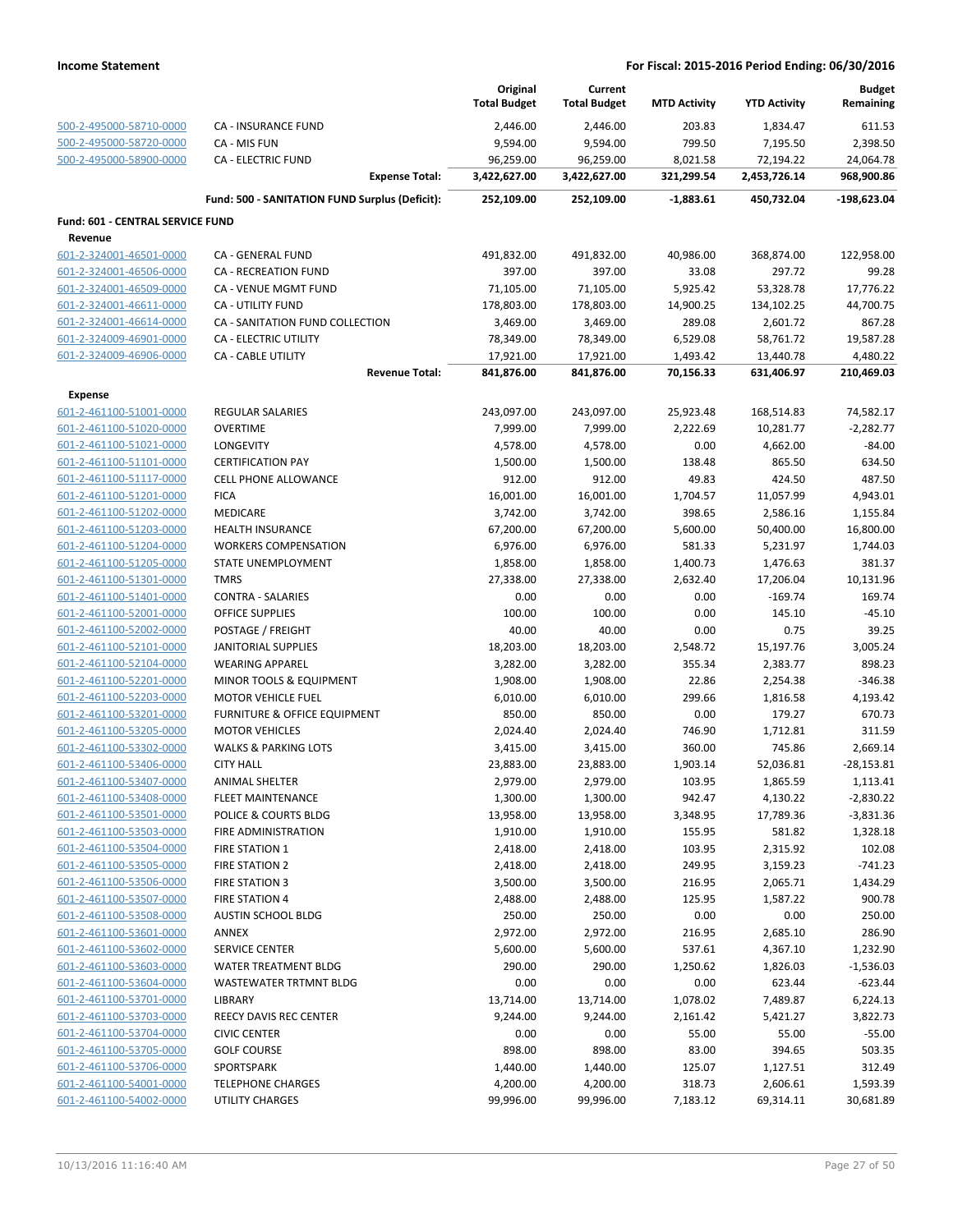|                            |                                                     | Original<br><b>Total Budget</b> | Current<br><b>Total Budget</b> | <b>MTD Activity</b> | <b>YTD Activity</b> | <b>Budget</b><br>Remaining |
|----------------------------|-----------------------------------------------------|---------------------------------|--------------------------------|---------------------|---------------------|----------------------------|
| 601-2-461100-54112-0000    | <b>ALARM MONITOR SERVICE</b>                        | 300.00                          | 300.00                         | 0.00                | 250.00              | 50.00                      |
| 601-2-461100-54214-0000    | TRAVEL & TRAINING                                   | 3,000.00                        | 3,000.00                       | 0.00                | 0.00                | 3,000.00                   |
| 601-2-461200-51001-0000    | REGULAR SALARIES                                    | 155,900.00                      | 155,900.00                     | 14,818.01           | 98,641.50           | 57,258.50                  |
| 601-2-461200-51020-0000    | <b>OVERTIME</b>                                     | 3,045.00                        | 3,045.00                       | 1,419.45            | 3,039.31            | 5.69                       |
| 601-2-461200-51021-0000    | <b>LONGEVITY</b>                                    | 2,220.00                        | 2,220.00                       | 0.00                | 1,569.00            | 651.00                     |
| 601-2-461200-51101-0000    | <b>CERTIFICATION PAY</b>                            | 3,000.00                        | 3,000.00                       | 276.96              | 1,788.70            | 1,211.30                   |
| 601-2-461200-51117-0000    | <b>CELL PHONE ALLOWANCE</b>                         | 1,440.00                        | 1,440.00                       | 110.76              | 646.10              | 793.90                     |
| 601-2-461200-51201-0000    | <b>FICA</b>                                         | 10,268.00                       | 10,268.00                      | 965.13              | 5,984.40            | 4,283.60                   |
| 601-2-461200-51202-0000    | <b>MEDICARE</b>                                     | 2,401.00                        | 2,401.00                       | 225.72              | 1,399.59            | 1,001.41                   |
| 601-2-461200-51203-0000    | <b>HEALTH INSURANCE</b>                             | 43,200.00                       | 43,200.00                      | 3,600.00            | 32,400.00           | 10,800.00                  |
| 601-2-461200-51204-0000    | <b>WORKERS COMPENSATION</b>                         | 5,150.00                        | 5,150.00                       | 429.17              | 3,862.53            | 1,287.47                   |
| 601-2-461200-51205-0000    | STATE UNEMPLOYMENT                                  | 777.00                          | 777.00                         | 503.30              | 539.30              | 237.70                     |
| 601-2-461200-51301-0000    | <b>TMRS</b>                                         | 17,542.00                       | 17,542.00                      | 1,748.95            | 11,221.83           | 6,320.17                   |
| 601-2-461200-51401-0000    | <b>CONTRA - SALARIES</b>                            | 0.00                            | 0.00                           | 0.00                | $-20.83$            | 20.83                      |
| 601-2-461200-52001-0000    | <b>OFFICE SUPPLIES</b>                              | 65.00                           | 65.00                          | 0.00                | 71.00               | $-6.00$                    |
| 601-2-461200-52002-0000    | POSTAGE / FREIGHT                                   | 96.00                           | 96.00                          | 0.00                | 0.00                | 96.00                      |
| 601-2-461200-52104-0000    | <b>WEARING APPAREL</b>                              | 2,900.00                        | 2,900.00                       | 334.95              | 2,673.63            | 226.37                     |
| 601-2-461200-52106-0000    | <b>CHEMICAL SUPPLIES</b>                            | 2,076.00                        | 2,076.00                       | 0.00                | 0.00                | 2,076.00                   |
| 601-2-461200-52201-0000    | <b>MINOR TOOLS &amp; EQUIPMENT</b>                  | 1,950.00                        | 1,950.00                       | 450.74              | 1,466.81            | 483.19                     |
| 601-2-461200-52202-0000    | <b>MECHANICAL SUPPLIES</b>                          | 5,616.00                        | 5,616.00                       | 1,147.37            | 9,442.65            | $-3,826.65$                |
| 601-2-461200-52203-0000    | <b>MOTOR VEHICLE FUEL</b>                           | 5,935.00                        | 5,935.00                       | 387.91              | 2,546.50            | 3,388.50                   |
| 601-2-461200-53202-0000    | MACHINE, TOOLS & IMPLMNTS                           | 1,650.00                        | 1,650.00                       | 0.00                | 0.00                | 1,650.00                   |
| 601-2-461200-53205-0000    | <b>MOTOR VEHICLES</b>                               | 1,628.00                        | 1,628.00                       | 45.19               | 579.91              | 1,048.09                   |
| 601-2-461200-53402-0000    | <b>BUILDING MAINTENANCE</b>                         | 648.00                          | 648.00                         | 79.00               | 104.34              | 543.66                     |
| 601-2-461200-54001-0000    | <b>TELEPHONE CHARGES</b>                            | 1,680.00                        | 1,680.00                       | 32.78               | 764.02              | 915.98                     |
| 601-2-461200-54002-0000    | <b>UTILITY CHARGES</b>                              | 9,264.00                        | 9,264.00                       | 596.93              | 7,532.42            | 1,731.58                   |
| 601-2-461200-54201-0000    | MEMBERSHIPS & SUBSCRIPTIONS                         | 1,500.00                        | 1,500.00                       | 0.00                | 0.00                | 1,500.00                   |
| 601-2-461200-54214-0000    | <b>TRAVEL &amp; TRAINING</b>                        | 1,500.00                        | 1,500.00                       | 0.00                | 0.00                | 1,500.00                   |
| 601-2-480000-55099-0000    | CWIP / PROJ BUDGET - NO EXPENSES                    | 77,316.00                       | 77,316.00                      | 0.00                | 0.00                | 77,316.00                  |
| 601-2-480000-57005-0000    | <b>ACCRD VAC/SICK PAY EXP</b>                       | 0.00                            | 0.00                           | 0.00                | 839.51              | $-839.51$                  |
|                            | <b>Expense Total:</b>                               | 972,558.40                      | 972,558.40                     | 92,318.76           | 665,758.72          | 306,799.68                 |
|                            | Fund: 601 - CENTRAL SERVICE FUND Surplus (Deficit): | -130,682.40                     | $-130,682.40$                  | $-22,162.43$        | $-34,351.75$        | -96,330.65                 |
| Fund: 602 - INSURANCE FUND |                                                     |                                 |                                |                     |                     |                            |
| Revenue                    |                                                     |                                 |                                |                     |                     |                            |
| 602-2-319001-43211-0000    | PRIOR YEAR INS REIMB                                | 0.00                            | 0.00                           | 0.00                | 4,539.00            | $-4,539.00$                |
| 602-2-319001-45401-0000    | <b>INTEREST REVENUES</b>                            | 7,000.00                        | 7,000.00                       | 310.19              | 1,358.07            | 5,641.93                   |
| 602-2-322001-43201-0000    | <b>EMPLOYEE PORTION</b>                             | 390,000.00                      | 390,000.00                     | 30,978.22           | 272,784.39          | 117,215.61                 |
| 602-2-322001-43202-0000    | <b>CITY PORTION-HEALTH</b>                          | 2,472,000.00                    | 2,472,000.00                   | 208,400.00          | 1,875,600.00        | 596,400.00                 |
| 602-2-322001-43203-0000    | <b>CITY PORTION-WORK COMP</b>                       | 275,000.00                      | 275,000.00                     | 22,286.10           | 200,574.37          | 74,425.63                  |
| 602-2-322001-43204-0000    | <b>CITY PORTION-TWC FUTA</b>                        | 300.00                          | 300.00                         | 43.26               | 389.34              | $-89.34$                   |
| 602-2-322001-43205-0000    | <b>GEUS EMPLOYEE PORTION</b>                        | 198,000.00                      | 198,000.00                     | 17,068.00           | 147,352.00          | 50,648.00                  |
| 602-2-322001-43206-0000    | <b>GEUS PORTION-HEALTH</b>                          | 1,180,800.00                    | 1,180,800.00                   | 98,400.00           | 885,600.00          | 295,200.00                 |
| 602-2-322001-43207-0000    | <b>GEUS PORTION-WORK COMP</b>                       | 56,000.00                       | 56,000.00                      | 4,807.60            | 43,268.40           | 12,731.60                  |
| 602-2-322001-48610-0000    | OTHER REV / CITY EMPL-DEPENDENT CARE                | 0.00                            | 0.00                           | 484.00              | 5,086.00            | $-5,086.00$                |
| 602-2-324001-46501-0000    | CA - GENERAL FUND                                   | 175,903.00                      | 175,903.00                     | 14,658.59           | 131,927.31          | 43,975.69                  |
| 602-2-324001-46506-0000    | CA - RECREATION FUND                                | 294.00                          | 294.00                         | 24.50               | 220.50              | 73.50                      |
| 602-2-324001-46509-0000    | CA - VENUE MGMT FUND                                | 985.00                          | 985.00                         | 82.08               | 738.72              | 246.28                     |
| 602-2-324001-46611-0000    | <b>CA - UTILITY FUND</b>                            | 87,154.00                       | 87,154.00                      | 7,262.83            | 65,365.47           | 21,788.53                  |
| 602-2-324001-46614-0000    | CA - SANITATION FUND COLLECTION                     | 2,446.00                        | 2,446.00                       | 203.83              | 1,834.47            | 611.53                     |
| 602-2-324009-46612-0000    | CA - ELECTRIC UTILITY                               | 24,537.00                       | 24,537.00                      | 2,044.75            | 18,402.75           | 6,134.25                   |
| 602-2-324009-46613-0000    | CA - CABLE UTILITY                                  | 5,873.00                        | 5,873.00                       | 489.42              | 4,404.78            | 1,468.22                   |
|                            | <b>Revenue Total:</b>                               | 4,876,292.00                    | 4,876,292.00                   | 407,543.37          | 3,659,445.57        | 1,216,846.43               |
| <b>Expense</b>             |                                                     |                                 |                                |                     |                     |                            |
| 602-2-462100-54101-0000    | PROFESSIONAL SERVICES                               | 15,000.00                       | 15,000.00                      | 833.00              | 18,395.61           | $-3,395.61$                |
| 602-2-462100-54801-0000    | <b>WELLNESS PROGRAM</b>                             | 10,000.00                       | 10,000.00                      | 0.00                | 5,353.80            | 4,646.20                   |
| 602-2-462100-54802-0000    | MEDICAL CLAIMS                                      | 1,000.00                        | 1,000.00                       | 0.00                | 353.00              | 647.00                     |
| 602-2-462100-54809-0000    | HEALTH AND DENTAL / PREMIUMS                        | 4,900,000.00                    | 4,900,000.00                   | 803,407.31          | 3,882,013.25        | 1,017,986.75               |
| 602-2-462100-54810-0000    | RETIREE INSURANCE PREMIUM                           | 75,000.00                       | 75,000.00                      | 7,721.38            | 63,797.84           | 11,202.16                  |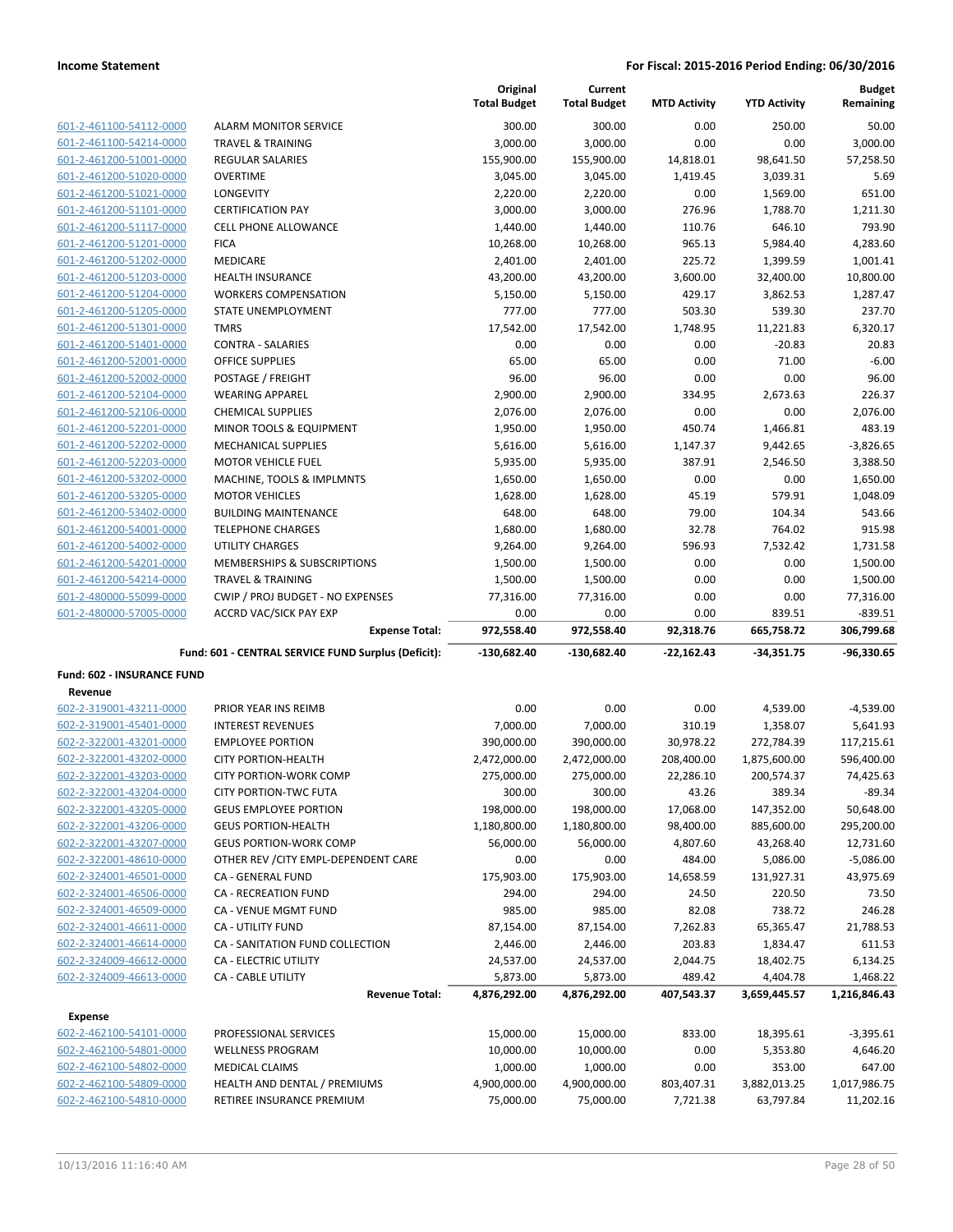|                                                    |                                               | Original<br><b>Total Budget</b> | Current<br><b>Total Budget</b> | <b>MTD Activity</b>   | <b>YTD Activity</b>     | <b>Budget</b><br>Remaining |
|----------------------------------------------------|-----------------------------------------------|---------------------------------|--------------------------------|-----------------------|-------------------------|----------------------------|
| 602-2-462100-54812-0000                            | LONG TERM DISABILITY                          | 50,000.00                       | 50,000.00                      | 8,047.79              | 39,792.34               | 10,207.66                  |
| 602-2-462100-54813-0000                            | LIFE / AD & D INSURANCE                       | 25,000.00                       | 25,000.00                      | 1,958.67              | 12,709.05               | 12,290.95                  |
| 602-2-462100-54820-0000                            | AIR EVAC PREMIUMS                             | 17,000.00                       | 17,000.00                      | 0.00                  | 19,301.00               | $-2,301.00$                |
| 602-2-462100-54821-0000                            | <b>WORKERS' COMPENSATION</b>                  | 368,000.00                      | 368,000.00                     | 0.00                  | 360,115.15              | 7,884.85                   |
| 602-2-462100-54822-0000                            | STATE UNEMPLOYMENT INS.                       | 0.00                            | 0.00                           | 0.07                  | 0.10                    | $-0.10$                    |
| 602-2-462100-54823-0000                            | HEALTH CARE-125 FLEX PLAN                     | 12,000.00                       | 12,000.00                      | 1,718.64              | 7,053.28                | 4,946.72                   |
| 602-2-480000-54101-0000                            | PROFESSIONAL SERVICES                         | 73,000.00                       | 73,000.00                      | 1,321.11              | 60,872.46               | 12,127.54                  |
| 602-2-480000-54226-0000                            | <b>INSURANCE EXPENSE</b>                      | 291,500.00                      | 291,500.00                     | 570.33                | 206,162.68              | 85,337.32                  |
| 602-2-480000-57008-0000                            | <b>BANK CHARGES</b>                           | 1,456.00                        | 1,456.00                       | 76.96                 | 975.02                  | 480.98                     |
|                                                    | <b>Expense Total:</b>                         | 5,838,956.00                    | 5,838,956.00                   | 825,655.26            | 4,676,894.58            | 1,162,061.42               |
|                                                    | Fund: 602 - INSURANCE FUND Surplus (Deficit): | -962,664.00                     | $-962,664.00$                  | -418,111.89           | $-1,017,449.01$         | 54,785.01                  |
| Fund: 604 - MIS FUND                               |                                               |                                 |                                |                       |                         |                            |
| Revenue                                            |                                               |                                 |                                |                       |                         |                            |
| 604-2-324001-46501-0000                            | CA - GENERAL FUND                             | 527,851.00                      | 527,851.00                     | 43,987.57             | 395,888.13              | 131,962.87                 |
| 604-2-324001-46506-0000                            | CA - RECREATION FUND                          | 3,095.00                        | 3,095.00                       | 257.92                | 2,321.28                | 773.72                     |
| 604-2-324001-46509-0000                            | CA - VENUE MGMT FUND                          | 7,239.00                        | 7,239.00                       | 603.25                | 5,429.25                | 1,809.75                   |
| 604-2-324001-46611-0000                            | CA - UTILITY FUND                             | 175,318.00                      | 175,318.00                     | 14,609.83             | 131,488.47              | 43,829.53                  |
| 604-2-324001-46614-0000                            | CA - SANITATION FUND COLLECTION               | 9,594.00                        | 9,594.00                       | 799.50                | 7,195.50                | 2,398.50                   |
| 604-2-324009-46901-0000<br>604-2-324009-46906-0000 | <b>ELECTRIC UTILITY</b>                       | 152,776.00<br>35,714.00         | 152,776.00<br>35,714.00        | 12,731.33             | 114,581.97              | 38,194.03<br>8,928.47      |
|                                                    | <b>CABLE UTILITY</b><br><b>Revenue Total:</b> | 911,587.00                      | 911,587.00                     | 2,976.17<br>75,965.57 | 26,785.53<br>683,690.13 | 227,896.87                 |
| <b>Expense</b>                                     |                                               |                                 |                                |                       |                         |                            |
| 604-2-441400-51001-0000                            | <b>REGULAR SALARIES</b>                       | 17,932.00                       | 17,932.00                      | 0.00                  | 0.00                    | 17,932.00                  |
| 604-2-441400-51201-0000                            | <b>FICA</b>                                   | 1,112.00                        | 1,112.00                       | 0.00                  | 0.00                    | 1,112.00                   |
| 604-2-441400-51202-0000                            | MEDICARE                                      | 260.00                          | 260.00                         | 0.00                  | 0.00                    | 260.00                     |
| 604-2-441400-51204-0000                            | <b>WORKERS COMPENSATION</b>                   | 46.00                           | 46.00                          | 3.83                  | 3.47                    | 42.53                      |
| 604-2-441400-51205-0000                            | STATE UNEMPLOYMENT                            | 86.00                           | 86.00                          | 0.00                  | 0.00                    | 86.00                      |
| 604-2-441400-51301-0000                            | <b>TMRS</b>                                   | 1,899.00                        | 1,899.00                       | 0.00                  | 0.00                    | 1,899.00                   |
| 604-2-441400-51401-0000                            | <b>CONTRA - SALARIES</b>                      | $-21,336.00$                    | $-21,336.00$                   | 0.00                  | 0.00                    | $-21,336.00$               |
| 604-2-441400-52001-0000                            | <b>OFFICE SUPPLIES</b>                        | 100.00                          | 100.00                         | 0.00                  | 0.00                    | 100.00                     |
| 604-2-441400-52002-0000                            | POSTAGE / FREIGHT                             | 30.00                           | 30.00                          | 0.00                  | 0.00                    | 30.00                      |
| 604-2-441400-54001-0000                            | <b>TELEPHONE CHARGES</b>                      | 435.00                          | 435.00                         | 0.09                  | 148.33                  | 286.67                     |
| 604-2-441400-54002-0000                            | UTILITY CHARGES                               | 1,150.00                        | 1,150.00                       | 9.19                  | 450.59                  | 699.41                     |
| 604-2-441400-54101-0000                            | PROFESSIONAL SERVICES                         | 20,000.00                       | 20,000.00                      | 0.00                  | 10,500.00               | 9,500.00                   |
| 604-2-441400-54214-0000                            | <b>TRAVEL &amp; TRAINING</b>                  | 700.00                          | 700.00                         | 42.83                 | 42.83                   | 657.17                     |
| 604-2-465100-51001-0000                            | <b>REGULAR SALARIES</b>                       | 197,314.00                      | 197,314.00                     | 22,979.72             | 152,746.62              | 44,567.38                  |
| 604-2-465100-51020-0000                            | <b>OVERTIME</b>                               | 23,265.00                       | 23,265.00                      | 834.40                | 2,392.06                | 20,872.94                  |
| 604-2-465100-51021-0000                            | LONGEVITY                                     | 2,976.00                        | 2,976.00                       | 0.00                  | 3,138.00                | $-162.00$                  |
| 604-2-465100-51116-0000                            | CAR ALLOWANCE                                 | 3,600.00                        | 3,600.00                       | 415.38                | 2,769.20                | 830.80                     |
| 604-2-465100-51117-0000                            | <b>CELL PHONE ALLOWANCE</b>                   | 2,880.00                        | 2,880.00                       | 332.28                | 2,215.20                | 664.80                     |
| 604-2-465100-51201-0000                            | <b>FICA</b>                                   | 14,262.00                       | 14,262.00                      | 1,487.07              | 9,805.04                | 4,456.96                   |
| 604-2-465100-51202-0000                            | MEDICARE                                      | 3,336.00                        | 3,336.00                       | 347.78                | 2,293.10                | 1,042.90                   |
| 604-2-465100-51203-0000                            | <b>HEALTH INSURANCE</b>                       | 28,800.00                       | 28,800.00                      | 2,400.00              | 21,600.00               | 7,200.00                   |
| 604-2-465100-51204-0000                            | <b>WORKERS COMPENSATION</b>                   | 596.00                          | 596.00                         | 49.67                 | 447.03                  | 148.97                     |
| 604-2-465100-51205-0000                            | STATE UNEMPLOYMENT                            | 258.00                          | 258.00                         | 377.34                | 404.33                  | $-146.33$                  |
| 604-2-465100-51301-0000                            | <b>TMRS</b><br><b>OFFICE SUPPLIES</b>         | 24,366.00                       | 24,366.00                      | 2,583.89              | 17,347.24               | 7,018.76                   |
| 604-2-465100-52001-0000<br>604-2-465100-52002-0000 |                                               | 300.00                          | 300.00                         | 0.00                  | 0.00                    | 300.00                     |
| 604-2-465100-52004-0000                            | POSTAGE / FREIGHT<br><b>COMPUTER SUPPLIES</b> | 25.00<br>1,700.00               | 25.00<br>1,700.00              | 0.00<br>0.00          | 2.65<br>697.06          | 22.35<br>1,002.94          |
| 604-2-465100-52201-0000                            | MINOR TOOLS & EQUIPMENT                       | 500.00                          | 500.00                         | 0.00                  | 109.99                  | 390.01                     |
| 604-2-465100-52203-0000                            | <b>MOTOR VEHICLE FUEL</b>                     | 562.00                          | 562.00                         | 46.64                 | 309.07                  | 252.93                     |
| 604-2-465100-52303-0000                            | <b>TRAINING SUPPLIES</b>                      | 800.00                          | 800.00                         | 0.00                  | 0.00                    | 800.00                     |
| 604-2-465100-53205-0000                            | <b>MOTOR VEHICLES</b>                         | 500.00                          | 500.00                         | 0.00                  | 173.83                  | 326.17                     |
| 604-2-465100-53209-0000                            | HARDWARE/SOFTWARE                             | 262,476.00                      | 262,476.00                     | 7,109.39              | 212,317.14              | 50,158.86                  |
| 604-2-465100-54001-0000                            | <b>TELEPHONE CHARGES</b>                      | 15,000.00                       | 15,000.00                      | 465.88                | 5,595.08                | 9,404.92                   |
| 604-2-465100-54101-0000                            | PROFESSIONAL SERVICES                         | 3,500.00                        | 3,500.00                       | 0.00                  | 0.00                    | 3,500.00                   |
| 604-2-465100-54103-0000                            | <b>CONSULTING</b>                             | 4,000.00                        | 4,000.00                       | 0.00                  | 0.00                    | 4,000.00                   |
| 604-2-465100-54201-0000                            | MEMBERSHIPS & SUBSCRIPTIONS                   | 500.00                          | 500.00                         | 0.00                  | 0.00                    | 500.00                     |
|                                                    |                                               |                                 |                                |                       |                         |                            |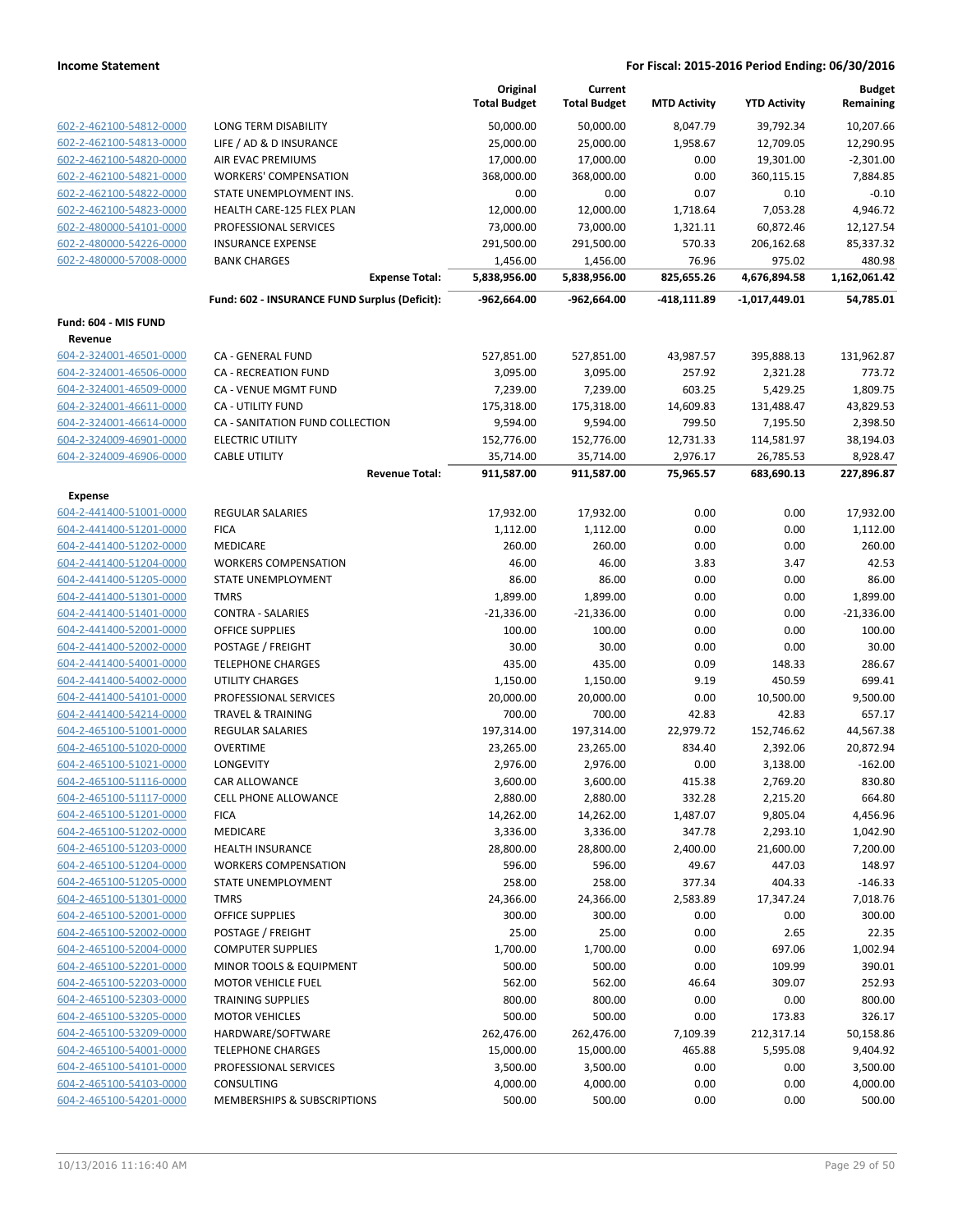|                                                    |                                                         | Original<br><b>Total Budget</b> | Current<br><b>Total Budget</b> | <b>MTD Activity</b> | <b>YTD Activity</b>  | <b>Budget</b><br>Remaining |
|----------------------------------------------------|---------------------------------------------------------|---------------------------------|--------------------------------|---------------------|----------------------|----------------------------|
| 604-2-465100-54214-0000                            | <b>TRAVEL &amp; TRAINING</b>                            | 5,000.00                        | 5.000.00                       | 722.70              | 1,913.13             | 3,086.87                   |
| 604-2-465100-54901-0000                            | <b>RENTALS / LEASES</b>                                 | 25,000.00                       | 25,000.00                      | 1,792.83            | 16,166.67            | 8,833.33                   |
| 604-2-465100-54908-0000                            | LEASE PURCHASE PAYMENTS                                 | 118,280.00                      | 118,280.00                     | 15,867.87           | 57,875.77            | 60,404.23                  |
| 604-2-465100-55205-0000                            | COMPUTER EQUIPMENT / SOFTWARE                           | 37,448.00                       | 37,448.00                      | 0.00                | 20,122.47            | 17,325.53                  |
| 604-2-465100-55207-0000                            | RADIO COMMUNICATION EQUIP                               | 30,000.00                       | 30,000.00                      | 0.00                | 0.00                 | 30,000.00                  |
| 604-2-491000-58037-0000                            | XFR - DEBT SERVICE FUND                                 | 80,878.00                       | 80,878.00                      | 6,739.83            | 60,658.47            | 20,219.53                  |
|                                                    | <b>Expense Total:</b>                                   | 910,536.00                      | 910,536.00                     | 64,608.61           | 602,244.37           | 308,291.63                 |
|                                                    | Fund: 604 - MIS FUND Surplus (Deficit):                 | 1,051.00                        | 1,051.00                       | 11,356.96           | 81,445.76            | -80,394.76                 |
| Fund: 660 - VEHICLE REPLACEMENT FUND<br>Revenue    |                                                         |                                 |                                |                     |                      |                            |
| 660-2-310003-45305-0000                            | <b>AUCTION PROCEEDS</b>                                 | 0.00                            | 0.00                           | 0.00                | 2,784.00             | $-2,784.00$                |
| 660-2-319001-43212-0000                            | INSURANCE REIMBURSEMENTS                                | 0.00                            | 0.00                           | 0.00                | 584,465.75           | -584,465.75                |
| 660-2-319001-45401-0000                            | <b>INTEREST REVENUES</b>                                | 450.00                          | 450.00                         | 33.24               | 702.75               | $-252.75$                  |
| 660-2-322001-47205-0000                            | EQUIPMENT LEASES / GENERAL FUND                         | 65,037.00                       | 65,037.00                      | 0.00                | 43,357.76            | 21,679.24                  |
| 660-2-323001-46001-0000                            | <b>XFR - GENERAL FUND</b>                               | 387,931.00                      | 387,931.00                     | 32,327.58           | 291,848.22           | 96,082.78                  |
| 660-2-323001-46023-0000                            | XFR - GENERAL CIP FUND                                  | 0.00                            | 97,155.00                      | 0.00                | 97,155.00            | 0.00                       |
|                                                    | <b>Revenue Total:</b>                                   | 453,418.00                      | 550,573.00                     | 32,360.82           | 1,020,313.48         | -469.740.48                |
| <b>Expense</b>                                     |                                                         |                                 |                                |                     |                      |                            |
| 660-2-421230-55202-0000                            | <b>VEHICLES</b>                                         | 137,931.00                      | 137,931.00                     | 365.56              | 43,409.71            | 94,521.29                  |
| 660-2-422200-54908-0000                            | <b>LEASE PURCHASE PAYMENTS</b>                          | 65,037.00                       | 65,037.00                      | 0.00                | 43,357.76            | 21,679.24                  |
| 660-2-422200-55202-0000                            | <b>VEHICLES</b>                                         | 0.00                            | 0.00                           | 0.00                | 583,694.00           | -583,694.00                |
| 660-2-431200-55202-0000<br>660-2-480000-57008-0000 | <b>VEHICLES</b>                                         | 100,000.00                      | 197,155.00                     | 0.00                | 197,155.00           | 0.00                       |
|                                                    | <b>BANK CHARGES</b><br><b>Expense Total:</b>            | 400.00<br>303,368.00            | 400.00<br>400,523.00           | 22.10<br>387.66     | 672.65<br>868,289.12 | $-272.65$<br>-467,766.12   |
|                                                    | Fund: 660 - VEHICLE REPLACEMENT FUND Surplus (Deficit): | 150,050.00                      | 150,050.00                     | 31,973.16           | 152,024.36           | $-1,974.36$                |
| Fund: 800 - SPENCE FUND                            |                                                         |                                 |                                |                     |                      |                            |
| Revenue                                            |                                                         |                                 |                                |                     |                      |                            |
| 800-3-319001-45401-0000                            | <b>INTEREST REVENUES</b>                                | 4,952.00                        | 4,952.00                       | $-4,933.23$         | 3,385.71             | 1,566.29                   |
|                                                    | <b>Revenue Total:</b>                                   | 4,952.00                        | 4,952.00                       | -4,933.23           | 3,385.71             | 1,566.29                   |
| Expense                                            |                                                         |                                 |                                |                     |                      |                            |
| 800-3-480000-57008-0000                            | <b>BANK CHARGES</b>                                     | 967.00                          | 967.00                         | 0.02                | 0.31                 | 966.69                     |
| 800-3-495000-58501-0000                            | CA - GENERAL FUND                                       | 600.00                          | 600.00                         | 50.00               | 450.00               | 150.00                     |
|                                                    | <b>Expense Total:</b>                                   | 1,567.00                        | 1,567.00                       | 50.02               | 450.31               | 1,116.69                   |
|                                                    | Fund: 800 - SPENCE FUND Surplus (Deficit):              | 3,385.00                        | 3,385.00                       | -4,983.25           | 2,935.40             | 449.60                     |
| Fund: 801 - JONES LIBRARY TRUST<br>Revenue         |                                                         |                                 |                                |                     |                      |                            |
| 801-3-319001-45401-0000                            | <b>INTEREST REVENUES</b>                                | 78.00                           | 78.00                          | 6.16                | 35.83                | 42.17                      |
|                                                    | <b>Revenue Total:</b>                                   | 78.00                           | 78.00                          | 6.16                | 35.83                | 42.17                      |
| <b>Expense</b><br>801-3-480000-57008-0000          | <b>BANK CHARGES</b>                                     | 9.05                            | 9.05                           | 1.54                | 17.13                | $-8.08$                    |
|                                                    | <b>Expense Total:</b>                                   | 9.05                            | 9.05                           | 1.54                | 17.13                | $-8.08$                    |
|                                                    | Fund: 801 - JONES LIBRARY TRUST Surplus (Deficit):      | 68.95                           | 68.95                          | 4.62                | 18.70                | 50.25                      |
| Fund: 809 - GREENVILLE IDC (L-3)                   |                                                         |                                 |                                |                     |                      |                            |
| Revenue<br>809-3-319001-45609-0000                 | INTERGOVERNMENTAL / IDC GREENVILLE                      | 0.00                            | 0.00                           | 125,090.10          | 2,501,081.97         | $-2,501,081.97$            |
|                                                    | <b>Revenue Total:</b>                                   | 0.00                            | 0.00                           | 125,090.10          | 2,501,081.97         | -2,501,081.97              |
| <b>Expense</b>                                     |                                                         |                                 |                                |                     |                      |                            |
| 809-3-438100-55320-0000                            | <b>CONSTRUCTION PROJECTS</b>                            | 0.00                            | 0.00                           | 125,090.10          | 2,501,081.97         | $-2,501,081.97$            |
|                                                    | <b>Expense Total:</b>                                   | 0.00                            | 0.00                           | 125,090.10          | 2,501,081.97         | -2,501,081.97              |
|                                                    | Fund: 809 - GREENVILLE IDC (L-3) Surplus (Deficit):     | 0.00                            | 0.00                           | 0.00                | 0.00                 | 0.00                       |
| Fund: 810 - SEIZURE FUNDS - STATE RULES            |                                                         |                                 |                                |                     |                      |                            |
| Revenue                                            |                                                         |                                 |                                |                     |                      |                            |
| 810-3-319001-45401-0000                            | <b>INTEREST REVENUES</b>                                | 806.00                          | 806.00                         | 128.37              | 747.29               | 58.71                      |
|                                                    | <b>Revenue Total:</b>                                   | 806.00                          | 806.00                         | 128.37              | 747.29               | 58.71                      |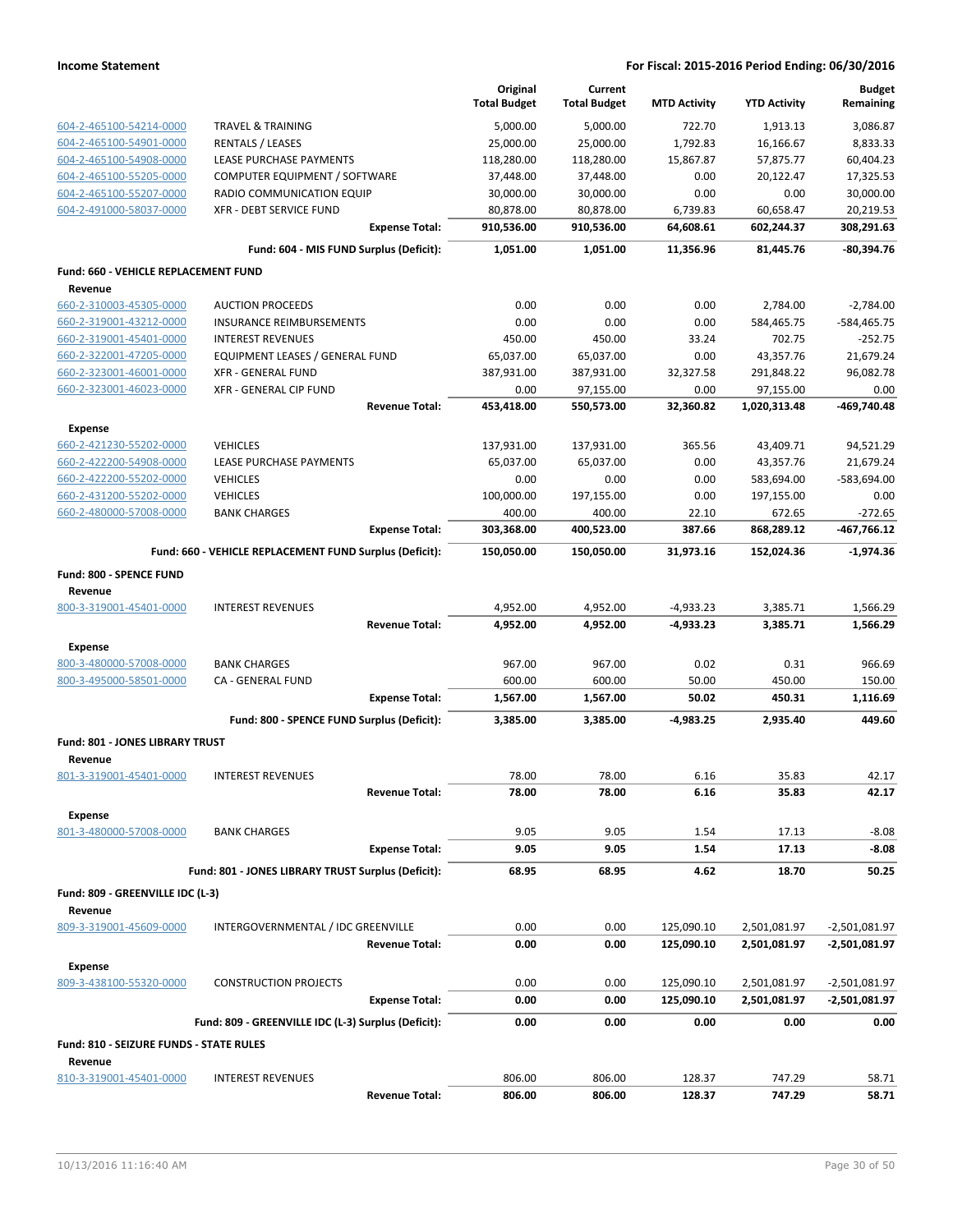|                                                    |                                                                            | Original                | Current                     |                         |                     | <b>Budget</b>              |
|----------------------------------------------------|----------------------------------------------------------------------------|-------------------------|-----------------------------|-------------------------|---------------------|----------------------------|
|                                                    |                                                                            | <b>Total Budget</b>     | <b>Total Budget</b>         | <b>MTD Activity</b>     | <b>YTD Activity</b> | Remaining                  |
| <b>Expense</b>                                     |                                                                            |                         |                             |                         |                     |                            |
| 810-3-421230-53205-0000                            | <b>MOTOR VEHICLES</b>                                                      | 0.00                    | 0.00                        | 0.00                    | 8.62                | $-8.62$                    |
| 810-3-480000-57008-0000                            | <b>BANK CHARGES</b>                                                        | 93.00                   | 93.00                       | 32.09                   | 356.63              | $-263.63$                  |
|                                                    | <b>Expense Total:</b>                                                      | 93.00                   | 93.00                       | 32.09                   | 365.25              | $-272.25$                  |
|                                                    | Fund: 810 - SEIZURE FUNDS - STATE RULES Surplus (Deficit):                 | 713.00                  | 713.00                      | 96.28                   | 382.04              | 330.96                     |
| Fund: 811 - SEIZURE FUNDS - FED RULES              |                                                                            |                         |                             |                         |                     |                            |
| Revenue                                            |                                                                            |                         |                             |                         |                     |                            |
| 811-3-319001-45401-0000                            | <b>INTEREST REVENUES</b>                                                   | 709.00                  | 709.00                      | 54.78                   | 321.37              | 387.63                     |
| 811-3-322001-46803-0000                            | FED SEIZURES-CONTRIBUTION                                                  | 0.00                    | 0.00                        | 6,684.35                | 29,059.16           | $-29,059.16$               |
|                                                    | <b>Revenue Total:</b>                                                      | 709.00                  | 709.00                      | 6,739.13                | 29,380.53           | -28,671.53                 |
| <b>Expense</b>                                     |                                                                            |                         |                             |                         |                     |                            |
| 811-3-421230-54214-0000                            | <b>TRAVEL &amp; TRAINING</b>                                               | 0.00                    | 0.00                        | 0.00                    | 1,543.16            | $-1,543.16$                |
| 811-3-421230-55201-0000                            | <b>EQUIPMENT PURCHASES</b>                                                 | 3,004.61                | 3,004.61                    | 0.00                    | 0.00                | 3,004.61                   |
| 811-3-480000-57008-0000                            | <b>BANK CHARGES</b>                                                        | 98.00                   | 98.00                       | 13.54                   | 143.69              | $-45.69$                   |
|                                                    | <b>Expense Total:</b>                                                      | 3,102.61                | 3,102.61                    | 13.54                   | 1,686.85            | 1,415.76                   |
|                                                    | Fund: 811 - SEIZURE FUNDS - FED RULES Surplus (Deficit):                   | $-2,393.61$             | $-2,393.61$                 | 6,725.59                | 27,693.68           | -30,087.29                 |
|                                                    | Fund: 820 - TIRZ FUND (Tax Increment Reinvestment Zone)                    |                         |                             |                         |                     |                            |
| Revenue                                            |                                                                            |                         |                             |                         |                     |                            |
| 820-3-311001-41101-0000                            | REAL PROPERTY TAXES - CITY                                                 | 247,935.00              | 247,935.00                  | 463.62                  | 243,394.59          | 4,540.41                   |
| 820-3-311001-41111-0000                            | <b>REAL PROPERTY TAXES - COUNTY</b>                                        | 118,166.00              | 118,166.00                  | 0.00                    | 110,260.18          | 7,905.82                   |
| 820-3-311002-41102-0000                            | <b>DELINQUENT TAXES</b>                                                    | 2,648.00                | 2,648.00                    | 7.96                    | 1,310.55            | 1,337.45                   |
| 820-3-319001-45401-0000                            | OTHER REVENUES / INTEREST REVENUES                                         | 3,302.00                | 3,302.00                    | 372.47                  | 1,892.11            | 1,409.89                   |
|                                                    | <b>Revenue Total:</b>                                                      | 372,051.00              | 372,051.00                  | 844.05                  | 356,857.43          | 15,193.57                  |
| <b>Expense</b>                                     |                                                                            |                         |                             |                         |                     |                            |
| 820-3-416100-54101-0000                            | PROFESSIONAL SERVICES                                                      | 6,000.00                | 6,000.00                    | 0.00                    | 1,887.45            | 4,112.55                   |
| 820-3-480000-57008-0000                            | <b>BANK CHARGES</b>                                                        | 225.00                  | 225.00                      | 90.16                   | 775.18              | $-550.18$                  |
|                                                    | <b>Expense Total:</b>                                                      | 6,225.00                | 6,225.00                    | 90.16                   | 2,662.63            | 3,562.37                   |
|                                                    | Fund: 820 - TIRZ FUND (Tax Increment Reinvestment Zone) Surplus (Deficit): | 365,826.00              | 365,826.00                  | 753.89                  | 354,194.80          | 11,631.20                  |
| Fund: 899 - POOLED CASH                            |                                                                            |                         |                             |                         |                     |                            |
| Revenue                                            |                                                                            |                         |                             |                         |                     |                            |
| 899-8-319001-45401-0000                            | <b>INTEREST REVENUES</b>                                                   | 0.00                    | 0.00                        | 0.01                    | $-0.05$             | 0.05                       |
|                                                    | <b>Revenue Total:</b>                                                      | 0.00                    | 0.00                        | 0.01                    | $-0.05$             | 0.05                       |
|                                                    | Fund: 899 - POOLED CASH Total:                                             | 0.00                    | 0.00                        | 0.01                    | -0.05               | 0.05                       |
|                                                    |                                                                            |                         |                             |                         |                     |                            |
| Fund: 910 - ELECTRIC OPERATING FUND                |                                                                            |                         |                             |                         |                     |                            |
| Revenue<br>910-9-000000-49001-4400                 | METERED SALES - RESIDENTIAL                                                | 11,995,218.00           |                             |                         | 7,320,028.40        |                            |
| 910-9-000000-49010-4421                            | METERED SALES - GS-NO DEMAND                                               | 781,428.00              | 11,995,218.00<br>781,428.00 | 784,278.34<br>61,737.65 | 557,789.55          | 4,675,189.60<br>223,638.45 |
| 910-9-000000-49020-4422                            | METERED SALES - GS-DEMAND                                                  | 17,834,108.00           | 17,834,108.00               | 1,490,866.69            | 12,591,813.92       | 5,242,294.08               |
| 910-9-000000-49030-4424                            | METERED SALES - GS-PRIMARY                                                 | 488,862.00              | 488,862.00                  | 29,761.62               | 307,187.93          | 181,674.07                 |
| 910-9-000000-49040-4440                            | <b>METERED SALES - STREET LIGHTS</b>                                       | 227,683.00              | 227,683.00                  | 19,346.19               | 170,995.11          | 56,687.89                  |
| 910-9-000000-49050-4400                            | <b>FUEL ADJUSTMENT</b>                                                     | 14,797,006.00           | 14,797,006.00               | 908,086.08              | 9,457,958.77        | 5,339,047.23               |
| 910-9-000000-49057-4490                            | POWER COST RECOVERY                                                        | 0.00                    | 0.00                        | 13.19                   | 56.04               | $-56.04$                   |
| 910-9-000000-49058-4400                            | <b>REGULATORY CHARGE</b>                                                   | 417,403.00              | 417,403.00                  | 22,241.50               | 183,875.49          | 233,527.51                 |
| 910-9-000000-49140-4490                            | <b>VAPOR LIGHT REVENUES</b>                                                | 157,500.00              | 157,500.00                  | 13,080.26               | 117,936.17          | 39,563.83                  |
| 910-9-000000-49201-4510                            | LATE CHARGES                                                               | 310,000.00              | 310,000.00                  | 14,733.13               | 194,473.56          | 115,526.44                 |
| 910-9-000000-49209-4511                            | SERVICE CHARGES - CLEARING                                                 | 0.00                    | 0.00                        | 0.01                    | 0.01                | $-0.01$                    |
| 910-9-000000-49210-4511                            | <b>ELECTRIC SERVICE CHARGES</b>                                            | 77,000.00               | 77,000.00                   | 6,679.93                | 51,487.78           | 25,512.22                  |
| 910-9-000000-49211-4511                            | VAPOR LIGHT SERVICE CHARGES                                                | 500.00                  | 500.00                      | 0.00                    | 336.78              | 163.22                     |
| 910-9-000000-49212-4511                            | <b>SAW POLES SERVICE CHARGES</b>                                           | 600.00                  | 600.00                      | 0.00                    | 500.00              | 100.00                     |
| 910-9-000000-49213-4511                            | AMPY SERVICE CHARGES                                                       | 25,000.00               | 25,000.00                   | 2,600.00                | 32,837.63           | $-7,837.63$                |
| 910-9-000000-49220-4512                            | <b>RE-READ CHARGES</b>                                                     | 10.00                   | 10.00                       | 0.00                    | 30.00               | $-20.00$                   |
| 910-9-000000-49230-4512                            | <b>METER TESTING CHARGES</b>                                               | 10.00                   | 10.00                       | 0.00                    | 0.00                | 10.00                      |
| 910-9-000000-49301-4490                            | METERED SALES - 5% XFER to GENERAL FUND                                    | 2,306,215.00            | 2,306,215.00                | 166,459.43              | 1,534,558.51        | 771,656.49                 |
| 910-9-000000-49307-4490<br>910-9-000000-49410-4564 | METERED SALES - 1% XFER to GBOD<br><b>CUSTOMER AID TO CONSTRUCTION</b>     | 461,243.00<br>10,000.00 | 461,243.00<br>10,000.00     | 33,293.95<br>0.00       | 306,931.48<br>0.00  | 154,311.52<br>10,000.00    |
| 910-9-000000-49420-4564                            | UNDERGROUND SERVICE                                                        | 7,500.00                | 7,500.00                    | 476.25                  | 7,756.07            | $-256.07$                  |
|                                                    |                                                                            |                         |                             |                         |                     |                            |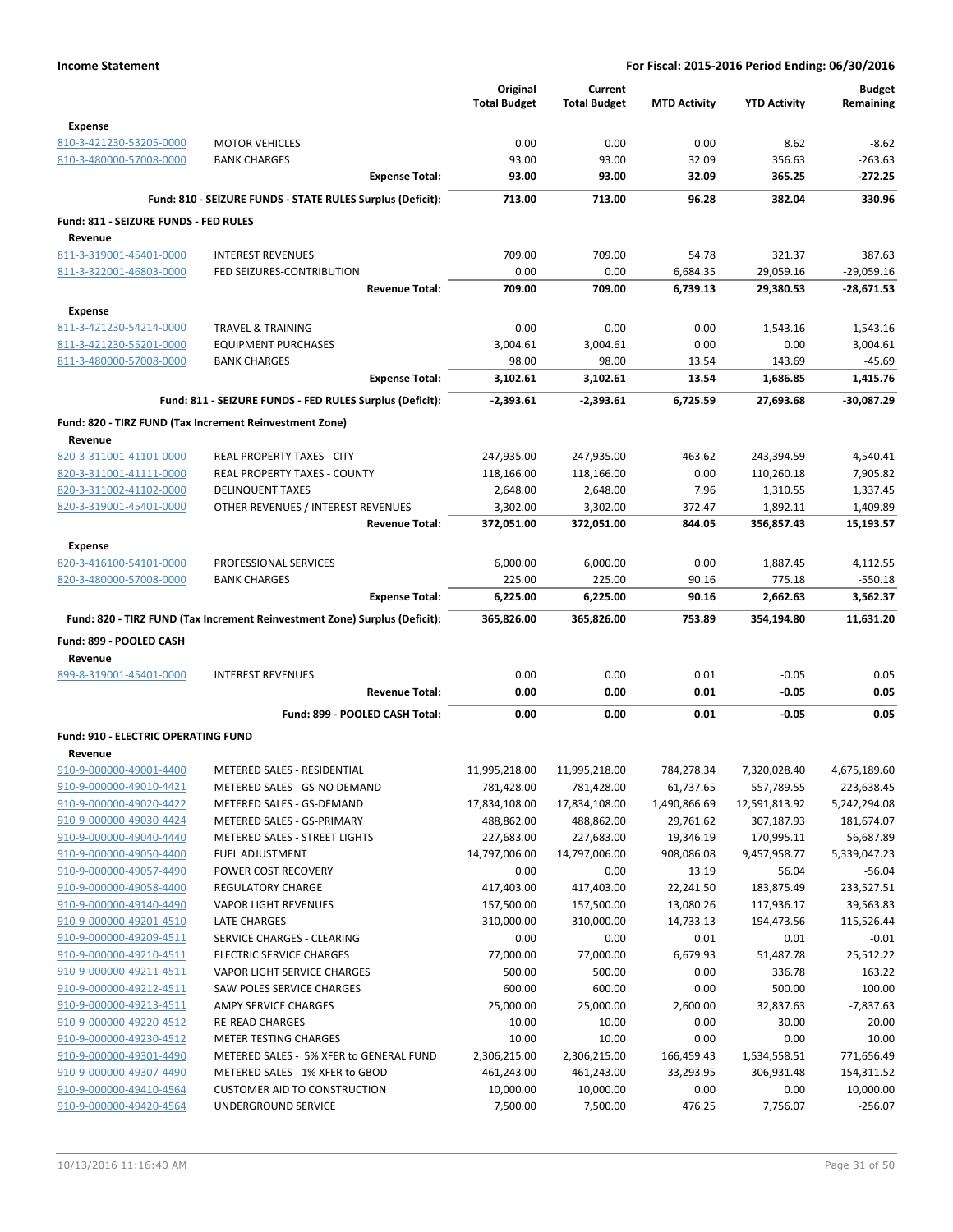|                         |                                            | Original<br><b>Total Budget</b> | Current<br><b>Total Budget</b> | <b>MTD Activity</b> | <b>YTD Activity</b> | <b>Budget</b><br>Remaining |
|-------------------------|--------------------------------------------|---------------------------------|--------------------------------|---------------------|---------------------|----------------------------|
| 910-9-000000-49430-4564 | RELOCATION OF SERVICE                      | 100.00                          | 100.00                         | 0.00                | 18,805.03           | $-18,705.03$               |
| 910-9-000000-49440-4564 | <b>OVERTIME SERVICES</b>                   | 100.00                          | 100.00                         | 0.00                | 0.00                | 100.00                     |
| 910-9-000000-49450-4564 | <b>ACCIDENTS</b>                           | 10,000.00                       | 10,000.00                      | 25.00               | $-1,806.32$         | 11,806.32                  |
| 910-9-000000-49460-4564 | <b>METER DAMAGE</b>                        | 200.00                          | 200.00                         | 0.00                | 0.00                | 200.00                     |
| 910-9-000000-49470-4564 | OTHER REIMBURSEMENTS                       | 1,000.00                        | 1,000.00                       | 0.00                | 5.26                | 994.74                     |
| 910-9-000000-49480-4564 | <b>METER BASES</b>                         | 2,000.00                        | 2,000.00                       | 1,354.48            | 5,195.34            | $-3,195.34$                |
| 910-9-000000-49490-4564 | <b>MATERIAL SALES</b>                      | 20,000.00                       | 20,000.00                      | 0.00                | 3,301.87            | 16,698.13                  |
| 910-9-000000-49520-4470 | <b>ENERGY SALES</b>                        | 11,325,000.00                   | 11,325,000.00                  | 0.00                | 312,817.43          | 11,012,182.57              |
| 910-9-000000-49521-4470 | <b>RUC REVENUES</b>                        | 250.00                          | 250.00                         | 0.00                | 183.03              | 66.97                      |
| 910-9-000000-49530-4572 | TCR AUCTION PROCEEDS                       | 325,000.00                      | 325,000.00                     | 34,562.54           | 200,026.18          | 124,973.82                 |
| 910-9-000000-49540-4572 | <b>BLACK START REVENUES</b>                | 500,000.00                      | 500,000.00                     | 0.00                | 43,526.78           | 456,473.22                 |
| 910-9-000000-49560-4571 | <b>TCOS REVENUES</b>                       | 725,000.00                      | 725,000.00                     | 78,488.30           | 386,243.46          | 338,756.54                 |
| 910-9-000000-49601-4540 | POLE USE REVENUES                          | 27,035.00                       | 27,035.00                      | 0.00                | 27,320.50           | $-285.50$                  |
| 910-9-000000-49602-4118 | EPA ALLOWANCE SALES                        | 1.00                            | 1.00                           | 0.00                | 0.62                | 0.38                       |
| 910-9-000000-49700-4990 | REDEMPTION OF LONG TERM DEBT               | 455,000.00                      | 455,000.00                     | 0.00                | 0.00                | 455,000.00                 |
| 910-9-000000-49701-4567 | XFER FROM COG - GEN FUND                   | 690,969.00                      | 690,969.00                     | 57,580.75           | 518,226.75          | 172,742.25                 |
| 910-9-000000-49754-4994 | XFER FROM 950 - BILLING                    | 101,119.00                      | 101,119.00                     | 8,426.58            | 75,839.23           | 25,279.77                  |
| 910-9-000000-49755-4995 | XFER FROM 950 - CASHIERS                   | 70,879.00                       | 70,879.00                      | 5,906.58            | 53,159.23           | 17,719.77                  |
| 910-9-000000-49759-4545 | XFER FROM 950 FOR POLE USE                 | 18,800.00                       | 18,800.00                      | 0.00                | 18,800.00           | 0.00                       |
| 910-9-000000-49801-4190 | <b>INTEREST INCOME</b>                     | 60,000.00                       | 60,000.00                      | 5,857.83            | 43,142.86           | 16,857.14                  |
|                         | <b>Revenue Total:</b>                      | 64,229,739.00                   | 64,229,739.00                  | 3,745,856.28        | 34,541,340.45       | 29,688,398.55              |
| <b>Expense</b>          |                                            |                                 |                                |                     |                     |                            |
| 910-9-901000-51001-5000 | <b>REGULAR SALARIES</b>                    | 470,155.00                      | 470,155.00                     | 54,356.19           | 352,100.23          | 118,054.77                 |
| 910-9-901000-51011-5000 | PART TIME TEMPORARY                        | 17,743.00                       | 17,743.00                      | 0.00                | 0.00                | 17,743.00                  |
| 910-9-901000-51020-5000 | <b>OVERTIME</b>                            | 73,000.00                       | 73,000.00                      | 6,966.09            | 53,646.18           | 19,353.82                  |
| 910-9-901000-51115-5000 | <b>CLOTHING ALLOWANCE</b>                  | 2,000.00                        | 2,000.00                       | 0.00                | 1,955.87            | 44.13                      |
| 910-9-901000-51116-5000 | <b>CAR ALLOWANCE</b>                       | 1,950.00                        | 1,950.00                       | 225.00              | 1,500.00            | 450.00                     |
| 910-9-901000-51117-5000 | CELL PHONE ALLOWANCE                       | 623.00                          | 623.00                         | 71.88               | 435.16              | 187.84                     |
| 910-9-901000-51201-5000 | <b>FICA</b>                                | 35,009.00                       | 35,009.00                      | 3,605.46            | 23,413.72           | 11,595.28                  |
| 910-9-901000-51202-5000 | <b>MEDICARE</b>                            | 8,199.00                        | 8,199.00                       | 843.21              | 5,475.79            | 2,723.21                   |
| 910-9-901000-51203-5000 | <b>HEALTH INSURANCE</b>                    | 70,080.00                       | 70,080.00                      | 5,840.00            | 52,560.00           | 17,520.00                  |
| 910-9-901000-51204-5000 | <b>WORKERS COMPENSATION</b>                | 5,492.00                        | 5,492.00                       | 457.67              | 4,119.03            | 1,372.97                   |
| 910-9-901000-51205-5000 | UNEMPLOYMENT                               | 1,643.00                        | 1,643.00                       | 1,055.81            | 1,131.33            | 511.67                     |
| 910-9-901000-51301-5000 | <b>TMRS</b>                                | 58,004.00                       | 58,004.00                      | 6,274.86            | 42,158.62           | 15,845.38                  |
| 910-9-901001-59020-5010 | <b>NATURAL GAS</b>                         | 750,000.00                      | 750,000.00                     | 45,891.48           | 102,234.75          | 647,765.25                 |
| 910-9-901001-59021-5010 | <b>FUEL OIL</b>                            | 50,000.00                       | 50,000.00                      | 0.00                | 0.00                | 50,000.00                  |
| 910-9-901008-59110-5080 | <b>GEUS OPERATIONS</b>                     | 29,750.00                       | 29,550.00                      | 1,491.59            | 18,982.15           | 10,567.85                  |
| 910-9-901008-59112-5080 | <b>SAFETY</b>                              | 11,500.00                       | 11,500.00                      | 437.65              | 6,772.46            | 4,727.54                   |
| 910-9-901008-59121-5080 | MECHANICAL SUPPLIES                        | 16,000.00                       | 16,000.00                      | 945.84              | 15,814.24           | 185.76                     |
| 910-9-901008-59125-5080 | CHEMICAL & LABORATORY SUPPLIES             | 55,100.00                       | 55,100.00                      | 6,155.13            | 41,944.10           | 13,155.90                  |
| 910-9-901008-59141-5080 | UTILITY BILLS                              | 312,000.00                      | 312,000.00                     | 10,499.30           | 232,653.80          | 79,346.20                  |
| 910-9-901008-59144-5080 | MISCELLANEOUS SERVICES                     | 185,765.00                      | 185,765.00                     | 3,060.52            | 65,424.38           | 120,340.62                 |
| 910-9-901008-59146-5080 | TRAINING AND/OR TRAVEL                     | 12,700.00                       | 12,700.00                      | 334.40              | 834.40              | 11,865.60                  |
| 910-9-901015-51001-5150 | <b>REGULAR SALARIES</b>                    | 341,495.00                      | 341,495.00                     | 38,607.22           | 251,899.56          | 89,595.44                  |
| 910-9-901015-51020-5150 | <b>OVERTIME</b>                            | 53,000.00                       | 53,000.00                      | 3,249.15            | 24,766.42           | 28,233.58                  |
| 910-9-901015-51115-5150 | <b>CLOTHING ALLOWANCE</b>                  | 2,100.00                        | 2,100.00                       | 0.00                | 2,356.96            | $-256.96$                  |
| 910-9-901015-51116-5150 | CAR ALLOWANCE                              | 1,950.00                        | 1,950.00                       | 225.00              | 1,500.00            | 450.00                     |
| 910-9-901015-51201-5150 | <b>FICA</b>                                | 24,710.00                       | 24,710.00                      | 2,467.44            | 15,981.65           | 8,728.35                   |
| 910-9-901015-51202-5150 | MEDICARE                                   | 5,779.00                        | 5,779.00                       | 577.05              | 3,737.64            | 2,041.36                   |
| 910-9-901015-51203-5150 | <b>HEALTH INSURANCE</b>                    | 67,200.00                       | 67,200.00                      | 5,600.00            | 50,400.00           | 16,800.00                  |
| 910-9-901015-51204-5150 | <b>WORKERS COMPENSATION</b>                | 4,190.00                        | 4,190.00                       | 349.17              | 3,142.53            | 1,047.47                   |
| 910-9-901015-51205-5150 | UNEMPLOYMENT                               | 1,575.00                        | 1,575.00                       | 982.55              | 1,052.83            | 522.17                     |
| 910-9-901015-51301-5150 | <b>TMRS</b>                                | 42,206.00                       | 42,206.00                      | 4,450.61            | 29,791.48           | 12,414.52                  |
| 910-9-901015-51401-5150 | <b>CONTRA - SALARIES</b>                   | 0.00                            | 0.00                           | 0.00                | $-145.84$           | 145.84                     |
| 910-9-901015-59201-5150 | <b>BUILDING MAINTENANCE</b>                | 13,500.00                       | 13,500.00                      | 1,150.27            | 7,225.46            | 6,274.54                   |
| 910-9-901015-59205-5150 | <b>EQUIPMENT MAINTENANCE</b>               | 3,000.00                        | 3,000.00                       | 130.58              | 3,499.19            | $-499.19$                  |
| 910-9-901015-59290-5150 | <b>GENERAL PLANT EQUIPMENT MAINTENANCE</b> | 20,000.00                       | 20,000.00                      | 4,792.57            | 17,050.02           | 2,949.98                   |
| 910-9-901015-59291-5150 | UNIT 1 MAINTENANCE                         | 95,500.00                       | 95,500.00                      | 4,628.75            | 35,455.55           | 60,044.45                  |
| 910-9-901015-59292-5150 | UNIT 2 MAINTENANCE                         | 117,500.00                      | 117,500.00                     | 2,295.40            | 83,229.97           | 34,270.03                  |
|                         |                                            |                                 |                                |                     |                     |                            |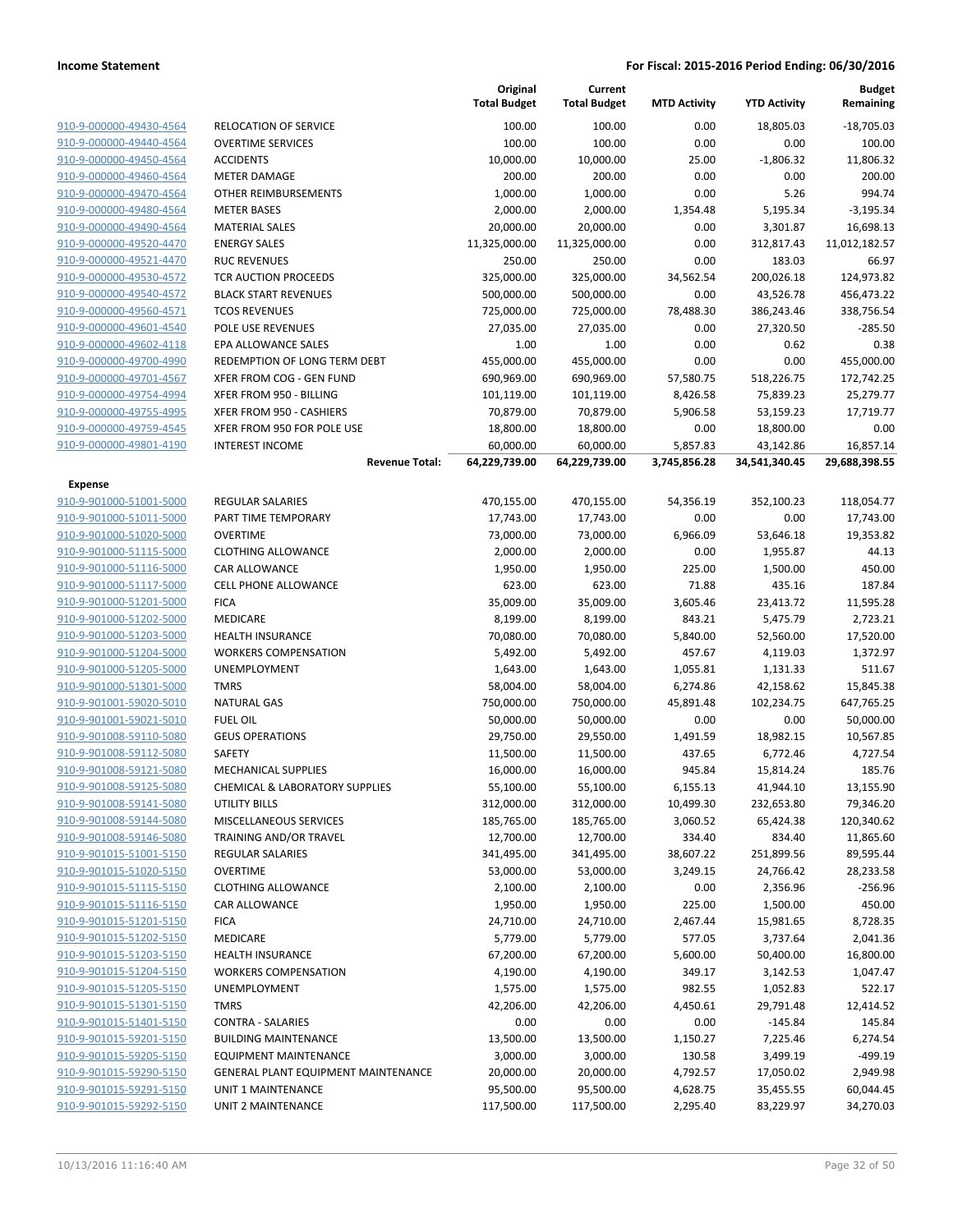**Current**

**Original**

**Budget Remaining**

|                                                    |                                           | <b>Total Budget</b>          | <b>Total Budget</b>          | <b>MTD Activity</b>       | <b>YTD Activity</b>        | Remaining                 |
|----------------------------------------------------|-------------------------------------------|------------------------------|------------------------------|---------------------------|----------------------------|---------------------------|
| 910-9-901015-59293-5150                            | UNIT 3 MAINTENANCE                        | 177,500.00                   | 177,500.00                   | 9,047.23                  | 106,355.55                 | 71,144.45                 |
| 910-9-901090-59311-9900                            | STEAM PLANT STRUCTURES                    | 25,000.00                    | 25,200.00                    | 0.00                      | 25,200.00                  | 0.00                      |
| 910-9-901090-59312-9900                            | <b>BOILER PLANT EQUIPMENT</b>             | 123,000.00                   | 123,000.00                   | 0.00                      | 52,629.56                  | 70,370.44                 |
| 910-9-901090-59315-9900                            | ACCESSORY ELECTRIC EQUIPMENT              | 20,500.00                    | 75,600.00                    | 0.00                      | 6,586.68                   | 69,013.32                 |
| 910-9-901146-51001-5460                            | <b>REGULAR SALARIES</b>                   | 470,155.00                   | 470,155.00                   | 52,076.19                 | 336,680.23                 | 133,474.77                |
| 910-9-901146-51011-5460                            | PART TIME TEMPORARY                       | 17,743.00                    | 17,743.00                    | 0.00                      | 0.00                       | 17,743.00                 |
| 910-9-901146-51020-5460                            | <b>OVERTIME</b>                           | 73,000.00                    | 73,000.00                    | 6,426.09                  | 49,820.91                  | 23,179.09                 |
| 910-9-901146-51115-5460                            | <b>CLOTHING ALLOWANCE</b>                 | 2,000.00                     | 2,000.00                     | 0.00                      | 1,887.12                   | 112.88                    |
| 910-9-901146-51116-5460                            | <b>CAR ALLOWANCE</b>                      | 1,950.00                     | 1,950.00                     | 450.00                    | 3,000.00                   | $-1,050.00$               |
| 910-9-901146-51117-5460                            | <b>CELL PHONE ALLOWANCE</b>               | 623.00                       | 623.00                       | 71.82                     | 434.76                     | 188.24                    |
| 910-9-901146-51201-5460                            | <b>FICA</b>                               | 35,009.00                    | 35,009.00                    | 3,631.59                  | 24,001.62                  | 11,007.38                 |
| 910-9-901146-51202-5460                            | MEDICARE                                  | 8,199.00                     | 8,199.00                     | 849.33                    | 5,623.53                   | 2,575.47                  |
| 910-9-901146-51203-5460                            | HEALTH INSURANCE                          | 70,080.00                    | 70,080.00                    | 5,840.00                  | 52,560.00                  | 17,520.00                 |
| 910-9-901146-51204-5460                            | <b>WORKERS COMPENSATION</b>               | 5,492.00                     | 5,492.00                     | 457.67                    | 4,119.03                   | 1,372.97                  |
| 910-9-901146-51205-5460                            | UNEMPLOYMENT                              | 1,643.00                     | 1,643.00                     | 839.67                    | 899.73                     | 743.27                    |
| 910-9-901146-51301-5460                            | <b>TMRS</b>                               | 58,004.00                    | 58,004.00                    | 5,930.85                  | 39,787.60                  | 18,216.40                 |
| 910-9-901147-59020-5470                            | <b>NATURAL GAS</b>                        | 500,000.00                   | 435,000.00                   | 0.00                      | 90,169.89                  | 344,830.11                |
| 910-9-901151-59110-5501                            | <b>GEUS OPERATIONS</b>                    | 2,000.00                     | 2,000.00                     | 213.22                    | 1,773.91                   | 226.09                    |
| 910-9-901151-59112-5501                            | SAFETY PROGRAM                            | 1,600.00                     | 1,600.00                     | 0.00                      | 0.00                       | 1,600.00                  |
| 910-9-901151-59121-5501                            | MECHANICAL SUPPLIES                       | 5,000.00                     | 5,000.00                     | 700.22                    | 1,437.87                   | 3,562.13                  |
| 910-9-901151-59125-5501                            | <b>CHEMICAL &amp; LABORATORY</b>          | 6,500.00                     | 6,500.00                     | 0.00                      | 0.00                       | 6,500.00                  |
| 910-9-901151-59141-5501                            | <b>UTILITY BILLS</b>                      | 2,500.00                     | 2,500.00                     | 0.00                      | 1,147.07                   | 1,352.93                  |
| 910-9-901151-59144-5501                            | MISCELLANEOUS SERVICES                    | 48,500.00                    | 60,325.00                    | 751.00                    | 16,350.28                  | 43,974.72                 |
| 910-9-901151-59146-5501                            | TRAINING AND/OR TRAVEL                    | 11,000.00                    | 11,000.00                    | 0.00                      | 1,700.00                   | 9,300.00                  |
| 910-9-901154-51001-5541                            | <b>REGULAR SALARIES</b>                   | 341,495.00                   | 341,495.00                   | 40,887.22                 | 267,319.53                 | 74,175.47                 |
| 910-9-901154-51020-5541                            | <b>OVERTIME</b>                           | 53,000.00                    | 53,000.00                    | 3,789.15                  | 28,591.42                  | 24,408.58                 |
| 910-9-901154-51115-5541                            | <b>CLOTHING ALLOWANCE</b>                 | 2,000.00                     | 2,000.00                     | 0.00                      | 2,425.71                   | $-425.71$                 |
| 910-9-901154-51116-5541                            | CAR ALLOWANCE                             | 1,950.00                     | 1,950.00                     | 0.00                      | 0.00                       | 1,950.00                  |
| 910-9-901154-51201-5541                            | <b>FICA</b>                               | 24,703.00                    | 24,703.00                    | 2,769.93                  | 18,401.90                  | 6,301.10                  |
| 910-9-901154-51202-5541                            | MEDICARE                                  | 5,777.00                     | 5,777.00                     | 647.81                    | 4,303.67                   | 1,473.33                  |
| 910-9-901154-51203-5541                            | <b>HEALTH INSURANCE</b>                   | 67,200.00                    | 67,200.00                    | 5,600.00                  | 50,400.00                  | 16,800.00                 |
| 910-9-901154-51204-5541                            | <b>WORKERS COMPENSATION</b>               | 4,190.00                     | 4,190.00                     | 349.17                    | 3,142.53                   | 1,047.47                  |
| 910-9-901154-51205-5541                            | UNEMPLOYMENT                              | 1,575.00                     | 1,575.00                     | 941.87                    | 1,009.24                   | 565.76                    |
| 910-9-901154-51301-5541                            | <b>TMRS</b>                               | 42,196.00                    | 42,196.00                    | 4,699.94                  | 31,525.24                  | 10,670.76                 |
| 910-9-901154-59201-5541                            | <b>BUILDINGS MAINTENANCE</b>              | 2,500.00                     | 2,500.00                     | 990.00                    | 6,187.86                   | $-3,687.86$               |
| 910-9-901154-59205-5541                            | <b>EQUIPMENT MAINTENANCE</b>              | 1,500.00                     | 1,500.00                     | 0.00                      | 542.96                     | 957.04                    |
| 910-9-901154-59290-5541                            | GENERAL PLANT EQUIPMENT MAINTENANCE       | 8,000.00                     | 8,000.00                     | 0.00                      | 929.07                     | 7,070.93                  |
| 910-9-901154-59291-5541                            | UNIT 1 MAINTENANCE                        | 40,500.00                    | 99,500.00                    | 0.00                      | 16,610.25                  | 82,889.75                 |
| 910-9-901154-59292-5541                            | UNIT 2 MAINTENANCE                        | 40,500.00                    | 34,675.00                    | 0.00                      | 12,530.68                  | 22,144.32                 |
| 910-9-901154-59293-5541                            | UNIT 3 MAINTENANCE                        | 40,500.00                    | 40,500.00                    | 0.00                      | 9,523.09                   | 30,976.91                 |
| <u>910-9-901190-59345-9900</u>                     | EP ACCESSORY ELEC EQUIPMENT               | 0.00                         | 34,000.00                    | 0.00                      | 0.00                       | 34,000.00                 |
| 910-9-901190-59346-9900                            | EP MISCELLANEOUS POWER PLANT EQUIPM       | 15,000.00                    | 15,000.00                    | 0.00                      | 14,005.46                  | 994.54                    |
| 910-9-901200-59110-5502<br>910-9-901500-59040-5550 | <b>GEUS OPERATIONS</b><br>TMPA FIXED COST | 5,500.00                     | 5,200.00                     | 0.00                      | 3,196.80                   | 2,003.20                  |
| 910-9-901500-59041-5550                            | AMORTIZE PREPAID SCRUBBER                 | 12,697,358.00<br>317,742.00  | 12,697,358.00<br>317,742.00  | 1,022,244.73<br>26,478.50 | 9,050,523.56<br>238,306.50 | 3,646,834.44<br>79,435.50 |
| 910-9-901500-59043-5550                            | AMORTIZE PREPAID TMPA FIXED               |                              |                              |                           | 924,115.50                 | 308,038.50                |
| 910-9-901500-59045-5550                            | <b>GCSES ENERGY</b>                       | 1,232,154.00<br>5,747,315.00 | 1,232,154.00<br>5,747,315.00 | 102,679.50<br>265,545.42  | 1,985,904.11               | 3,761,410.89              |
| 910-9-901500-59050-5550                            | <b>DUKE WIND ENERGY</b>                   | 3,106,620.00                 | 3,106,620.00                 | 260,615.45                | 1,367,920.45               | 1,738,699.55              |
| 910-9-901500-59052-5550                            | OFF-SYSTEM NET PURCHASES                  | 28,750.00                    | 28,750.00                    | 0.00                      | 0.00                       | 28,750.00                 |
| 910-9-901500-59053-5550                            | <b>ERCOT BALANCING ENERGY</b>             | 14,969,900.00                | 14,969,900.00                | 0.00                      | 773,065.49                 | 14,196,834.51             |
| 910-9-901500-59054-5550                            | <b>ANCILLARY SERVICES</b>                 | 210,000.00                   | 210,000.00                   | 0.00                      | 35,835.14                  | 174,164.86                |
| 910-9-901500-59055-5550                            | <b>CONTROL CENTER COSTS</b>               | 244,500.00                   | 244,500.00                   | 18,500.00                 | 170,500.00                 | 74,000.00                 |
| 910-9-901500-59057-5550                            | <b>ERCOT UPLIFT</b>                       | 300,000.00                   | 300,000.00                   | 0.00                      | 23,513.35                  | 276,486.65                |
| 910-9-901500-59059-5550                            | <b>EILS</b>                               | 85,000.00                    | 85,000.00                    | 0.00                      | 30,642.93                  | 54,357.07                 |
| 910-9-901500-59063-5550                            | <b>ERCOT CONGESTION RIGHTS</b>            | $-210,000.00$                | $-210,000.00$                | 1,044.19                  | $-4,427.28$                | $-205,572.72$             |
| 910-9-901500-59080-5550                            | DEMAND SIDE RESPONSE                      | 1,000.00                     | 1,000.00                     | 0.00                      | 0.00                       | 1,000.00                  |
| 910-9-901500-59099-5550                            | GARLAND CLEARING ACCOUNT                  | 0.00                         | 0.00                         | 400,401.09                | 3,457,607.62               | $-3,457,607.62$           |
| 910-9-901600-51001-5750                            | <b>REGULAR SALARIES</b>                   | 116,470.00                   | 116,470.00                   | 13,455.20                 | 88,025.80                  | 28,444.20                 |
| 910-9-901600-51020-5750                            | <b>OVERTIME</b>                           | 2,500.00                     | 2,500.00                     | 140.63                    | 7,837.03                   | $-5,337.03$               |
|                                                    |                                           |                              |                              |                           |                            |                           |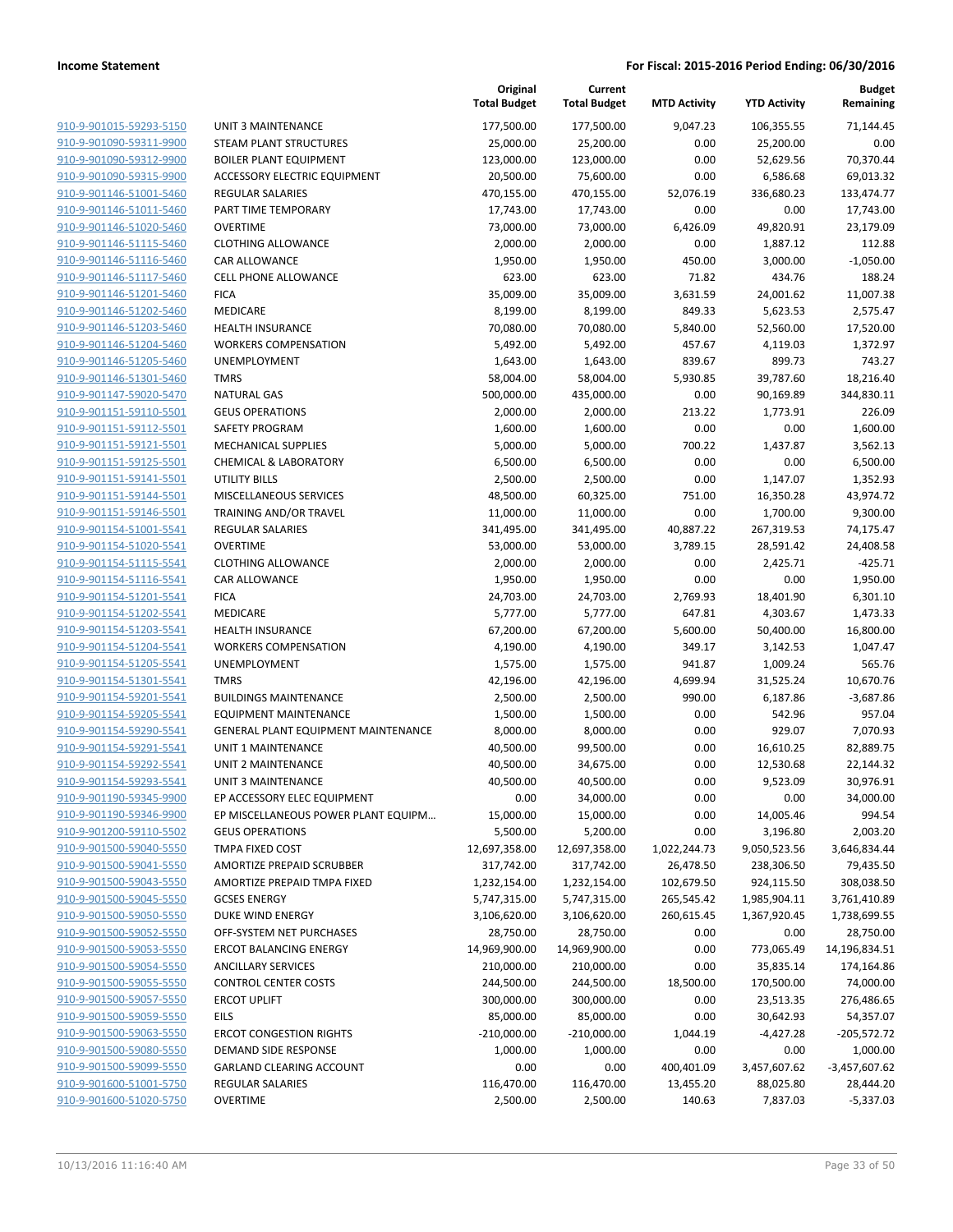| 910-9-901600-51116-5750        |
|--------------------------------|
| 910-9-901600-51117-5750        |
| 910-9-901600-51201-5750        |
| 910-9-901600-51202-5750        |
| <u>910-9-901600-51203-5750</u> |
| <u>910-9-901600-51204-5750</u> |
| 910-9-901600-51205-5750        |
| 910-9-901600-51301-5750        |
| 910-9-901600-59110-5750        |
| <u>910-9-901600-59146-5750</u> |
| <u>910-9-910120-51001-9200</u> |
| 910-9-910120-51020-9200        |
| 910-9-910120-51115-9200        |
| 910-9-910120-51116-9200        |
|                                |
| <u>910-9-910120-51117-9200</u> |
| <u>910-9-910120-51201-9200</u> |
| 910-9-910120-51202-9200        |
| 910-9-910120-51203-9200        |
| 910-9-910120-51204-9200        |
| <u>910-9-910120-51205-9200</u> |
| <u>910-9-910120-51301-9200</u> |
| 910-9-910121-59110-9210        |
| 910-9-910121-59116-9210        |
| 910-9-910121-59141-9210        |
| <u>910-9-910121-59143-9210</u> |
| 910-9-910121-59144-9210        |
| 910-9-910121-59193-9210        |
| 910-9-910121-59198-9210        |
| 910-9-910132-59110-9302        |
| <u>910-9-910132-59142-9302</u> |
| 910-9-910132-59146-9302        |
| 910-9-910135-59200-9350        |
| 910-9-910135-59201-9350        |
| 910-9-910135-59205-9350        |
| <u>910-9-910190-59390-9900</u> |
| 910-9-910190-59391-9900        |
| 910-9-911120-51001-9201        |
| 910-9-911120-51020-9201        |
| 910-9-911120-51115-9201        |
| 910-9-911120-51117-9201        |
| 910-9-911120-51201-9201        |
| 910-9-911120-51202-9201        |
| 910-9-911120-51203-9201        |
|                                |
| 910-9-911120-51204-9201        |
| 910-9-911120-51205-9201        |
| 910-9-911120-51301-9201        |
| 910-9-911121-59110-9211        |
| 910-9-911121-59111-9211        |
| 910-9-911121-59187-9211        |
| 910-9-911135-59205-9351        |
| 910-9-913101-51001-9301        |
| 910-9-913101-51020-9301        |
| 910-9-913101-51117-9301        |
| 910-9-913101-51201-9301        |
| 910-9-913101-51202-9301        |
| 910-9-913101-51203-9301        |
| 910-9-913101-51204-9301        |
| 910-9-913101-51205-9301        |
| 910-9-913101-51301-9301        |
|                                |

| CAR ALLOWANCE                                      |
|----------------------------------------------------|
| CELL PHONE ALLOWANCE                               |
| FICA                                               |
| MEDICARE                                           |
| HEALTH INSURANCE                                   |
| WORKERS COMPENSATION                               |
| UNEMPLOYMENT                                       |
| TMRS                                               |
| <b>GEUS OPERATIONS</b>                             |
| TRAINING AND/OR TRAVEL                             |
| REGULAR SALARIES                                   |
| OVERTIME                                           |
| CLOTHING ALLOWANCE                                 |
| CAR ALLOWANCE                                      |
| CELL PHONE ALLOWANCE                               |
| FICA                                               |
| MEDICARE                                           |
| <b>HEALTH INSURANCE</b>                            |
| WORKERS COMPENSATION                               |
| UNEMPLOYMENT                                       |
| <b>TMRS</b>                                        |
| GEUS OPERATIONS                                    |
| <b>BUILDING OPERATIONS</b>                         |
| UTILITY BILLS                                      |
| PROFESSIONAL SERVICES                              |
| MISCELLANEOUS SERVICES                             |
| GEUS INTERNET SERVICE<br><b>COLOCATION CHARGES</b> |
| GEUS OPERATIONS                                    |
| MEMBERSHIP FEES                                    |
| TRAINING AND/OR TRAVEL                             |
| LANDSCAPING MAINTENANCE                            |
| <b>BUILDING MAINTENANCE</b>                        |
| EQUIPMENT MAINTENANCE                              |
| STRUCTURES & IMPROVEMENTS                          |
| FURNITURE & OFFICE EQUIPMENT                       |
| REGULAR SALARIES                                   |
| OVERTIME                                           |
| CLOTHING ALLOWANCE                                 |
| CELL PHONE ALLOWANCE                               |
| FICA                                               |
| MEDICARE                                           |
| <b>HEALTH INSURANCE</b>                            |
| <b>WORKERS COMPENSATION</b>                        |
| UNEMPLOYMENT                                       |
| TMRS                                               |
| <b>GEUS OPERATIONS</b>                             |
| MISCELLANEOUS OFFICE EXPENSES                      |
| <b>EMPLOYEE RELATIONS</b>                          |
| <b>EQUIPMENT MAINTENANCE</b>                       |
| REGULAR(TMRS)                                      |
| OVERTIME                                           |
| CELL PHONE ALLOWANCE                               |
| FICA                                               |
| MEDICARE                                           |
| HEALTH INSURANCE                                   |
| WORKERS COMPENSATION                               |
| UNEMPLOYMENT                                       |

|                         |                               | Original<br><b>Total Budget</b> | Current<br><b>Total Budget</b> | <b>MTD Activity</b> | <b>YTD Activity</b> | <b>Budget</b><br>Remaining |
|-------------------------|-------------------------------|---------------------------------|--------------------------------|---------------------|---------------------|----------------------------|
| 910-9-901600-51116-5750 | CAR ALLOWANCE                 | 3,000.00                        | 3,000.00                       | 346.14              | 2,307.60            | 692.40                     |
| 910-9-901600-51117-5750 | <b>CELL PHONE ALLOWANCE</b>   | 864.00                          | 864.00                         | 99.67               | 664.41              | 199.59                     |
| 910-9-901600-51201-5750 | <b>FICA</b>                   | 7,616.00                        | 7,616.00                       | 792.46              | 5,572.44            | 2,043.56                   |
| 910-9-901600-51202-5750 | MEDICARE                      | 1,781.00                        | 1,781.00                       | 185.34              | 1,303.24            | 477.76                     |
| 910-9-901600-51203-5750 | <b>HEALTH INSURANCE</b>       | 19,200.00                       | 19,200.00                      | 1,600.00            | 14,400.00           | 4,800.00                   |
| 910-9-901600-51204-5750 | <b>WORKERS COMPENSATION</b>   | 302.00                          | 302.00                         | 25.17               | 226.53              | 75.47                      |
| 910-9-901600-51205-5750 | UNEMPLOYMENT                  | 450.00                          | 450.00                         | 251.65              | 269.65              | 180.35                     |
| 910-9-901600-51301-5750 | <b>TMRS</b>                   | 13,008.00                       | 13,008.00                      | 1,477.18            | 10,500.01           | 2,507.99                   |
| 910-9-901600-59110-5750 | <b>GEUS OPERATIONS</b>        | 49,300.00                       | 83,900.00                      | 8,296.87            | 41,127.53           | 42,772.47                  |
| 910-9-901600-59146-5750 | TRAINING AND/OR TRAVEL        | 2,000.00                        | 2,700.00                       | 319.70              | 2,587.64            | 112.36                     |
| 910-9-910120-51001-9200 | REGULAR SALARIES              | 307,119.00                      | 307,119.00                     | 36,295.77           | 228,260.90          | 78,858.10                  |
| 910-9-910120-51020-9200 | <b>OVERTIME</b>               | 200.00                          | 200.00                         | 0.00                | 0.00                | 200.00                     |
| 910-9-910120-51115-9200 | <b>CLOTHING ALLOWANCE</b>     | 250.00                          | 250.00                         | 0.00                | 228.16              | 21.84                      |
| 910-9-910120-51116-9200 | <b>CAR ALLOWANCE</b>          | 7,000.00                        | 8,800.00                       | 1,032.69            | 6,659.60            | 2,140.40                   |
| 910-9-910120-51117-9200 | <b>CELL PHONE ALLOWANCE</b>   | 908.00                          | 1,558.00                       | 178.11              | 1,114.02            | 443.98                     |
| 910-9-910120-51201-9200 | <b>FICA</b>                   | 17,668.00                       | 17,668.00                      | 2,303.34            | 12,603.83           | 5,064.17                   |
| 910-9-910120-51202-9200 | MEDICARE                      | 4,574.00                        | 4,574.00                       | 538.69              | 3,350.00            | 1,224.00                   |
| 910-9-910120-51203-9200 | <b>HEALTH INSURANCE</b>       | 32,640.00                       | 32,640.00                      | 2,720.00            | 24,480.00           | 8,160.00                   |
| 910-9-910120-51204-9200 | <b>WORKERS COMPENSATION</b>   | 1,392.00                        | 1,392.00                       | 116.00              | 1,044.00            | 348.00                     |
| 910-9-910120-51205-9200 | <b>UNEMPLOYMENT</b>           | 765.00                          | 765.00                         | 476.88              | 510.99              | 254.01                     |
| 910-9-910120-51301-9200 | <b>TMRS</b>                   | 33,409.00                       | 33,409.00                      | 3,971.25            | 25,084.88           | 8,324.12                   |
| 910-9-910121-59110-9210 | <b>GEUS OPERATIONS</b>        | 19,000.00                       | 16,550.00                      | 85.80               | 6,628.84            | 9,921.16                   |
| 910-9-910121-59116-9210 | <b>BUILDING OPERATIONS</b>    | 7,000.00                        | 7,000.00                       | 768.98              | 1,809.95            | 5,190.05                   |
| 910-9-910121-59141-9210 | <b>UTILITY BILLS</b>          | 78,000.00                       | 78,000.00                      | 4,366.13            | 52,765.34           | 25,234.66                  |
| 910-9-910121-59143-9210 | PROFESSIONAL SERVICES         | 25,000.00                       | 34,116.00                      | 3,459.61            | 22,059.28           | 12,056.72                  |
| 910-9-910121-59144-9210 | MISCELLANEOUS SERVICES        | 12,000.00                       | 11,021.00                      | 1,018.86            | 6,464.84            | 4,556.16                   |
| 910-9-910121-59193-9210 | <b>GEUS INTERNET SERVICE</b>  | 13,596.00                       | 37,980.00                      | 0.00                | 37,980.00           | 0.00                       |
| 910-9-910121-59198-9210 | <b>COLOCATION CHARGES</b>     | 0.00                            | 9,979.00                       | 0.00                | 9,979.00            | 0.00                       |
| 910-9-910132-59110-9302 | <b>GEUS OPERATIONS</b>        | 11,000.00                       | 11,000.00                      | 1,634.81            | 6,180.18            | 4,819.82                   |
| 910-9-910132-59142-9302 | <b>MEMBERSHIP FEES</b>        | 53,970.00                       | 57,070.00                      | 21,836.73           | 26,836.73           | 30,233.27                  |
| 910-9-910132-59146-9302 | TRAINING AND/OR TRAVEL        | 5,000.00                        | 5,000.00                       | 234.40              | 1,448.80            | 3,551.20                   |
| 910-9-910135-59200-9350 | LANDSCAPING MAINTENANCE       | 18,500.00                       | 18,500.00                      | 1,040.00            | 7,331.00            | 11,169.00                  |
| 910-9-910135-59201-9350 | <b>BUILDING MAINTENANCE</b>   | 29,500.00                       | 33,220.00                      | 6,257.39            | 16,630.52           | 16,589.48                  |
| 910-9-910135-59205-9350 | <b>EQUIPMENT MAINTENANCE</b>  | 3,000.00                        | 3,000.00                       | 0.00                | 4.30                | 2,995.70                   |
| 910-9-910190-59390-9900 | STRUCTURES & IMPROVEMENTS     | 70,000.00                       | 66,280.00                      | 0.00                | 55,442.00           | 10,838.00                  |
| 910-9-910190-59391-9900 | FURNITURE & OFFICE EQUIPMENT  | 0.00                            | 8,800.00                       | 0.00                | 8,732.68            | 67.32                      |
| 910-9-911120-51001-9201 | <b>REGULAR SALARIES</b>       | 331,213.00                      | 331,213.00                     | 38,456.99           | 252,121.79          | 79,091.21                  |
| 910-9-911120-51020-9201 | <b>OVERTIME</b>               | 1,000.00                        | 1,000.00                       | 0.00                | 569.34              | 430.66                     |
| 910-9-911120-51115-9201 | <b>CLOTHING ALLOWANCE</b>     | 400.00                          | 400.00                         | 0.00                | 395.02              | 4.98                       |
| 910-9-911120-51117-9201 | <b>CELL PHONE ALLOWANCE</b>   | 1,639.00                        | 1,639.00                       | 124.50              | 889.69              | 749.31                     |
| 910-9-911120-51201-9201 | <b>FICA</b>                   | 20,723.00                       | 20,723.00                      | 2,308.83            | 14,971.42           | 5,751.58                   |
| 910-9-911120-51202-9201 | MEDICARE                      | 4,847.00                        | 4,847.00                       | 539.97              | 3,501.36            | 1,345.64                   |
| 910-9-911120-51203-9201 | <b>HEALTH INSURANCE</b>       | 60,480.00                       | 60,480.00                      | 5,040.00            | 45,360.00           | 15,120.00                  |
| 910-9-911120-51204-9201 | <b>WORKERS COMPENSATION</b>   | 3,584.00                        | 3,584.00                       | 298.67              | 2,688.03            | 895.97                     |
| 910-9-911120-51205-9201 | <b>UNEMPLOYMENT</b>           | 1,418.00                        | 1,418.00                       | 786.69              | 842.96              | 575.04                     |
| 910-9-911120-51301-9201 | <b>TMRS</b>                   | 35,397.00                       | 35,397.00                      | 4,058.77            | 26,963.73           | 8,433.27                   |
| 910-9-911121-59110-9211 | <b>GEUS OPERATIONS</b>        | 37,800.00                       | 39,800.00                      | 1,972.86            | 32,354.43           | 7,445.57                   |
| 910-9-911121-59111-9211 | MISCELLANEOUS OFFICE EXPENSES | 0.00                            | 0.00                           | 3,427.63            | 2,692.33            | $-2,692.33$                |
| 910-9-911121-59187-9211 | <b>EMPLOYEE RELATIONS</b>     | 19,200.00                       | 19,200.00                      | 1,125.40            | 15,452.36           | 3,747.64                   |
| 910-9-911135-59205-9351 | <b>EQUIPMENT MAINTENANCE</b>  | 6,450.00                        | 10,450.00                      | 4,258.60            | 8,016.77            | 2,433.23                   |
| 910-9-913101-51001-9301 | REGULAR(TMRS)                 | 153,171.00                      | 153,171.00                     | 21,854.40           | 140,224.01          | 12,946.99                  |
| 910-9-913101-51020-9301 | <b>OVERTIME</b>               | 0.00                            | 0.00                           | 0.00                | 270.90              | $-270.90$                  |
| 910-9-913101-51117-9301 | <b>CELL PHONE ALLOWANCE</b>   | 1,272.00                        | 1,272.00                       | 146.76              | 978.40              | 293.60                     |
| 910-9-913101-51201-9301 | <b>FICA</b>                   | 9,576.00                        | 9,576.00                       | 1,301.31            | 8,317.02            | 1,258.98                   |
| 910-9-913101-51202-9301 | MEDICARE                      | 2,239.00                        | 2,239.00                       | 304.34              | 1,945.12            | 293.88                     |
| 910-9-913101-51203-9301 | <b>HEALTH INSURANCE</b>       | 19,200.00                       | 19,200.00                      | 1,600.00            | 14,400.00           | 4,800.00                   |
| 910-9-913101-51204-9301 | <b>WORKERS COMPENSATION</b>   | 397.00                          | 397.00                         | 33.08               | 297.72              | 99.28                      |
| 910-9-913101-51205-9301 | UNEMPLOYMENT                  | 450.00                          | 450.00                         | 377.62              | 404.63              | 45.37                      |
| 910-9-913101-51301-9301 | <b>TMRS</b>                   | 16,356.00                       | 16,356.00                      | 2,314.51            | 15,073.32           | 1,282.68                   |
|                         |                               |                                 |                                |                     |                     |                            |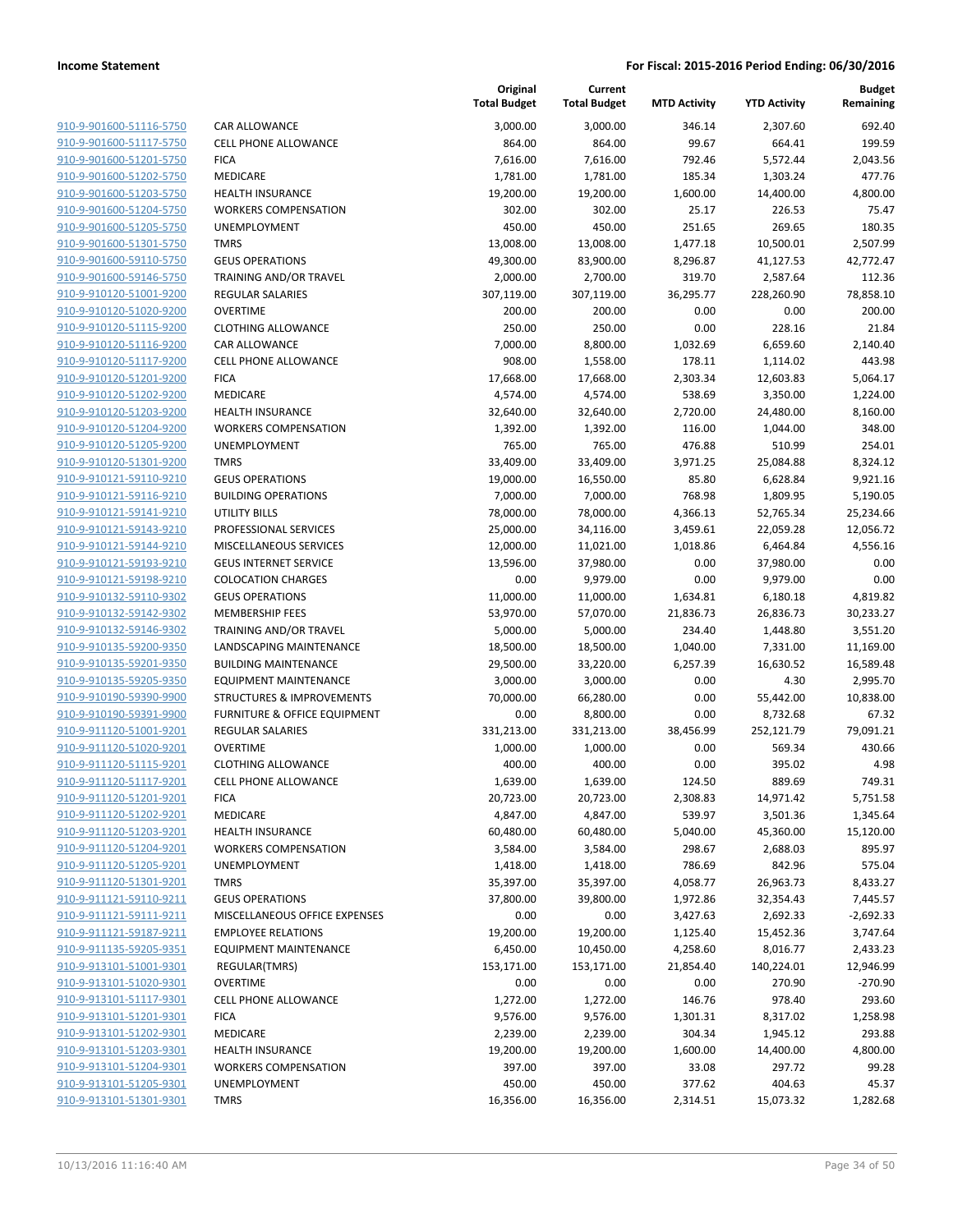| 910-9-913101-59110-9301 | GE         |
|-------------------------|------------|
| 910-9-913101-59112-9301 | SA         |
| 910-9-913101-59131-9301 | NC         |
|                         |            |
| 910-9-913101-59160-9301 | AD         |
| 910-9-913101-59164-9301 | CO         |
| 910-9-913101-59167-9301 | EN         |
| 910-9-913101-59195-9301 | PU         |
| 910-9-913102-51001-9020 | <b>RE</b>  |
| 910-9-913102-51020-9020 | OV         |
| 910-9-913102-51115-9020 | <b>CL</b>  |
| 910-9-913102-51201-9020 | <b>FIC</b> |
| 910-9-913102-51202-9020 | ME         |
| 910-9-913102-51203-9020 | HE         |
| 910-9-913102-51204-9020 | W(         |
| 910-9-913102-51205-9020 | UN         |
|                         |            |
| 910-9-913102-51301-9020 | ΤM         |
| 910-9-913102-59110-9020 | GE         |
| 910-9-913102-59169-9020 | PR         |
| 910-9-913130-51001-9030 | RE         |
| 910-9-913130-51010-9030 | PA         |
| 910-9-913130-51020-9030 | ov         |
| 910-9-913130-51102-9030 | BI         |
| 910-9-913130-51201-9030 | <b>FIC</b> |
| 910-9-913130-51202-9030 | ME         |
| 910-9-913130-51203-9030 | HE         |
| 910-9-913130-51204-9030 | W(         |
| 910-9-913130-51205-9030 | UN         |
| 910-9-913130-51301-9030 | ΤM         |
| 910-9-913130-59110-9030 | GE         |
|                         |            |
| 910-9-913130-59166-9030 | LC         |
| 910-9-913131-51001-9031 | <b>RE</b>  |
| 910-9-913131-51020-9031 | ov         |
| 910-9-913131-51102-9031 | BIL        |
| 910-9-913131-51201-9031 | <b>FIC</b> |
| 910-9-913131-51202-9031 | ME         |
| 910-9-913131-51203-9031 | HE         |
| 910-9-913131-51204-9031 | W(         |
| 910-9-913131-51205-9031 | UN         |
| 910-9-913131-51301-9031 | TM         |
| 910-9-913131-59110-9031 | GЕ         |
| 910-9-913134-51001-9034 | <b>RE</b>  |
| 910-9-913134-51020-9034 | OV         |
| 910-9-913134-51201-9034 | FIC        |
| 910-9-913134-51202-9034 | ME         |
| 910-9-913134-51203-9034 | НE         |
|                         | W(         |
| 910-9-913134-51204-9034 |            |
| 910-9-913134-51205-9034 | U٨         |
| 910-9-913134-51301-9034 | TM         |
| 910-9-913134-59110-9034 | GЕ         |
| 910-9-913135-51001-9035 | <b>RE</b>  |
| 910-9-913135-51020-9035 | о٧         |
| 910-9-913135-51102-9035 | BIL        |
| 910-9-913135-51201-9035 | FIC        |
| 910-9-913135-51202-9035 | ME         |
| 910-9-913135-51203-9035 | НE         |
| 910-9-913135-51204-9035 | W(         |
| 910-9-913135-51205-9035 | U٨         |
| 910-9-913135-51301-9035 | TM         |
| 910-9-913135-59110-9035 | GЕ         |
|                         |            |

|                         |                                     | Original<br><b>Total Budget</b> | Current<br><b>Total Budget</b> | <b>MTD Activity</b> | <b>YTD Activity</b> | <b>Budget</b><br>Remaining |
|-------------------------|-------------------------------------|---------------------------------|--------------------------------|---------------------|---------------------|----------------------------|
| 910-9-913101-59110-9301 | <b>GEUS OPERATIONS</b>              | 42,500.00                       | 42,500.00                      | 938.89              | 17,341.47           | 25,158.53                  |
| 910-9-913101-59112-9301 | SAFETY                              | 1,250.00                        | 1,250.00                       | 0.00                | 70.00               | 1,180.00                   |
| 910-9-913101-59131-9301 | NON-BAD DEBT WRITE OFFS             | 7,500.00                        | 7,500.00                       | 0.00                | 645.72              | 6,854.28                   |
| 910-9-913101-59160-9301 | ADVERTISING                         | 40,500.00                       | 40,500.00                      | 2,312.34            | 16,093.56           | 24,406.44                  |
| 910-9-913101-59164-9301 | <b>CONSUMER INFORMATION</b>         | 6,000.00                        | 6,000.00                       | 0.00                | 1,017.85            | 4,982.15                   |
| 910-9-913101-59167-9301 | <b>ENERGY EFFICIENCY OPERATIONS</b> | 15,000.00                       | 15,000.00                      | 637.32              | 7,040.51            | 7,959.49                   |
| 910-9-913101-59195-9301 | PUBLIC SERVICE BY GEUS C/I          | 15,000.00                       | 15,000.00                      | 0.00                | 15,000.00           | 0.00                       |
| 910-9-913102-51001-9020 | REGULAR(TMRS)                       | 249,579.00                      | 249,579.00                     | 32,899.58           | 215,916.62          | 33,662.38                  |
| 910-9-913102-51020-9020 | <b>OVERTIME</b>                     | 21,000.00                       | 21,000.00                      | 2,709.27            | 15,446.46           | 5,553.54                   |
| 910-9-913102-51115-9020 | <b>CLOTHING ALLOWANCE</b>           | 2,300.00                        | 2,300.00                       | 0.00                | 3,015.27            | $-715.27$                  |
| 910-9-913102-51201-9020 | <b>FICA</b>                         | 16,919.00                       | 16,919.00                      | 2,108.50            | 13,488.77           | 3,430.23                   |
| 910-9-913102-51202-9020 | MEDICARE                            | 3,957.00                        | 3,957.00                       | 493.12              | 3,154.62            | 802.38                     |
| 910-9-913102-51203-9020 | <b>HEALTH INSURANCE</b>             | 67,200.00                       | 67,200.00                      | 5,600.00            | 50,400.00           | 16,800.00                  |
| 910-9-913102-51204-9020 | <b>WORKERS COMPENSATION</b>         | 2,699.00                        | 2,699.00                       | 224.92              | 2,024.28            | 674.72                     |
| 910-9-913102-51205-9020 | <b>UNEMPLOYMENT</b>                 | 1,575.00                        | 1,575.00                       | 939.35              | 1,006.54            | 568.46                     |
| 910-9-913102-51301-9020 | <b>TMRS</b>                         | 28,897.00                       | 28,897.00                      | 3,746.05            | 24,614.57           | 4,282.43                   |
| 910-9-913102-59110-9020 | <b>GEUS OPERATIONS</b>              | 39,900.00                       | 39,900.00                      | 1,883.11            | 20,733.17           | 19,166.83                  |
| 910-9-913102-59169-9020 | PRE PAID METER COSTS                | 13,850.00                       | 36,650.00                      | 50.00               | 10,207.55           | 26,442.45                  |
| 910-9-913130-51001-9030 | REGULAR(TMRS)                       | 225,680.00                      | 225,680.00                     | 28,354.73           | 188,398.41          | 37,281.59                  |
| 910-9-913130-51010-9030 | PART TIME REGULAR                   | 28,683.00                       | 28,683.00                      | 0.00                | 0.00                | 28,683.00                  |
| 910-9-913130-51020-9030 | <b>OVERTIME</b>                     | 1,000.00                        | 1,000.00                       | 197.75              | 2,411.80            | $-1,411.80$                |
| 910-9-913130-51102-9030 | <b>BILINGUAL PAY</b>                | 2,800.00                        | 2,800.00                       | 415.44              | 2,584.81            | 215.19                     |
| 910-9-913130-51201-9030 | <b>FICA</b>                         | 16,007.00                       | 16,007.00                      | 1,730.61            | 11,524.14           | 4,482.86                   |
| 910-9-913130-51202-9030 | MEDICARE                            | 3,743.00                        | 3,743.00                       | 404.73              | 2,695.14            | 1,047.86                   |
| 910-9-913130-51203-9030 | <b>HEALTH INSURANCE</b>             | 67,200.00                       | 67,200.00                      | 5,600.00            | 50,400.00           | 16,800.00                  |
| 910-9-913130-51204-9030 | <b>WORKERS COMPENSATION</b>         | 585.00                          | 585.00                         | 48.75               | 438.75              | 146.25                     |
| 910-9-913130-51205-9030 | UNEMPLOYMENT                        | 1,575.00                        | 1,575.00                       | 1,494.27            | 1,573.29            | 1.71                       |
| 910-9-913130-51301-9030 | <b>TMRS</b>                         | 24,302.00                       | 24,302.00                      | 3,047.42            | 20,555.27           | 3,746.73                   |
| 910-9-913130-59110-9030 | <b>GEUS OPERATIONS</b>              | 38,000.00                       | 38,000.00                      | 1,406.51            | 18,064.07           | 19,935.93                  |
| 910-9-913130-59166-9030 | LOW INCOME ASSISTANCE               | 15,000.00                       | 15,000.00                      | 950.00              | 8,140.00            | 6,860.00                   |
| 910-9-913131-51001-9031 | REGULAR(TMRS)                       | 40,747.00                       | 40,747.00                      | 4,716.01            | 31,410.59           | 9,336.41                   |
| 910-9-913131-51020-9031 | <b>OVERTIME</b>                     | 100.00                          | 100.00                         | 0.00                | 313.90              | $-213.90$                  |
| 910-9-913131-51102-9031 | <b>BILINGUAL PAY</b>                | 600.00                          | 600.00                         | 69.21               | 461.40              | 138.60                     |
| 910-9-913131-51201-9031 | <b>FICA</b>                         | 2,569.00                        | 2,569.00                       | 296.67              | 1,995.48            | 573.52                     |
| 910-9-913131-51202-9031 | MEDICARE                            | 601.00                          | 601.00                         | 69.39               | 466.72              | 134.28                     |
| 910-9-913131-51203-9031 | <b>HEALTH INSURANCE</b>             | 9,600.00                        | 9,600.00                       | 800.00              | 7,200.00            | 2,400.00                   |
| 910-9-913131-51204-9031 | <b>WORKERS COMPENSATION</b>         | 106.00                          | 106.00                         | 8.83                | 79.47               | 26.53                      |
| 910-9-913131-51205-9031 | UNEMPLOYMENT                        | 225.00                          | 225.00                         | 125.69              | 134.68              | 90.32                      |
| 910-9-913131-51301-9031 | <b>TMRS</b>                         | 4,389.00                        | 4,389.00                       | 503.40              | 3,418.42            | 970.58                     |
| 910-9-913131-59110-9031 | <b>GEUS OPERATIONS</b>              | 11,200.00                       | 11,200.00                      | 375.68              | 8,200.00            | 3,000.00                   |
| 910-9-913134-51001-9034 | REGULAR(TMRS)                       | 122,990.00                      | 122,990.00                     | 11,306.04           | 74,659.46           | 48,330.54                  |
| 910-9-913134-51020-9034 | <b>OVERTIME</b>                     | 100.00                          | 100.00                         | 42.80               | 517.74              | $-417.74$                  |
| 910-9-913134-51201-9034 | <b>FICA</b>                         | 7,631.00                        | 7,631.00                       | 666.40              | 4,328.34            | 3,302.66                   |
| 910-9-913134-51202-9034 | MEDICARE                            | 1,784.00                        | 1,784.00                       | 155.85              | 1,012.29            | 771.71                     |
| 910-9-913134-51203-9034 | <b>HEALTH INSURANCE</b>             | 28,800.00                       | 28,800.00                      | 2,400.00            | 21,600.00           | 7,200.00                   |
| 910-9-913134-51204-9034 | <b>WORKERS COMPENSATION</b>         | 319.00                          | 319.00                         | 26.58               | 239.22              | 79.78                      |
| 910-9-913134-51205-9034 | <b>UNEMPLOYMENT</b>                 | 675.00                          | 675.00                         | 319.04              | 341.86              | 333.14                     |
| 910-9-913134-51301-9034 | <b>TMRS</b>                         | 13,036.00                       | 13,036.00                      | 1,193.92            | 7,984.07            | 5,051.93                   |
| 910-9-913134-59110-9034 | <b>GEUS OPERATIONS</b>              | 112,395.00                      | 112,395.00                     | 7,194.61            | 57,254.83           | 55,140.17                  |
| 910-9-913135-51001-9035 | REGULAR(TMRS)                       | 142,334.00                      | 142,334.00                     | 16,317.61           | 103,779.15          | 38,554.85                  |
| 910-9-913135-51020-9035 | <b>OVERTIME</b>                     | 3,200.00                        | 3,200.00                       | 218.00              | 1,580.99            | 1,619.01                   |
| 910-9-913135-51102-9035 | <b>BILINGUAL PAY</b>                | 0.00                            | 0.00                           | 69.24               | 276.96              | $-276.96$                  |
| 910-9-913135-51201-9035 | <b>FICA</b>                         | 9,023.00                        | 9,023.00                       | 951.31              | 6,003.69            | 3,019.31                   |
| 910-9-913135-51202-9035 | MEDICARE                            | 2,110.00                        | 2,110.00                       | 222.48              | 1,404.10            | 705.90                     |
| 910-9-913135-51203-9035 | <b>HEALTH INSURANCE</b>             | 38,400.00                       | 38,400.00                      | 3,200.00            | 28,800.00           | 9,600.00                   |
| 910-9-913135-51204-9035 | <b>WORKERS COMPENSATION</b>         | 369.00                          | 369.00                         | 30.75               | 276.75              | 92.25                      |
| 910-9-913135-51205-9035 | UNEMPLOYMENT                        | 900.00                          | 900.00                         | 555.45              | 595.18              | 304.82                     |
| 910-9-913135-51301-9035 | <b>TMRS</b>                         | 15,412.00                       | 15,412.00                      | 1,746.84            | 11,242.10           | 4,169.90                   |
| 910-9-913135-59110-9035 | <b>GEUS OPERATIONS</b>              | 41,950.00                       | 41,950.00                      | 1,760.54            | 17,671.48           | 24,278.52                  |
|                         |                                     |                                 |                                |                     |                     |                            |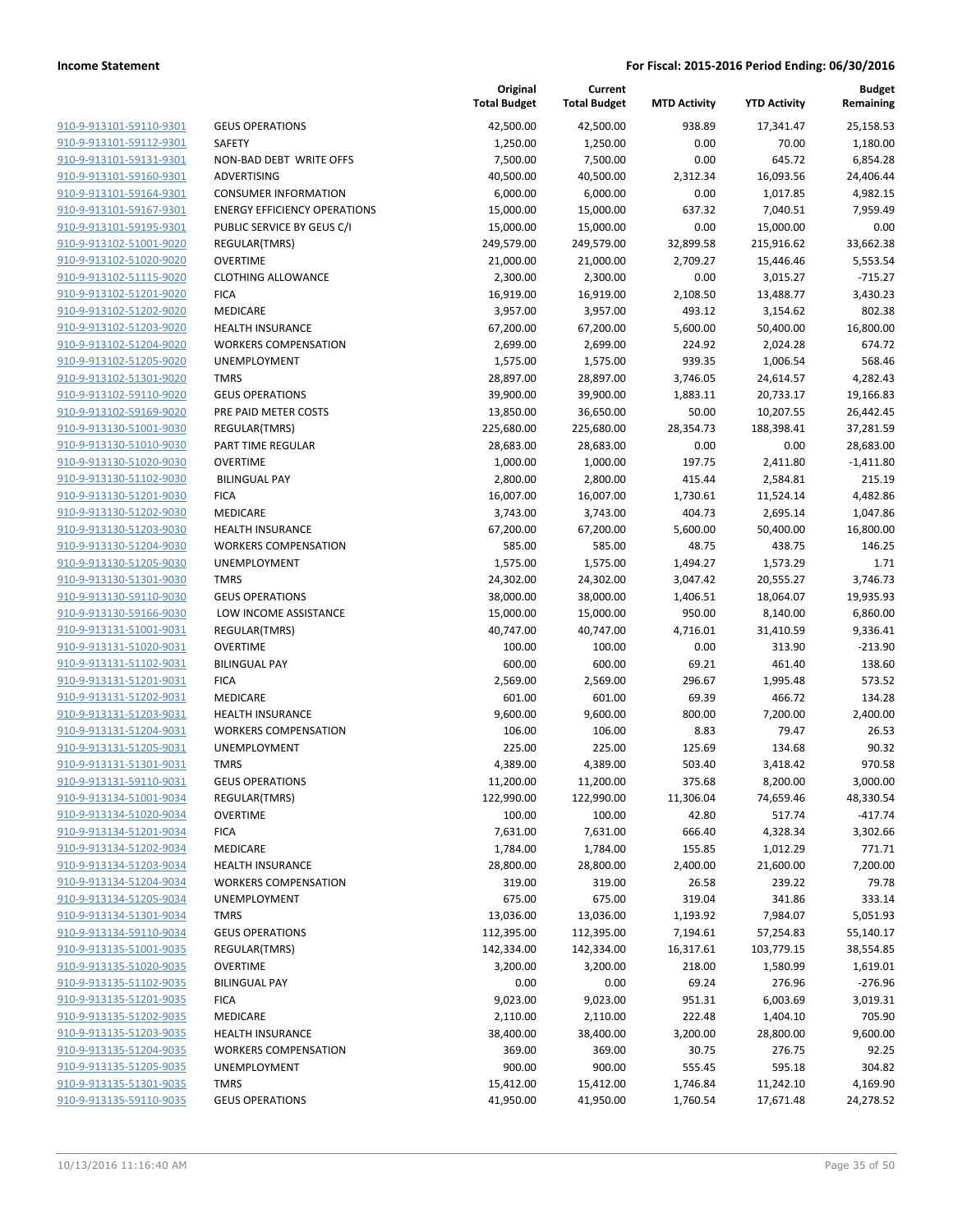|                                                    |                                                | Original<br><b>Total Budget</b> | Current<br><b>Total Budget</b> | <b>MTD Activity</b> | <b>YTD Activity</b> | <b>Budget</b><br>Remaining |
|----------------------------------------------------|------------------------------------------------|---------------------------------|--------------------------------|---------------------|---------------------|----------------------------|
| 910-9-913135-59170-9035                            | <b>CREDIT CARD FEES</b>                        | 78,000.00                       | 78,000.00                      | 0.66                | 40,992.04           | 37,007.96                  |
| 910-9-913135-59172-9035                            | LOCKBOX OVER/SHORT                             | 500.00                          | 500.00                         | 0.00                | 0.00                | 500.00                     |
| 910-9-913135-59173-9035                            | <b>ONLINE PAYMENT OVER/SHORT</b>               | 500.00                          | 500.00                         | 536.36              | 536.36              | $-36.36$                   |
| 910-9-913135-59174-9035                            | <b>BANK RECS OVER/SHORT</b>                    | 100.00                          | 100.00                         | $-33,431.37$        | $-31,367.49$        | 31,467.49                  |
| 910-9-913135-59175-9035                            | <b>CASHIERS OVER/SHORT</b>                     | 500.00                          | 500.00                         | 32.86               | 128.93              | 371.07                     |
| 910-9-913135-59179-9035                            | <b>AMPY OVER/SHORT</b>                         | 100.00                          | 100.00                         | 0.00                | 0.00                | 100.00                     |
| 910-9-913136-51001-9036                            | REGULAR(TMRS)                                  | 29,370.00                       | 29,370.00                      | 3,429.60            | 22,528.00           | 6,842.00                   |
| 910-9-913136-51020-9036                            | <b>OVERTIME</b>                                | 500.00                          | 500.00                         | 0.00                | 0.00                | 500.00                     |
| 910-9-913136-51115-9036                            | <b>CLOTHING ALLOWANCE</b>                      | 250.00                          | 250.00                         | 0.00                | 219.72              | 30.28                      |
| 910-9-913136-51201-9036                            | <b>FICA</b>                                    | 1,868.00                        | 1,868.00                       | 190.16              | 1,203.01            | 664.99                     |
| 910-9-913136-51202-9036                            | MEDICARE                                       | 437.00                          | 437.00                         | 44.48               | 281.36              | 155.64                     |
| 910-9-913136-51203-9036                            | <b>HEALTH INSURANCE</b>                        | 9,600.00                        | 9,600.00                       | 800.00              | 7,200.00            | 2,400.00                   |
| 910-9-913136-51204-9036                            | <b>WORKERS COMPENSATION</b>                    | 841.00                          | 841.00                         | 70.08               | 630.72              | 210.28                     |
| 910-9-913136-51205-9036                            | <b>UNEMPLOYMENT</b>                            | 225.00                          | 225.00                         | 125.69              | 134.68              | 90.32                      |
| 910-9-913136-51301-9036                            | <b>TMRS</b>                                    | 3,189.00                        | 3,189.00                       | 360.78              | 2,406.90            | 782.10                     |
| 910-9-913136-59110-9036                            | <b>GEUS OPERATIONS</b>                         | 23,500.00                       | 23,500.00                      | 904.87              | 7,959.45            | 15,540.55                  |
| 910-9-913136-59141-9036                            | UTILITY BILLS                                  | 54,000.00                       | 54,000.00                      | 3,761.73            | 35,653.56           | 18,346.44                  |
| 910-9-913139-59780-9240                            | PROPERTY INSURANCE                             | 4,000.00                        | 12,340.00                      | 0.00                | 12,336.73           | 3.27                       |
| 910-9-913139-59781-9250                            | <b>LIABILITY INSURANCE</b>                     | 7,200.00                        | 7,700.00                       | 0.00                | 7,685.43            | 14.57                      |
| 910-9-913139-59902-9301                            | XFER to COG - ADMIN EXPENSES                   | 86,942.00                       | 86,942.00                      | 7,245.17            | 65,206.53           | 21,735.47                  |
| 910-9-913139-59926-9301                            | XFER to COG - GARAGE                           | 7,949.00                        | 7,949.00                       | 662.42              | 5,961.78            | 1,987.22                   |
| 910-9-913139-59927-9301                            | XFER to COG - INSURANCE                        | 6,461.00                        | 6,461.00                       | 538.42              | 4,845.78            | 1,615.22                   |
| 910-9-913139-59928-9301                            | XFER to COG - IT                               | 125,282.00                      | 125,282.00                     | 10,440.17           | 93,961.53           | 31,320.47                  |
| 910-9-913159-59200-9353                            | LANDSCAPING MAINTENANCE                        | 3,000.00                        | 3,000.00                       | 215.00              | 1,720.00            | 1,280.00                   |
| 910-9-913159-59201-9353                            | <b>BUILDINGS MAINTNANCE</b>                    | 25,350.00                       | 55,350.00                      | 1,200.66            | 12,793.22           | 42,556.78                  |
| 910-9-913159-59205-9353                            | <b>EQUIPMENT MAINTENANCE</b>                   | 32,600.00                       | 32,600.00                      | 547.04              | 8,848.97            | 23,751.03                  |
| 910-9-913190-59391-9900                            | FURNITURE & OFFICE EQUIPMENT                   | 16,800.00                       | 16,800.00                      | 0.00                | 8,134.27            | 8,665.73                   |
| 910-9-913190-59392-9900                            | <b>TRANSPORTATION EQUIPMENT</b>                | 20,000.00                       | 20,000.00                      | 0.00                | 19,404.00           | 596.00                     |
| 910-9-930000-59060-5650                            | <b>TRANSMISSION COSTS</b>                      | 1,100,000.00                    | 1,100,000.00                   | 101,205.55          | 767,030.05          | 332,969.95                 |
| 910-9-930000-59110-5600                            | <b>GEUS OPERATIONS</b>                         | 91,000.00                       | 91,000.00                      | 11,842.80           | 48,538.43           | 42,461.57                  |
| 910-9-930161-51001-5610                            | REGULAR SALARIES                               | 207,567.00                      | 207,567.00                     | 21,021.53           | 145,764.97          | 61,802.03                  |
| 910-9-930161-51020-5610                            | <b>OVERTIME</b>                                | 25,000.00                       | 25,000.00                      | 3,461.75            | 24,504.92           | 495.08                     |
| 910-9-930161-51116-5610                            | CAR ALLOWANCE                                  | 3,000.00                        | 3,000.00                       | 346.14              | 2,307.60            | 692.40                     |
| 910-9-930161-51117-5610                            | <b>CELL PHONE ALLOWANCE</b>                    | 648.00                          | 648.00                         | 74.76               | 498.40              | 149.60                     |
| 910-9-930161-51201-5610                            | <b>FICA</b>                                    | 14,645.00                       | 14,645.00                      | 1,507.95            | 10,650.76           | 3,994.24                   |
| 910-9-930161-51202-5610                            | MEDICARE                                       | 3,425.00                        | 3,425.00                       | 352.66              | 2,490.92            | 934.08                     |
| 910-9-930161-51203-5610                            | <b>HEALTH INSURANCE</b>                        | 32,400.00                       | 32,400.00                      | 2,700.00            | 24,300.00           | 8,100.00                   |
| 910-9-930161-51204-5610                            | <b>WORKERS COMPENSATION</b>                    | 538.00                          | 538.00                         | 44.83               | 403.47              | 134.53                     |
| 910-9-930161-51205-5610                            | <b>UNEMPLOYMENT</b>                            | 759.00                          | 759.00                         | 456.76              | 488.66              | 270.34                     |
| 910-9-930161-51301-5610                            | TMRS                                           | 25,015.00                       | 25,015.00                      | 2,619.93            | 19,230.48           | 5,784.52                   |
| 910-9-930161-59110-5610                            | <b>GEUS OPERATIONS</b>                         | 23,500.00                       | 17,500.00                      | 452.27              | 8,896.42            | 8,603.58                   |
| 910-9-930161-59146-5610                            | TRAINING AND/OR TRAVEL                         | 32,000.00                       | 29,000.00                      | 3,887.69            | 20,032.94           | 8,967.06                   |
| 910-9-930181-51001-5810                            | <b>REGULAR SALARIES</b>                        | 126,676.00                      | 126,676.00                     | 11,804.52           | 84,206.89           | 42,469.11                  |
| 910-9-930181-51020-5810                            | <b>OVERTIME</b>                                | 24,000.00                       | 24,000.00                      | 3,485.92            | 24,650.98           | $-650.98$                  |
| 910-9-930181-51117-5810                            | <b>CELL PHONE ALLOWANCE</b>                    | 216.00                          | 216.00                         | 24.90               | 166.00              | 50.00                      |
| 910-9-930181-51201-5810                            | <b>FICA</b>                                    | 9,355.00                        | 9,355.00                       | 949.55              | 6,788.89            | 2,566.11                   |
| 910-9-930181-51202-5810                            | MEDICARE                                       | 2,188.00                        | 2,188.00                       | 222.07              | 1,587.72            | 600.28                     |
| 910-9-930181-51203-5810                            | <b>HEALTH INSURANCE</b>                        | 22,800.00                       | 22,800.00                      | 1,900.00            | 17,100.00           | 5,700.00                   |
| 910-9-930181-51204-5810                            | <b>WORKERS COMPENSATION</b>                    | 328.00                          | 328.00                         | 27.33               | 245.97              | 82.03                      |
| 910-9-930181-51205-5810                            | UNEMPLOYMENT                                   | 534.00                          | 534.00                         | 296.82              | 317.28              | 216.72                     |
| 910-9-930181-51301-5810                            | <b>TMRS</b>                                    | 15,979.00                       | 15,979.00                      | 1,611.17            | 11,627.15           | 4,351.85                   |
| 910-9-930181-59110-5810                            | <b>GEUS OPERATIONS</b>                         | 12,500.00                       | 15,500.00                      | 440.38              | 5,036.91            | 10,463.09                  |
| 910-9-930190-59391-9900                            | <b>FURNITURE &amp; OFFICE EQUIP</b>            | 0.00                            | 6,000.00                       | 0.00                | 5,857.41            | 142.59                     |
| 910-9-931080-51001-5800                            | <b>REGULAR SALARIES</b><br>PART TIME TEMPORARY | 486,466.00                      | 486,466.00                     | 54,966.38           | 361,585.28          | 124,880.72                 |
| 910-9-931080-51011-5800                            |                                                | 34,611.00                       | 34,611.00                      | 0.00                | 0.00                | 34,611.00                  |
| 910-9-931080-51020-5800                            | <b>OVERTIME</b>                                | 500.00                          | 500.00                         | 0.00                | 0.00                | 500.00                     |
| 910-9-931080-51115-5800<br>910-9-931080-51116-5800 | <b>CLOTHING ALLOWANCE</b>                      | 550.00                          | 550.00                         | 0.00                | 370.53              | 179.47                     |
| 910-9-931080-51117-5800                            | CAR ALLOWANCE<br>CELL PHONE ALLOWANCE          | 7,900.00                        | 7,900.00                       | 450.00              | 3,000.00            | 4,900.00                   |
|                                                    |                                                | 2,594.00                        | 2,594.00                       | 396.24              | 2,558.46            | 35.54                      |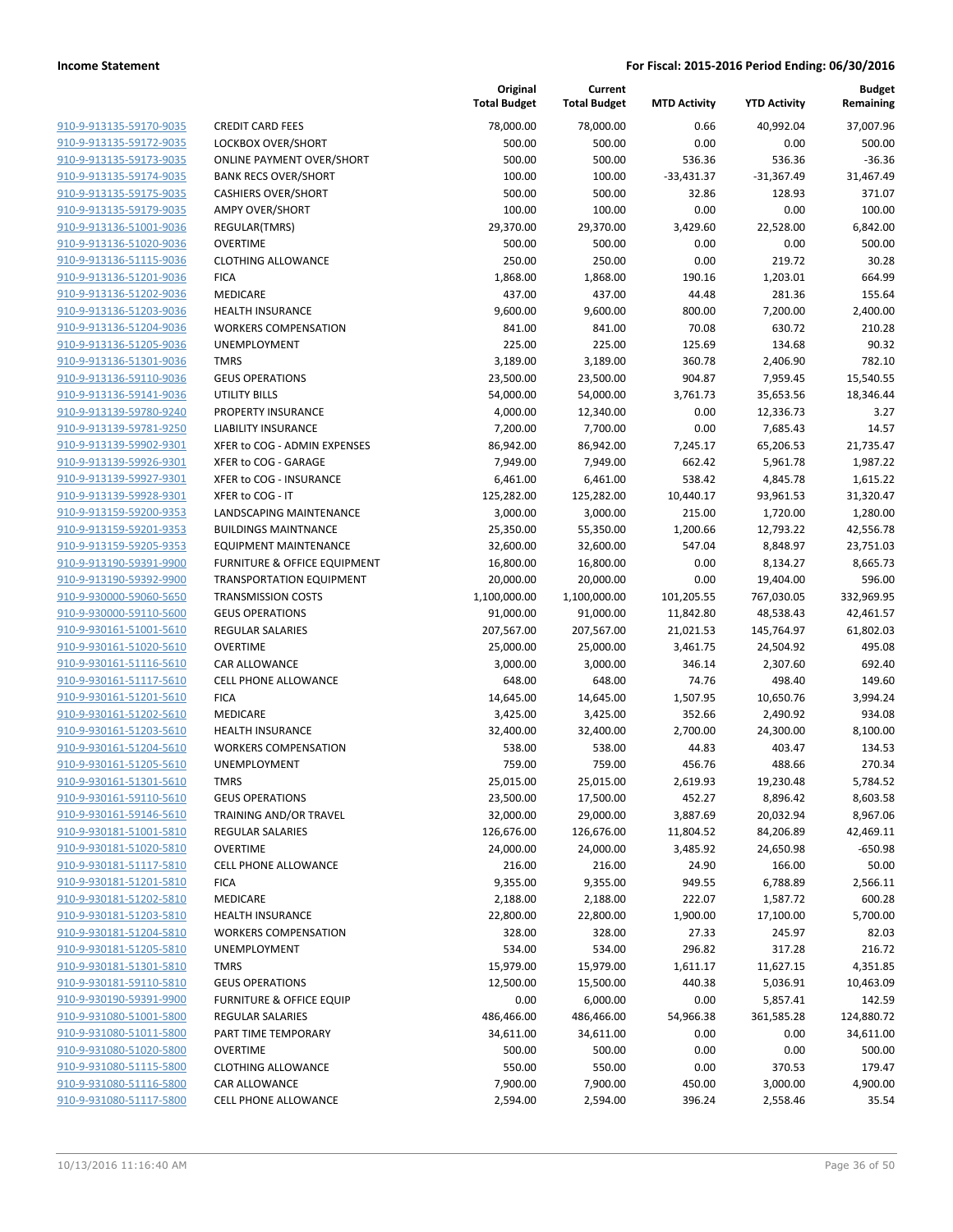|                                                    |                                                      | Original<br><b>Total Budget</b> | Current<br><b>Total Budget</b> | <b>MTD Activity</b> | <b>YTD Activity</b> | Budget<br>Remaining |
|----------------------------------------------------|------------------------------------------------------|---------------------------------|--------------------------------|---------------------|---------------------|---------------------|
| 910-9-931080-51201-5800                            | <b>FICA</b>                                          | 31,619.00                       | 31,619.00                      | 3,337.78            | 21,207.75           | 10,411.25           |
| 910-9-931080-51202-5800                            | MEDICARE                                             | 7,723.00                        | 7,723.00                       | 780.62              | 5,112.78            | 2,610.22            |
| 910-9-931080-51203-5800                            | <b>HEALTH INSURANCE</b>                              | 51,840.00                       | 51,840.00                      | 4,320.00            | 38,880.00           | 12,960.00           |
| 910-9-931080-51204-5800                            | <b>WORKERS COMPENSATION</b>                          | 1,589.00                        | 1,589.00                       | 132.42              | 1,191.78            | 397.22              |
| 910-9-931080-51205-5800                            | UNEMPLOYMENT                                         | 1,215.00                        | 1,215.00                       | 1,156.47            | 1,239.19            | $-24.19$            |
| 910-9-931080-51301-5800                            | <b>TMRS</b>                                          | 52,739.00                       | 52,739.00                      | 5,479.51            | 36,459.62           | 16,279.38           |
| 910-9-931080-59110-5800                            | <b>GEUS OPERATIONS</b>                               | 30,300.00                       | 30,300.00                      | 3,382.26            | 24,798.31           | 5,501.69            |
| 910-9-931080-59205-5800                            | <b>EQUIPMENT MAINTENANCE</b>                         | 5,700.00                        | 5,700.00                       | 64.00               | 3,044.10            | 2,655.90            |
| 910-9-931088-51001-5880                            | <b>REGULAR SALARIES</b>                              | 76,378.00                       | 76,378.00                      | 8,805.60            | 58,704.00           | 17,674.00           |
| 910-9-931088-51201-5880                            | <b>FICA</b>                                          | 4,735.00                        | 4,735.00                       | 507.20              | 3,254.67            | 1,480.33            |
| 910-9-931088-51202-5880                            | MEDICARE                                             | 1,107.00                        | 1,107.00                       | 118.61              | 761.15              | 345.85              |
| 910-9-931088-51203-5880                            | <b>HEALTH INSURANCE</b>                              | 19,200.00                       | 19,200.00                      | 1,600.00            | 14,400.00           | 4,800.00            |
| 910-9-931088-51204-5880                            | <b>WORKERS COMPENSATION</b>                          | 198.00                          | 198.00                         | 16.50               | 148.50              | 49.50               |
| 910-9-931088-51205-5880                            | UNEMPLOYMENT                                         | 450.00                          | 450.00                         | 252.07              | 270.10              | 179.90              |
| 910-9-931088-51301-5880                            | <b>TMRS</b>                                          | 8,088.00                        | 8,088.00                       | 926.37              | 6,235.30            | 1,852.70            |
| 910-9-931088-59110-5880                            | <b>GEUS OPERATIONS</b>                               | 4,900.00                        | 4,900.00                       | 0.00                | 1,194.35            | 3,705.65            |
| 910-9-931092-51001-9202                            | REGULAR SALARIES                                     | 94,020.00                       | 94,020.00                      | 10,804.31           | 71,916.46           | 22,103.54           |
| 910-9-931092-51117-9202                            | <b>CELL PHONE ALLOWANCE</b>                          | 1,632.00                        | 1,632.00                       | 188.31              | 1,255.40            | 376.60              |
| 910-9-931092-51201-9202                            | <b>FICA</b>                                          | 5,930.00                        | 5,930.00                       | 660.38              | 4,369.36            | 1,560.64            |
| 910-9-931092-51202-9202                            | <b>MEDICARE</b>                                      | 1,387.00                        | 1,387.00                       | 154.44              | 1,021.81            | 365.19              |
| 910-9-931092-51203-9202                            | <b>HEALTH INSURANCE</b>                              | 16,320.00                       | 16,320.00                      | 1,360.00            | 12,240.00           | 4,080.00            |
| 910-9-931092-51204-9202                            | <b>WORKERS COMPENSATION</b>                          | 244.00                          | 244.00                         | 20.33               | 182.97              | 61.03               |
| 910-9-931092-51205-9202                            | UNEMPLOYMENT                                         | 383.00                          | 383.00                         | 218.24              | 233.85              | 149.15              |
| 910-9-931092-51301-9202                            | <b>TMRS</b>                                          | 10,130.00                       | 10,130.00                      | 1,156.44            | 7,771.79            | 2,358.21            |
| 910-9-931092-59110-9212                            | <b>GEUS OPERATIONS</b>                               | 9,000.00                        | 16,400.00                      | 51.08               | 9,939.37            | 6,460.63            |
| 910-9-931092-59130-9212                            | PHONE MANAGEMENT SERVICE                             | 66,900.00                       | 61,900.00                      | 5,560.00            | 40,057.71           | 21,842.29           |
| 910-9-931093-59205-9352                            | EQUIPMENT MAINTENANCE - IT                           | 11,000.00                       | 8,600.00                       | 3,663.66            | 6,422.27            | 2,177.73            |
| 910-9-931099-59391-9900                            | <b>FURNITURE &amp; OFFICE EQUIPMENT</b>              | 10,000.00                       | 13,200.00                      | 0.00                | 13,120.79           | 79.21               |
| 910-9-931099-59392-9900                            | <b>TRANSPORTATION EQUIPMENT</b>                      | 28,500.00                       | 28,500.00                      | 0.00                | 27,338.62           | 1,161.38            |
| 910-9-931462-51001-5620<br>910-9-931462-51115-5620 | <b>REGULAR SALARIES</b><br><b>CLOTHING ALLOWANCE</b> | 57,438.00<br>150.00             | 57,438.00<br>150.00            | 6,934.80<br>0.00    | 44,479.48<br>119.41 | 12,958.52<br>30.59  |
| 910-9-931462-51117-5620                            | <b>CELL PHONE ALLOWANCE</b>                          | 480.00                          | 480.00                         | 55.38               | 369.20              | 110.80              |
| 910-9-931462-51201-5620                            | <b>FICA</b>                                          | 3,600.00                        | 3,600.00                       | 397.97              | 2,462.28            | 1,137.72            |
| 910-9-931462-51202-5620                            | MEDICARE                                             | 842.00                          | 842.00                         | 93.07               | 575.90              | 266.10              |
| 910-9-931462-51203-5620                            | <b>HEALTH INSURANCE</b>                              | 4,800.00                        | 4,800.00                       | 400.00              | 3,600.00            | 1,200.00            |
| 910-9-931462-51204-5620                            | <b>WORKERS COMPENSATION</b>                          | 717.00                          | 717.00                         | 59.75               | 537.75              | 179.25              |
| 910-9-931462-51205-5620                            | UNEMPLOYMENT                                         | 113.00                          | 113.00                         | 63.75               | 68.31               | 44.69               |
| 910-9-931462-51301-5620                            | <b>TMRS</b>                                          | 6,149.00                        | 6,149.00                       | 735.36              | 4,770.38            | 1,378.62            |
| 910-9-931462-59110-5620                            | <b>GEUS OPERATIONS</b>                               | 15,420.00                       | 13,620.00                      | 690.11              | 11,343.02           | 2,276.98            |
| 910-9-931462-59198-5620                            | <b>COLOCATION CHARGES</b>                            | 9,979.00                        | 9,979.00                       | 0.00                | 9,979.00            | 0.00                |
| 910-9-931462-59199-5620                            | LEASE OF DARK FIBER                                  | 206,520.00                      | 206,520.00                     | 0.00                | 206,520.00          | 0.00                |
| 910-9-931470-51001-5700                            | <b>REGULAR SALARIES</b>                              | 68,016.00                       | 68,016.00                      | 7,796.00            | 50,536.01           | 17,479.99           |
| 910-9-931470-51020-5700                            | <b>OVERTIME</b>                                      | 3,200.00                        | 3,200.00                       | 359.79              | 1,938.82            | 1,261.18            |
| 910-9-931470-51115-5700                            | <b>CLOTHING ALLOWANCE</b>                            | 500.00                          | 500.00                         | 0.00                | 494.91              | 5.09                |
| 910-9-931470-51117-5700                            | <b>CELL PHONE ALLOWANCE</b>                          | 432.00                          | 432.00                         | 49.86               | 324.09              | 107.91              |
| 910-9-931470-51201-5700                            | <b>FICA</b>                                          | 4,473.00                        | 4,473.00                       | 472.69              | 2,954.07            | 1,518.93            |
| 910-9-931470-51202-5700                            | MEDICARE                                             | 1,046.00                        | 1,046.00                       | 110.55              | 690.88              | 355.12              |
| 910-9-931470-51203-5700                            | <b>HEALTH INSURANCE</b>                              | 9,600.00                        | 9,600.00                       | 800.00              | 7,200.00            | 2,400.00            |
| 910-9-931470-51204-5700                            | <b>WORKERS COMPENSATION</b>                          | 835.00                          | 835.00                         | 69.58               | 626.22              | 208.78              |
| 910-9-931470-51205-5700                            | <b>UNEMPLOYMENT</b>                                  | 225.00                          | 225.00                         | 128.48              | 137.67              | 87.33               |
| 910-9-931470-51301-5700                            | <b>TMRS</b>                                          | 7,641.00                        | 7,641.00                       | 863.25              | 5,609.04            | 2,031.96            |
| 910-9-931470-59205-5700                            | <b>EQUIPMENT MAINTENANCE</b>                         | 2,800.00                        | 4,600.00                       | 1,227.91            | 4,342.42            | 257.58              |
| 910-9-931470-59253-5700                            | TRANSMISSION SUBSTATION MAINT                        | 32,400.00                       | 54,400.00                      | 5,040.00            | 30,080.11           | 24,319.89           |
| 910-9-931490-59353-9900                            | <b>TRANSMISSION SUBSTATIONS</b>                      | 138,800.00                      | 143,789.00                     | 1,407.79            | 77,903.79           | 65,885.21           |
| 910-9-931491-51001-9911                            | <b>REGULAR SALARIES</b>                              | 2,000.00                        | 2,000.00                       | 0.00                | 2,240.00            | $-240.00$           |
| 910-9-931491-51020-9911                            | <b>OVERTIME</b>                                      | 0.00                            | 0.00                           | 0.00                | 126.87              | $-126.87$           |
| 910-9-931491-51201-9911                            | <b>FICA</b>                                          | 124.00                          | 124.00                         | 0.00                | 142.09              | $-18.09$            |
| 910-9-931491-51202-9911                            | MEDICARE                                             | 29.00                           | 29.00                          | 0.00                | 33.23               | $-4.23$             |
| 910-9-931491-51301-9911                            | <b>TMRS</b>                                          | 212.00                          | 212.00                         | 0.00                | 250.74              | $-38.74$            |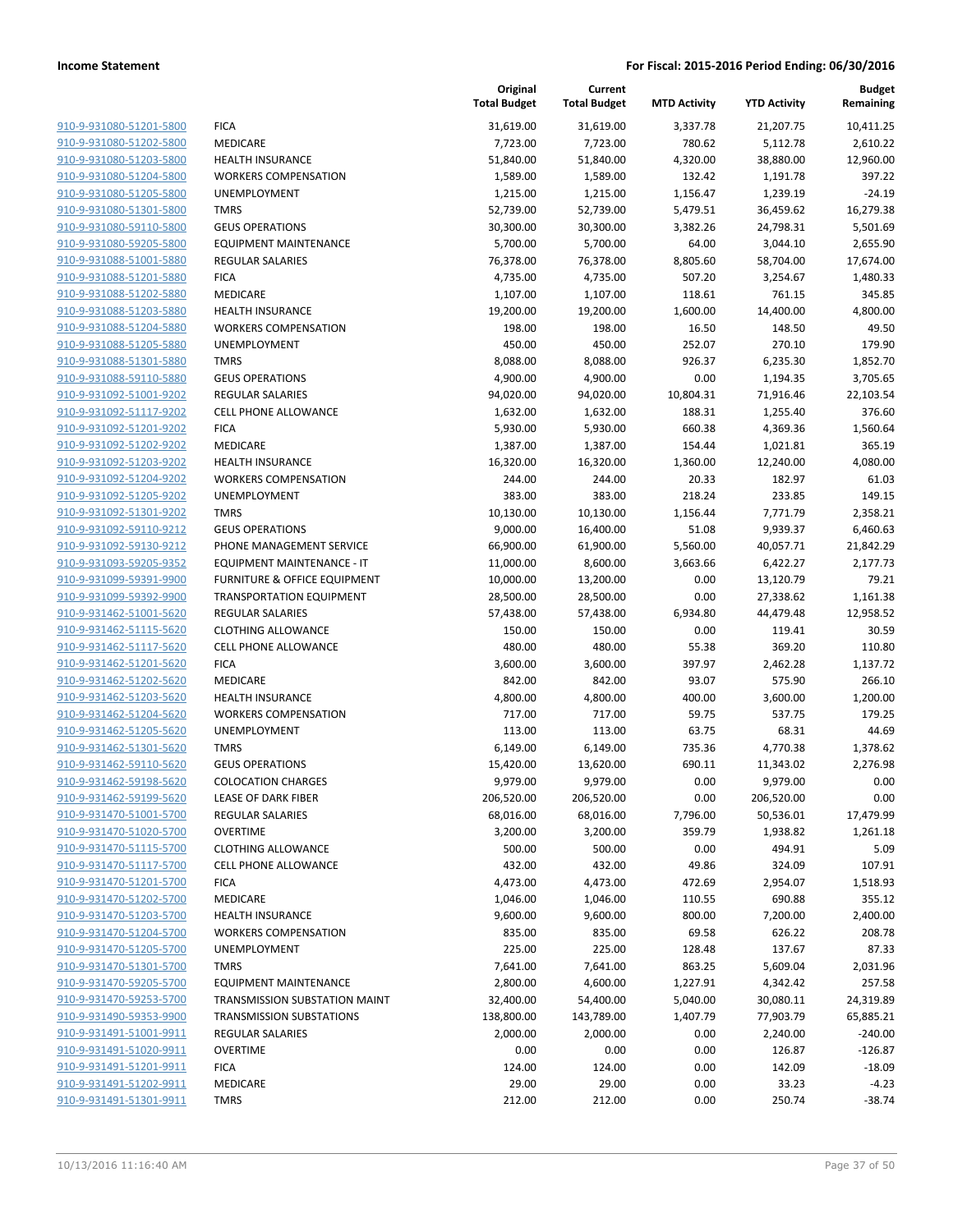|                                                    |                                                          | Original<br><b>Total Budget</b> | Current<br><b>Total Budget</b> | <b>MTD Activity</b> | <b>YTD Activity</b> | <b>Budget</b><br>Remaining |
|----------------------------------------------------|----------------------------------------------------------|---------------------------------|--------------------------------|---------------------|---------------------|----------------------------|
| 910-9-931528-51001-5820                            | <b>REGULAR SALARIES</b>                                  | 57,438.00                       | 57,438.00                      | 6,934.80            | 44,479.47           | 12,958.53                  |
| 910-9-931528-51115-5820                            | <b>CLOTHING ALLOWANCE</b>                                | 150.00                          | 150.00                         | 0.00                | 119.41              | 30.59                      |
| 910-9-931528-51117-5820                            | <b>CELL PHONE ALLOWANCE</b>                              | 480.00                          | 480.00                         | 55.38               | 369.20              | 110.80                     |
| 910-9-931528-51201-5820                            | <b>FICA</b>                                              | 3,600.00                        | 3,600.00                       | 433.38              | 2,784.81            | 815.19                     |
| 910-9-931528-51202-5820                            | MEDICARE                                                 | 842.00                          | 842.00                         | 101.37              | 651.31              | 190.69                     |
| 910-9-931528-51203-5820                            | <b>HEALTH INSURANCE</b>                                  | 4,800.00                        | 4,800.00                       | 400.00              | 3,600.00            | 1,200.00                   |
| 910-9-931528-51204-5820                            | <b>WORKERS COMPENSATION</b>                              | 717.00                          | 717.00                         | 59.75               | 537.75              | 179.25                     |
| 910-9-931528-51205-5820                            | UNEMPLOYMENT                                             | 113.00                          | 113.00                         | 62.07               | 66.51               | 46.49                      |
| 910-9-931528-51301-5820                            | <b>TMRS</b>                                              | 6,149.00                        | 6,149.00                       | 735.36              | 4,770.38            | 1,378.62                   |
| 910-9-931528-59110-5820                            | <b>GEUS OPERATIONS</b>                                   | 18,700.00                       | 18,700.00                      | 1,244.75            | 14,010.99           | 4,689.01                   |
| 910-9-931529-51001-5920                            | REGULAR SALARIES                                         | 68,016.00                       | 68,016.00                      | 7,796.00            | 50,536.01           | 17,479.99                  |
| 910-9-931529-51020-5920                            | <b>OVERTIME</b>                                          | 3,200.00                        | 3,200.00                       | 359.79              | 1,938.82            | 1,261.18                   |
| 910-9-931529-51115-5920                            | <b>CLOTHING ALLOWANCE</b>                                | 500.00                          | 500.00                         | 0.00                | 490.91              | 9.09                       |
| 910-9-931529-51117-5920                            | <b>CELL PHONE ALLOWANCE</b>                              | 432.00                          | 432.00                         | 49.80               | 340.31              | 91.69                      |
| 910-9-931529-51201-5920                            | <b>FICA</b>                                              | 4,473.00                        | 4,473.00                       | 508.75              | 3,273.52            | 1,199.48                   |
| 910-9-931529-51202-5920                            | MEDICARE                                                 | 1,046.00                        | 1,046.00                       | 118.98              | 765.56              | 280.44                     |
| 910-9-931529-51203-5920                            | <b>HEALTH INSURANCE</b>                                  | 9,600.00                        | 9,600.00                       | 800.00              | 7,200.00            | 2,400.00                   |
| 910-9-931529-51204-5920                            | <b>WORKERS COMPENSATION</b>                              | 835.00                          | 835.00                         | 69.58               | 626.22              | 208.78                     |
| 910-9-931529-51205-5920                            | <b>UNEMPLOYMENT</b>                                      | 225.00                          | 225.00                         | 123.17              | 131.98              | 93.02                      |
| 910-9-931529-51301-5920                            | <b>TMRS</b>                                              | 7,641.00                        | 7,641.00                       | 863.24              | 5,609.01            | 2,031.99                   |
| 910-9-931529-59205-5920                            | EQUIPMENT MAINTENANCE                                    | 6,500.00                        | 6,500.00                       | 468.00              | 5,480.94            | 1,019.06                   |
| 910-9-931529-59262-5920                            | DISTRIBUTION SUBSTATION MAINTENANCE                      | 28,000.00                       | 34,000.00                      | 13.08               | 21,306.68           | 12,693.32                  |
| 910-9-931590-59362-9900                            | <b>DISTRIBUTION SUBSTATIONS</b>                          | 43,000.00                       | 30,011.00                      | 0.00                | 25,950.00           | 4,061.00                   |
| 910-9-931591-51001-9912                            | <b>REGULAR SALARIES</b>                                  | 2,000.00                        | 2,000.00                       | 0.00                | 0.00                | 2,000.00                   |
| 910-9-931591-51201-9912                            | <b>FICA</b>                                              | 124.00                          | 124.00                         | 0.00                | 0.00                | 124.00                     |
| 910-9-931591-51202-9912                            | MEDICARE                                                 | 29.00                           | 29.00                          | 0.00                | 0.00                | 29.00                      |
| 910-9-931591-51301-9912                            | <b>TMRS</b>                                              | 212.00                          | 212.00                         | 0.00                | 0.00                | 212.00                     |
| 910-9-932467-51001-5671                            | <b>REGULAR SALARIES</b>                                  | 65,269.00                       | 65,269.00                      | 9,056.41            | 70,741.43           | $-5,472.43$                |
| 910-9-932467-51011-5670                            | PART TIME TEMPORARY                                      | 34,570.00                       | 34,570.00                      | 0.00                | 0.00                | 34,570.00                  |
| 910-9-932467-51020-5671                            | <b>OVERTIME</b>                                          | 12,000.00                       | 12,000.00                      | 1,086.04            | 6,210.13            | 5,789.87                   |
| 910-9-932467-51115-5671                            | <b>CLOTHING ALLOWANCE</b>                                | 500.00                          | 500.00                         | 0.00                | 519.00              | $-19.00$                   |
| 910-9-932467-51201-5671                            | <b>FICA</b>                                              | 6,965.00                        | 6,965.00                       | 617.75              | 4,670.85            | 2,294.15                   |
| 910-9-932467-51202-5671                            | MEDICARE                                                 | 1,629.00                        | 1,629.00                       | 144.47              | 1,092.36            | 536.64                     |
| 910-9-932467-51203-5671                            | <b>HEALTH INSURANCE</b>                                  | 9,600.00                        | 9,600.00                       | 800.00              | 7,200.00            | 2,400.00                   |
| 910-9-932467-51204-5671                            | <b>WORKERS COMPENSATION</b>                              | 813.00                          | 813.00                         | 67.75               | 609.75              | 203.25                     |
| 910-9-932467-51205-5671                            | UNEMPLOYMENT                                             | 225.00                          | 225.00                         | 251.65              | 269.65              | $-44.65$                   |
| 910-9-932467-51301-5671                            | <b>TMRS</b>                                              | 8,236.00                        | 8,236.00                       | 978.69              | 6,533.85            | 1,702.15                   |
| 910-9-932467-59110-5671                            | <b>GEUS OPERATIONS</b>                                   | 31,000.00                       | 31,000.00                      | 4,026.46            | 11,811.74           | 19,188.26                  |
| 910-9-932474-51001-5740                            | <b>REGULAR SALARIES</b><br><b>OVERTIME</b>               | 60,235.00                       | 60,235.00                      | 7,872.00            | 45,652.48           | 14,582.52                  |
| 910-9-932474-51020-5740                            |                                                          | 10,000.00                       | 10,000.00                      | 816.00              | 7,441.45            | 2,558.55                   |
| 910-9-932474-51115-5740                            | <b>CLOTHING ALLOWANCE</b>                                | 500.00                          | 500.00                         | 0.00                | 505.04              | $-5.04$                    |
| 910-9-932474-51201-5740<br>910-9-932474-51202-5740 | <b>FICA</b>                                              | 4,386.00                        | 4,386.00                       | 512.00              | 3,073.92            | 1,312.08                   |
|                                                    | MEDICARE                                                 | 1,026.00                        | 1,026.00                       | 119.75              | 718.90              | 307.10                     |
| 910-9-932474-51203-5740<br>910-9-932474-51204-5740 | <b>HEALTH INSURANCE</b>                                  | 9,600.00                        | 9,600.00                       | 800.00              | 7,200.00            | 2,400.00<br>187.78         |
|                                                    | <b>WORKERS COMPENSATION</b>                              | 751.00                          | 751.00                         | 62.58               | 563.22              |                            |
| 910-9-932474-51205-5740                            | <b>UNEMPLOYMENT</b>                                      | 225.00                          | 225.00                         | 125.83              | 134.83              | 90.17                      |
| 910-9-932474-51301-5740<br>910-9-932474-59205-5740 | <b>TMRS</b>                                              | 7,491.00                        | 7,491.00                       | 913.98              | 5,641.37            | 1,849.63                   |
|                                                    | <b>EQUIPMENT MAINTENANCE</b>                             | 0.00                            | 0.00                           | 0.00                | 4.27                | $-4.27$                    |
| 910-9-932474-59257-5740<br>910-9-932490-59356-9900 | TRANSMISSION LINE MAINTENANCE                            | 34,000.00                       | 34,000.00                      | 3,007.10<br>0.00    | 20,439.93           | 13,560.07<br>58,267.63     |
| 910-9-932491-51001-9913                            | <b>GEUS TRANSMISSION LINES</b>                           | 55,000.00<br>3,000.00           | 55,000.00<br>3,000.00          | 0.00                | $-3,267.63$<br>0.00 | 3,000.00                   |
| 910-9-932491-51201-9913                            | REGULAR SALARIES                                         |                                 |                                |                     |                     |                            |
|                                                    | <b>FICA</b>                                              | 186.00                          | 186.00                         | 0.00                | 0.00                | 186.00                     |
| 910-9-932491-51202-9913<br>910-9-932491-51301-9913 | MEDICARE<br><b>TMRS</b>                                  | 44.00                           | 44.00                          | 0.00                | 0.00                | 44.00                      |
| 910-9-932500-51001-5801                            |                                                          | 318.00<br>109,242.00            | 318.00                         | 0.00                | 0.00                | 318.00<br>26,042.00        |
|                                                    | REGULAR SALARIES                                         |                                 | 109,242.00                     | 12,480.00           | 83,200.00           |                            |
| 910-9-932500-51115-5801                            | <b>CLOTHING ALLOWANCE</b><br><b>CELL PHONE ALLOWANCE</b> | 400.00                          | 400.00                         | 0.00                | 250.36              | 149.64                     |
| 910-9-932500-51117-5801                            |                                                          | 636.00                          | 636.00                         | 73.38               | 489.20              | 146.80                     |
| 910-9-932500-51201-5801                            | <b>FICA</b>                                              | 6,837.00                        | 6,837.00                       | 753.02              | 4,976.42            | 1,860.58                   |
| 910-9-932500-51202-5801                            | MEDICARE                                                 | 1,599.00                        | 1,599.00                       | 176.11              | 1,163.84            | 435.16                     |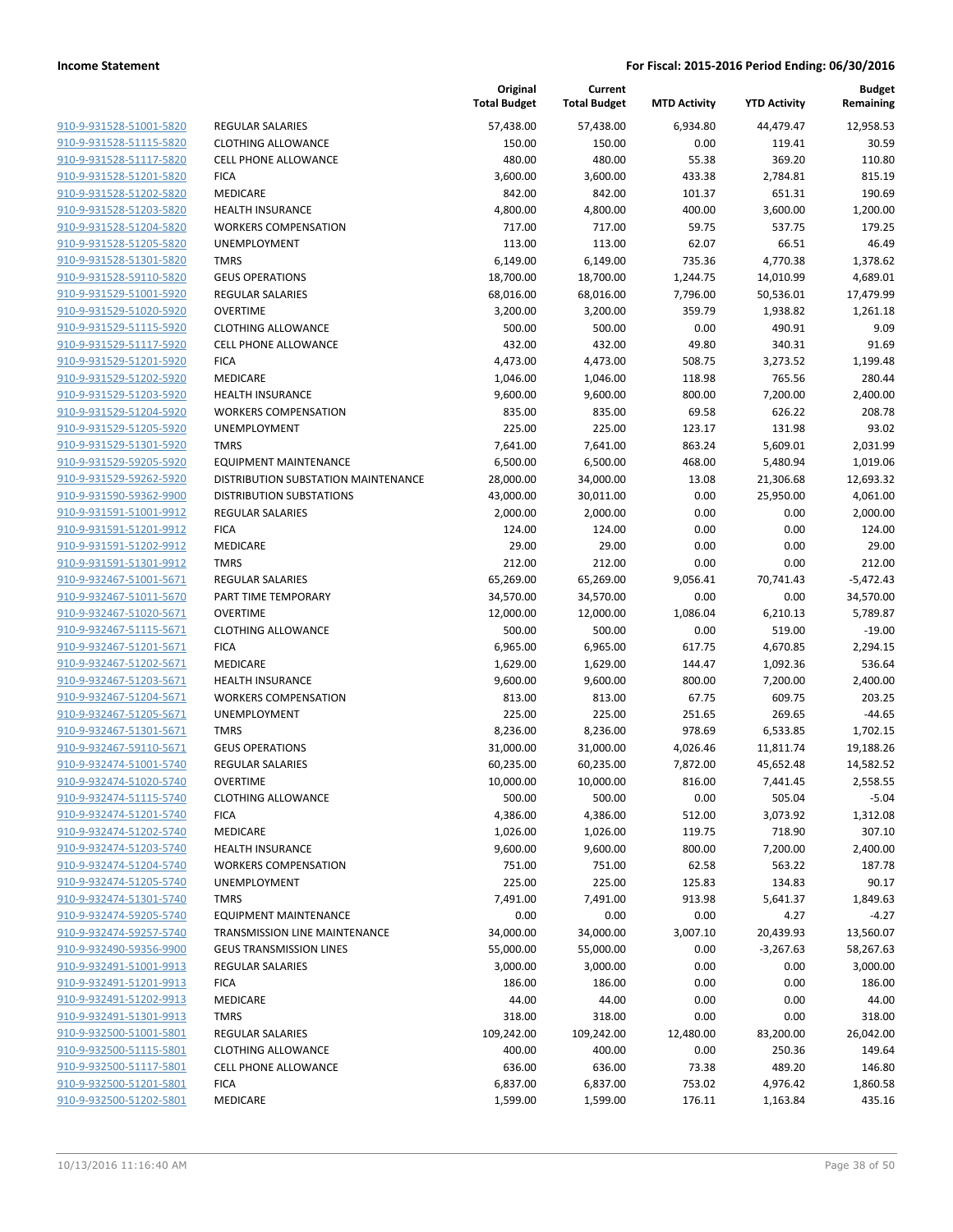| 910-9-932500-51203-5801        |
|--------------------------------|
| 910-9-932500-51204-5801        |
| 910-9-932500-51205-5801        |
| <u>910-9-932500-51301-5801</u> |
| 910-9-932500-59110-5801        |
| 910-9-932500-59112-5801        |
| 910-9-932500-59146-5801        |
| 910-9-932503-51001-5830        |
| 910-9-932503-51020-5830        |
| 910-9-932503-51115-5830        |
| 910-9-932503-51117-5830        |
| 910-9-932503-51201-5830        |
| 910-9-932503-51202-5830        |
|                                |
| <u>910-9-932503-51203-5830</u> |
| 910-9-932503-51204-5830        |
| 910-9-932503-51205-5830        |
| 910-9-932503-51301-5830        |
| 910-9-932503-59110-5830        |
| 910-9-932504-51001-5840        |
| 910-9-932504-51020-5840        |
| 910-9-932504-51115-5840        |
| 910-9-932504-51117-5840        |
| 910-9-932504-51201-5840        |
| 910-9-932504-51202-5840        |
| 910-9-932504-51203-5840        |
| 910-9-932504-51204-5840        |
| 910-9-932504-51205-5840        |
| 910-9-932504-51301-5840        |
| 910-9-932504-59110-5840        |
|                                |
| 910-9-932505-51001-5850        |
| 910-9-932505-51201-5850        |
| 910-9-932505-51202-5850        |
| 910-9-932505-51301-5850        |
| 910-9-932505-59110-5850        |
| 910-9-932506-51001-5860        |
| 910-9-932506-51020-5860        |
| 910-9-932506-51115-5860        |
| 910-9-932506-51117-5860        |
| 910-9-932506-51201-5860        |
| 910-9-932506-51202-5860        |
| 910-9-932506-51203-5860        |
| 910-9-932506-51204-5860        |
| 910-9-932506-51205-5860        |
| 910-9-932506-51301-5860        |
| 910-9-932506-59110-5860        |
| 910-9-932507-51001-5870        |
|                                |
| 910-9-932507-51201-5870        |
| 910-9-932507-51202-5870        |
| 910-9-932507-51301-5870        |
| 910-9-932507-59110-5870        |
| 910-9-932509-59147-5890        |
| 910-9-932510-51001-5900        |
| 910-9-932510-51020-5900        |
| 910-9-932510-51102-5900        |
| 910-9-932510-51115-5900        |
| 910-9-932510-51201-5900        |
| 910-9-932510-51202-5900        |
| 910-9-932510-51203-5900        |
| 910-9-932510-51204-5900        |
|                                |

| <b>HEALTH INSURANCE</b>        |
|--------------------------------|
| <b>WORKERS COMPENSATION</b>    |
| <b>UNEMPLOYMENT</b>            |
| TMRS                           |
| <b>GEUS OPERATIONS</b>         |
| <b>SAFETY</b>                  |
| TRAINING AND/OR TRAVEL         |
| <b>REGULAR SALARIES</b>        |
| <b>OVERTIME</b>                |
| <b>CLOTHING ALLOWANCE</b>      |
| <b>CELL PHONE ALLOWANCE</b>    |
| <b>FICA</b>                    |
| MEDICARE                       |
| <b>HEALTH INSURANCE</b>        |
| <b>WORKERS COMPENSATION</b>    |
| UNEMPLOYMENT                   |
| <b>TMRS</b>                    |
| <b>GEUS OPERATIONS</b>         |
| <b>REGULAR SALARIES</b>        |
| OVERTIME                       |
| <b>CLOTHING ALLOWANCE</b>      |
| <b>CELL PHONE ALLOWANCE</b>    |
| <b>FICA</b>                    |
| MEDICARE                       |
| <b>HEALTH INSURANCE</b>        |
| <b>WORKERS COMPENSATION</b>    |
| <b>UNEMPLOYMENT</b>            |
| TMRS                           |
| <b>GEUS OPERATIONS</b>         |
| <b>REGULAR SALARIES</b>        |
| <b>FICA</b>                    |
| <b>MEDICARE</b>                |
| TMRS                           |
| <b>GEUS OPERATIONS</b>         |
| <b>REGULAR SALARIES</b>        |
| <b>OVERTIME</b>                |
| <b>CLOTHING ALLOWANCE</b>      |
| <b>CELL PHONE ALLOWANCE</b>    |
| <b>FICA</b>                    |
| <b>MEDICARE</b>                |
| <b>HEALTH INSURANCE</b>        |
| <b>WORKERS COMPENSATION</b>    |
| UNEMPLOYMENT                   |
| <b>TMRS</b>                    |
| <b>GEUS OPERATIONS</b>         |
| <b>REGULAR SALARIES</b>        |
|                                |
| <b>FICA</b>                    |
| <b>MEDICARE</b><br><b>TMRS</b> |
| <b>GEUS OPERATIONS</b>         |
|                                |
| <b>RENT</b>                    |
| <b>REGULAR SALARIES</b>        |
| <b>OVERTIME</b>                |
| <b>BILINGUAL PAY</b>           |
| <b>CLOTHING ALLOWANCE</b>      |
| <b>FICA</b>                    |
| <b>MEDICARE</b>                |
| <b>HEALTH INSURANCE</b>        |

|                                                                        | Original<br><b>Total Budget</b> | Current<br><b>Total Budget</b> | <b>MTD Activity</b> | <b>YTD Activity</b> | <b>Budget</b><br>Remaining |
|------------------------------------------------------------------------|---------------------------------|--------------------------------|---------------------|---------------------|----------------------------|
| 910-9-932500-51203-5801<br><b>HEALTH INSURANCE</b>                     | 9,600.00                        | 9,600.00                       | 800.00              | 7,200.00            | 2,400.00                   |
| 910-9-932500-51204-5801<br><b>WORKERS COMPENSATION</b>                 | 1,340.00                        | 1,340.00                       | 111.67              | 1,005.03            | 334.97                     |
| 910-9-932500-51205-5801<br><b>UNEMPLOYMENT</b>                         | 225.00                          | 225.00                         | 125.68              | 134.67              | 90.33                      |
| 910-9-932500-51301-5801<br><b>TMRS</b>                                 | 11,679.00                       | 11,679.00                      | 1,320.63            | 8,903.57            | 2,775.43                   |
| 910-9-932500-59110-5801<br><b>GEUS OPERATIONS</b>                      | 11,600.00                       | 11,600.00                      | 6,255.76            | 10,208.78           | 1,391.22                   |
| 910-9-932500-59112-5801<br>SAFETY                                      | 44,210.00                       | 44,210.00                      | 8,002.76            | 34,985.74           | 9,224.26                   |
| 910-9-932500-59146-5801<br>TRAINING AND/OR TRAVEL                      | 19,000.00                       | 19,000.00                      | 2,295.25            | 16,145.98           | 2,854.02                   |
| 910-9-932503-51001-5830<br>REGULAR SALARIES                            | 157,747.00                      | 157,747.00                     | 18,966.07           | 124,163.01          | 33,583.99                  |
| 910-9-932503-51020-5830<br><b>OVERTIME</b>                             | 7,100.00                        | 7,100.00                       | 1,231.59            | 5,063.89            | 2,036.11                   |
| 910-9-932503-51115-5830<br><b>CLOTHING ALLOWANCE</b>                   | 700.00                          | 700.00                         | 0.00                | 639.27              | 60.73                      |
| 910-9-932503-51117-5830<br><b>CELL PHONE ALLOWANCE</b>                 | 318.00                          | 318.00                         | 36.69               | 244.60              | 73.40                      |
| 910-9-932503-51201-5830<br><b>FICA</b>                                 | 10,284.00                       | 10,284.00                      | 1,167.94            | 7,296.04            | 2,987.96                   |
| 910-9-932503-51202-5830<br>MEDICARE                                    | 2,405.00                        | 2,405.00                       | 273.15              | 1,706.31            | 698.69                     |
| 910-9-932503-51203-5830<br><b>HEALTH INSURANCE</b>                     | 19,200.00                       | 19,200.00                      | 1,600.00            | 14,400.00           | 4,800.00                   |
| 910-9-932503-51204-5830<br><b>WORKERS COMPENSATION</b>                 | 2,022.00                        | 2,022.00                       | 168.50              | 1,516.50            | 505.50                     |
| 910-9-932503-51205-5830<br>UNEMPLOYMENT                                | 450.00                          | 450.00                         | 273.32              | 292.87              | 157.13                     |
| 910-9-932503-51301-5830<br><b>TMRS</b>                                 | 17,565.00                       | 17,565.00                      | 2,128.67            | 13,757.48           | 3,807.52                   |
| 910-9-932503-59110-5830<br><b>GEUS OPERATIONS</b>                      | 72,500.00                       | 72,500.00                      | 31,005.30           | 56,769.42           | 15,730.58                  |
| 910-9-932504-51001-5840<br>REGULAR SALARIES                            | 157,747.00                      | 157,747.00                     | 18,966.07           | 124,163.01          | 33,583.99                  |
| 910-9-932504-51020-5840<br><b>OVERTIME</b>                             | 7,100.00                        | 7,100.00                       | 1,231.59            | 5,063.89            | 2,036.11                   |
| 910-9-932504-51115-5840<br><b>CLOTHING ALLOWANCE</b>                   | 700.00                          | 700.00                         | 0.00                | 639.27              | 60.73                      |
| 910-9-932504-51117-5840<br>CELL PHONE ALLOWANCE                        | 318.00                          | 318.00                         | 36.69               | 244.60              | 73.40                      |
| 910-9-932504-51201-5840<br><b>FICA</b>                                 | 10,284.00                       | 10,284.00                      | 1,254.53            | 8,031.48            | 2,252.52                   |
| 910-9-932504-51202-5840<br>MEDICARE                                    | 2,405.00                        | 2,405.00                       | 293.40              | 1,878.34            | 526.66                     |
| 910-9-932504-51203-5840<br><b>HEALTH INSURANCE</b>                     | 19,200.00                       | 19,200.00                      | 1,600.00            | 14,400.00           | 4,800.00                   |
| 910-9-932504-51204-5840<br><b>WORKERS COMPENSATION</b>                 | 2,022.00                        | 2,022.00                       | 168.50              | 1,516.50            | 505.50                     |
| 910-9-932504-51205-5840<br>UNEMPLOYMENT                                | 450.00                          | 450.00                         | 229.84              | 246.28              | 203.72                     |
| 910-9-932504-51301-5840<br><b>TMRS</b>                                 | 17,565.00                       | 17,565.00                      | 2,128.67            | 13,757.48           | 3,807.52                   |
| 910-9-932504-59110-5840<br><b>GEUS OPERATIONS</b>                      | 59,000.00                       | 59,000.00                      | 8,373.57            | 32,567.21           | 26,432.79                  |
| 910-9-932505-51001-5850<br>REGULAR SALARIES<br>910-9-932505-51201-5850 | 1,000.00                        | 1,000.00                       | 0.00<br>0.00        | 0.00                | 1,000.00                   |
| <b>FICA</b><br>910-9-932505-51202-5850<br>MEDICARE                     | 62.00                           | 62.00                          |                     | 0.00                | 62.00                      |
| 910-9-932505-51301-5850<br><b>TMRS</b>                                 | 15.00                           | 15.00                          | 0.00<br>0.00        | 0.00<br>0.00        | 15.00                      |
| 910-9-932505-59110-5850<br><b>GEUS OPERATIONS</b>                      | 106.00<br>500.00                | 106.00<br>500.00               | 0.00                | 0.00                | 106.00<br>500.00           |
| 910-9-932506-51001-5860<br>REGULAR SALARIES                            | 22,819.00                       | 22,819.00                      | 7,921.30            | 52,294.60           | $-29,475.60$               |
| 910-9-932506-51020-5860<br><b>OVERTIME</b>                             | 1,600.00                        | 1,600.00                       | 0.00                | 1,030.76            | 569.24                     |
| 910-9-932506-51115-5860<br><b>CLOTHING ALLOWANCE</b>                   | 550.00                          | 550.00                         | 0.00                | 8.25                | 541.75                     |
| 910-9-932506-51117-5860<br>CELL PHONE ALLOWANCE                        | 432.00                          | 432.00                         | 49.83               | 332.20              | 99.80                      |
| 910-9-932506-51201-5860<br><b>FICA</b>                                 | 1,575.00                        | 1,575.00                       | 494.65              | 3,336.09            | $-1,761.09$                |
| MEDICARE<br>910-9-932506-51202-5860                                    | 368.00                          | 368.00                         | 115.68              | 780.18              | $-412.18$                  |
| 910-9-932506-51203-5860<br><b>HEALTH INSURANCE</b>                     | 9,600.00                        | 9,600.00                       | 800.00              | 7,200.00            | 2,400.00                   |
| 910-9-932506-51204-5860<br><b>WORKERS COMPENSATION</b>                 | 906.00                          | 906.00                         | 75.50               | 679.50              | 226.50                     |
| 910-9-932506-51205-5860<br><b>UNEMPLOYMENT</b>                         | 225.00                          | 225.00                         | 125.83              | 134.83              | 90.17                      |
| 910-9-932506-51301-5860<br><b>TMRS</b>                                 | 2,690.00                        | 2,690.00                       | 835.07              | 5,686.99            | $-2,996.99$                |
| 910-9-932506-59110-5860<br><b>GEUS OPERATIONS</b>                      | 11,600.00                       | 11,600.00                      | 1,094.16            | 6,894.92            | 4,705.08                   |
| 910-9-932507-51001-5870<br>REGULAR SALARIES                            | 1,000.00                        | 1,000.00                       | 0.00                | 0.00                | 1,000.00                   |
| 910-9-932507-51201-5870<br><b>FICA</b>                                 | 62.00                           | 62.00                          | 0.00                | 0.00                | 62.00                      |
| 910-9-932507-51202-5870<br>MEDICARE                                    | 15.00                           | 15.00                          | 0.00                | 0.00                | 15.00                      |
| 910-9-932507-51301-5870<br><b>TMRS</b>                                 | 106.00                          | 106.00                         | 0.00                | 0.00                | 106.00                     |
| 910-9-932507-59110-5870<br><b>GEUS OPERATIONS</b>                      | 400.00                          | 400.00                         | 0.00                | 56.66               | 343.34                     |
| 910-9-932509-59147-5890<br><b>RENT</b>                                 | 500.00                          | 500.00                         | 0.00                | 0.00                | 500.00                     |
| 910-9-932510-51001-5900<br>REGULAR SALARIES                            | 55,390.00                       | 55,390.00                      | 6,316.80            | 40,612.00           | 14,778.00                  |
| 910-9-932510-51020-5900<br><b>OVERTIME</b>                             | 8,000.00                        | 8,000.00                       | 1,394.86            | 7,664.56            | 335.44                     |
| 910-9-932510-51102-5900<br><b>BILINGUAL PAY</b>                        | 600.00                          | 600.00                         | 69.24               | 461.60              | 138.40                     |
| 910-9-932510-51115-5900<br><b>CLOTHING ALLOWANCE</b>                   | 500.00                          | 500.00                         | 0.00                | 495.04              | 4.96                       |
| 910-9-932510-51201-5900<br><b>FICA</b>                                 | 3,998.00                        | 3,998.00                       | 436.81              | 2,631.42            | 1,366.58                   |
| 910-9-932510-51202-5900<br>MEDICARE                                    | 935.00                          | 935.00                         | 102.16              | 615.42              | 319.58                     |
| 910-9-932510-51203-5900<br><b>HEALTH INSURANCE</b>                     | 9,600.00                        | 9,600.00                       | 800.00              | 7,200.00            | 2,400.00                   |
| 910-9-932510-51204-5900<br><b>WORKERS COMPENSATION</b>                 | 680.00                          | 680.00                         | 56.67               | 510.03              | 169.97                     |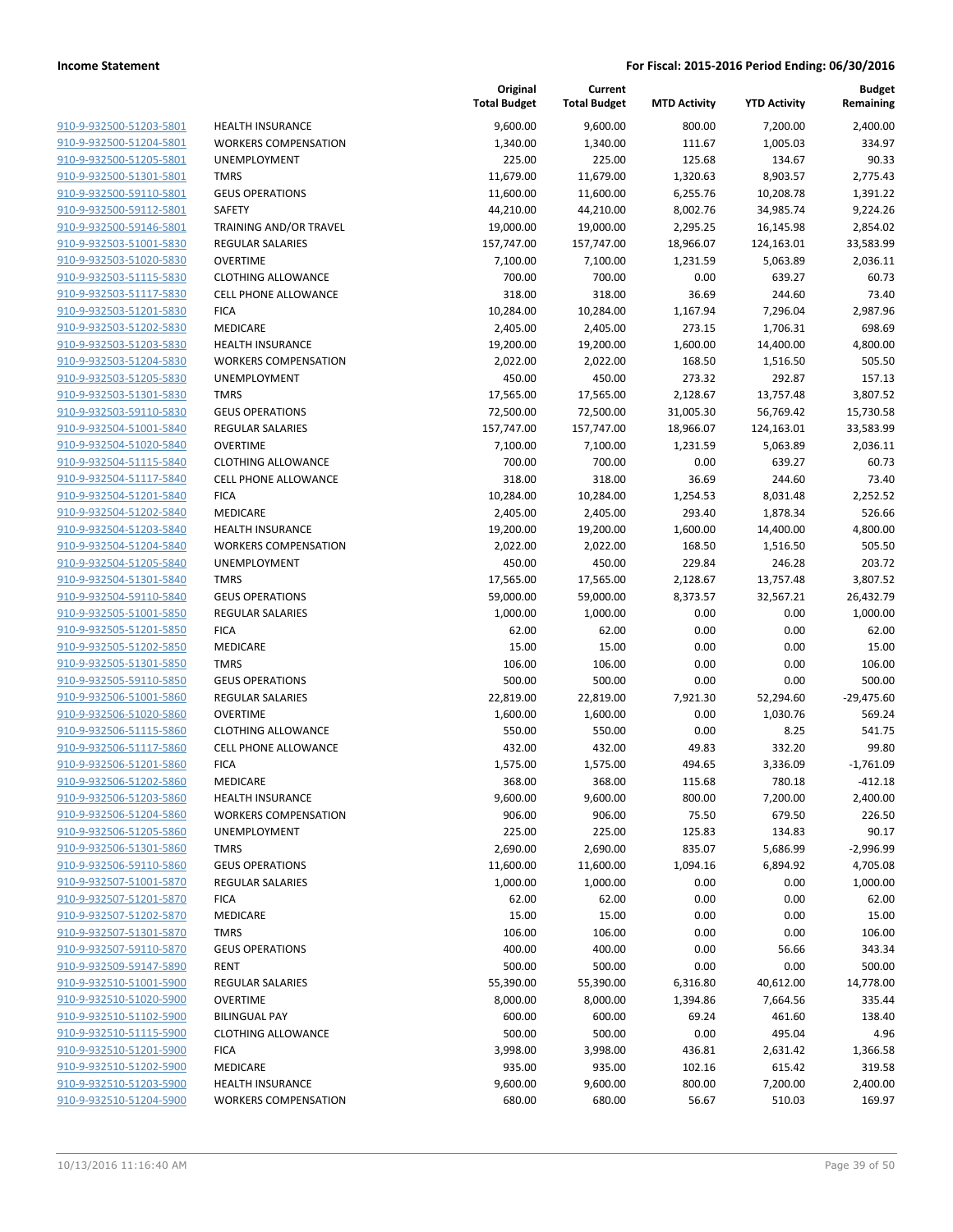|                                                    |                                      | Original<br><b>Total Budget</b> | Current<br><b>Total Budget</b> | <b>MTD Activity</b> | <b>YTD Activity</b> | <b>Budget</b><br>Remaining |
|----------------------------------------------------|--------------------------------------|---------------------------------|--------------------------------|---------------------|---------------------|----------------------------|
| 910-9-932510-51205-5900                            | UNEMPLOYMENT                         | 225.00                          | 225.00                         | 125.69              | 134.68              | 90.32                      |
| 910-9-932510-51301-5900                            | <b>TMRS</b>                          | 6,830.00                        | 6,830.00                       | 818.54              | 5,176.02            | 1,653.98                   |
| 910-9-932510-59205-5900                            | <b>EQUIPMENT MAINTENANCE</b>         | 60,000.00                       | 60,000.00                      | 1,482.52            | 31,644.33           | 28,355.67                  |
| 910-9-932514-51001-5941                            | <b>REGULAR SALARIES</b>              | 424,770.00                      | 424,770.00                     | 54,497.58           | 369,008.77          | 55,761.23                  |
| 910-9-932514-51020-5941                            | <b>OVERTIME</b>                      | 60,000.00                       | 60,000.00                      | 10,563.28           | 52,361.67           | 7,638.33                   |
| 910-9-932514-51102-5941                            | <b>BILINGUAL PAY</b>                 | 1,200.00                        | 1,200.00                       | 138.48              | 923.20              | 276.80                     |
| 910-9-932514-51115-5941                            | <b>CLOTHING ALLOWANCE</b>            | 5,200.00                        | 5,200.00                       | 0.00                | 5,569.99            | $-369.99$                  |
| 910-9-932514-51201-5941                            | <b>FICA</b>                          | 30,453.00                       | 30,453.00                      | 3,879.17            | 24,906.54           | 5,546.46                   |
| 910-9-932514-51202-5941                            | MEDICARE                             | 7,122.00                        | 7,122.00                       | 907.23              | 5,824.93            | 1,297.07                   |
| 910-9-932514-51203-5941                            | <b>HEALTH INSURANCE</b>              | 105,600.00                      | 105,600.00                     | 8,800.00            | 79,200.00           | 26,400.00                  |
| 910-9-932514-51204-5941                            | <b>WORKERS COMPENSATION</b>          | 5,911.00                        | 5,911.00                       | 492.58              | 4,433.22            | 1,477.78                   |
| 910-9-932514-51205-5941                            | UNEMPLOYMENT                         | 2,475.00                        | 2,475.00                       | 1,540.87            | 1,650.43            | 824.57                     |
| 910-9-932514-51301-5941                            | <b>TMRS</b>                          | 52,014.00                       | 52,014.00                      | 6,858.95            | 44,756.30           | 7,257.70                   |
| 910-9-932514-59275-5941                            | POLES, OH, UG & SERVICES MAINTENANCE | 175,000.00                      | 166,000.00                     | 13,323.85           | 88,564.68           | 77,435.32                  |
| 910-9-932515-51001-5950                            | <b>REGULAR SALARIES</b>              | 1,000.00                        | 1,000.00                       | 0.00                | 0.00                | 1,000.00                   |
| 910-9-932515-51201-5950                            | <b>FICA</b>                          | 62.00                           | 62.00                          | 0.00                | 0.00                | 62.00                      |
| 910-9-932515-51202-5950                            | MEDICARE                             | 15.00                           | 15.00                          | 0.00                | 0.00                | 15.00                      |
| 910-9-932515-51301-5950                            | <b>TMRS</b>                          | 106.00                          | 106.00                         | 0.00                | 0.00                | 106.00                     |
| 910-9-932515-59282-5950                            | <b>TRANSFORMERS MAINTENANCE</b>      | 20,000.00                       | 9,000.00                       | 0.00                | 3,055.85            | 5,944.15                   |
| 910-9-932516-51001-5960                            | <b>REGULAR SALARIES</b>              | 7,500.00                        | 7,500.00                       | 467.11              | 4,506.81            | 2,993.19                   |
| 910-9-932516-51020-5960                            | <b>OVERTIME</b>                      | 0.00                            | 0.00                           | 45.95               | 208.44              | $-208.44$                  |
| 910-9-932516-51201-5960                            | <b>FICA</b>                          | 465.00                          | 465.00                         | 31.81               | 328.66              | 136.34                     |
| 910-9-932516-51202-5960                            | MEDICARE                             | 109.00                          | 109.00                         | 7.44                | 76.87               | 32.13                      |
| 910-9-932516-51301-5960                            | <b>TMRS</b>                          | 794.00                          | 794.00                         | 53.97               | 563.40              | 230.60                     |
| 910-9-932516-59284-5960                            | ST LIGHTING & SIGNALS MAINTENANCE    | 5,000.00                        | 5,000.00                       | 0.00                | 2,423.91            | 2,576.09                   |
| 910-9-932517-51001-5970                            | <b>REGULAR SALARIES</b>              | 53,456.00                       | 53,456.00                      | 6,311.76            | 39,978.90           | 13,477.10                  |
| 910-9-932517-51020-5970                            | <b>OVERTIME</b>                      | 500.00                          | 500.00                         | 0.00                | 0.00                | 500.00                     |
| 910-9-932517-51115-5970                            | <b>CLOTHING ALLOWANCE</b>            | 500.00                          | 500.00                         | 0.00                | 495.04              | 4.96                       |
| 910-9-932517-51201-5970                            | <b>FICA</b>                          | 3,376.00                        | 3,376.00                       | 371.08              | 2,305.82            | 1,070.18                   |
| 910-9-932517-51202-5970                            | MEDICARE                             | 790.00                          | 790.00                         | 86.79               | 539.27              | 250.73                     |
| 910-9-932517-51203-5970                            | <b>HEALTH INSURANCE</b>              | 9,600.00                        | 9,600.00                       | 800.00              | 7,200.00            | 2,400.00                   |
| 910-9-932517-51204-5970                            | <b>WORKERS COMPENSATION</b>          | 656.00                          | 656.00                         | 54.67               | 492.03              | 163.97                     |
| 910-9-932517-51205-5970                            | UNEMPLOYMENT                         | 225.00                          | 225.00                         | 125.83              | 134.83              | 90.17                      |
| 910-9-932517-51301-5970                            | <b>TMRS</b>                          | 5,767.00                        | 5,767.00                       | 663.99              | 4,242.52            | 1,524.48                   |
| 910-9-932517-59270-5970                            | <b>METERS MAINTENANCE</b>            | 1,000.00                        | 1,000.00                       | 322.50              | 322.50              | 677.50                     |
| 910-9-932518-51001-5980                            | <b>REGULAR SALARIES</b>              | 1,000.00                        | 1,000.00                       | 188.24              | 853.41              | 146.59                     |
| 910-9-932518-51020-5980                            | <b>OVERTIME</b>                      | 0.00                            | 0.00                           | 45.95               | 141.20              | $-141.20$                  |
| 910-9-932518-51201-5980<br>910-9-932518-51202-5980 | <b>FICA</b>                          | 62.00                           | 62.00                          | 14.52               | 74.94               | $-12.94$                   |
| 910-9-932518-51301-5980                            | MEDICARE<br><b>TMRS</b>              | 15.00                           | 15.00                          | 3.40<br>24.64       | 17.50<br>128.25     | $-2.50$<br>$-22.25$        |
| 910-9-932518-59288-5980                            | VAPOR LIGHTS MAINTENANCE             | 106.00<br>200.00                | 106.00<br>200.00               | 0.00                | 0.00                | 200.00                     |
| 910-9-932519-51001-5990                            | REGULAR SALARIES                     | 1,000.00                        | 1,000.00                       | 53.04               | 308.78              | 691.22                     |
| 910-9-932519-51201-5990                            | <b>FICA</b>                          | 62.00                           | 62.00                          | 3.29                | 19.14               | 42.86                      |
| 910-9-932519-51202-5990                            | MEDICARE                             | 15.00                           | 15.00                          | 0.77                | 4.48                | 10.52                      |
| 910-9-932519-51301-5990                            | <b>TMRS</b>                          | 106.00                          | 106.00                         | 5.58                | 32.63               | 73.37                      |
| 910-9-932590-59364-9900                            | POLES                                | 201,000.00                      | 163,600.00                     | 298.93              | 41,439.01           | 122,160.99                 |
| 910-9-932590-59365-9900                            | OH CONDUCTOR & DEVICES               | 92,000.00                       | 92,000.00                      | 198.81              | 27,063.14           | 64,936.86                  |
| 910-9-932590-59366-9900                            | UG CONDUIT                           | 24,600.00                       | 58,800.00                      | 9,634.75            | 39,328.86           | 19,471.14                  |
| 910-9-932590-59367-9900                            | UG CONDUCTOR & DEVICES               | 62,500.00                       | 62,500.00                      | 1,085.23            | 29,951.12           | 32,548.88                  |
| 910-9-932590-59368-9900                            | <b>TRANSFORMERS &amp; CAPACITORS</b> | 170,000.00                      | 228,744.00                     | $-4,439.83$         | 117,209.01          | 111,534.99                 |
| 910-9-932590-59369-9900                            | SERVICE CONNECTIONS                  | 25,000.00                       | 25,000.00                      | 0.00                | 333.14              | 24,666.86                  |
| 910-9-932590-59370-9900                            | <b>METERS</b>                        | 85,000.00                       | 85,000.00                      | 1,487.93            | 41,200.36           | 43,799.64                  |
| 910-9-932590-59371-9900                            | <b>VAPOR LIGHTS</b>                  | 5,000.00                        | 5,000.00                       | 0.00                | 1,446.17            | 3,553.83                   |
| 910-9-932590-59375-9900                            | STREET LIGHTING & SIGNALS            | 5,000.00                        | 5,000.00                       | 0.00                | 2,851.17            | 2,148.83                   |
| 910-9-932590-59392-9900                            | <b>TRANSPORTATION EQUIPMENT</b>      | 193,000.00                      | 134,256.00                     | 0.00                | 134,226.00          | 30.00                      |
| 910-9-932590-59396-9900                            | POWER OPERATED EQUIPMENT             | 45,000.00                       | 45,000.00                      | 0.00                | 41,997.50           | 3,002.50                   |
| 910-9-932591-51001-9914                            | REGULAR SALARIES                     | 15,000.00                       | 15,000.00                      | 1,803.80            | 12,360.50           | 2,639.50                   |
| 910-9-932591-51201-9914                            | <b>FICA</b>                          | 930.00                          | 930.00                         | 113.35              | 773.93              | 156.07                     |
| 910-9-932591-51202-9914                            | MEDICARE                             | 218.00                          | 218.00                         | 26.50               | 181.01              | 36.99                      |
|                                                    |                                      |                                 |                                |                     |                     |                            |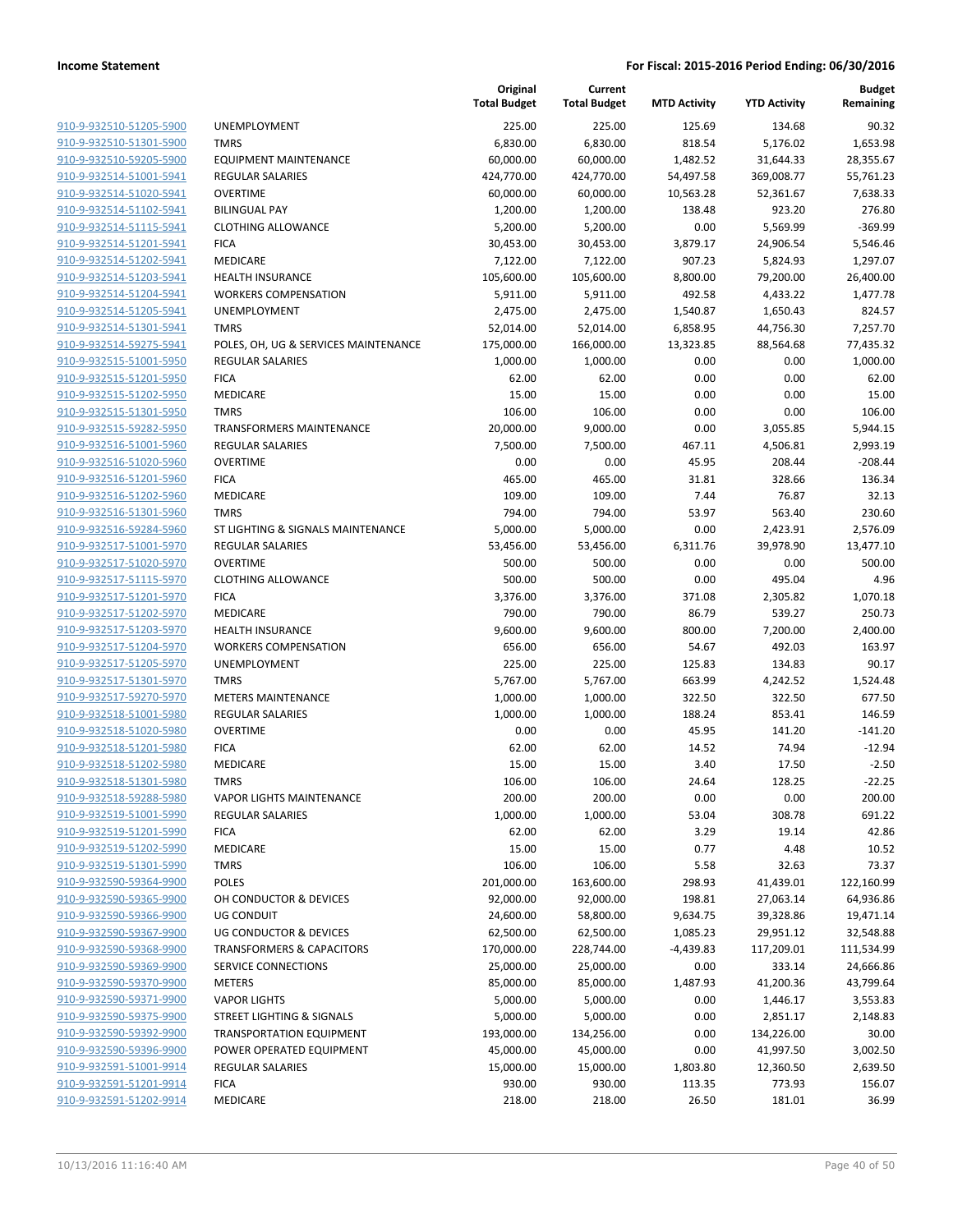| 910-9-932591-51301-9914        |
|--------------------------------|
| 910-9-932592-51001-9915        |
| <u>910-9-932592-51201-9915</u> |
| 910-9-932592-51202-9915        |
| 910-9-932592-51301-9915        |
| 910-9-932593-51001-9916        |
| <u>910-9-932593-51201-9916</u> |
| 910-9-932593-51202-9916        |
| 910-9-932593-51301-9916        |
| 910-9-932594-51001-9917        |
| 910-9-932594-51201-9917        |
| 910-9-932594-51202-9917        |
| 910-9-932594-51301-9917        |
| 910-9-932595-51001-9918        |
| 910-9-932595-51201-9918        |
| 910-9-932595-51202-9918        |
| <u>910-9-932595-51301-9918</u> |
| <u>910-9-932596-51001-9919</u> |
| 910-9-932596-51201-9919        |
| 910-9-932596-51202-9919        |
| 910-9-932596-51301-9919        |
| <u>910-9-932597-51001-9920</u> |
| 910-9-932597-51201-9920        |
| 910-9-932597-51202-9920        |
| 910-9-932597-51301-9920        |
| 910-9-932598-51001-9921        |
| <u>910-9-932598-51201-9921</u> |
| 910-9-932598-51202-9921        |
| 910-9-932598-51301-9921        |
| 910-9-932599-51001-9922        |
| <u>910-9-932599-51201-9922</u> |
| <u>910-9-932599-51202-9922</u> |
| 910-9-932599-51301-9922        |
| 910-9-970000-59701-9040        |
| 910-9-970000-59703-4030        |
|                                |
| 910-9-970000-59720-9705        |
| <u>910-9-970000-59730-9250</u> |
| 910-9-970000-59731-9250        |
| 910-9-970000-59732-9250        |
| 910-9-970000-59734-4210        |
| 910-9-970000-59750-9260        |
| <u>910-9-970000-59760-4390</u> |
| 910-9-970000-59770-9997        |
| 910-9-970000-59780-9240        |
| 910-9-970000-59781-9250        |
| <u>910-9-970000-59790-9970</u> |
| <u>910-9-980000-59841-4280</u> |
| <u>910-9-990000-59901-9270</u> |
| 910-9-990000-59902-9200        |
| 910-9-990000-59903-4082        |
| <u>910-9-990000-59911-9999</u> |
| <u>910-9-990000-59912-9999</u> |
| <u>910-9-990000-59926-9330</u> |
| 910-9-990000-59927-9200        |
| 910-9-990000-59928-9200        |
| 910-9-990000-59930-9270        |
|                                |

|                                                    |                                                        | Original<br><b>Total Budget</b> | Current<br><b>Total Budget</b> | <b>MTD Activity</b> | <b>YTD Activity</b> | <b>Budget</b><br>Remaining |
|----------------------------------------------------|--------------------------------------------------------|---------------------------------|--------------------------------|---------------------|---------------------|----------------------------|
| 910-9-932591-51301-9914                            | <b>TMRS</b>                                            | 1,589.00                        | 1,589.00                       | 192.34              | 1,325.64            | 263.36                     |
| 910-9-932592-51001-9915                            | <b>REGULAR SALARIES</b>                                | 15,000.00                       | 15,000.00                      | 1,890.78            | 9,587.78            | 5,412.22                   |
| 910-9-932592-51201-9915                            | <b>FICA</b>                                            | 930.00                          | 930.00                         | 118.74              | 605.04              | 324.96                     |
| 910-9-932592-51202-9915                            | <b>MEDICARE</b>                                        | 218.00                          | 218.00                         | 27.77               | 141.51              | 76.49                      |
| 910-9-932592-51301-9915                            | <b>TMRS</b>                                            | 1,589.00                        | 1,589.00                       | 201.49              | 1,033.92            | 555.08                     |
| 910-9-932593-51001-9916                            | <b>REGULAR SALARIES</b>                                | 17,500.00                       | 17,500.00                      | 721.68              | 8,932.48            | 8,567.52                   |
| 910-9-932593-51201-9916                            | <b>FICA</b>                                            | 1,085.00                        | 1,085.00                       | 44.74               | 566.75              | 518.25                     |
| 910-9-932593-51202-9916                            | MEDICARE                                               | 254.00                          | 254.00                         | 10.46               | 132.55              | 121.45                     |
| 910-9-932593-51301-9916                            | <b>TMRS</b>                                            | 1,853.00                        | 1,853.00                       | 75.92               | 975.27              | 877.73                     |
| 910-9-932594-51001-9917                            | <b>REGULAR SALARIES</b>                                | 7,500.00                        | 7,500.00                       | 1,530.40            | 11,432.75           | $-3,932.75$                |
| 910-9-932594-51201-9917                            | <b>FICA</b>                                            | 465.00                          | 465.00                         | 96.40               | 711.78              | $-246.78$                  |
| 910-9-932594-51202-9917                            | MEDICARE                                               | 109.00                          | 109.00                         | 22.55               | 166.47              | $-57.47$                   |
| 910-9-932594-51301-9917                            | <b>TMRS</b>                                            | 794.00                          | 794.00                         | 163.57              | 1,215.48            | $-421.48$                  |
| 910-9-932595-51001-9918                            | <b>REGULAR SALARIES</b>                                | 7,500.00                        | 7,500.00                       | 608.78              | 1,253.54            | 6,246.46                   |
| 910-9-932595-51201-9918                            | <b>FICA</b>                                            | 465.00                          | 465.00                         | 39.80               | 80.80               | 384.20                     |
| 910-9-932595-51202-9918                            | MEDICARE                                               | 109.00                          | 109.00                         | 9.31                | 18.90               | 90.10                      |
| 910-9-932595-51301-9918                            | <b>TMRS</b>                                            | 794.00                          | 794.00                         | 67.54               | 137.93              | 656.07                     |
| 910-9-932596-51001-9919                            | <b>REGULAR SALARIES</b>                                | 5,000.00                        | 5,000.00                       | 590.40              | 1,712.16            | 3,287.84                   |
| 910-9-932596-51201-9919                            | <b>FICA</b>                                            | 310.00                          | 310.00                         | 36.60               | 110.70              | 199.30                     |
| 910-9-932596-51202-9919                            | <b>MEDICARE</b>                                        | 73.00                           | 73.00                          | 8.56                | 25.88               | 47.12                      |
| 910-9-932596-51301-9919                            | <b>TMRS</b>                                            | 530.00                          | 530.00                         | 62.11               | 189.51              | 340.49                     |
| 910-9-932597-51001-9920                            | <b>REGULAR SALARIES</b>                                | 50,000.00                       | 50,000.00                      | 0.00                | 4,912.34            | 45,087.66                  |
| 910-9-932597-51201-9920                            | <b>FICA</b>                                            | 3,100.00                        | 3,100.00                       | 0.00                | 296.72              | 2,803.28                   |
| 910-9-932597-51202-9920                            | MEDICARE                                               | 725.00                          | 725.00                         | 0.00                | 69.39               | 655.61                     |
| 910-9-932597-51301-9920                            | <b>TMRS</b>                                            | 5,295.00                        | 5,295.00                       | 0.00                | 532.82              | 4,762.18                   |
| 910-9-932598-51001-9921                            | <b>REGULAR SALARIES</b>                                | 1,000.00                        | 1,000.00                       | 0.00                | 59.04               | 940.96                     |
| 910-9-932598-51201-9921                            | <b>FICA</b>                                            | 62.00                           | 62.00                          | 0.00                | 3.66                | 58.34                      |
| 910-9-932598-51202-9921                            | MEDICARE                                               | 15.00                           | 15.00                          | 0.00                | 0.86                | 14.14                      |
| 910-9-932598-51301-9921<br>910-9-932599-51001-9922 | <b>TMRS</b>                                            | 106.00                          | 106.00                         | 0.00                | 6.38                | 99.62                      |
| 910-9-932599-51201-9922                            | <b>REGULAR SALARIES</b><br><b>FICA</b>                 | 1,000.00                        | 1,000.00                       | 0.00                | 0.00<br>0.00        | 1,000.00<br>62.00          |
| 910-9-932599-51202-9922                            | MEDICARE                                               | 62.00<br>15.00                  | 62.00<br>15.00                 | 0.00<br>0.00        | 0.00                | 15.00                      |
| 910-9-932599-51301-9922                            | <b>TMRS</b>                                            | 106.00                          | 106.00                         | 0.00                | 0.00                | 106.00                     |
| 910-9-970000-59701-9040                            | <b>BAD DEBT</b>                                        | 100,000.00                      | 100,000.00                     | 0.00                | 0.00                | 100,000.00                 |
| 910-9-970000-59703-4030                            | <b>DEPRECIATION EXPENSE</b>                            | 2,800,000.00                    | 2,800,000.00                   | 0.00                | 0.00                | 2,800,000.00               |
| 910-9-970000-59720-9705                            | <b>BANK FEES</b>                                       | 10,000.00                       | 10,000.00                      | 3,720.98            | 18,676.16           | $-8,676.16$                |
| 910-9-970000-59730-9250                            | <b>INVENTORY LOSS/GAIN</b>                             | 5,000.00                        | 5,000.00                       | 5,289.83            | 0.00                | 5,000.00                   |
| 910-9-970000-59731-9250                            | <b>GASOLINE LOSSES/GAINS</b>                           | 1,000.00                        | 1,000.00                       | $-67.78$            | 118.69              | 881.31                     |
| 910-9-970000-59732-9250                            | FUEL OIL LOSSES/GAINS                                  | 3,000.00                        | 3,000.00                       | 521.23              | 1,433.64            | 1,566.36                   |
| 910-9-970000-59734-4210                            | ASSET DISPOSAL LOSSES/GAINS                            | 1,000.00                        | 1,000.00                       | 0.00                | 0.00                | 1,000.00                   |
| 910-9-970000-59750-9260                            | <b>ACCRUED PTO PAY</b>                                 | 25,000.00                       | 25,000.00                      | 0.00                | 8,945.96            | 16,054.04                  |
| 910-9-970000-59760-4390                            | PRIOR YEAR ADJUSTMENT                                  | 100.00                          | 100.00                         | 0.00                | 0.00                | 100.00                     |
| 910-9-970000-59770-9997                            | CONTINGENCY                                            | 250,000.00                      | 12,700.00                      | 0.00                | 0.00                | 12,700.00                  |
| 910-9-970000-59780-9240                            | <b>PROPERTY INSURANCE</b>                              | 185,000.00                      | 176,660.00                     | 0.00                | 168,527.46          | 8,132.54                   |
| 910-9-970000-59781-9250                            | LIABILITY INSURANCE                                    | 45,000.00                       | 44,500.00                      | 0.00                | 41,865.31           | 2,634.69                   |
| 910-9-970000-59790-9970                            | CAPITALIZED                                            | $-1,623,274.00$                 | $-1,623,274.00$                | 0.00                | 0.00                | $-1,623,274.00$            |
| 910-9-980000-59841-4280                            | AMORTIZATION OF DISCOUNT                               | $-41,286.00$                    | $-41,286.00$                   | 0.00                | 0.00                | $-41,286.00$               |
| 910-9-990000-59901-9270                            | XFER to COG - FRANCHISE FEES                           | 2,455,212.00                    | 2,455,212.00                   | 0.00                | 1,113,457.28        | 1,341,754.72               |
| 910-9-990000-59902-9200                            | XFER to COG- ADMIN EXPENSES                            | 239,125.00                      | 239,125.00                     | 19,927.08           | 179,343.72          | 59,781.28                  |
| 910-9-990000-59903-4082                            | XFER to COG - PILOT                                    | 309,488.00                      | 309,488.00                     | 0.00                | 309,555.86          | $-67.86$                   |
| 910-9-990000-59911-9999                            | XFER TO GEUS 911 - SAVINGS                             | 0.00                            | 0.00                           | 0.00                | 2,800,000.00        | $-2,800,000.00$            |
| 910-9-990000-59912-9999                            | XFER TO 912 - DEBT SERVICE                             | 3,840,000.00                    | 3,840,000.00                   | 320,000.00          | 2,880,000.00        | 960,000.00                 |
| 910-9-990000-59926-9330                            | XFER to COG - GARAGE                                   | 71,259.00                       | 71,259.00                      | 5,938.25            | 53,444.25           | 17,814.75                  |
| 910-9-990000-59927-9200                            | XFER to COG - INSURANCE                                | 19,158.00                       | 19,158.00                      | 1,596.58            | 14,369.22           | 4,788.78                   |
| 910-9-990000-59928-9200                            | XFER to COG - IT                                       | 49,198.00                       | 49,198.00                      | 4,099.83            | 36,898.47           | 12,299.53                  |
| 910-9-990000-59930-9270                            | XFER to GBOD                                           | 491,042.00                      | 491,042.00                     | 0.00                | 222,691.45          | 268,350.55                 |
|                                                    | <b>Expense Total:</b>                                  | 64,220,312.00                   | 64,220,312.00                  | 3,816,914.54        | 36,454,710.79       | 27,765,601.21              |
|                                                    | Fund: 910 - ELECTRIC OPERATING FUND Surplus (Deficit): | 9,427.00                        | 9,427.00                       | $-71,058.26$        | -1,913,370.34       | 1,922,797.34               |
|                                                    |                                                        |                                 |                                |                     |                     |                            |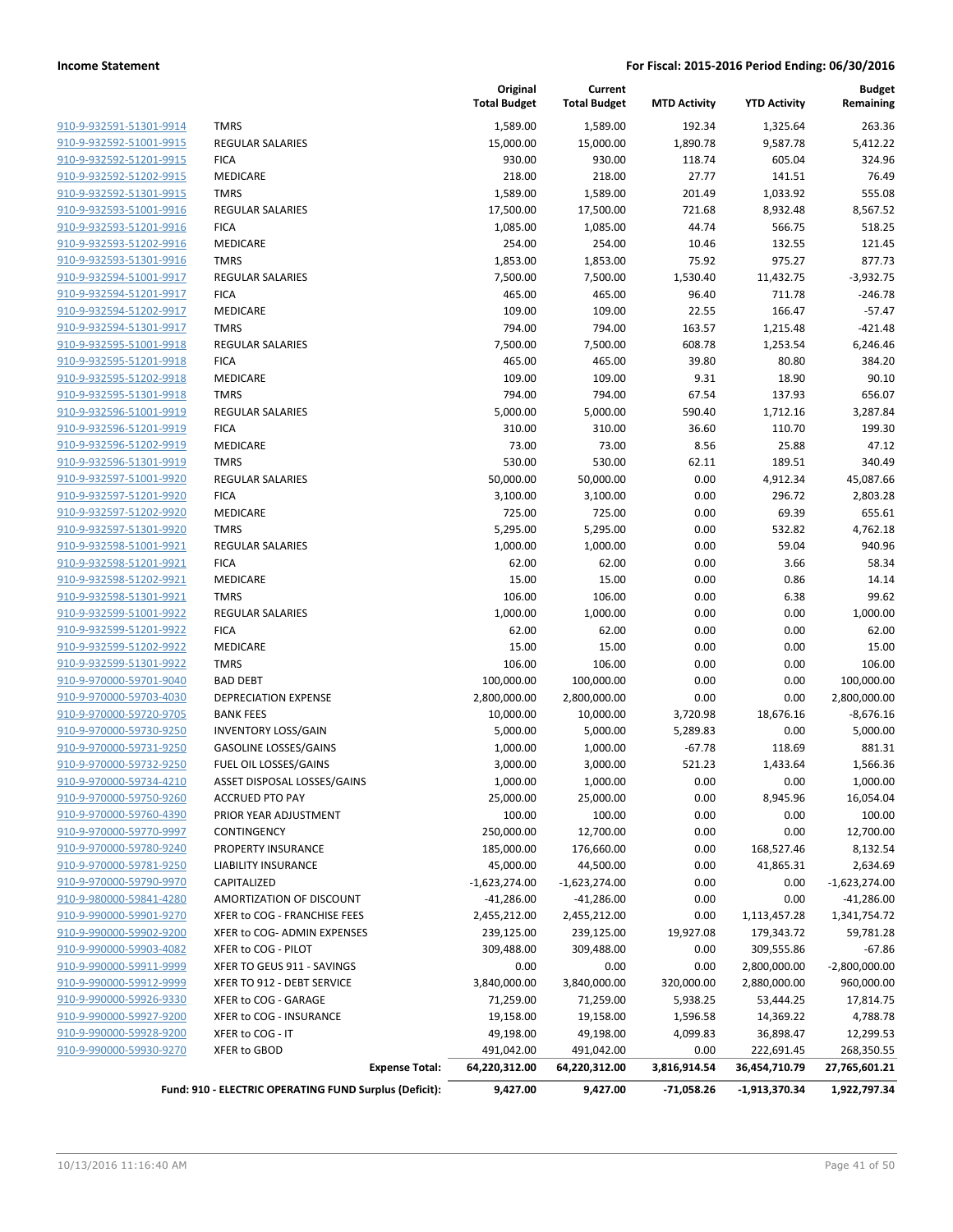| <b>Income Statement</b>                    |                                                   |                                 |                                | For Fiscal: 2015-2016 Period Ending: 06/30/2016 |                     |                            |
|--------------------------------------------|---------------------------------------------------|---------------------------------|--------------------------------|-------------------------------------------------|---------------------|----------------------------|
|                                            |                                                   | Original<br><b>Total Budget</b> | Current<br><b>Total Budget</b> | <b>MTD Activity</b>                             | <b>YTD Activity</b> | <b>Budget</b><br>Remaining |
| <b>Fund: 911 - ELECTRIC DEBT REDUCTION</b> |                                                   |                                 |                                |                                                 |                     |                            |
| Revenue                                    |                                                   |                                 |                                |                                                 |                     |                            |
| 911-9-000000-49710-4990                    | TRANSFER FROM 910 - GEUS ELECTRIC OP              | 0.00                            | 0.00                           | 0.00                                            | 2,800,000.00        | $-2,800,000.00$            |
| 911-9-000000-49801-4190                    | <b>INTEREST INCOME</b>                            | 1,000.00                        | 1,000.00                       | 998.37                                          | 423.12              | 576.88                     |
|                                            | <b>Revenue Total:</b>                             | 1,000.00                        | 1,000.00                       | 998.37                                          | 2,800,423.12        | -2,799,423.12              |
|                                            | <b>Fund: 911 - ELECTRIC DEBT REDUCTION Total:</b> | 1,000.00                        | 1,000.00                       | 998.37                                          | 2,800,423.12        | -2,799,423.12              |
| <b>Fund: 912 - ELECTRIC DEBT SERVICE</b>   |                                                   |                                 |                                |                                                 |                     |                            |
| Revenue                                    |                                                   |                                 |                                |                                                 |                     |                            |
| 912-9-000000-49710-4999                    | TRANFSER FROM GEUS 910 - ELECTRIC OP              | 3,840,000.00                    | 3,840,000.00                   | 320.000.00                                      | 2,880,000.00        | 960,000.00                 |
|                                            | <b>Revenue Total:</b>                             | 3,840,000.00                    | 3,840,000.00                   | 320,000.00                                      | 2,880,000.00        | 960,000.00                 |
| Expense                                    |                                                   |                                 |                                |                                                 |                     |                            |

| 912-9-980000-59810-9800                       | ARBITRAGE                                            | 3,000.00     | 3,000.00     | 0.00       | 2,800.00     | 200.00        |
|-----------------------------------------------|------------------------------------------------------|--------------|--------------|------------|--------------|---------------|
| 912-9-980000-59811-9800                       | CONTINUING DISCLOSURE                                | 1,000.00     | 1,000.00     | 0.00       | 1,000.00     | 0.00          |
| 912-9-980000-59820-9800                       | <b>SURETY BOND</b>                                   | 700.00       | 700.00       | 0.00       | 700.00       | 0.00          |
| 912-9-980000-59852-9800                       | PRINCIPAL 2008 ISSUE                                 | 455,000.00   | 455,000.00   | 0.00       | 455,000.00   | 0.00          |
| 912-9-980000-59853-4270                       | <b>INTEREST 2008 ISSUE</b>                           | 697,515.00   | 697,515.00   | 0.00       | 357,956.26   | 339,558.74    |
| 912-9-980000-59857-4270                       | <b>INTEREST 2010 ISSUE</b>                           | 2,585,790.00 | 2,585,790.00 | 0.00       | 1,292,895.00 | 1,292,895.00  |
| 912-9-980000-59859-4270                       | Interest on 2015 Tax Exempt                          | 37,311.00    | 37,311.00    | 0.00       | 16,388.79    | 20,922.21     |
| 912-9-980000-59861-4270                       | Interest on 2015 Taxable                             | 19,022.00    | 19,022.00    | 0.00       | 8,355.35     | 10,666.65     |
|                                               | <b>Expense Total:</b>                                | 3,800,338.00 | 3,800,338.00 | 0.00       | 2,135,495.40 | 1,664,842.60  |
|                                               | Fund: 912 - ELECTRIC DEBT SERVICE Surplus (Deficit): | 39,662.00    | 39,662.00    | 320,000.00 | 744,504.60   | -704,842.60   |
| <b>Fund: 913 - ELECTRIC CONSTRUCTION FUND</b> |                                                      |              |              |            |              |               |
| Revenue                                       |                                                      |              |              |            |              |               |
| 913-9-000000-49801-4190                       | <b>INTEREST INCOME</b>                               | 400.00       | 400.00       | 30.26      | 122.78       | 277.22        |
|                                               | <b>Revenue Total:</b>                                | 400.00       | 400.00       | 30.26      | 122.78       | 277.22        |
|                                               | Fund: 913 - ELECTRIC CONSTRUCTION FUND Total:        | 400.00       | 400.00       | 30.26      | 122.78       | 277.22        |
| Fund: 950 - CABLE / INTERNET                  |                                                      |              |              |            |              |               |
| Revenue                                       |                                                      |              |              |            |              |               |
| 950-9-000000-48001-3950                       | <b>CABLE REVENUES</b>                                | 2,814,901.00 | 2,814,901.00 | 219,296.87 | 2,013,508.16 | 801,392.84    |
| 950-9-000000-48002-3950                       | MOVIE PAY-PER-VIEW                                   | 0.00         | 0.00         | 0.00       | 80.21        | $-80.21$      |
| 950-9-000000-48003-3950                       | SET-TOP                                              | 207,647.00   | 207,647.00   | 14,497.79  | 134,751.82   | 72,895.18     |
| 950-9-000000-48030-3950                       | <b>CONTRACT CHANNELS</b>                             | 9,600.00     | 9,600.00     | 800.00     | 7,200.00     | 2,400.00      |
| 950-9-000000-48040-3950                       | <b>BROADCASTS</b>                                    | 1,800.00     | 1,800.00     | 0.00       | $-375.00$    | 2,175.00      |
| 950-9-000000-48101-3950                       | <b>INTERNET REVENUES</b>                             | 2,578,940.00 | 2,578,940.00 | 202,266.15 | 1,833,125.77 | 745,814.23    |
| 950-9-000000-48102-3950                       | COLOCATION                                           | 19,920.00    | 19,920.00    | 0.00       | 0.00         | 19,920.00     |
| 950-9-000000-48111-3950                       | <b>WIFI REVENUES</b>                                 | 50.00        | 50.00        | 0.00       | 0.00         | 50.00         |
| 950-9-000000-48201-3950                       | <b>LATE CHARGES</b>                                  | 75,000.00    | 75,000.00    | 6,559.52   | 54,792.41    | 20,207.59     |
| 950-9-000000-48202-3950                       | <b>SERVICE CHARGES</b>                               | 55,000.00    | 55,000.00    | 4,846.15   | 44,461.21    | 10,538.79     |
| 950-9-000000-48203-3950                       | LOST/DAMAGED EQUIPMENT                               | 50,000.00    | 50,000.00    | 2,250.00   | 22,713.31    | 27,286.69     |
| 950-9-000000-48301-3950                       | <b>TRANSFER TO COG</b>                               | 290,643.00   | 290,643.00   | 22,080.31  | 199,186.93   | 91,456.07     |
| 950-9-000000-48307-3950                       | <b>TRANSFER TO GBOD</b>                              | 58,129.00    | 58,129.00    | 4,417.00   | 39,822.36    | 18,306.64     |
| 950-9-000000-48419-3950                       | <b>CHANNEL 19</b>                                    | 0.00         | 0.00         | 0.00       | $-293.07$    | 293.07        |
| 950-9-000000-48434-3950                       | <b>CHANNEL 34</b>                                    | 4,000.00     | 4,000.00     | 200.00     | 1,882.16     | 2,117.84      |
| 950-9-000000-48488-3950                       | <b>AD INSERTIONS</b>                                 | 60,000.00    | 60,000.00    | 5,982.62   | 41,826.01    | 18,173.99     |
| 950-9-000000-48498-3950                       | PRODUCTION REVENUES                                  | 70.00        | 70.00        | 0.00       | $-40.00$     | 110.00        |
| 950-9-000000-48501-3950                       | <b>CUSTOMER AID TO CONSTRUCTION</b>                  | 50.00        | 50.00        | 0.00       | 106,879.34   | $-106,829.34$ |
| 950-9-000000-48502-3950                       | OTHER REIMBURSEMENTS                                 | 1,000.00     | 1,000.00     | 1,971.96   | 337.40       | 662.60        |
| 950-9-000000-48503-3950                       | <b>FIBER MAINTENANCE FEES</b>                        | 2,772.00     | 2,772.00     | 0.00       | 0.00         | 2,772.00      |

950-9-000000-48801-4190 INTEREST INCOME 4,000.00 4,000.00 347.74 2,170.13 1,829.87 950-9-000000-48991-3950 GEUS ELECTRIC PAYMENT FOR INTERNET 13,596.00 13,596.00 0.00 37,980.00 -24,384.00 950-9-000000-48993-3950 GEUS ELECTRIC PAYMENT FOR PUBLIC SVC 15,000.00 15,000.00 0.00 15,000.00 0.00 950-9-000000-48994-3950 LEASE OF DARK FIBER 206,520.00 206,520.00 0.00 206,520.00 0.00 950-9-000000-48995-3950 COLOCATION FOR SCADA & PHONE SYSTEM 9,979.00 9,979.00 0.00 19,958.00 -9,979.00

**Revenue Total: 6,478,617.00 6,478,617.00 485,516.11 4,781,487.15 1,697,129.85**

912-9-980000-59801-9800 PAYING AGENT FEES 1,000.00 1,000.00 0.00 400.00 600.00

950-9-951050-51001-8500 REGULAR SALARIES 56,851.00 56,851.00 6,616.49 43,449.14 13,401.86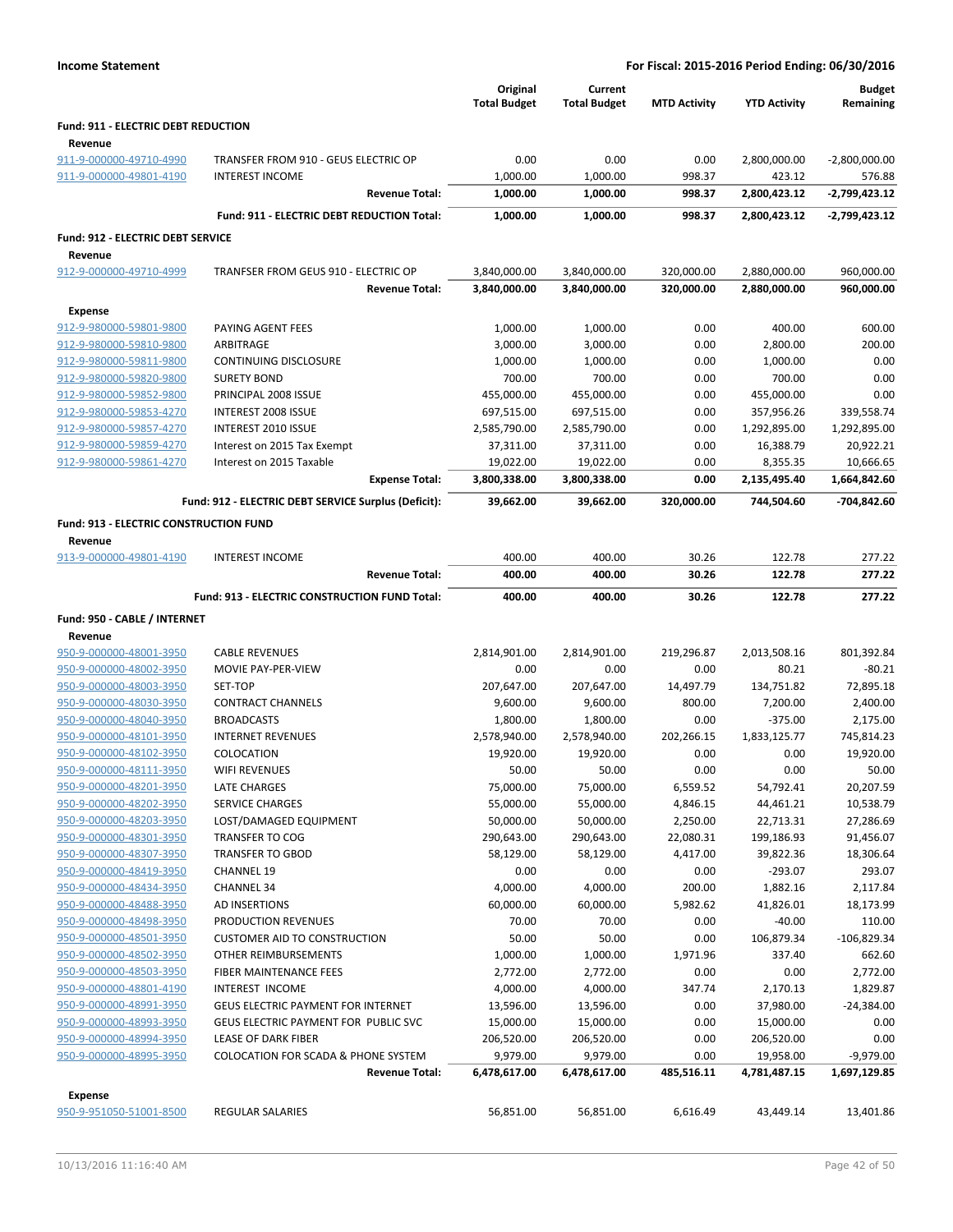| <u>950-9-951050-51115-8500</u> |
|--------------------------------|
| 950-9-951050-51116-8500        |
| 950-9-951050-51117-8500        |
| 950-9-951050-51201-8500        |
| <u>950-9-951050-51202-8500</u> |
| <u>950-9-951050-51203-8500</u> |
| 950-9-951050-51204-8500        |
| 950-9-951050-51205-8500        |
| 950-9-951050-51301-8500        |
| <u>950-9-951050-59110-8500</u> |
| 950-9-951050-59141-8500        |
| 950-9-951050-59191-8500        |
| 950-9-951051-51001-8510        |
| 950-9-951051-51020-8510        |
| <u>950-9-951051-51117-8510</u> |
| <u>950-9-951051-51201-8510</u> |
| 950-9-951051-51202-8510        |
| 950-9-951051-51203-8510        |
| 950-9-951051-51204-8510        |
| <u>950-9-951051-51205-8510</u> |
| 950-9-951051-51301-8510        |
| 950-9-951051-59110-8510        |
| 950-9-951051-59151-8510        |
| 950-9-951051-59152-8510        |
| <u>950-9-951051-59154-8510</u> |
| 950-9-951051-59155-8510        |
| 950-9-951052-51001-8520        |
| 950-9-951052-51115-8520        |
| 950-9-951052-51116-8520        |
| <u>950-9-951052-51117-8520</u> |
| 950-9-951052-51201-8520        |
| 950-9-951052-51202-8520        |
| 950-9-951052-51203-8520        |
| <u>950-9-951052-51204-8520</u> |
| <u>950-9-951052-51205-8520</u> |
| <u>950-9-951052-51301-8520</u> |
| 950-9-951052-59110-8520        |
| 950-9-951052-59150-8520        |
| 950-9-951053-51001-8530        |
| 950-9-951053-51020-8530        |
| <u>950-9-951053-51117-8530</u> |
| 950-9-951053-51201-8530        |
| 950-9-951053-51202-8530        |
| <u>950-9-951053-51203-8530</u> |
| 950-9-951053-51204-8530        |
| 950-9-951053-51205-8530        |
| 950-9-951053-51301-8530        |
| 950-9-951053-59110-8530        |
| 950-9-951053-59160-8530        |
| <u>950-9-951053-59164-8530</u> |
| 950-9-951054-51001-8540        |
| 950-9-951054-51020-8540        |
| 950-9-951054-51117-8540        |
| 950-9-951054-51201-8540        |
| <u>950-9-951054-51202-8540</u> |
| <u>950-9-951054-51203-8540</u> |
| 950-9-951054-51204-8540        |
| 950-9-951054-51205-8540        |
| 950-9-951054-51301-8540        |
|                                |

|                                                    |                                            | Original<br><b>Total Budget</b> | Current<br><b>Total Budget</b> | <b>MTD Activity</b> | <b>YTD Activity</b> | <b>Budget</b><br>Remaining |
|----------------------------------------------------|--------------------------------------------|---------------------------------|--------------------------------|---------------------|---------------------|----------------------------|
| 950-9-951050-51115-8500                            | <b>CLOTHING ALLOWANCE</b>                  | 160.00                          | 160.00                         | 0.00                | 119.41              | 40.59                      |
| 950-9-951050-51116-8500                            | CAR ALLOWANCE                              | 975.00                          | 975.00                         | 112.50              | 750.00              | 225.00                     |
| 950-9-951050-51117-8500                            | <b>CELL PHONE ALLOWANCE</b>                | 312.00                          | 312.00                         | 36.00               | 240.00              | 72.00                      |
| 950-9-951050-51201-8500                            | <b>FICA</b>                                | 3,615.00                        | 3,615.00                       | 392.84              | 2,505.97            | 1,109.03                   |
| 950-9-951050-51202-8500                            | <b>MEDICARE</b>                            | 845.00                          | 845.00                         | 91.88               | 586.12              | 258.88                     |
| 950-9-951050-51203-8500                            | <b>HEALTH INSURANCE</b>                    | 5,760.00                        | 5,760.00                       | 480.00              | 4,320.00            | 1,440.00                   |
| 950-9-951050-51204-8500                            | <b>WORKERS COMPENSATION</b>                | 487.00                          | 487.00                         | 40.58               | 365.22              | 121.78                     |
| 950-9-951050-51205-8500                            | <b>UNEMPLOYMENT</b>                        | 135.00                          | 135.00                         | 83.32               | 89.28               | 45.72                      |
| 950-9-951050-51301-8500                            | <b>TMRS</b>                                | 6,173.00                        | 6,173.00                       | 723.52              | 4,806.83            | 1,366.17                   |
| 950-9-951050-59110-8500                            | <b>GEUS OPERATIONS</b>                     | 89,800.00                       | 89,800.00                      | 4,490.53            | 48,866.24           | 40,933.76                  |
| 950-9-951050-59141-8500                            | <b>UTILITY BILLS</b>                       | 72,500.00                       | 72,500.00                      | 5,728.66            | 51,875.62           | 20,624.38                  |
| 950-9-951050-59191-8500                            | POLE USE                                   | 18,800.00                       | 18,800.00                      | 0.00                | 18,800.00           | 0.00                       |
| 950-9-951051-51001-8510                            | <b>REGULAR SALARIES</b>                    | 58,822.00                       | 58,822.00                      | 6,902.40            | 42,340.14           | 16,481.86                  |
| 950-9-951051-51020-8510                            | <b>OVERTIME</b>                            | 5,700.00                        | 5,700.00                       | 397.08              | 4,462.18            | 1,237.82                   |
| 950-9-951051-51117-8510                            | <b>CELL PHONE ALLOWANCE</b>                | 432.00                          | 432.00                         | 49.83               | 298.98              | 133.02                     |
| 950-9-951051-51201-8510<br>950-9-951051-51202-8510 | <b>FICA</b>                                | 4,027.00                        | 4,027.00                       | 450.89              | 2,887.84            | 1,139.16                   |
| 950-9-951051-51203-8510                            | <b>MEDICARE</b><br><b>HEALTH INSURANCE</b> | 942.00                          | 942.00                         | 105.45              | 675.39              | 266.61<br>4,800.00         |
| 950-9-951051-51204-8510                            | <b>WORKERS COMPENSATION</b>                | 19,200.00                       | 19,200.00                      | 1,600.00            | 14,400.00           | 138.00                     |
| 950-9-951051-51205-8510                            | UNEMPLOYMENT                               | 552.00<br>450.00                | 552.00<br>450.00               | 46.00<br>309.11     | 414.00<br>331.22    | 118.78                     |
| 950-9-951051-51301-8510                            | <b>TMRS</b>                                | 6,878.00                        | 6,878.00                       | 773.15              | 5,000.81            | 1,877.19                   |
| 950-9-951051-59110-8510                            | <b>GEUS OPERATIONS</b>                     | 15,600.00                       | 15,600.00                      | 756.99              | 6,248.40            | 9,351.60                   |
| 950-9-951051-59151-8510                            | <b>BASIC PROGRAM EXPENSE</b>               | 2,471,765.00                    | 2,471,765.00                   | 215,334.68          | 1,676,875.24        | 794,889.76                 |
| 950-9-951051-59152-8510                            | PREMIUM PROGRAM EXPENSE                    | 93,659.00                       | 123,659.00                     | 10,240.38           | 83,229.17           | 40,429.83                  |
| 950-9-951051-59154-8510                            | <b>TIVO Fees</b>                           | 35,343.00                       | 35,343.00                      | 4,149.53            | 27,312.54           | 8,030.46                   |
| 950-9-951051-59155-8510                            | OTHER PROGRAM EXPENSE                      | 7,500.00                        | 7,500.00                       | 0.00                | 3,717.32            | 3,782.68                   |
| 950-9-951052-51001-8520                            | <b>REGULAR SALARIES</b>                    | 58,169.00                       | 58,169.00                      | 6,757.60            | 44,402.40           | 13,766.60                  |
| 950-9-951052-51115-8520                            | <b>CLOTHING ALLOWANCE</b>                  | 100.00                          | 100.00                         | 0.00                | 119.41              | $-19.41$                   |
| 950-9-951052-51116-8520                            | CAR ALLOWANCE                              | 975.00                          | 975.00                         | 112.50              | 750.00              | 225.00                     |
| 950-9-951052-51117-8520                            | <b>CELL PHONE ALLOWANCE</b>                | 408.00                          | 408.00                         | 47.04               | 313.60              | 94.40                      |
| 950-9-951052-51201-8520                            | <b>FICA</b>                                | 3,698.00                        | 3,698.00                       | 421.88              | 2,776.57            | 921.43                     |
| 950-9-951052-51202-8520                            | MEDICARE                                   | 865.00                          | 865.00                         | 98.68               | 649.45              | 215.55                     |
| 950-9-951052-51203-8520                            | <b>HEALTH INSURANCE</b>                    | 6,720.00                        | 6,720.00                       | 560.00              | 5,040.00            | 1,680.00                   |
| 950-9-951052-51204-8520                            | <b>WORKERS COMPENSATION</b>                | 491.00                          | 491.00                         | 40.92               | 368.28              | 122.72                     |
| 950-9-951052-51205-8520                            | <b>UNEMPLOYMENT</b>                        | 158.00                          | 158.00                         | 75.77               | 81.19               | 76.81                      |
| 950-9-951052-51301-8520                            | <b>TMRS</b>                                | 6,317.00                        | 6,317.00                       | 715.87              | 4,756.76            | 1,560.24                   |
| 950-9-951052-59110-8520                            | <b>GEUS OPERATIONS</b>                     | 111,100.00                      | 111,100.00                     | 13,969.51           | 53,922.15           | 57,177.85                  |
| 950-9-951052-59150-8520                            | ISP SERVICE EXPENSE                        | 693,520.00                      | 693,520.00                     | 91,021.05           | 523,762.09          | 169,757.91                 |
| 950-9-951053-51001-8530                            | <b>REGULAR SALARIES</b>                    | 44,678.00                       | 44,678.00                      | 5,069.71            | 33,877.51           | 10,800.49                  |
| 950-9-951053-51020-8530                            | <b>OVERTIME</b>                            | 250.00                          | 250.00                         | 216.55              | 1,178.84            | $-928.84$                  |
| 950-9-951053-51117-8530                            | <b>CELL PHONE ALLOWANCE</b>                | 432.00                          | 432.00                         | 49.83               | 332.20              | 99.80                      |
| 950-9-951053-51201-8530                            | <b>FICA</b>                                | 2,812.00                        | 2,812.00                       | 330.41              | 2,190.28            | 621.72                     |
| 950-9-951053-51202-8530                            | MEDICARE                                   | 658.00                          | 658.00                         | 77.27               | 512.24              | 145.76                     |
| 950-9-951053-51203-8530                            | <b>HEALTH INSURANCE</b>                    | 9,600.00                        | 9,600.00                       | 800.00              | 7,200.00            | 2,400.00                   |
| 950-9-951053-51204-8530                            | <b>WORKERS COMPENSATION</b>                | 419.00                          | 419.00                         | 34.92               | 314.28              | 104.72                     |
| 950-9-951053-51205-8530                            | UNEMPLOYMENT                               | 225.00                          | 225.00                         | 125.83              | 134.83              | 90.17                      |
| 950-9-951053-51301-8530                            | <b>TMRS</b>                                | 4,803.00                        | 4,803.00                       | 561.36              | 3,758.95            | 1,044.05                   |
| 950-9-951053-59110-8530                            | <b>GEUS OPERATIONS</b>                     | 5,500.00                        | 5,500.00                       | 0.00                | 1,526.39            | 3,973.61                   |
| 950-9-951053-59160-8530                            | ADVERTISING                                | 28,200.00                       | 28,200.00                      | 1,271.01            | 12,944.75           | 15,255.25                  |
| 950-9-951053-59164-8530                            | <b>CONSUMER INFORMATION</b>                | 7,500.00                        | 7,500.00                       | 0.00                | 0.00                | 7,500.00                   |
| 950-9-951054-51001-8540                            | REGULAR SALARIES                           | 147,742.00                      | 147,742.00                     | 17,613.13           | 108,618.27          | 39,123.73                  |
| 950-9-951054-51020-8540                            | <b>OVERTIME</b>                            | 4,000.00                        | 4,000.00                       | 416.07              | 1,903.09            | 2,096.91                   |
| 950-9-951054-51117-8540                            | <b>CELL PHONE ALLOWANCE</b>                | 216.00                          | 216.00                         | 24.93               | 166.20              | 49.80                      |
| 950-9-951054-51201-8540                            | <b>FICA</b>                                | 9,421.00                        | 9,421.00                       | 1,083.32            | 6,573.47            | 2,847.53                   |
| 950-9-951054-51202-8540                            | MEDICARE                                   | 2,203.00                        | 2,203.00                       | 253.35              | 1,537.33            | 665.67                     |
| 950-9-951054-51203-8540                            | <b>HEALTH INSURANCE</b>                    | 43,200.00                       | 43,200.00                      | 3,600.00            | 32,400.00           | 10,800.00                  |
| 950-9-951054-51204-8540                            | <b>WORKERS COMPENSATION</b>                | 383.00                          | 383.00                         | 31.92               | 287.28              | 95.72                      |
| 950-9-951054-51205-8540                            | UNEMPLOYMENT                               | 1,013.00                        | 1,013.00                       | 889.52              | 928.89              | 84.11                      |
| 950-9-951054-51301-8540                            | <b>TMRS</b>                                | 16,092.00                       | 16,092.00                      | 1,899.31            | 11,770.64           | 4,321.36                   |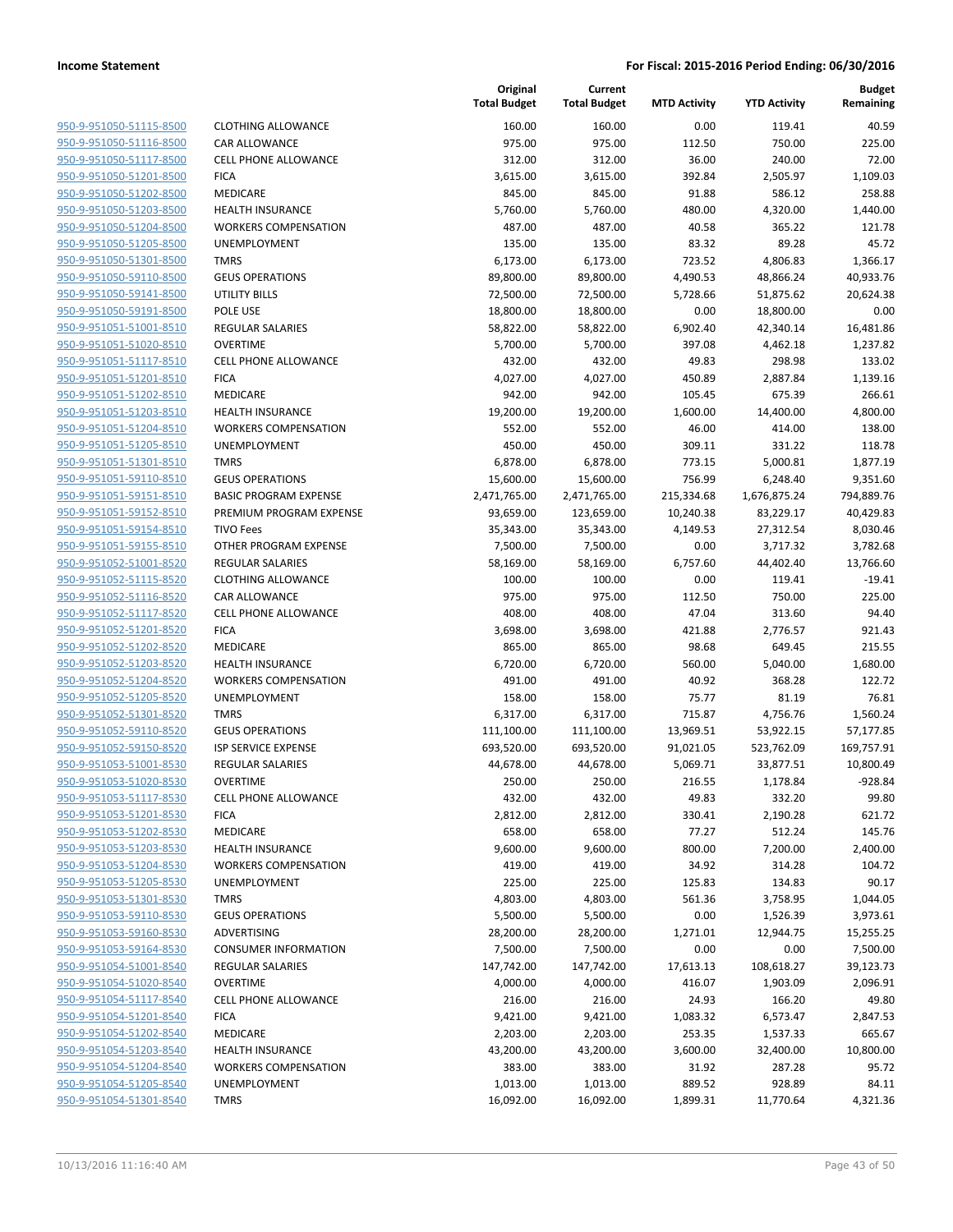| 950-9-951054-59110-8540        |
|--------------------------------|
| 950-9-951055-51001-8550        |
| 950-9-951055-51020-8550        |
| 950-9-951055-51115-8550        |
| 950-9-951055-51117-8550        |
| 950-9-951055-51201-8550        |
| 950-9-951055-51202-8550        |
| 950-9-951055-51203-8550        |
| 950-9-951055-51204-8550        |
| 950-9-951055-51205-8550        |
| 950-9-951055-51301-8550        |
| 950-9-951055-59110-8550        |
|                                |
| 950-9-951055-59112-8550        |
| 950-9-951055-59156-8550        |
| 950-9-951055-59158-8550        |
| 950-9-951060-51001-8600        |
| 950-9-951060-51011-8600        |
| 950-9-951060-51020-8600        |
| 950-9-951060-51102-8600        |
| 950-9-951060-51115-8600        |
| 950-9-951060-51116-8600        |
| 950-9-951060-51117-8600        |
| <u>950-9-951060-51201-8600</u> |
| 950-9-951060-51202-8600        |
| 950-9-951060-51203-8600        |
| 950-9-951060-51204-8600        |
| 950-9-951060-51205-8600        |
| 950-9-951060-51301-8600        |
| 950-9-951060-59201-8600        |
| 950-9-951060-59205-8600        |
| 950-9-951060-59231-8600        |
| 950-9-951060-59235-8600        |
|                                |
| <u>950-9-951061-51001-8610</u> |
| 950-9-951061-51011-8610        |
| 950-9-951061-51020-8610        |
| 950-9-951061-51115-8610        |
| 950-9-951061-51116-8610        |
| 950-9-951061-51117-8610        |
| 950-9-951061-51201-8610        |
| 950-9-951061-51202-8610        |
| 950-9-951061-51203-8610        |
| 950-9-951061-51204-8610        |
| <u>950-9-951061-51205-8610</u> |
| 950-9-951061-51301-8610        |
| <u>950-9-951061-59205-8610</u> |
| 950-9-951061-59233-8610        |
| 950-9-951090-59510-9900        |
| <u>950-9-951090-59511-9900</u> |
| <u>950-9-951090-59512-9900</u> |
| 950-9-951090-59513-9900        |
| 950-9-951090-59514-9900        |
|                                |
| 950-9-951090-59522-9900        |
| <u>950-9-951090-59592-9900</u> |
| 950-9-951091-51001-9958        |
| <u>950-9-951091-51020-9958</u> |
| 950-9-951091-51102-9958        |
| <u>950-9-951091-51201-9958</u> |
| <u>950-9-951091-51202-9958</u> |
| <u>950-9-951091-51301-9958</u> |
|                                |

|                         |                                       | Original<br><b>Total Budget</b> | Current<br><b>Total Budget</b> | <b>MTD Activity</b> | <b>YTD Activity</b> | <b>Budget</b><br>Remaining |
|-------------------------|---------------------------------------|---------------------------------|--------------------------------|---------------------|---------------------|----------------------------|
| 950-9-951054-59110-8540 | <b>GEUS OPERATIONS</b>                | 19,000.00                       | 19,000.00                      | 421.20              | 10,134.21           | 8,865.79                   |
| 950-9-951055-51001-8550 | <b>REGULAR SALARIES</b>               | 131,602.00                      | 131,602.00                     | 11,882.25           | 80,292.73           | 51,309.27                  |
| 950-9-951055-51020-8550 | <b>OVERTIME</b>                       | 3,000.00                        | 3,000.00                       | 304.49              | 2,172.95            | 827.05                     |
| 950-9-951055-51115-8550 | <b>CLOTHING ALLOWANCE</b>             | 50.00                           | 50.00                          | 0.00                | 41.24               | 8.76                       |
| 950-9-951055-51117-8550 | <b>CELL PHONE ALLOWANCE</b>           | 657.00                          | 657.00                         | 91.92               | 553.11              | 103.89                     |
| 950-9-951055-51201-8550 | <b>FICA</b>                           | 8,055.00                        | 8,055.00                       | 761.27              | 4,840.69            | 3,214.31                   |
| 950-9-951055-51202-8550 | MEDICARE                              | 1,962.00                        | 1,962.00                       | 178.04              | 1,205.10            | 756.90                     |
| 950-9-951055-51203-8550 | <b>HEALTH INSURANCE</b>               | 19,680.00                       | 19,680.00                      | 1,640.00            | 14,760.00           | 4,920.00                   |
| 950-9-951055-51204-8550 | <b>WORKERS COMPENSATION</b>           | 749.00                          | 749.00                         | 62.42               | 561.78              | 187.22                     |
| 950-9-951055-51205-8550 | <b>UNEMPLOYMENT</b>                   | 461.00                          | 461.00                         | 203.86              | 218.36              | 242.64                     |
| 950-9-951055-51301-8550 | <b>TMRS</b>                           | 14,330.00                       | 14,330.00                      | 1,291.69            | 8,826.62            | 5,503.38                   |
| 950-9-951055-59110-8550 | <b>GEUS OPERATIONS</b>                | 20,800.00                       | 20,800.00                      | 235.07              | 5,096.97            | 15,703.03                  |
| 950-9-951055-59112-8550 | SAFETY                                | 5,400.00                        | 5,400.00                       | 1,276.90            | 1,434.02            | 3,965.98                   |
| 950-9-951055-59156-8550 | APARTMENT C/I FACILITIES              | 1,000.00                        | 1,000.00                       | 0.00                | 0.00                | 1,000.00                   |
| 950-9-951055-59158-8550 | C/I BILLING                           | 54,000.00                       | 54,000.00                      | 0.00                | 40,843.50           | 13,156.50                  |
| 950-9-951060-51001-8600 | <b>REGULAR SALARIES</b>               | 175,237.00                      | 175,237.00                     | 16,187.34           | 110,478.64          | 64,758.36                  |
| 950-9-951060-51011-8600 | PART TIME TEMPORARY                   | 16,276.00                       | 16,276.00                      | 0.00                | 0.00                | 16,276.00                  |
| 950-9-951060-51020-8600 | <b>OVERTIME</b>                       | 8,600.00                        | 8,600.00                       | 674.59              | 5,383.97            | 3,216.03                   |
| 950-9-951060-51102-8600 | <b>BILINGUAL PAY</b>                  | 550.00                          | 550.00                         | 0.00                | 0.00                | 550.00                     |
| 950-9-951060-51115-8600 | <b>CLOTHING ALLOWANCE</b>             | 1,500.00                        | 1,500.00                       | 0.00                | 1,412.00            | 88.00                      |
| 950-9-951060-51116-8600 | <b>CAR ALLOWANCE</b>                  | 975.00                          | 975.00                         | 112.50              | 750.00              | 225.00                     |
| 950-9-951060-51117-8600 | <b>CELL PHONE ALLOWANCE</b>           | 1,728.00                        | 1,728.00                       | 135.84              | 936.26              | 791.74                     |
| 950-9-951060-51201-8600 | <b>FICA</b>                           | 12,702.00                       | 12,702.00                      | 997.08              | 6,722.60            | 5,979.40                   |
| 950-9-951060-51202-8600 | MEDICARE                              | 2,971.00                        | 2,971.00                       | 233.19              | 1,572.23            | 1,398.77                   |
| 950-9-951060-51203-8600 | <b>HEALTH INSURANCE</b>               | 38,400.00                       | 38,400.00                      | 3,200.00            | 28,800.00           | 9,600.00                   |
| 950-9-951060-51204-8600 | <b>WORKERS COMPENSATION</b>           | 1,775.00                        | 1,775.00                       | 147.92              | 1,331.28            | 443.72                     |
| 950-9-951060-51205-8600 | <b>UNEMPLOYMENT</b>                   | 900.00                          | 900.00                         | 469.60              | 497.09              | 402.91                     |
| 950-9-951060-51301-8600 | <b>TMRS</b>                           | 19,972.00                       | 19,972.00                      | 1,726.28            | 12,015.68           | 7,956.32                   |
| 950-9-951060-59201-8600 | <b>BUILDINGS MAINTNANCE</b>           | 29,000.00                       | 19,400.00                      | 2,502.00            | 4,752.00            | 14,648.00                  |
| 950-9-951060-59205-8600 | <b>EQUIPMENT MAINTENANCE</b>          | 31,250.00                       | 31,250.00                      | 1,039.32            | 6,924.04            | 24,325.96                  |
| 950-9-951060-59231-8600 | CABLE PLANT MAINTENANCE               | 75,000.00                       | 75,000.00                      | 60.00               | 9,280.65            | 65,719.35                  |
| 950-9-951060-59235-8600 | FIBER OPTICS PLANT MAINTENANCE        | 45,000.00                       | 45,000.00                      | 0.00                | 8,868.40            | 36,131.60                  |
| 950-9-951061-51001-8610 | <b>REGULAR SALARIES</b>               | 175,237.00                      | 175,237.00                     | 27,287.12           | 176,794.03          | $-1,557.03$                |
| 950-9-951061-51011-8610 | PART TIME TEMPORARY                   | 16,276.00                       | 16,276.00                      | 0.00                | 0.00                | 16,276.00                  |
| 950-9-951061-51020-8610 | <b>OVERTIME</b>                       | 12,000.00                       | 12,000.00                      | 1,915.21            | 11,555.40           | 444.60                     |
| 950-9-951061-51115-8610 | <b>CLOTHING ALLOWANCE</b>             | 1,650.00                        | 1,650.00                       | 0.00                | 1,865.75            | $-215.75$                  |
| 950-9-951061-51116-8610 | CAR ALLOWANCE                         | 975.00                          | 975.00                         | 112.50              | 750.00              | 225.00                     |
| 950-9-951061-51117-8610 | <b>CELL PHONE ALLOWANCE</b>           | 1,728.00                        | 1,728.00                       | 262.80              | 1,721.40            | 6.60                       |
| 950-9-951061-51201-8610 | <b>FICA</b>                           | 12,888.00                       | 12,888.00                      | 1,787.04            | 11,491.82           | 1,396.18                   |
| 950-9-951061-51202-8610 | MEDICARE                              | 3,022.00                        | 3,022.00                       | 417.94              | 2,687.60            | 334.40                     |
| 950-9-951061-51203-8610 | <b>HEALTH INSURANCE</b>               | 38,400.00                       | 38,400.00                      | 3,200.00            | 28,800.00           | 9,600.00                   |
| 950-9-951061-51204-8610 | <b>WORKERS COMPENSATION</b>           | 1,775.00                        | 1,775.00                       | 147.92              | 1,331.28            | 443.72                     |
| 950-9-951061-51205-8610 | <b>UNEMPLOYMENT</b>                   | 900.00                          | 900.00                         | 877.97              | 934.67              | $-34.67$                   |
| 950-9-951061-51301-8610 | <b>TMRS</b>                           | 20,290.00                       | 20,290.00                      | 3,014.23            | 19,666.74           | 623.26                     |
| 950-9-951061-59205-8610 | <b>EQUIPMENT MAINTENANCE</b>          | 2,500.00                        | 2,500.00                       | 0.00                | 0.00                | 2,500.00                   |
| 950-9-951061-59233-8610 | INTERNET PLANT MAINTENANCE            | 9,000.00                        | 9,000.00                       | 0.00                | 3,303.72            | 5,696.28                   |
| 950-9-951090-59510-9900 | HEADEND, TRUNK & DISTRIBUTION SYSTEM  | 100,000.00                      | 100,000.00                     | 6,930.00            | 238,815.33          | $-138,815.33$              |
| 950-9-951090-59511-9900 | <b>HEADEND EQUIPMENT</b>              | 100,000.00                      | 100,000.00                     | 0.00                | 48,639.73           | 51,360.27                  |
| 950-9-951090-59512-9900 | <b>DROPS</b>                          | 100,000.00                      | 100,000.00                     | 7,816.50            | 56,286.78           | 43,713.22                  |
| 950-9-951090-59513-9900 | <b>CUSTOMER PREMISES EQUIPMENT</b>    | 50,000.00                       | 50,000.00                      | 0.00                | 9,574.82            | 40,425.18                  |
| 950-9-951090-59514-9900 | PRODUCTION EQUIPMENT                  | 0.00                            | 9,600.00                       | 0.00                | 9,586.93            | 13.07                      |
| 950-9-951090-59522-9900 | INTERNET CUSTOMER INTERFACE EQUIPMENT | 40,000.00                       | 40,000.00                      | 0.00                | 19,876.38           | 20,123.62                  |
| 950-9-951090-59592-9900 | <b>TRANSPORTATION EQUIPMENT</b>       | 30,000.00                       | 30,000.00                      | 0.00                | 21,904.00           | 8,096.00                   |
| 950-9-951091-51001-9958 | <b>REGULAR SALARIES</b>               | 27,587.00                       | 27,587.00                      | 3,379.25            | 21,768.69           | 5,818.31                   |
| 950-9-951091-51020-9958 | <b>OVERTIME</b>                       | 3,000.00                        | 3,000.00                       | 335.48              | 2,081.84            | 918.16                     |
| 950-9-951091-51102-9958 | <b>BILINGUAL PAY</b>                  | 100.00                          | 100.00                         | 0.00                | 0.00                | 100.00                     |
| 950-9-951091-51201-9958 | <b>FICA</b>                           | 1,902.00                        | 1,902.00                       | 232.63              | 1,500.25            | 401.75                     |
| 950-9-951091-51202-9958 | MEDICARE                              | 445.00                          | 445.00                         | 54.41               | 350.85              | 94.15                      |
| 950-9-951091-51301-9958 | <b>TMRS</b>                           | 3,249.00                        | 3,249.00                       | 394.71              | 2,569.33            | 679.67                     |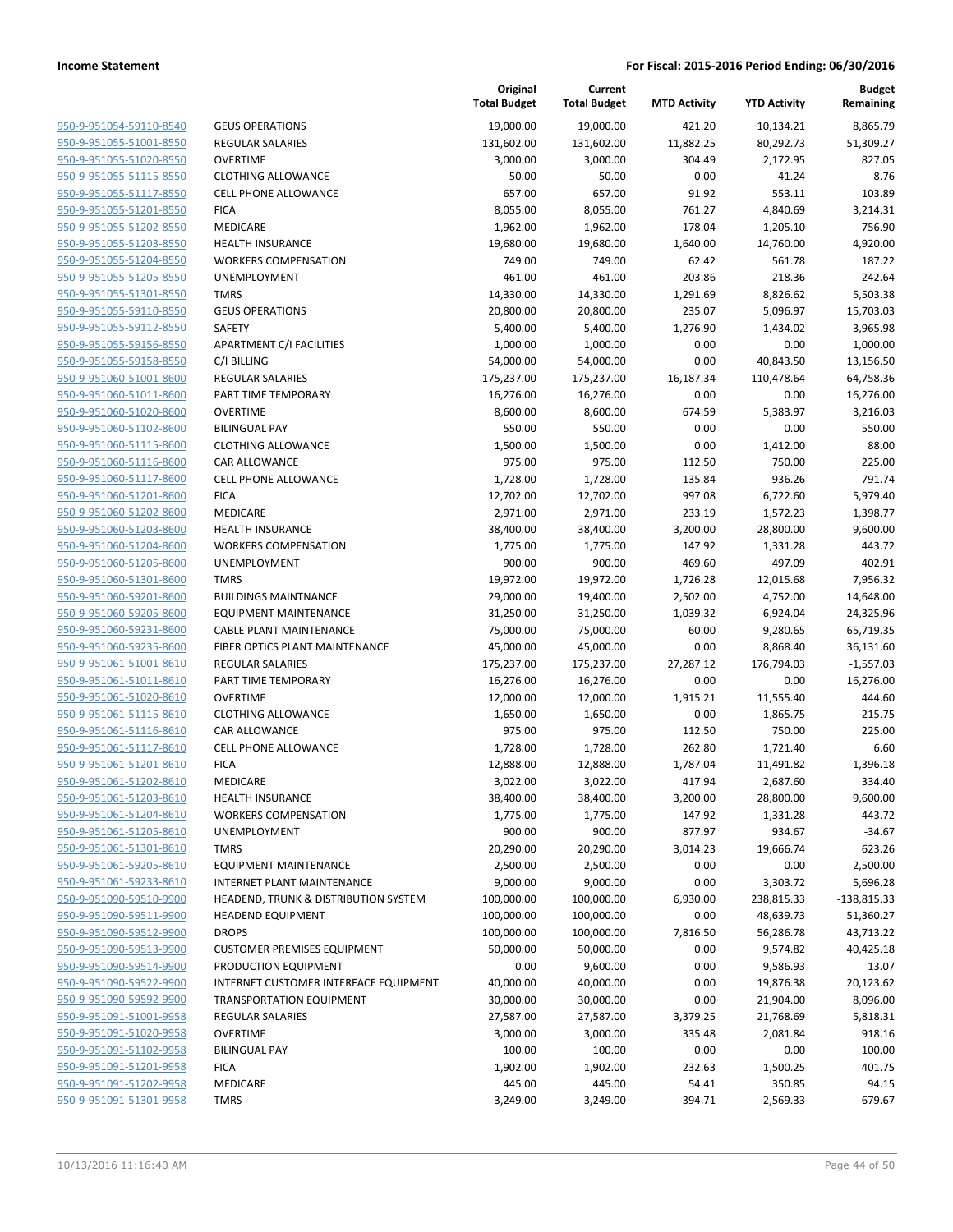|                         |                                                 | Original<br><b>Total Budget</b> | Current<br><b>Total Budget</b> | <b>MTD Activity</b> | <b>YTD Activity</b> | <b>Budget</b><br>Remaining |
|-------------------------|-------------------------------------------------|---------------------------------|--------------------------------|---------------------|---------------------|----------------------------|
| 950-9-970000-59701-9040 | <b>BAD DEBT</b>                                 | 50,000.00                       | 50,000.00                      | 0.00                | 0.00                | 50,000.00                  |
| 950-9-970000-59703-4030 | <b>DEPRECIATION EXPENSE</b>                     | 1,200,000.00                    | 1,200,000.00                   | 0.00                | 0.00                | 1,200,000.00               |
| 950-9-970000-59720-9705 | <b>CREDIT CARD &amp; BANK FEES</b>              | 15,000.00                       | 15,000.00                      | 92.46               | 13,075.82           | 1,924.18                   |
| 950-9-970000-59730-9250 | <b>INVENTORY LOSS/GAIN</b>                      | 1,000.00                        | 1,000.00                       | 0.00                | 0.00                | 1,000.00                   |
| 950-9-970000-59734-4210 | ASSET DISPOSAL LOSSES/GAINS                     | 1,000.00                        | 1,000.00                       | 0.00                | 0.00                | 1,000.00                   |
| 950-9-970000-59750-9260 | <b>ACCRUED PTO PAY</b>                          | 5,000.00                        | 5,000.00                       | 0.00                | 191.74              | 4,808.26                   |
| 950-9-970000-59770-9970 | <b>CONTINGENCY</b>                              | 100,000.00                      | 70,000.00                      | 0.00                | 0.00                | 70,000.00                  |
| 950-9-970000-59780-9240 | PROPERTY INSURANCE                              | 4,000.00                        | 4,000.00                       | 0.00                | 3,680.05            | 319.95                     |
| 950-9-970000-59781-9250 | <b>LIABILITY INSURANCE</b>                      | 7,000.00                        | 7,000.00                       | 0.00                | 6,363.16            | 636.84                     |
| 950-9-970000-59790-9970 | CAPITALIZED                                     | $-456,283.00$                   | $-456,283.00$                  | 0.00                | 0.00                | $-456,283.00$              |
| 950-9-990000-59901-9270 | TRANSFER to COG - FRANCHISE FEES                | 290,643.00                      | 290,643.00                     | 0.00                | 145,990.56          | 144,652.44                 |
| 950-9-990000-59902-9200 | TRANSFER to COG - ADMIN EXPENSES                | 44,132.00                       | 44,132.00                      | 3,677.67            | 33,099.03           | 11,032.97                  |
| 950-9-990000-59903-4082 | TRANSFER to COG - PILOT                         | 46,112.00                       | 46,112.00                      | 0.00                | 46,121.79           | $-9.79$                    |
| 950-9-990000-59926-9330 | TRANSFER to COG - GARAGE                        | 17,062.00                       | 17,062.00                      | 1,421.83            | 12,796.47           | 4,265.53                   |
| 950-9-990000-59927-9200 | TRANSFER to COG - INSURANCE                     | 4,790.00                        | 4,790.00                       | 399.17              | 3,592.53            | 1,197.47                   |
| 950-9-990000-59928-9200 | XFER to COG - IT                                | 14,010.00                       | 14,010.00                      | 1,167.50            | 10,507.50           | 3,502.50                   |
| 950-9-990000-59930-9270 | <b>TRANSFER to GBOD</b>                         | 58,129.00                       | 58,129.00                      | 0.00                | 29,198.12           | 28,930.88                  |
| 950-9-990000-59954-8559 | <b>TRANSFER TO 910 - BILLING</b>                | 101,119.00                      | 101,119.00                     | 8,426.58            | 75,839.23           | 25,279.77                  |
| 950-9-990000-59955-8559 | TRANSFER TO 910 - CASHIERING                    | 70,879.00                       | 70,879.00                      | 5,906.58            | 53,159.23           | 17,719.77                  |
|                         | <b>Expense Total:</b>                           | 7,258,250.00                    | 7,258,250.00                   | 533,173.34          | 4,408,243.09        | 2,850,006.91               |
|                         | Fund: 950 - CABLE / INTERNET Surplus (Deficit): | -779,633.00                     | -779,633.00                    | $-47,657.23$        | 373,244.06          | $-1,152,877.06$            |
|                         | <b>Total Surplus (Deficit):</b>                 | $-8,731,138.62$                 | $-15,193,383.62$               | $-1,094,743.21$     | 6,000,788.02        | $-21,194,171.64$           |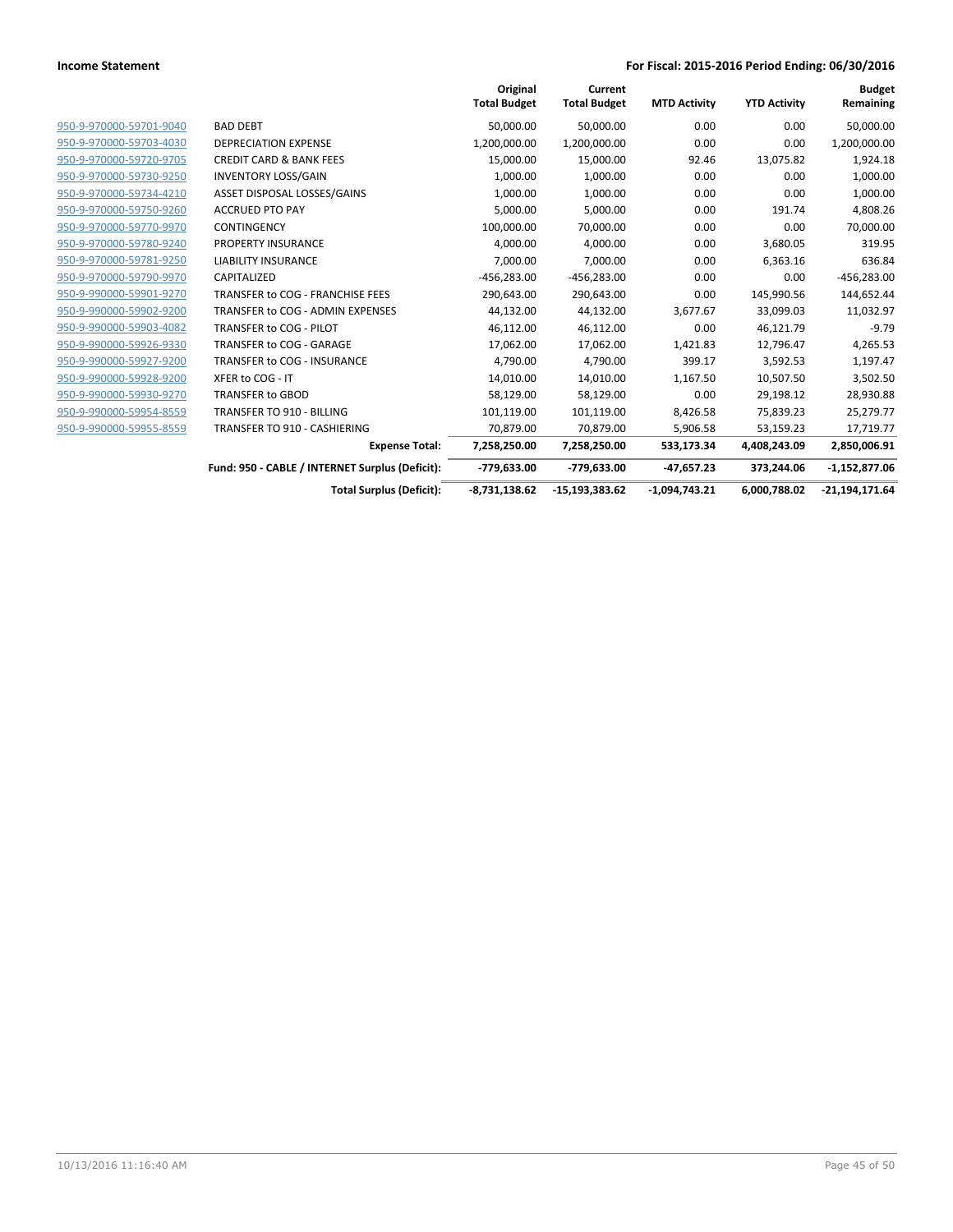## **Group Summary**

| <b>Account Type</b>                                                   | Original<br><b>Total Budget</b> | Current<br><b>Total Budget</b> | <b>MTD Activity</b> | <b>YTD Activity</b> | <b>Budget</b><br>Remaining |
|-----------------------------------------------------------------------|---------------------------------|--------------------------------|---------------------|---------------------|----------------------------|
| Fund: 100 - GENERAL FUND                                              |                                 |                                |                     |                     |                            |
| Revenue                                                               | 21,759,493.29                   | 21,759,493.29                  | 1,630,564.06        | 17,895,834.22       | 3,863,659.07               |
| Expense                                                               | 22,194,537.46                   | 22,352,490.96                  | 2,277,713.67        | 16,754,455.08       | 5,598,035.88               |
| Fund: 100 - GENERAL FUND Surplus (Deficit):                           | -435,044.17                     | -592,997.67                    | $-647,149.61$       | 1,141,379.14        | -1,734,376.81              |
| <b>Fund: 101 - MUNICIPAL COURT BUILDING SECURITY FEES</b>             |                                 |                                |                     |                     |                            |
| Revenue                                                               | 5,889.00                        | 5,889.00                       | 767.82              | 5,976.54            | $-87.54$                   |
| Expense                                                               | 0.00                            | 0.00                           | 3.74                | 38.20               | $-38.20$                   |
| Fund: 101 - MUNICIPAL COURT BUILDING SECURITY FEES Surplus (Deficit): | 5,889.00                        | 5,889.00                       | 764.08              | 5,938.34            | -49.34                     |
| Fund: 102 - MUNICIPAL COURT TECH FUND                                 |                                 |                                |                     |                     |                            |
| Revenue                                                               | 7,718.00                        | 7,718.00                       | 1,006.60            | 7,865.47            | $-147.47$                  |
| Expense                                                               | 0.00                            | 0.00                           | 0.69                | 6,628.52            | $-6,628.52$                |
| Fund: 102 - MUNICIPAL COURT TECH FUND Surplus (Deficit):              | 7,718.00                        | 7,718.00                       | 1,005.91            | 1,236.95            | 6,481.05                   |
| Fund: 103 - MUNICIPAL COURT CHILD SAFETY FUND                         |                                 |                                |                     |                     |                            |
| Revenue                                                               | 26,645.00                       | 26,645.00                      | 45.07               | 15,226.72           | 11,418.28                  |
| Expense                                                               | 27,012.00                       | 27,012.00                      | 0.97                | 12,616.31           | 14,395.69                  |
| Fund: 103 - MUNICIPAL COURT CHILD SAFETY FUND Surplus (Deficit):      | -367.00                         | $-367.00$                      | 44.10               | 2,610.41            | $-2,977.41$                |
| Fund: 110 - EXCHANGE BUILDING FUND                                    |                                 |                                |                     |                     |                            |
| Revenue                                                               | 575,320.00                      | 575,320.00                     | 0.00                | 95.539.76           | 479,780.24                 |
| Expense                                                               | 597,776.14                      | 597,776.14                     | 31,178.88           | 334,363.79          | 263,412.35                 |
| Fund: 110 - EXCHANGE BUILDING FUND Surplus (Deficit):                 | $-22,456.14$                    | -22,456.14                     | $-31,178.88$        | -238,824.03         | 216,367.89                 |
| <b>Fund: 111 - RECREATION ACTIVITIES FUND</b>                         |                                 |                                |                     |                     |                            |
| Revenue                                                               | 130,000.00                      | 150,000.00                     | 8.936.98            | 105,335.93          | 44,664.07                  |
| Expense                                                               | 128,949.00                      | 143,649.00                     | 30,779.22           | 112,011.72          | 31,637.28                  |
| Fund: 111 - RECREATION ACTIVITIES FUND Surplus (Deficit):             | 1,051.00                        | 6,351.00                       | $-21,842.24$        | $-6,675.79$         | 13,026.79                  |
| <b>Fund: 112 - GUN RANGE FUND</b>                                     |                                 |                                |                     |                     |                            |
| Revenue                                                               | 6,572.00                        | 6,572.00                       | 1,710.05            | 3,357.28            | 3,214.72                   |
| Expense                                                               | 11,235.00                       | 11,235.00                      | 142.46              | 655.58              | 10,579.42                  |
| Fund: 112 - GUN RANGE FUND Surplus (Deficit):                         | $-4,663.00$                     | $-4,663.00$                    | 1,567.59            | 2,701.70            | $-7,364.70$                |
| Fund: 113 - HOTEL / MOTEL OCCUPANCY TAX FUND                          |                                 |                                |                     |                     |                            |
| Revenue                                                               | 541,200.00                      | 541,200.00                     | 54,235.92           | 405,156.86          | 136,043.14                 |
| Expense                                                               | 541,728.00                      | 541,728.00                     | 71,000.23           | 414,306.27          | 127,421.73                 |
| Fund: 113 - HOTEL / MOTEL OCCUPANCY TAX FUND Surplus (Deficit):       | -528.00                         | $-528.00$                      | $-16,764.31$        | -9,149.41           | 8,621.41                   |
| Fund: 114 - VENUE MANAGEMENT FUND                                     |                                 |                                |                     |                     |                            |
| Revenue                                                               | 264,893.00                      | 264,893.00                     | 17,704.14           | 170,941.22          | 93,951.78                  |
| Expense                                                               | 401,450.00                      | 401,450.00                     | 18,126.57           | 237,349.83          | 164,100.17                 |
| Fund: 114 - VENUE MANAGEMENT FUND Surplus (Deficit):                  | -136,557.00                     | -136,557.00                    | $-422.43$           | -66,408.61          | $-70,148.39$               |
| Fund: 116 - ROADWAY IMPACT FEE 1                                      |                                 |                                |                     |                     |                            |
| Revenue                                                               | 0.00                            | 0.00                           | 5.24                | 30.53               | $-30.53$                   |
| Expense                                                               | 0.00                            | 0.00                           | 1.31                | 14.10               | $-14.10$                   |
| Fund: 116 - ROADWAY IMPACT FEE 1 Surplus (Deficit):                   | 0.00                            | 0.00                           | 3.93                | 16.43               | $-16.43$                   |
| Fund: 117 - ROADWAY IMPACT FEE 2                                      |                                 |                                |                     |                     |                            |
| Revenue                                                               | 0.00                            | 0.00                           | 0.03                | 0.16                | $-0.16$                    |
| Expense                                                               | 0.00                            | 0.00                           | 0.00                | 0.06                | $-0.06$                    |
| Fund: 117 - ROADWAY IMPACT FEE 2 Surplus (Deficit):                   | 0.00                            | 0.00                           | 0.03                | 0.10                | $-0.10$                    |
| Fund: 118 - ROADWAY IMPACT FEE 3                                      |                                 |                                |                     |                     |                            |
| Revenue                                                               | 0.00                            | 0.00                           | 0.04                | 0.26                | $-0.26$                    |
| Expense                                                               | 0.00                            | 0.00                           | 0.01                | 0.10                | $-0.10$                    |
| Fund: 118 - ROADWAY IMPACT FEE 3 Surplus (Deficit):                   | 0.00                            | 0.00                           | 0.03                | 0.16                | $-0.16$                    |
| Fund: 119 - ROADWAY IMPACT FEE 4                                      |                                 |                                |                     |                     |                            |
| Revenue                                                               | 0.00                            | 0.00                           | 0.00                | 0.01                | $-0.01$                    |
| Fund: 119 - ROADWAY IMPACT FEE 4 Total:                               | 0.00                            | 0.00                           | 0.00                | 0.01                | $-0.01$                    |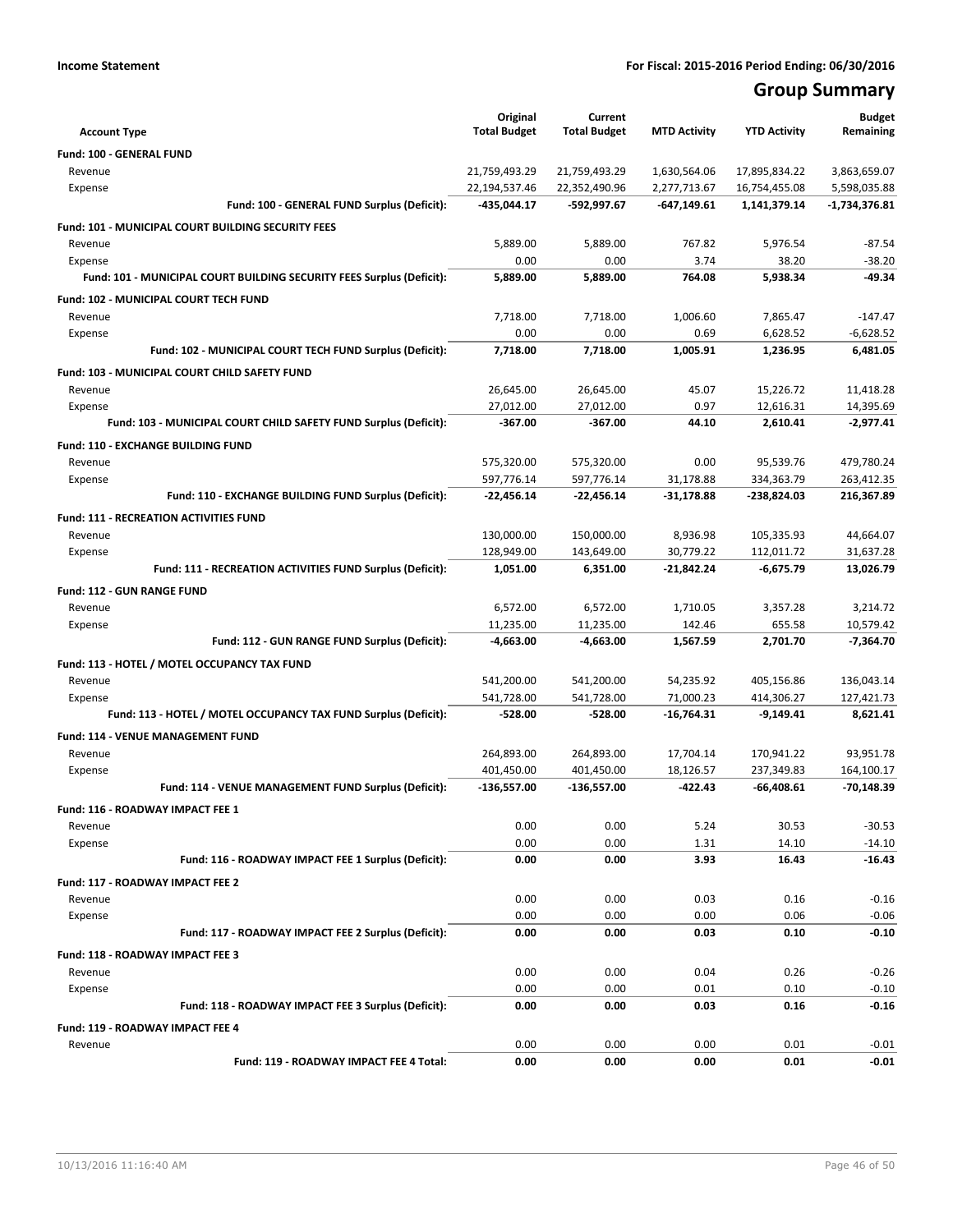|                                                                           | Original            | Current             |                         |                        | <b>Budget</b>                |
|---------------------------------------------------------------------------|---------------------|---------------------|-------------------------|------------------------|------------------------------|
| <b>Account Type</b>                                                       | <b>Total Budget</b> | <b>Total Budget</b> | <b>MTD Activity</b>     | <b>YTD Activity</b>    | Remaining                    |
| Fund: 121 - BROWNSFIELD PETROLEUM EPA GRANT                               |                     |                     |                         |                        |                              |
| Revenue                                                                   | 0.00                | 0.00                | 0.00                    | $-15.82$               | 15.82                        |
| Fund: 121 - BROWNSFIELD PETROLEUM EPA GRANT Total:                        | 0.00                | 0.00                | 0.00                    | $-15.82$               | 15.82                        |
| <b>Fund: 123 - PTRAIN - POLICE REIMBURSEMENT GRANTS &amp; CONT EDUCAT</b> |                     |                     |                         |                        |                              |
| Revenue                                                                   | 0.00                | 0.00                | 2.82                    | 8,696.13               | $-8,696.13$                  |
| Expense                                                                   | 0.00                | 0.00                | 0.71                    | 9,724.96               | $-9,724.96$                  |
| Fund: 123 - PTRAIN - POLICE REIMBURSEMENT GRANTS & CONT EDUCAT Surp       | 0.00                | 0.00                | 2.11                    | $-1,028.83$            | 1.028.83                     |
| <b>Fund: 140 - DEBT SERVICE FUND</b>                                      |                     |                     |                         |                        |                              |
| Revenue                                                                   | 6,102,928.00        | 6,102,928.00        | 203,747.21              | 5,562,970.06           | 539,957.94                   |
| Expense                                                                   | 6,000,279.00        | 6,000,279.00        | 65.86                   | 5,193,238.78           | 807,040.22                   |
| Fund: 140 - DEBT SERVICE FUND Surplus (Deficit):                          | 102,649.00          | 102,649.00          | 203,681.35              | 369,731.28             | $-267,082.28$                |
| <b>Fund: 160 - GENERAL CAPITAL IMPROVEMENT FUND</b>                       |                     |                     |                         |                        |                              |
| Revenue                                                                   | 1,804,096.00        | 2,120,003.00        | 150,412.26              | 4,561,518.18           | $-2,441,515.18$              |
| Expense                                                                   | 1,918,600.00        | 2,331,662.00        | 19,401.74               | 1,127,159.78           | 1,204,502.22                 |
| Fund: 160 - GENERAL CAPITAL IMPROVEMENT FUND Surplus (Deficit):           | $-114,504.00$       | $-211,659.00$       | 131,010.52              | 3,434,358.40           | -3,646,017.40                |
| Fund: 161 - STREET CONSTRUCTION FUND                                      |                     |                     |                         |                        |                              |
| Revenue                                                                   | 0.00                | 0.00                | 437.18                  | 2,791.74               | $-2,791.74$                  |
| Fund: 161 - STREET CONSTRUCTION FUND Total:                               | 0.00                | 0.00                | 437.18                  | 2,791.74               | $-2,791.74$                  |
| Fund: 164 - 2013 CO CAPITAL FUND                                          |                     |                     |                         |                        |                              |
| Revenue                                                                   | 60.00               | 60.00               | 12.08                   | 82.38                  | $-22.38$                     |
| Fund: 164 - 2013 CO CAPITAL FUND Total:                                   | 60.00               | 60.00               | 12.08                   | 82.38                  | $-22.38$                     |
| Fund: 165 - 2014 GO FUND                                                  |                     |                     |                         |                        |                              |
| Revenue                                                                   | 3,514,000.00        | 3,514,000.00        | 12,348.88               | 44,602.76              | 3,469,397.24                 |
| Expense                                                                   | 7,717,083.00        | 13,772,826.00       | 673,754.90              | 1,631,898.19           | 12,140,927.81                |
| Fund: 165 - 2014 GO FUND Surplus (Deficit):                               | -4,203,083.00       | $-10,258,826.00$    | $-661,406.02$           | -1,587,295.43          | -8,671,530.57                |
| Fund: 171 - MAIN STREET SPECIAL REVENUE                                   |                     |                     |                         |                        |                              |
| Revenue                                                                   | 0.00                | 0.00                | 0.00                    | 25,000.00              | $-25,000.00$                 |
| Expense<br>Fund: 171 - MAIN STREET SPECIAL REVENUE Surplus (Deficit):     | 0.00<br>0.00        | 0.00<br>0.00        | 2,500.00<br>$-2,500.00$ | 8,878.00<br>16,122.00  | $-8,878.00$<br>$-16,122.00$  |
|                                                                           |                     |                     |                         |                        |                              |
| <b>Fund: 172 - MINOR GRANTS FUND</b>                                      |                     |                     |                         |                        |                              |
| Revenue<br>Expense                                                        | 0.00<br>0.00        | 0.00<br>0.00        | 0.00<br>7,175.71        | 18,666.83<br>15,416.50 | $-18,666.83$<br>$-15,416.50$ |
| Fund: 172 - MINOR GRANTS FUND Surplus (Deficit):                          | 0.00                | 0.00                | $-7,175.71$             | 3,250.33               | $-3,250.33$                  |
|                                                                           |                     |                     |                         |                        |                              |
| <b>Fund: 175 - JUSTICE ASSISTANCE GRANT - JAG</b><br>Revenue              | 0.00                | 0.00                | 1,940.00                | 1,940.00               | $-1,940.00$                  |
| Expense                                                                   | 0.00                | 0.00                | 0.00                    | 1,940.00               | $-1,940.00$                  |
| Fund: 175 - JUSTICE ASSISTANCE GRANT - JAG Surplus (Deficit):             | 0.00                | 0.00                | 1,940.00                | 0.00                   | 0.00                         |
| Fund: 200 - WATER / WASTEWATER FUND                                       |                     |                     |                         |                        |                              |
| Revenue                                                                   | 12,506,687.00       | 12,506,687.00       | 1,019,301.76            | 9,261,240.57           | 3,245,446.43                 |
| Expense                                                                   | 13,667,563.12       | 13,825,516.62       | 1,060,908.06            | 9,901,136.75           | 3,924,379.87                 |
| Fund: 200 - WATER / WASTEWATER FUND Surplus (Deficit):                    | $-1,160,876.12$     | $-1,318,829.62$     | -41,606.30              | -639,896.18            | -678,933.44                  |
| Fund: 210 - WATER IMPACT FEES                                             |                     |                     |                         |                        |                              |
| Revenue                                                                   | 0.00                | 0.00                | 0.01                    | 0.09                   | $-0.09$                      |
| Expense                                                                   | 0.00                | 0.00                | 0.00                    | 0.01                   | $-0.01$                      |
| Fund: 210 - WATER IMPACT FEES Surplus (Deficit):                          | 0.00                | 0.00                | 0.01                    | 0.08                   | $-0.08$                      |
| <b>Fund: 211 - WASTEWATER IMPACT FEES</b>                                 |                     |                     |                         |                        |                              |
| Revenue                                                                   | 0.00                | 0.00                | 0.80                    | 4.66                   | $-4.66$                      |
| Expense                                                                   | 0.00                | 0.00                | 0.20                    | 2.21                   | $-2.21$                      |
| Fund: 211 - WASTEWATER IMPACT FEES Surplus (Deficit):                     | 0.00                | 0.00                | 0.60                    | 2.45                   | $-2.45$                      |
| Fund: 216 - UTILIITY CIP FUND                                             |                     |                     |                         |                        |                              |
| Revenue                                                                   | 1,806,600.00        | 1,806,600.00        | 150,523.92              | 1,349,792.57           | 456,807.43                   |
| Expense                                                                   | 3,571,626.13        | 3,571,626.13        | 955.67                  | 261,349.64             | 3,310,276.49                 |
| Fund: 216 - UTILIITY CIP FUND Surplus (Deficit):                          | $-1,765,026.13$     | -1,765,026.13       | 149,568.25              | 1,088,442.93           | -2,853,469.06                |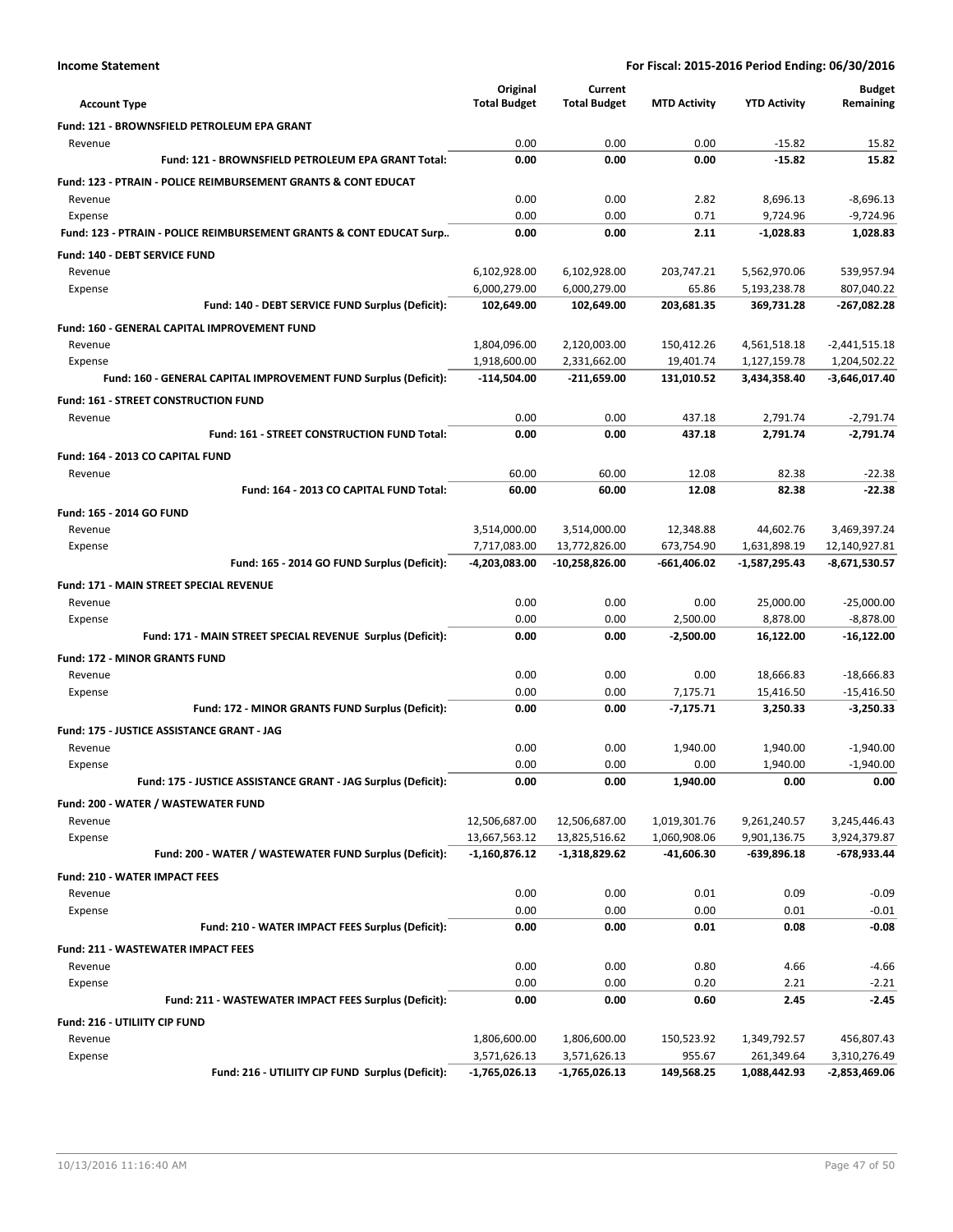|                                                         | Original            | Current             |                     |                     | <b>Budget</b>   |
|---------------------------------------------------------|---------------------|---------------------|---------------------|---------------------|-----------------|
| <b>Account Type</b>                                     | <b>Total Budget</b> | <b>Total Budget</b> | <b>MTD Activity</b> | <b>YTD Activity</b> | Remaining       |
| <b>Fund: 217 - WASTEWATER RECLAMATION FUND</b>          |                     |                     |                     |                     |                 |
| Revenue                                                 | 0.00                | 0.00                | 265.43              | 1,810.49            | $-1,810.49$     |
| Fund: 217 - WASTEWATER RECLAMATION FUND Total:          | 0.00                | 0.00                | 265.43              | 1.810.49            | $-1,810.49$     |
| Fund: 300 - AIRPORT FUND                                |                     |                     |                     |                     |                 |
| Revenue                                                 | 652,769.00          | 654,029.00          | 7,365.96            | 551,623.63          | 102,405.37      |
| Expense                                                 | 179,014.00          | 179,014.00          | 14,567.27           | 157,497.75          | 21,516.25       |
| Fund: 300 - AIRPORT FUND Surplus (Deficit):             | 473,755.00          | 475,015.00          | $-7,201.31$         | 394,125.88          | 80,889.12       |
| Fund: 320 - AIRPORT TXDOT GRANT                         |                     |                     |                     |                     |                 |
| Revenue                                                 | 0.00                | 0.00                | 0.00                | 436,366.44          | -436,366.44     |
| Expense                                                 | 0.00                | 0.00                | 0.00                | 506,013.00          | $-506,013.00$   |
| Fund: 320 - AIRPORT TXDOT GRANT Surplus (Deficit):      | 0.00                | 0.00                | 0.00                | $-69,646.56$        | 69,646.56       |
| Fund: 360 - AIRPORT CAPITAL FUND                        |                     |                     |                     |                     |                 |
| Revenue                                                 | 16,000.00           | 16,000.00           | 1,841.89            | 127,593.16          | $-111,593.16$   |
| Expense                                                 | 460,500.00          | 460,500.00          | $-572.67$           | 19,567.41           | 440,932.59      |
| Fund: 360 - AIRPORT CAPITAL FUND Surplus (Deficit):     | -444,500.00         | -444,500.00         | 2,414.56            | 108,025.75          | $-552,525.75$   |
| Fund: 362 - AIRPORT FBO FUEL                            |                     |                     |                     |                     |                 |
| Revenue                                                 | 0.00                | 0.00                | 60,625.30           | 60,625.30           | $-60,625.30$    |
| Expense                                                 | 0.00                | 0.00                | 24,387.41           | 24,387.41           | $-24,387.41$    |
| Fund: 362 - AIRPORT FBO FUEL Surplus (Deficit):         | 0.00                | 0.00                | 36,237.89           | 36,237.89           | -36,237.89      |
| Fund: 400 - GOLF FUND                                   |                     |                     |                     |                     |                 |
| Revenue                                                 | 232,633.00          | 232,633.00          | 34,682.67           | 153,522.93          | 79,110.07       |
| Expense                                                 | 215,608.00          | 215,608.00          | 27,217.19           | 165,209.28          | 50,398.72       |
| Fund: 400 - GOLF FUND Surplus (Deficit):                | 17,025.00           | 17,025.00           | 7,465.48            | $-11,686.35$        | 28,711.35       |
| <b>Fund: 500 - SANITATION FUND</b>                      |                     |                     |                     |                     |                 |
| Revenue                                                 | 3,674,736.00        | 3,674,736.00        | 319,415.93          | 2,904,458.18        | 770,277.82      |
| Expense                                                 | 3,422,627.00        | 3,422,627.00        | 321,299.54          | 2,453,726.14        | 968,900.86      |
| Fund: 500 - SANITATION FUND Surplus (Deficit):          | 252,109.00          | 252,109.00          | $-1,883.61$         | 450,732.04          | $-198,623.04$   |
| Fund: 601 - CENTRAL SERVICE FUND                        |                     |                     |                     |                     |                 |
| Revenue                                                 | 841,876.00          | 841,876.00          | 70,156.33           | 631,406.97          | 210,469.03      |
| Expense                                                 | 972,558.40          | 972,558.40          | 92,318.76           | 665,758.72          | 306,799.68      |
| Fund: 601 - CENTRAL SERVICE FUND Surplus (Deficit):     | -130,682.40         | -130,682.40         | $-22,162.43$        | -34,351.75          | $-96,330.65$    |
| <b>Fund: 602 - INSURANCE FUND</b>                       |                     |                     |                     |                     |                 |
| Revenue                                                 | 4,876,292.00        | 4,876,292.00        | 407,543.37          | 3,659,445.57        | 1,216,846.43    |
| Expense                                                 | 5,838,956.00        | 5,838,956.00        | 825,655.26          | 4,676,894.58        | 1,162,061.42    |
| Fund: 602 - INSURANCE FUND Surplus (Deficit):           | $-962,664.00$       | -962,664.00         | -418,111.89         | $-1,017,449.01$     | 54,785.01       |
| Fund: 604 - MIS FUND                                    |                     |                     |                     |                     |                 |
| Revenue                                                 | 911,587.00          | 911,587.00          | 75,965.57           | 683,690.13          | 227,896.87      |
| Expense                                                 | 910,536.00          | 910,536.00          | 64,608.61           | 602,244.37          | 308,291.63      |
| Fund: 604 - MIS FUND Surplus (Deficit):                 | 1,051.00            | 1,051.00            | 11,356.96           | 81,445.76           | $-80,394.76$    |
| Fund: 660 - VEHICLE REPLACEMENT FUND                    |                     |                     |                     |                     |                 |
| Revenue                                                 | 453,418.00          | 550,573.00          | 32,360.82           | 1,020,313.48        | -469,740.48     |
| Expense                                                 | 303,368.00          | 400,523.00          | 387.66              | 868,289.12          | -467,766.12     |
| Fund: 660 - VEHICLE REPLACEMENT FUND Surplus (Deficit): | 150,050.00          | 150,050.00          | 31,973.16           | 152,024.36          | $-1,974.36$     |
| Fund: 800 - SPENCE FUND                                 |                     |                     |                     |                     |                 |
| Revenue                                                 | 4,952.00            | 4,952.00            | -4,933.23           | 3,385.71            | 1,566.29        |
| Expense                                                 | 1,567.00            | 1,567.00            | 50.02               | 450.31              | 1,116.69        |
| Fund: 800 - SPENCE FUND Surplus (Deficit):              | 3,385.00            | 3,385.00            | -4,983.25           | 2,935.40            | 449.60          |
| Fund: 801 - JONES LIBRARY TRUST                         |                     |                     |                     |                     |                 |
| Revenue                                                 | 78.00               | 78.00               | 6.16                | 35.83               | 42.17           |
| Expense                                                 | 9.05                | 9.05                | 1.54                | 17.13               | $-8.08$         |
| Fund: 801 - JONES LIBRARY TRUST Surplus (Deficit):      | 68.95               | 68.95               | 4.62                | 18.70               | 50.25           |
| Fund: 809 - GREENVILLE IDC (L-3)                        |                     |                     |                     |                     |                 |
| Revenue                                                 | 0.00                | 0.00                | 125,090.10          | 2,501,081.97        | $-2,501,081.97$ |
| Expense                                                 | 0.00                | 0.00                | 125,090.10          | 2,501,081.97        | $-2,501,081.97$ |
| Fund: 809 - GREENVILLE IDC (L-3) Surplus (Deficit):     | 0.00                | 0.00                | 0.00                | 0.00                | 0.00            |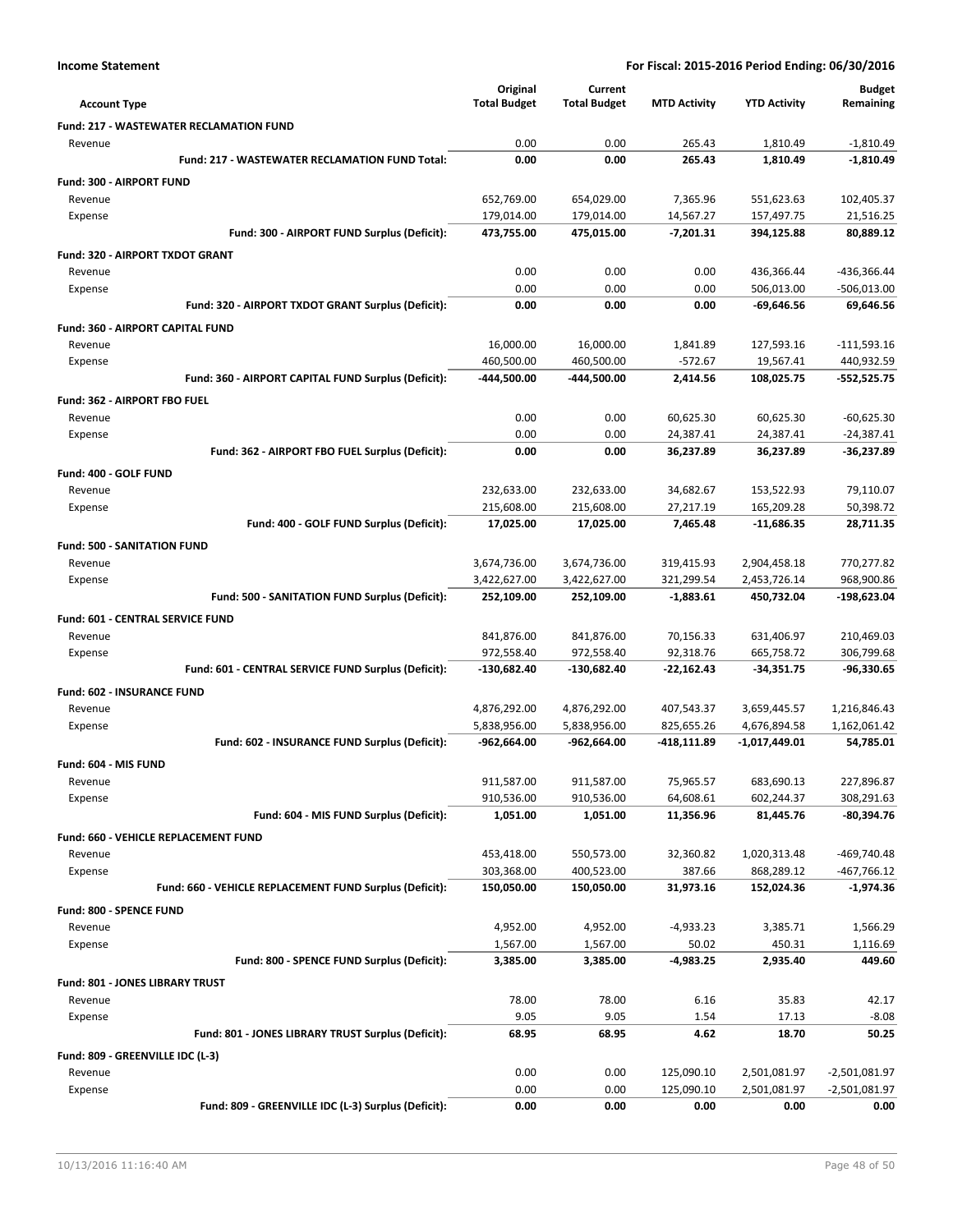| <b>Income Statement</b> |
|-------------------------|
|-------------------------|

| <b>Account Type</b>                                                        | Original<br><b>Total Budget</b> | Current<br><b>Total Budget</b> | <b>MTD Activity</b> | <b>YTD Activity</b> | <b>Budget</b><br>Remaining |
|----------------------------------------------------------------------------|---------------------------------|--------------------------------|---------------------|---------------------|----------------------------|
| <b>Fund: 810 - SEIZURE FUNDS - STATE RULES</b>                             |                                 |                                |                     |                     |                            |
| Revenue                                                                    | 806.00                          | 806.00                         | 128.37              | 747.29              | 58.71                      |
| Expense                                                                    | 93.00                           | 93.00                          | 32.09               | 365.25              | $-272.25$                  |
| Fund: 810 - SEIZURE FUNDS - STATE RULES Surplus (Deficit):                 | 713.00                          | 713.00                         | 96.28               | 382.04              | 330.96                     |
| Fund: 811 - SEIZURE FUNDS - FED RULES                                      |                                 |                                |                     |                     |                            |
| Revenue                                                                    | 709.00                          | 709.00                         | 6,739.13            | 29,380.53           | $-28,671.53$               |
| Expense                                                                    | 3,102.61                        | 3,102.61                       | 13.54               | 1,686.85            | 1,415.76                   |
| Fund: 811 - SEIZURE FUNDS - FED RULES Surplus (Deficit):                   | $-2,393.61$                     | $-2,393.61$                    | 6,725.59            | 27,693.68           | $-30,087.29$               |
| Fund: 820 - TIRZ FUND (Tax Increment Reinvestment Zone)                    |                                 |                                |                     |                     |                            |
| Revenue                                                                    | 372,051.00                      | 372,051.00                     | 844.05              | 356,857.43          | 15,193.57                  |
| Expense                                                                    | 6,225.00                        | 6,225.00                       | 90.16               | 2,662.63            | 3,562.37                   |
| Fund: 820 - TIRZ FUND (Tax Increment Reinvestment Zone) Surplus (Deficit): | 365,826.00                      | 365,826.00                     | 753.89              | 354,194.80          | 11,631.20                  |
| Fund: 899 - POOLED CASH                                                    |                                 |                                |                     |                     |                            |
| Revenue                                                                    | 0.00                            | 0.00                           | 0.01                | $-0.05$             | 0.05                       |
| Fund: 899 - POOLED CASH Total:                                             | 0.00                            | 0.00                           | 0.01                | $-0.05$             | 0.05                       |
| <b>Fund: 910 - ELECTRIC OPERATING FUND</b>                                 |                                 |                                |                     |                     |                            |
| Revenue                                                                    | 64,229,739.00                   | 64,229,739.00                  | 3,745,856.28        | 34,541,340.45       | 29,688,398.55              |
| Expense                                                                    | 64,220,312.00                   | 64,220,312.00                  | 3,816,914.54        | 36,454,710.79       | 27,765,601.21              |
| Fund: 910 - ELECTRIC OPERATING FUND Surplus (Deficit):                     | 9,427.00                        | 9,427.00                       | $-71,058.26$        | $-1,913,370.34$     | 1,922,797.34               |
| <b>Fund: 911 - ELECTRIC DEBT REDUCTION</b>                                 |                                 |                                |                     |                     |                            |
| Revenue                                                                    | 1,000.00                        | 1,000.00                       | 998.37              | 2,800,423.12        | $-2,799,423.12$            |
| <b>Fund: 911 - ELECTRIC DEBT REDUCTION Total:</b>                          | 1,000.00                        | 1,000.00                       | 998.37              | 2,800,423.12        | $-2,799,423.12$            |
| <b>Fund: 912 - ELECTRIC DEBT SERVICE</b>                                   |                                 |                                |                     |                     |                            |
| Revenue                                                                    | 3,840,000.00                    | 3,840,000.00                   | 320,000.00          | 2,880,000.00        | 960,000.00                 |
| Expense                                                                    | 3,800,338.00                    | 3,800,338.00                   | 0.00                | 2,135,495.40        | 1,664,842.60               |
| Fund: 912 - ELECTRIC DEBT SERVICE Surplus (Deficit):                       | 39,662.00                       | 39,662.00                      | 320,000.00          | 744,504.60          | -704,842.60                |
| <b>Fund: 913 - ELECTRIC CONSTRUCTION FUND</b>                              |                                 |                                |                     |                     |                            |
| Revenue                                                                    | 400.00                          | 400.00                         | 30.26               | 122.78              | 277.22                     |
| <b>Fund: 913 - ELECTRIC CONSTRUCTION FUND Total:</b>                       | 400.00                          | 400.00                         | 30.26               | 122.78              | 277.22                     |
| Fund: 950 - CABLE / INTERNET                                               |                                 |                                |                     |                     |                            |
| Revenue                                                                    | 6,478,617.00                    | 6,478,617.00                   | 485,516.11          | 4,781,487.15        | 1,697,129.85               |
| Expense                                                                    | 7,258,250.00                    | 7,258,250.00                   | 533,173.34          | 4,408,243.09        | 2,850,006.91               |
| Fund: 950 - CABLE / INTERNET Surplus (Deficit):                            | -779,633.00                     | -779,633.00                    | -47,657.23          | 373,244.06          | $-1,152,877.06$            |
| <b>Total Surplus (Deficit):</b>                                            | $-8,731,138.62$                 | $-15,193,383.62$               | $-1,094,743.21$     | 6,000,788.02        | -21,194,171.64             |